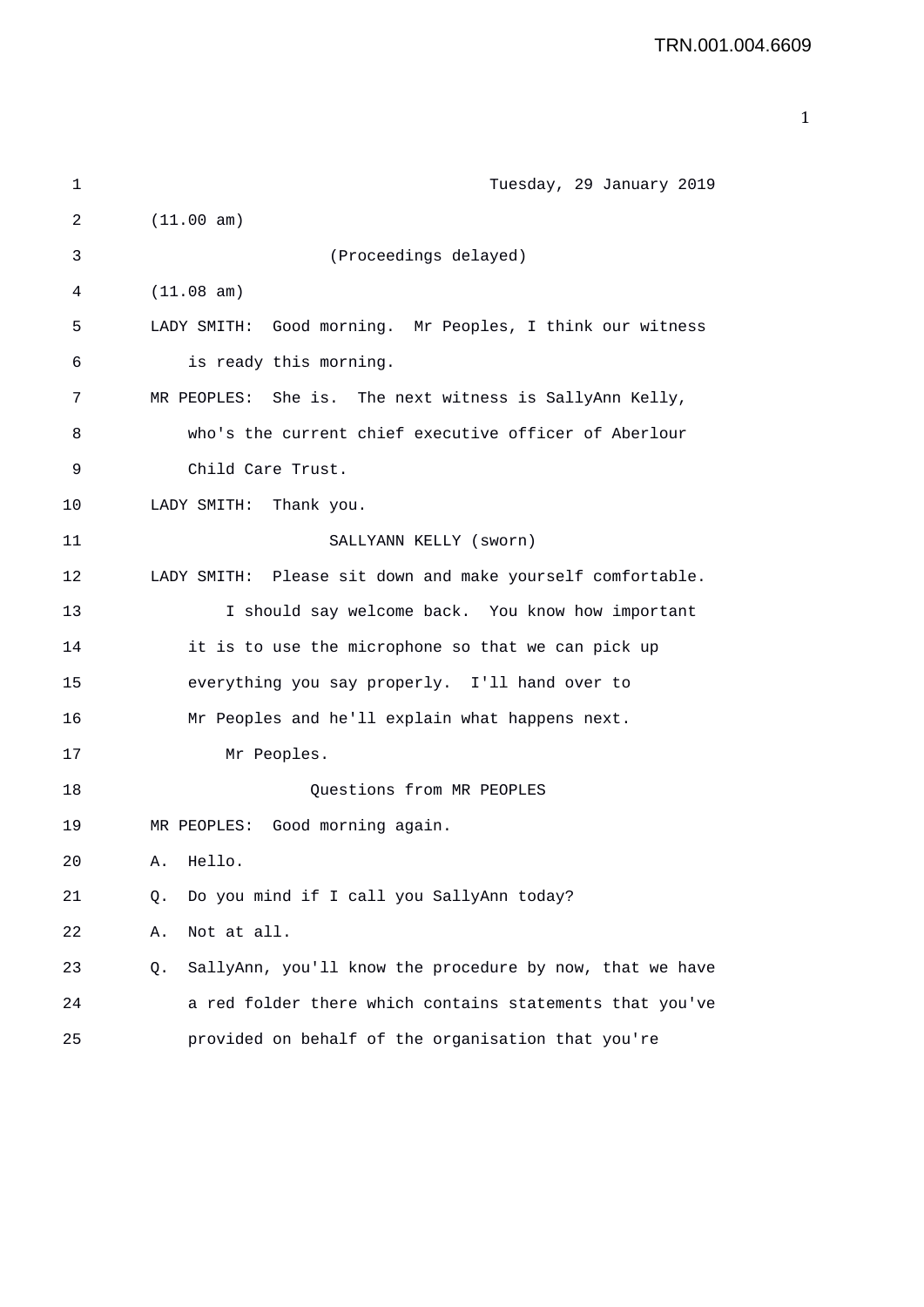1 currently chief executive officer of. They're there for 2 your use at any point, but if you have other notes I'm 3 perfectly happy for you to work off what works best for 4 you. There's a screen in front of you, as you know, and 5 that has a copy of the statement or statements you have 6 provided to the inquiry.

7 Can I start off, maybe for the benefit of the 8 transcript, by giving the identification numbers of the 9 document that you have provided. You did provide us 10 with a CV first of all and I'll just give the 11 reference -- I don't think we need to go to it: it's 12 ABE.001.001.0406.

13 Then you have provided on behalf of the 14 organisation, Aberlour Child Care Trust, an 15 organisational statement, as we've described it, which 16 is ABE.001.008.9057.

17 You have also provided an addendum to that statement 18 more recently, which is ABE.001.008.9172.

19 I would propose when I'm looking at the 20 organisational statement to simply refer to paragraph 21 numbers, if that's convenient for you, so that we can 22 just work on that basis. I think it's probably easier 23 than trying to use the long numbers that we use. I'll 24 endeavour to do that today.

25 So far as introducing matters is concerned, as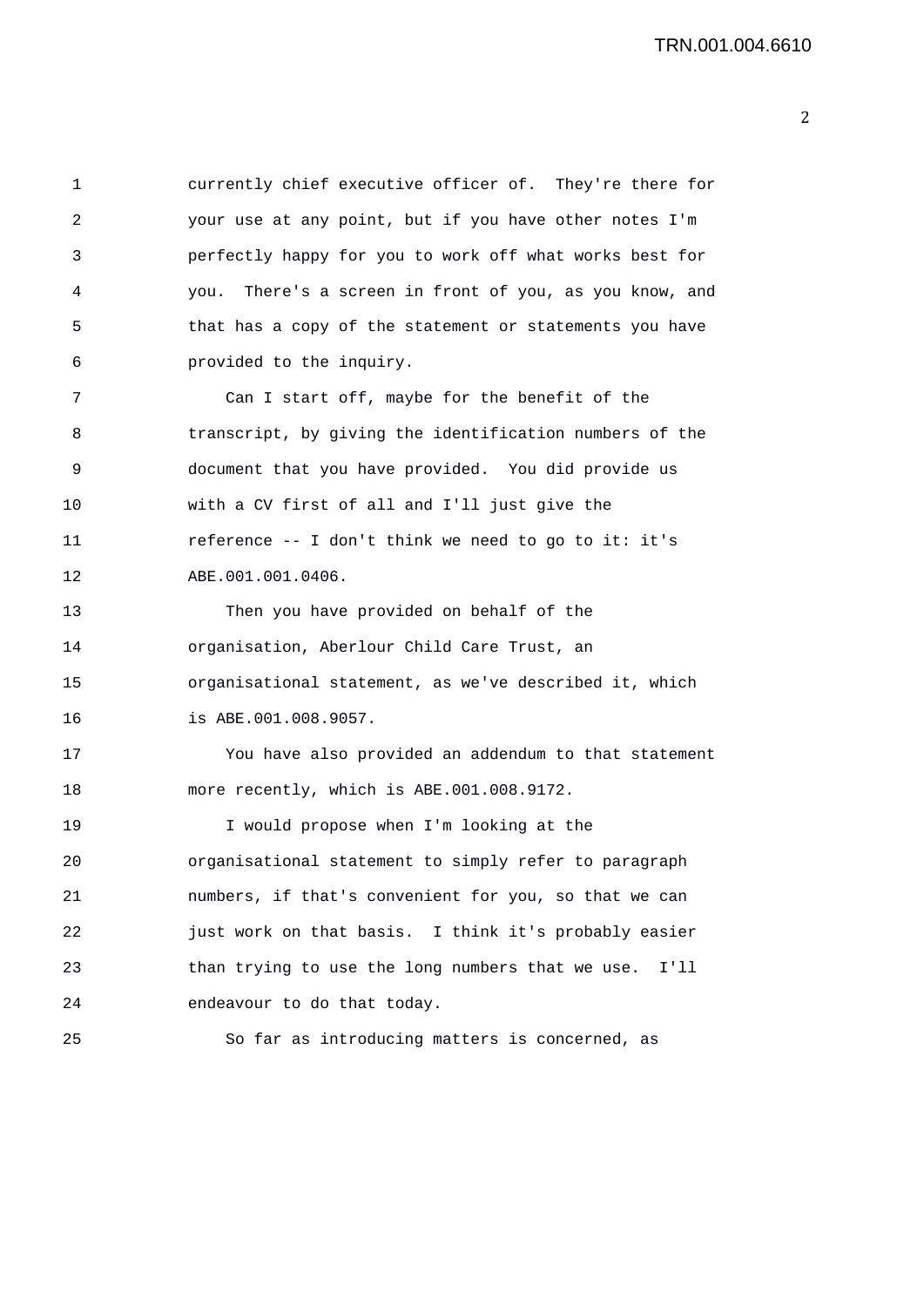| 1       |    | I say, you have given us a CV and I think we did on the  |
|---------|----|----------------------------------------------------------|
| 2       |    | last occasion hear a bit about your background --        |
| 3       | Α. | Yes.                                                     |
| 4       | Q. | -- and previous employment prior to joining Aberlour.    |
| 5       |    | So at this stage can I just take it from you that        |
| 6       |    | you are currently chief executive officer with Aberlour  |
| 7       |    | Child Care Trust?                                        |
| 8       | Α. | I am.                                                    |
| 9       | Q. | And I think that you began in that capacity around June  |
| 10      |    | of 2014?                                                 |
| 11      | Α. | That's correct.                                          |
| 12      | Q. | You are currently based at the headquarters of the trust |
| 13      |    | in Stirling; is that right?                              |
| 14      | Α. | I am.                                                    |
| 15      | Q. | So far as the statement is concerned, I propose just to  |
| 16      |    | look at some of the matters that you deal with there and |
| 17      |    | ask you perhaps to comment on them in the course of your |
| 18      |    | evidence today.                                          |
| 19      |    | Before I do so, I think you can confirm you have         |
| $20 \,$ |    | listened to quite a lot of the oral evidence that was    |
| 21      |    | given in relation to Aberlour given by former staff,     |
| 22      |    | given by former residents, and --                        |
| 23      | Α. | Yes, I have. I have also listened to some evidence from  |
| 24      |    | Quarriers and Barnardo's.                                |
| 25      | Q. | So you've heard that as well?                            |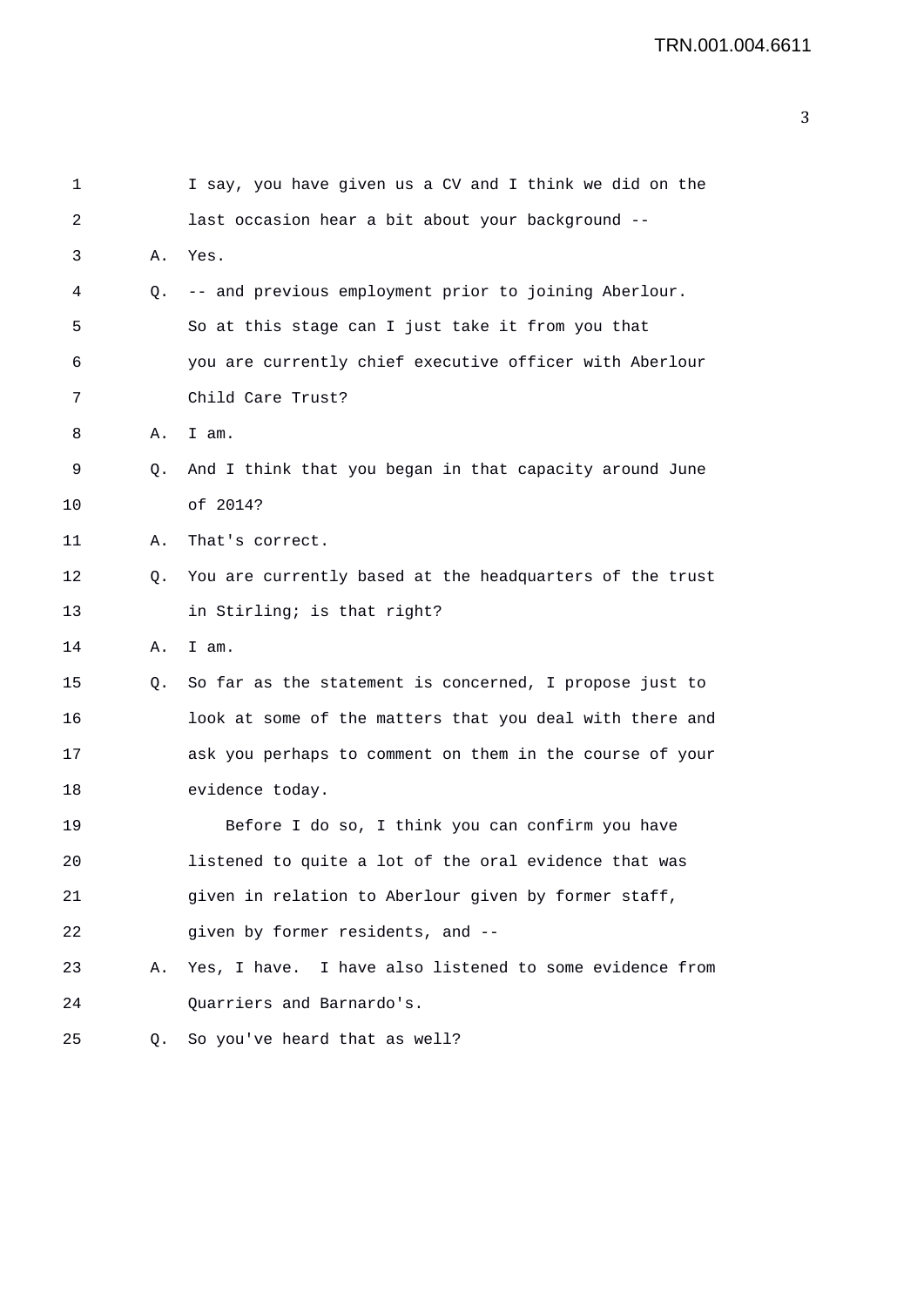| 1  | Α. | Yes.                                                     |
|----|----|----------------------------------------------------------|
| 2  | Q. | So you've got a good grasp of the evidence that we've    |
| 3  |    | heard in the course of this case study, I take it.       |
| 4  | Α. | Yes.                                                     |
| 5  | Q. | Because I don't intend today to go back to the detail of |
| 6  |    | that, but obviously I'd ask you to bear it in mind if    |
| 7  |    | we're looking at any issues that you deal with in your   |
| 8  |    | statement.                                               |
| 9  | Α. | Of course.                                               |
| 10 | Q. | And if you feel that you want to comment in light of     |
| 11 |    | that evidence, then please feel free to do so.           |
| 12 | Α. | Okay.                                                    |
| 13 | Q. | So far as the statement is concerned itself, can I just  |
| 14 |    | perhaps begin at paragraph 3 because I think what you    |
| 15 |    | tell us is that the information in the statement is      |
| 16 |    | based on an assessment and analysis of historic records  |
| 17 |    | that have been kept by Aberlour Child Care Trust.        |
| 18 | Α. | That's correct.                                          |
| 19 | Q. | Can I just call it Aberlour at the moment?               |
| 20 | Α. | Yes.                                                     |
| 21 | Q. | Is that okay?                                            |
| 22 | Α. | Yes. I do.                                               |
| 23 | Q. | It'll make it easier for me. It's a bit of a mouthful    |
| 24 |    | to refer to. I think it's called the trust here, but     |
| 25 |    | I think Aberlour is probably easier for us to use.       |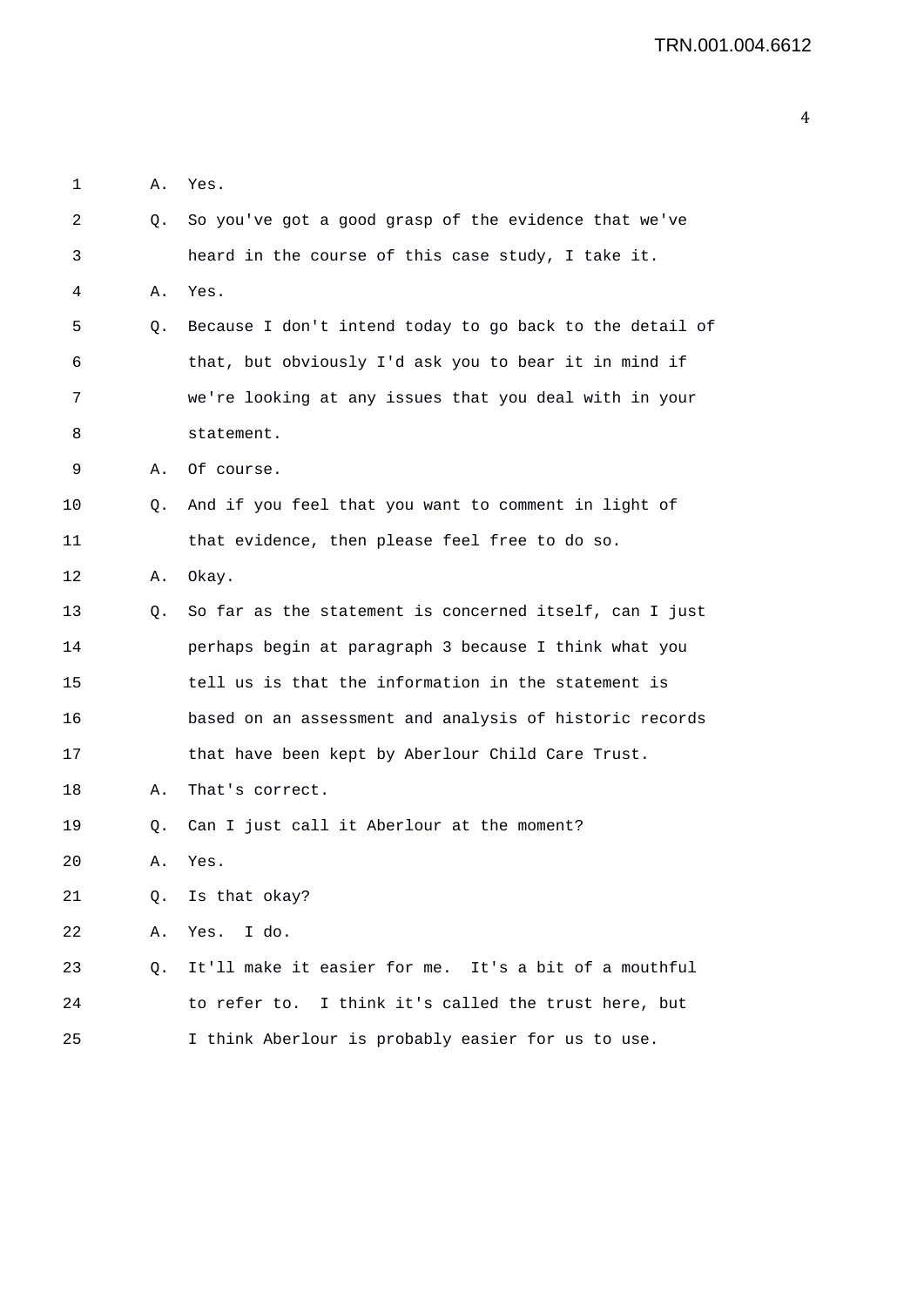| 1  |    | The other thing that you say in the introductory         |
|----|----|----------------------------------------------------------|
| 2  |    | part of the statement is that you have broken down the   |
| 3  |    | statement essentially into three distinct periods, as    |
| 4  |    | you tell us, so that when we hear about what's called    |
| 5  |    | "the orphanage years", and that could cover from really  |
| 6  |    | the foundation of the orphanage in 1875 or thereabouts   |
| 7  |    | until its closure in 1967.                               |
| 8  | Α. | Yes.                                                     |
| 9  | Q. | So that's the orphanage years?                           |
| 10 | Α. | Yes.                                                     |
| 11 | Q. | There's another period which has been described in the   |
| 12 |    | statement or referred to as "the group home years",      |
| 13 |    | which is said to be from 1962 to about 1987.             |
| 14 | Α. | It does say actually 1967, but 1962 is probably more     |
| 15 |    | accurate.                                                |
| 16 | Q. | I was going to say. I think we've heard evidence now     |
| 17 |    | that in fact the first group home was established around |
| 18 |    | So there was an overlap with --<br>1962.                 |
| 19 | Α. | Yes, there was an overlap with the orphanage.            |
| 20 | Q. | We can keep that in mind that there was a group home     |
| 21 |    | then; was that The Dowans?                               |
| 22 | Α. | In fact, there was more than one group home at that      |
| 23 |    | point. There was The Dowans, which had opened -- well,   |
| 24 |    | changed into the group home and then                     |
| 25 |    | Constitution Street, which opened in 1962, which was     |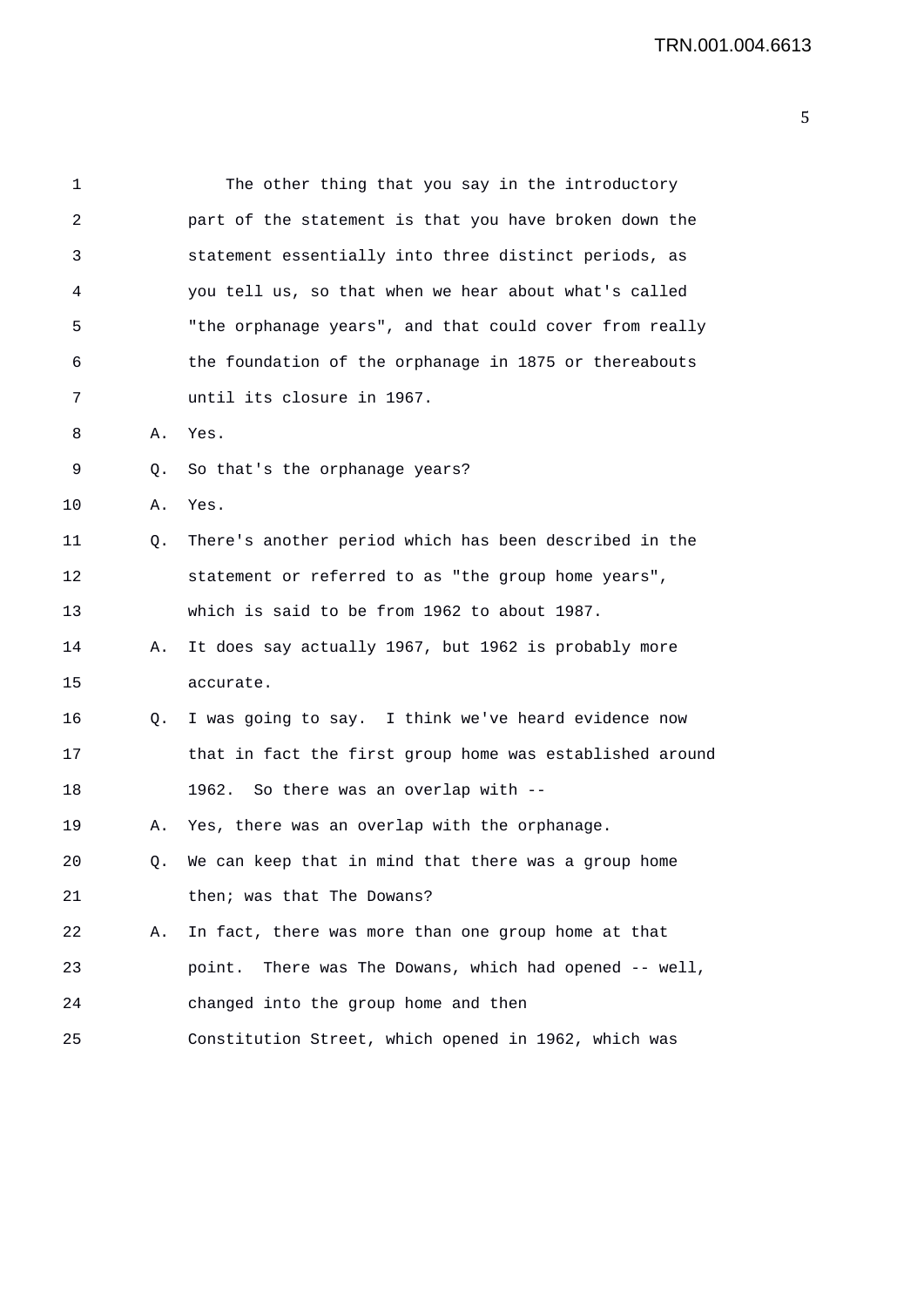| 1  |    | a group home for older young people in Aberdeen.         |
|----|----|----------------------------------------------------------|
| 2  | Q. | So the first group home opened in Constitution Street in |
| 3  |    | Aberdeen in 1962 and The Dowans became a group home,     |
| 4  |    | having previously been a nursery?                        |
| 5  | Α. | Yes.                                                     |
| 6  | Q. | Was it The Dowans, just so that we can recall the        |
| 7  |    | evidence, that was run for a time by Mr and Mrs BOUBCJ p |
| 8  | Α. | Yes.                                                     |
| 9  | Q. | Which we've heard some evidence about and I think you    |
| 10 |    | deal with that in your statement.                        |
| 11 | Α. | Yes.                                                     |
| 12 | Q. | I think the reason you've chosen 1987 or thereabouts as  |
| 13 |    | the end of the group home years was that by that stage   |
| 14 |    | -- and we've heard evidence about this -- there was      |
| 15 |    | a programme of closures of group homes which had been    |
| 16 |    | completed on or around that time, perhaps maybe slightly |
| 17 |    | later.                                                   |
| 18 | Α. | A combination of a closure of group homes and then       |
| 19 |    | a move to a different form of staffing for children's    |
| 20 |    | So some of those group homes actually changed<br>houses. |
| 21 |    | their staffing arrangements and became children's        |
| 22 |    | houses, "the service years".                             |
| 23 | Q. | And the service years in the statement are referred to   |
| 24 |    | as from 1987 to 2014, but I think we've heard that       |
| 25 |    | what was described as the Sycamore Services in the Fife  |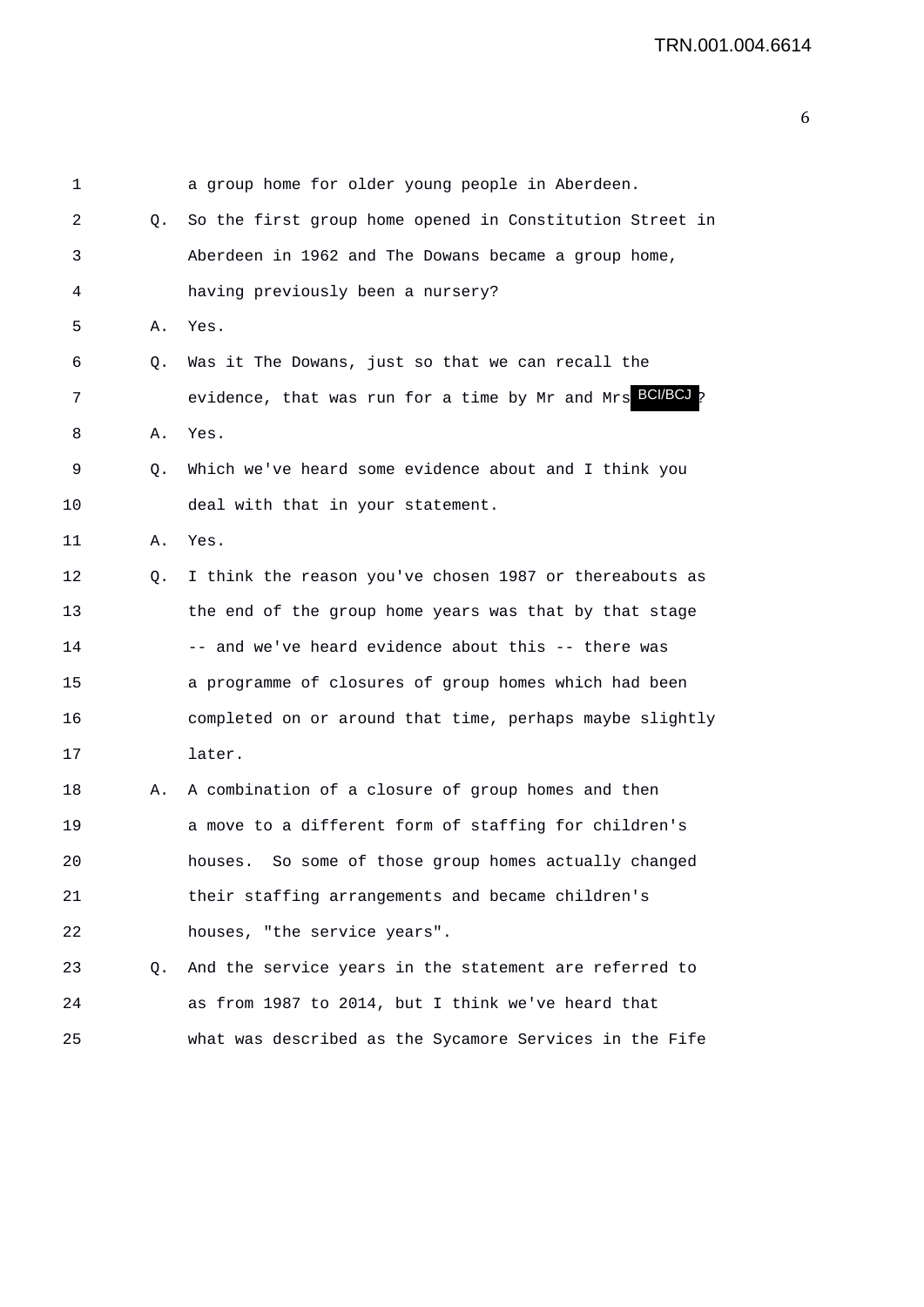| 1  |    | area were really begun in about 1982 or thereabouts --    |
|----|----|-----------------------------------------------------------|
| 2  | А. | Yes, there was a crossover in this period as well.        |
| 3  | Q. | As you say, some of what were called the group homes      |
| 4  |    | became $--$                                               |
| 5  | Α. | Children's houses.                                        |
| 6  | Q. | -- children's houses in the service years.                |
| 7  | Α. | Yes.                                                      |
| 8  | Q. | So far as the current position is concerned, can I just   |
| 9  |    | take it from you at this stage that residential services  |
| 10 |    | these days for Aberlour is quite a small part of the      |
| 11 |    | overall services provided by the organisation; would      |
| 12 |    | that be correct?                                          |
| 13 | Α. | It would depend how you measure small.                    |
| 14 | Q. | In the sense of numbers of children cared for in          |
| 15 |    | residential care.                                         |
| 16 | Α. | Numbers of children, yes. We have 15 children in          |
| 17 |    | Highland in residential care. Then we have capacity for   |
| 18 |    | 22, I believe, in Fife. Plus we have a long-term          |
| 19 |    | residential house in Dunfermline for children with        |
| 20 |    | additional support needs, complex disabilities.<br>That's |
| 21 |    | five children -- well, young adults.                      |
| 22 | Q. | If we were looking at -- we're really dealing probably    |
| 23 |    | more with long-term residential care rather than respite  |
| 24 |    | care --                                                   |
| 25 | Α. | Yes.                                                      |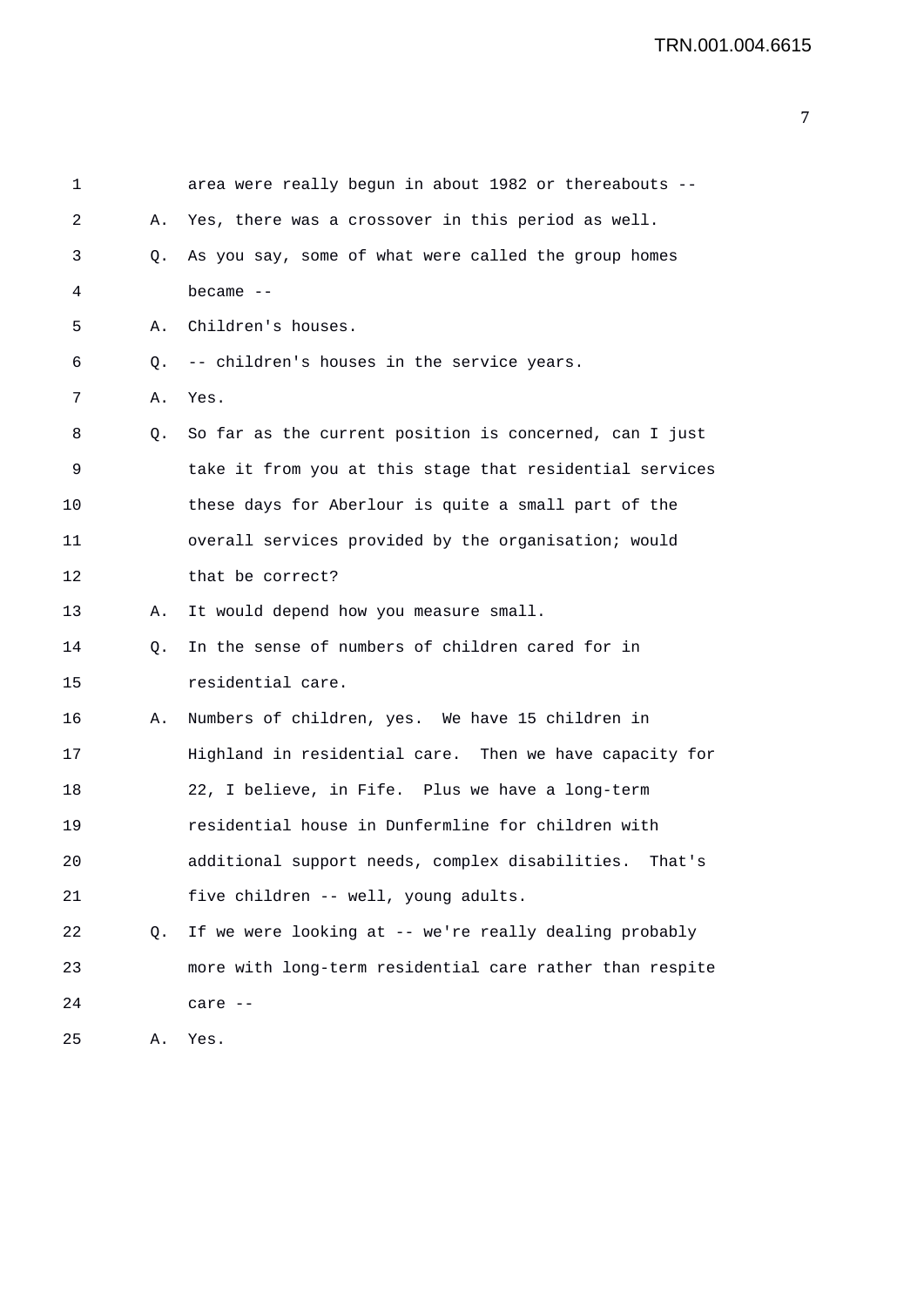| 1  | Q. | -- so are some of these services for respite care          |
|----|----|------------------------------------------------------------|
| 2  |    | service?                                                   |
| 3  | Α. | No, the ones I have just mentioned are all residential     |
| 4  |    | We have additional respite facilities in a number<br>care. |
| 5  |    | of different local authorities in Scotland.<br>Those are   |
| 6  |    | all for children affected by disability.                   |
| 7  | Q. | And I think you provide quite a number of support          |
| 8  |    | services for young people and indeed families of young     |
| 9  |    | people; is that right?                                     |
| 10 | Α. | Yes, we have a number of early intervention family         |
| 11 |    | support services which are aimed at keeping children at    |
| 12 |    | home with their parents and we have particular edge of     |
| 13 |    | care services where they are specifically looking at       |
| 14 |    | trying to support families to continue to care for their   |
| 15 |    | children rather than them being received into care or      |
| 16 |    | put on the child protection register.                      |
| 17 | Q. | Does Aberlour have an adopting or fostering service that   |
| 18 |    | it operates currently?                                     |
| 19 | Α. | We do. We have two: we have one in Elgin and we have       |
| 20 |    | one based in Fife. We are just about to expand into the    |
| 21 |    | west of Scotland and we're currently recruiting carers     |
| 22 |    | in the west of Scotland.                                   |
| 23 | Q. | Are there also adult services that Aberlour provide?       |
| 24 |    | I know that some of the other providers have moved more    |
| 25 |    | into the area of adult services for vulnerable adults.     |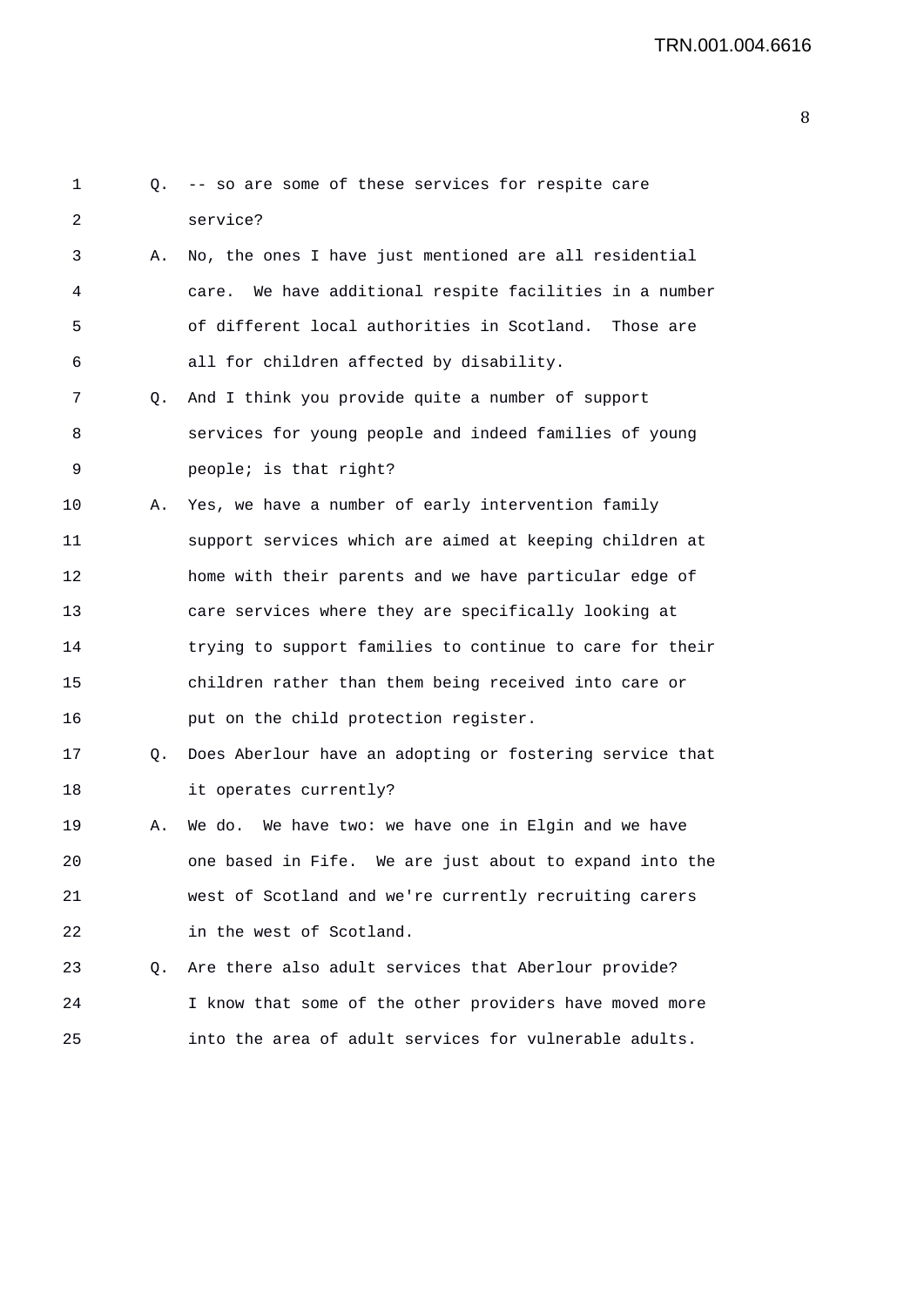1 A. So, no, we don't provide at this stage specific adult 2 services. However, we did change our articles of 3 association last year in our constitution to make sure 4 that we can continue to provide care beyond the age of 5 25. That was the limit up until last year. But that 6 would really be for children who grow up with us into 7 adulthood to try and make sure that we can continue to 8 care for them and help them as long as they need support 9 and help. 10 Q. Is that against a background of maybe more recent 11 developments about continuing support for children in 12 care up to perhaps their mid-20s or thereabouts? Is 13 there not initiatives going on? 14 A. We were already covered for that up to the age of 25, 15 but I think what we wanted to do was make sure that 16 we can go beyond 25 in a recognition that many young 17 people need support beyond the age of 25, just as our 18 own children do. But it was also specifically around 19 children with disabilities and their movement into adult 20 services and we felt that if we had looked after them 21 through childhood and adolescence then if they wanted to 22 remain, they could be looked after by Aberlour, in 23 independent or semi-independent settings, and we would 24 want to do that.

25 Q. In paragraph 88 of your statement on page 34, I'll just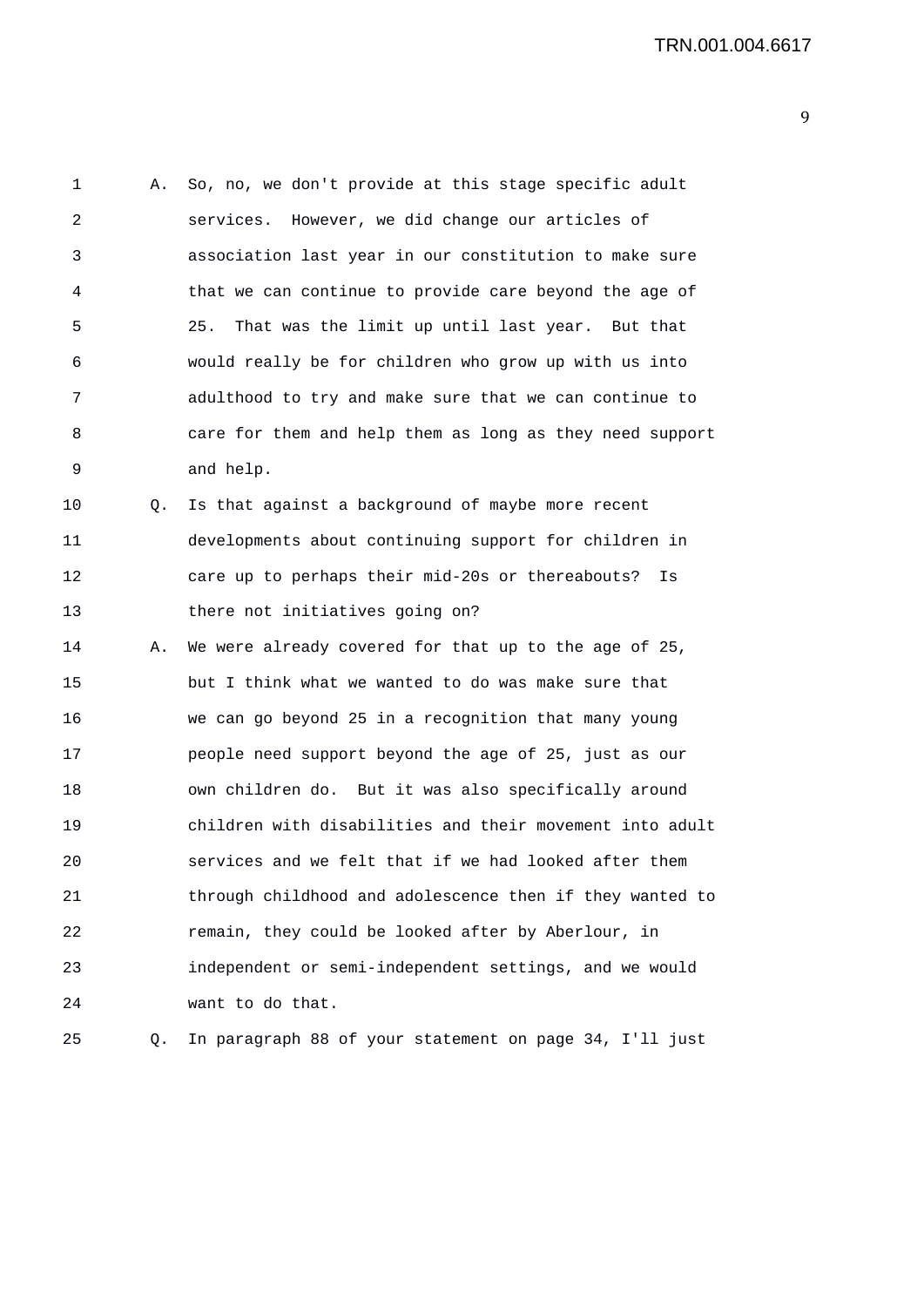| 1  |    | read it out -- I don't think I need to quote it -- it      |
|----|----|------------------------------------------------------------|
| 2  |    | says:                                                      |
| 3  |    | "In the service years since 1987 the trust has cared       |
| 4  |    | for 20 to 70 children per year within its residential      |
| 5  |    | services."                                                 |
| 6  |    | Would than the type of services that provide               |
| 7  |    | long-term --                                               |
| 8  | Α. | Yes.                                                       |
| 9  | Q. | $--$ care?                                                 |
| 10 | Α. | Yes.                                                       |
| 11 | Q. | So that's the sort of numbers you're dealing with?         |
| 12 | Α. | Yes, in long-term care.                                    |
| 13 | Q. | If I can go back towards the beginning of the statement,   |
| 14 |    | you give us quite a lot of historical information and      |
| 15 |    | I mean no disservice when I say I'm not necessarily        |
| 16 |    | going to take you through that in detail today.<br>We      |
| 17 |    | heard some evidence from you on a previous occasion        |
| 18 |    | about history.                                             |
| 19 | Α. | Yes.                                                       |
| 20 |    | Q. We have obviously got the material here to read as well |
| 21 |    | about how Aberlour was established and its                 |
| 22 |    | constitutional documents. But one thing that I think       |
| 23 |    | seems to be a recurring point that's made within the       |
| 24 |    | statement, and no doubt you can confirm this, is that      |
| 25 |    | you're seeking to make clear that Aberlour as an           |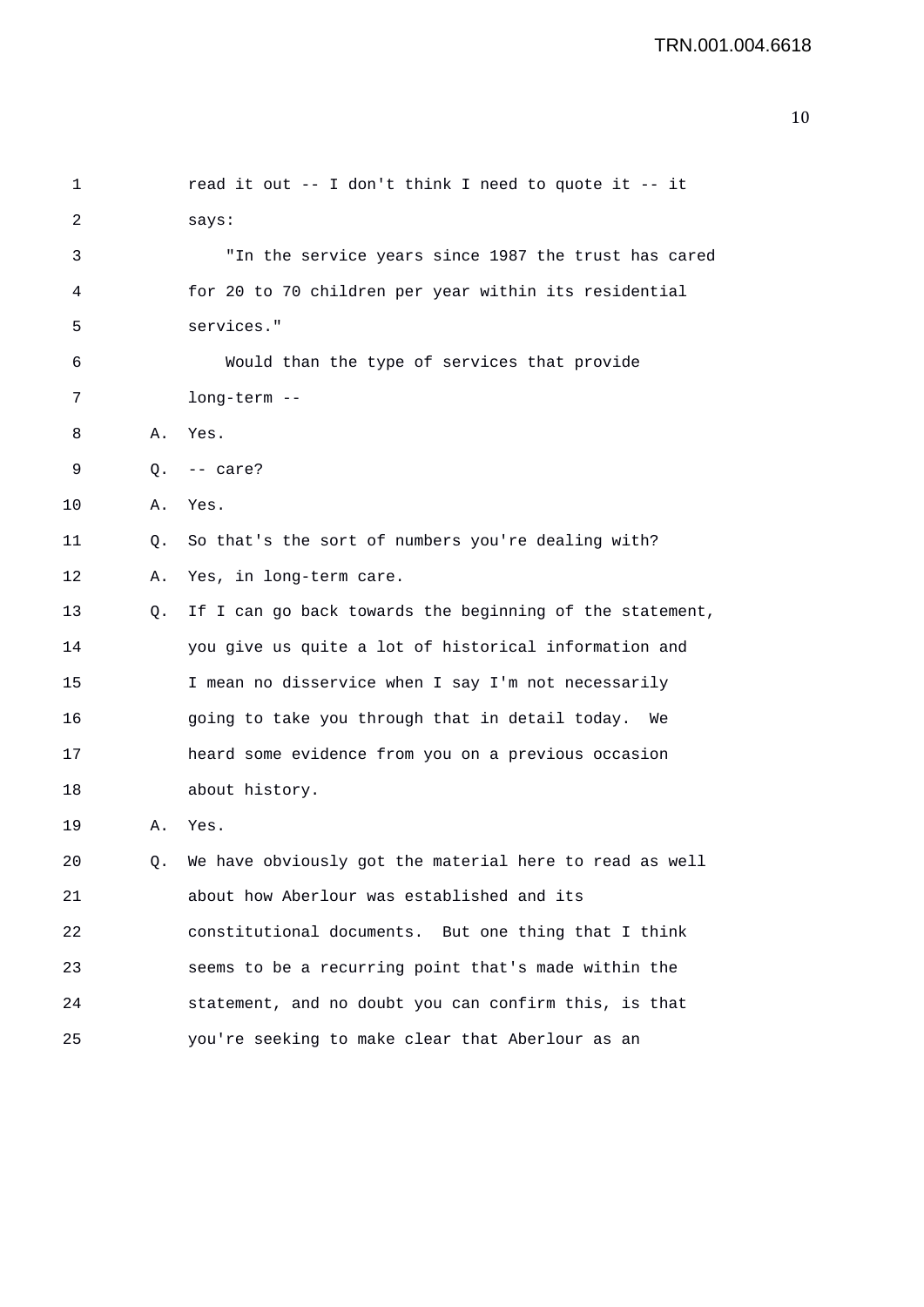1 organisation had certain core aims, if you like. 2 I think at various points in the statement we see 3 references to these aims and what I'll maybe just do at 4 this stage is just pick out one or two so that we have 5 that as the background to some of the other comments you 6 make. 7 1 I think, for example, in paragraph 7, about six 8 lines down, there's reference to: 9 "The stated purpose and principal aim being of 10 providing a home in the sense of [I think] something 11 that's akin to a normal family home." 12 A. Yes. 13 Q. I think that's an aim that you say really has been 14 present throughout the history of Aberlour. 15 A. Yes. 16 Q. I think that in paragraph 10 of your statement, there's 17 reference to a statement in one of the documents in 18 1961: 19 "Those in the care of voluntary organisations should 20 be provided with an environment as similar as possible 21 to normal family life." 22 Again, I think that echoes the previous aim -- 23 A. Yes. 24 Q. -- and ethos, as you say, of creating a home. I think 25 that's the point you're trying to make.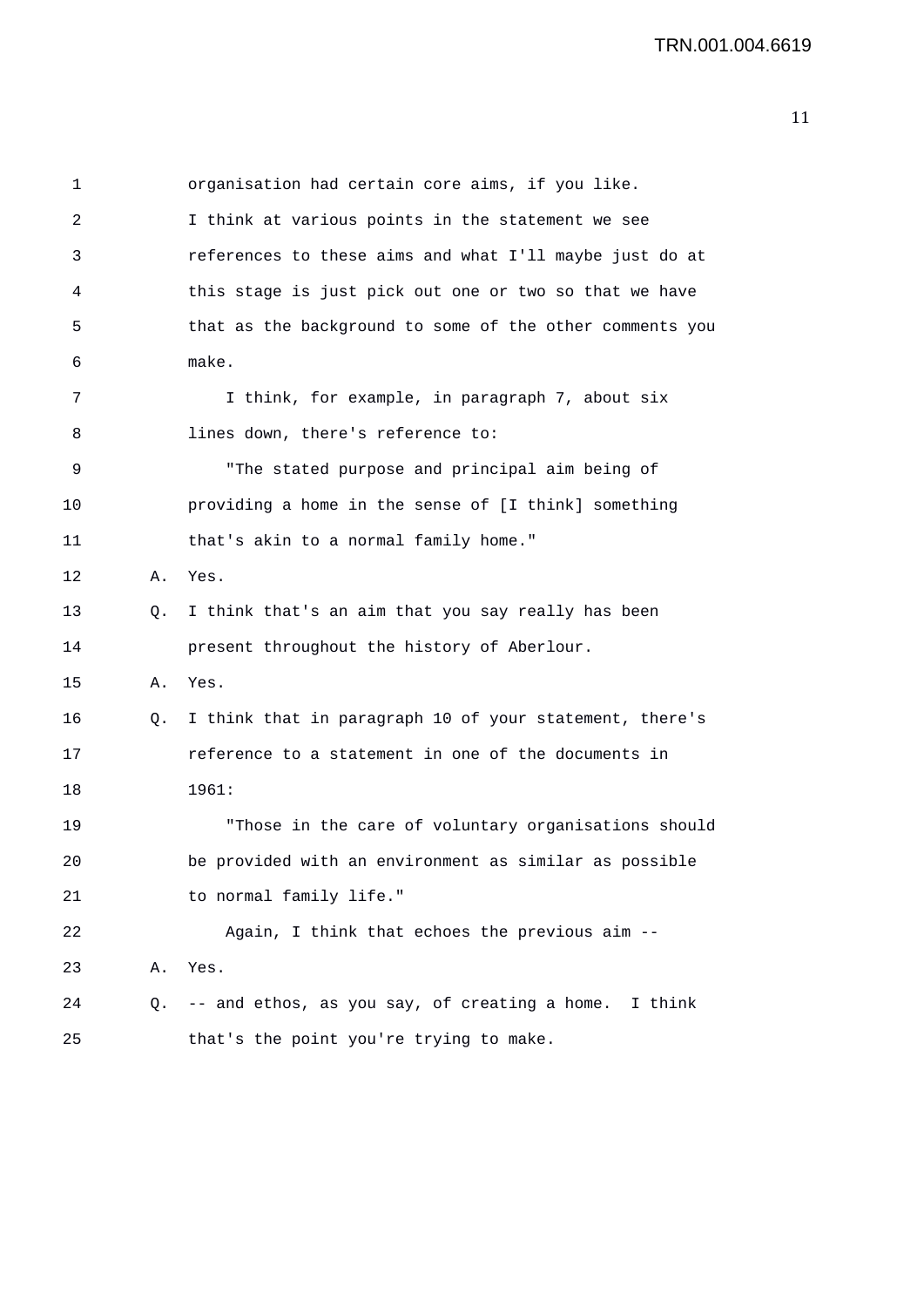| 2  | Q. | If we follow that through, can I look at one of the        |
|----|----|------------------------------------------------------------|
| 3  |    | modern statements. You say in paragraph 16 of the          |
| 4  |    | statement on page 6 that:                                  |
| 5  |    | "The current purposes of the trust "                       |
| 6  |    | And you've explained there's been some changes             |
| 7  |    | I think to terms of the trust:                             |
| 8  |    | " are underpinned by a value system which the              |
| 9  |    | trust publicly and expressly subscribes to."               |
| 10 |    | You have what's called a vision statement.                 |
| 11 | Α. | Yes.                                                       |
| 12 | Q. | And then you set out a number of values which are now      |
| 13 |    | prominent, I think --                                      |
| 14 | Α. | Yes.                                                       |
| 15 | Q. | -- in the published material of the organisation.<br>These |
|    |    |                                                            |
| 16 |    | values are: respect, integrity, innovative and             |
| 17 |    | challenging. While the aim of creating as far as           |
| 18 |    | possible a family home is concerned is set out in some     |
| 19 |    | of the historical documents, this statement, is this       |
| 20 |    | a re-statement or a modern statement of the values of      |
| 21 |    | the organisation?                                          |
| 22 | Α. | It's a more modern statement and it speaks to the fact     |
| 23 |    | that the organisation is a much different organisation     |
| 24 |    | in terms of the support that it provides. It's not         |

1 A. Yes.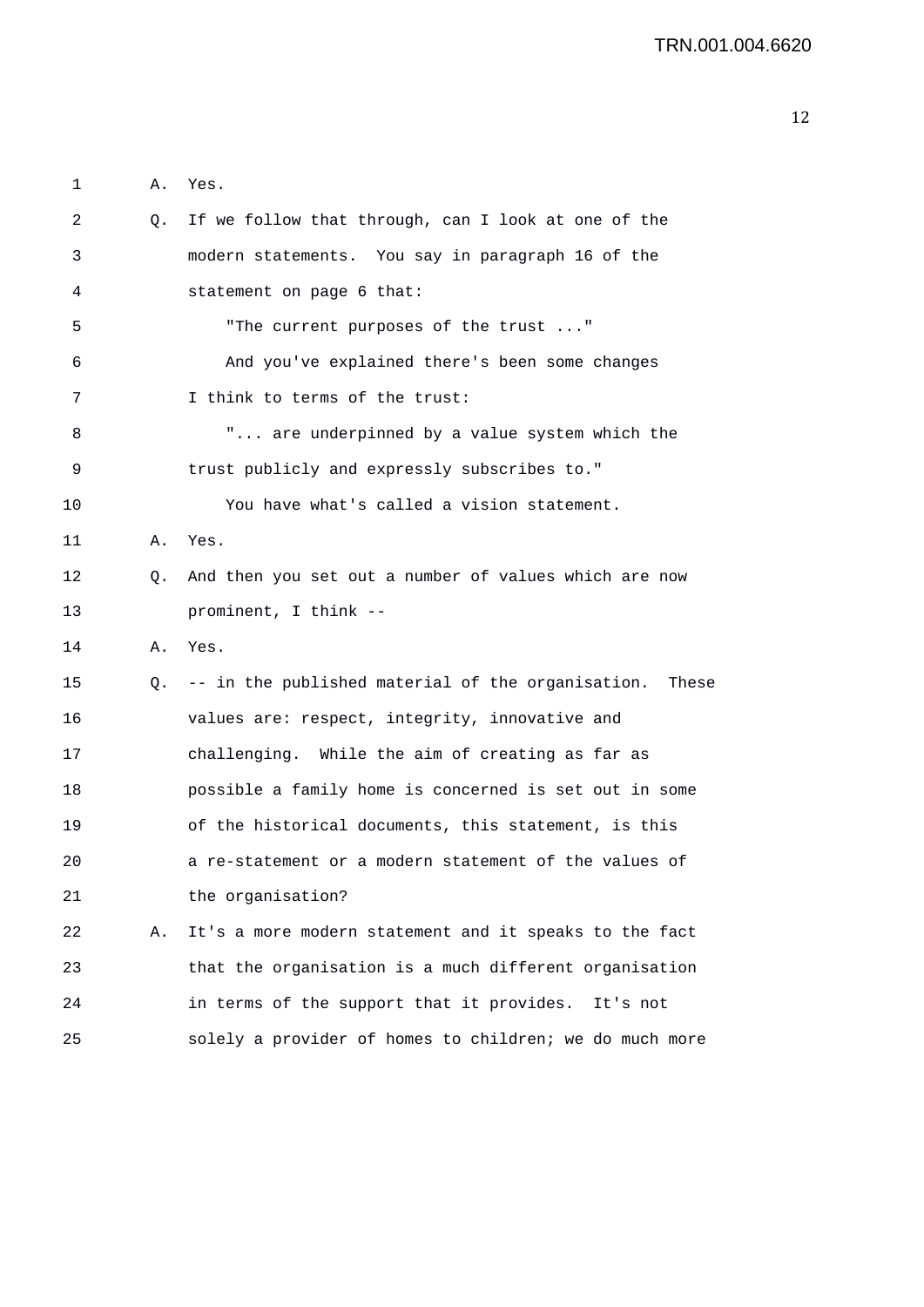1 than that. 2 Q. Then if we go on in the statement, again, to try and 3 pick up some of the general aims of the organisation. 4 I think if we go to paragraph 17, do we also see there 5 that it's set out that again, taking this from the 6 current mission statement for the Sycamore Services, the 7 aim is: 8 "... to offer a safe and loving place to live"? 9 A. Yes. 10 Q. Indeed, if we move on, I think we see in paragraph 30 of 11 the statement on page 13, the final sentence, there's 12 the statement: 13 "The trust endeavoured to adhere throughout its 14 period to the constitutional aim of providing 15 a comfortable home, prioritising the safety and 16 well-being of children in their care." 17 So that's, I think, another, is it, aim that the 18 trust set out to achieve? 19 A. Yes. 20 0. I think there are other statements such as the aim of: 21 "Creating as homely an atmosphere as possible, 22 whether in a large institution [like the orphanage] or 23 a smaller group home as the years went by." 24 A. That would be the aspiration. 25 Q. And indeed, if we look at specific aims again, by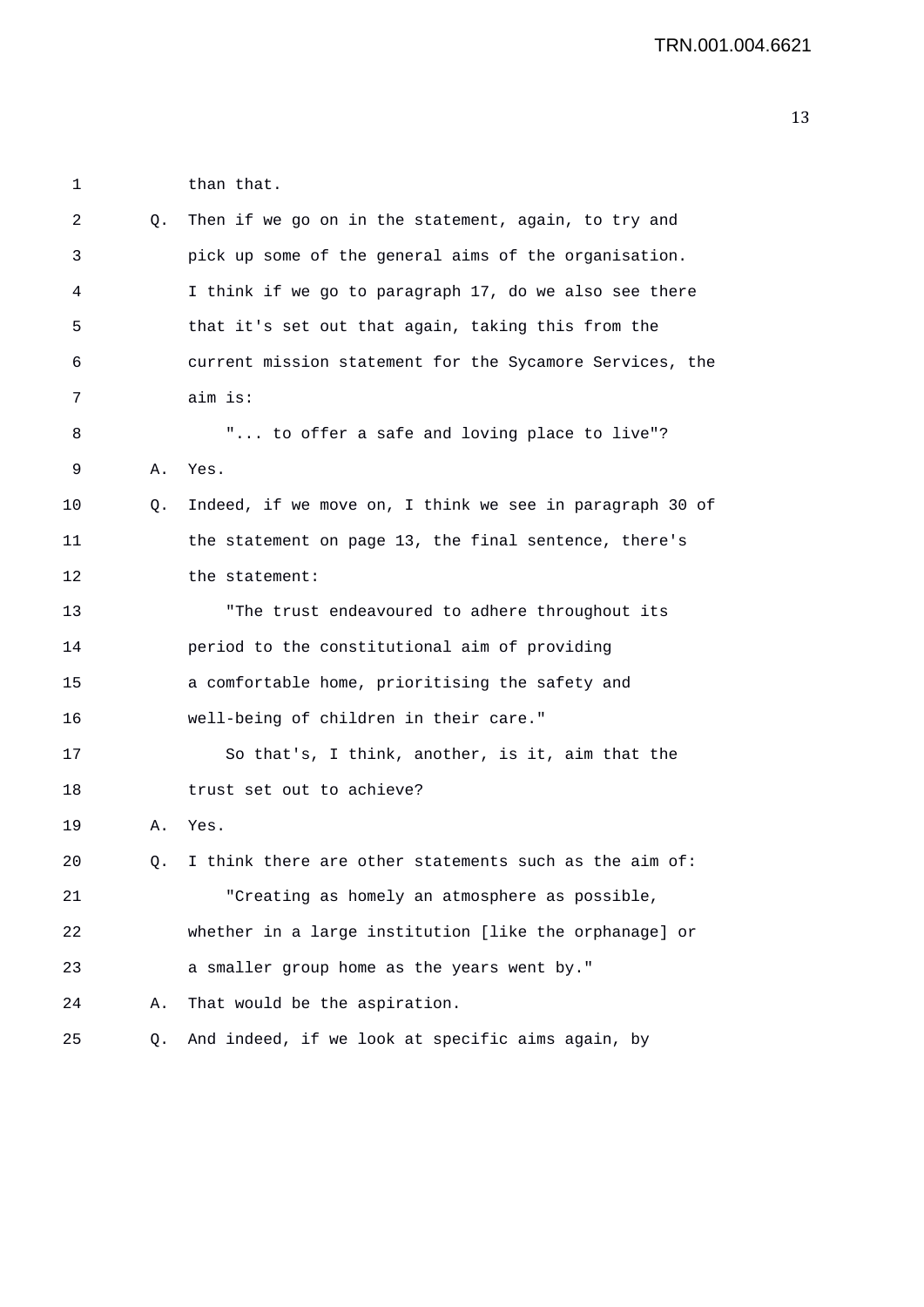| 1       |    | reference to the document that you've produced, we see,  |
|---------|----|----------------------------------------------------------|
| 2       |    | I think, that in paragraph 50 of the statement on        |
| 3       |    | page 19, there's reference to an entry made in 1953 to   |
| 4       |    | the effect this:                                         |
| 5       |    | "It was the governors' aim, no less than the             |
| 6       |    | Department's [and that was a reference to the Scottish   |
| 7       |    | Home Department at the time], to promote the happiness   |
| 8       |    | of the children within the care of the organisation."    |
| 9       | Α. | Yes.                                                     |
| $10 \,$ | Q. | I think, again, to assist us, you've set out in          |
| 11      |    | paragraph 53 something that was also said in, I think,   |
| 12      |    | around, would it be 1960 or 1959? It's paragraph 53.     |
| 13      |    | It's a statement to the effect that:                     |
| 14      |    | "A child cannot be happy unless he feels secure."        |
| 15      | Α. | Yes.                                                     |
| 16      | Q. | So that was being said at that time?                     |
| 17      | Α. | Yes.                                                     |
| 18      | Q. | That you have to make the child or do your best to make  |
| 19      |    | the child feel secure?                                   |
| 20      | А. | Yes. And this was at the time where the conversations    |
| 21      |    | around the move to smaller establishments had started to |
| 22      |    | happen.                                                  |
| 23      | Q. | And whether that would increase the likelihood of the    |
| 24      |    | security that you're seeking to achieve?                 |
| 25      | Α. | Yes.                                                     |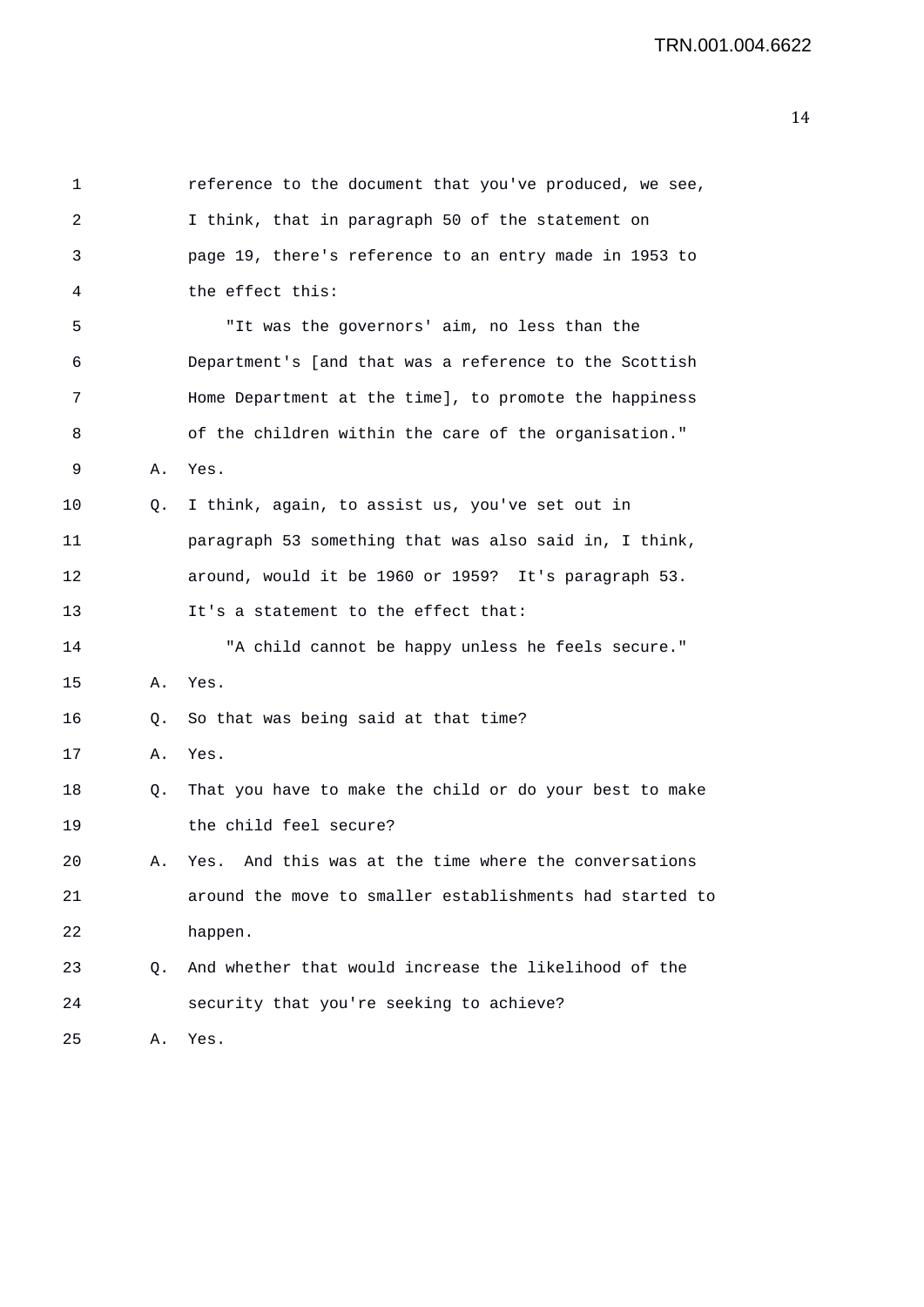1 Q. It says, if I read on in the passage that's quoted: 2 "A child cannot be happy unless he feels secure. 3 Security is a frame of mind which has been created in 4 the child by its past experiences. The house mother 5 cannot make the child feel secure, but she can provide 6 the conditions in which he has the best chance of making 7 his own feelings of security." 8 So there was a recognition there, I take it, of the 9 key role of a house parent in creating conditions in 10 which children would feel secure? 11 A. Yes. 12 Q. You'll see why I'm asking this, because you'll have 13 heard evidence in the course of this inquiry that in the 14 case of some houses at Aberlour, and indeed in the case 15 of some group homes, there were clearly children who 16 at the time didn't feel secure, felt in fear of what was 17 going to happen to them, and you've heard, I think, 18 quite a number of descriptions of that state of affairs, 19 have you not? 20 A. I have. 21 Q. I think you recognise, do you, in the statement that 22 perhaps there was more risk in the group homes model of 23 that situation arising because there was perhaps less 24 direct day-to-day face-to-face control on the part of

25 the senior management with the house parents?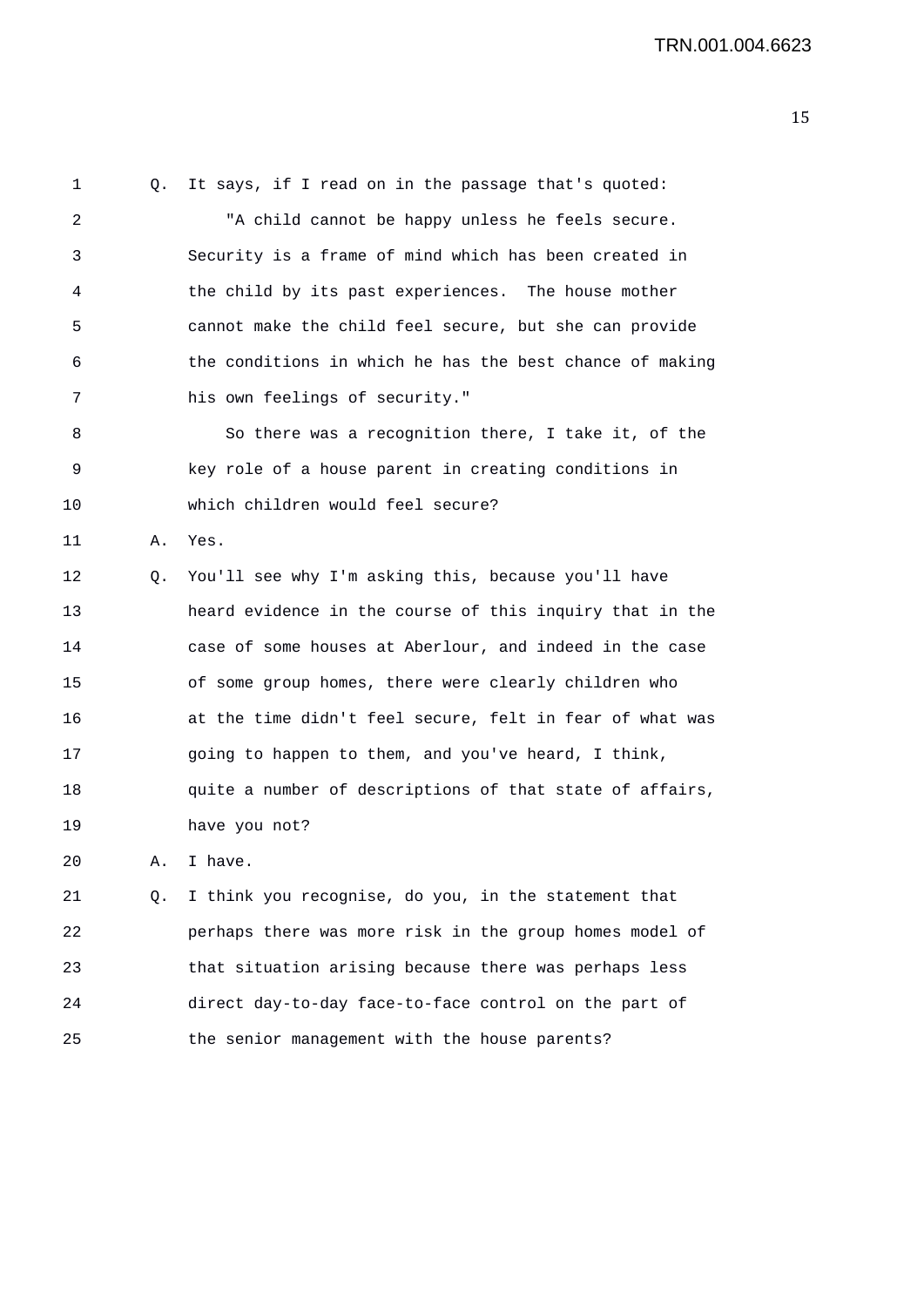1 A. I think that that refers to a comparison between group 2 homes and children's houses. So if you're in a more 3 closed environment, whether that's a group home or even 4 a bigger institution, where you have less adults around 5 you, if you have adults who are in day-to-day contact 6 with you who you cannot trust, then that presents 7 a greater risk potentially to children. The converse of 8 that is if you have adults who are modelling all of 9 those positive behaviours that you would expect of 10 house parents, then the reverse is true, but I think it 11 was a comparison between that and the move to the 12 children's houses and different staff who you could 13 potentially have different relationships with. 14 LADY SMITH: SallyAnn, when you're comparing group homes and 15 children's houses, what's the distinction you have in 16 mind? 17 A. So in group homes, the key members of staff were the 18 house parents, usually a married couple at that point, 19 with some support staff. But they were very much seen 20 as the people who managed the houses at that point, the 21 married couple. 22 The service years, then there was a different 23 staffing complement that were used in what I would 24 describe as children's houses. So you would have shifts

25 and rotas of staff, but you'd have a bigger pool of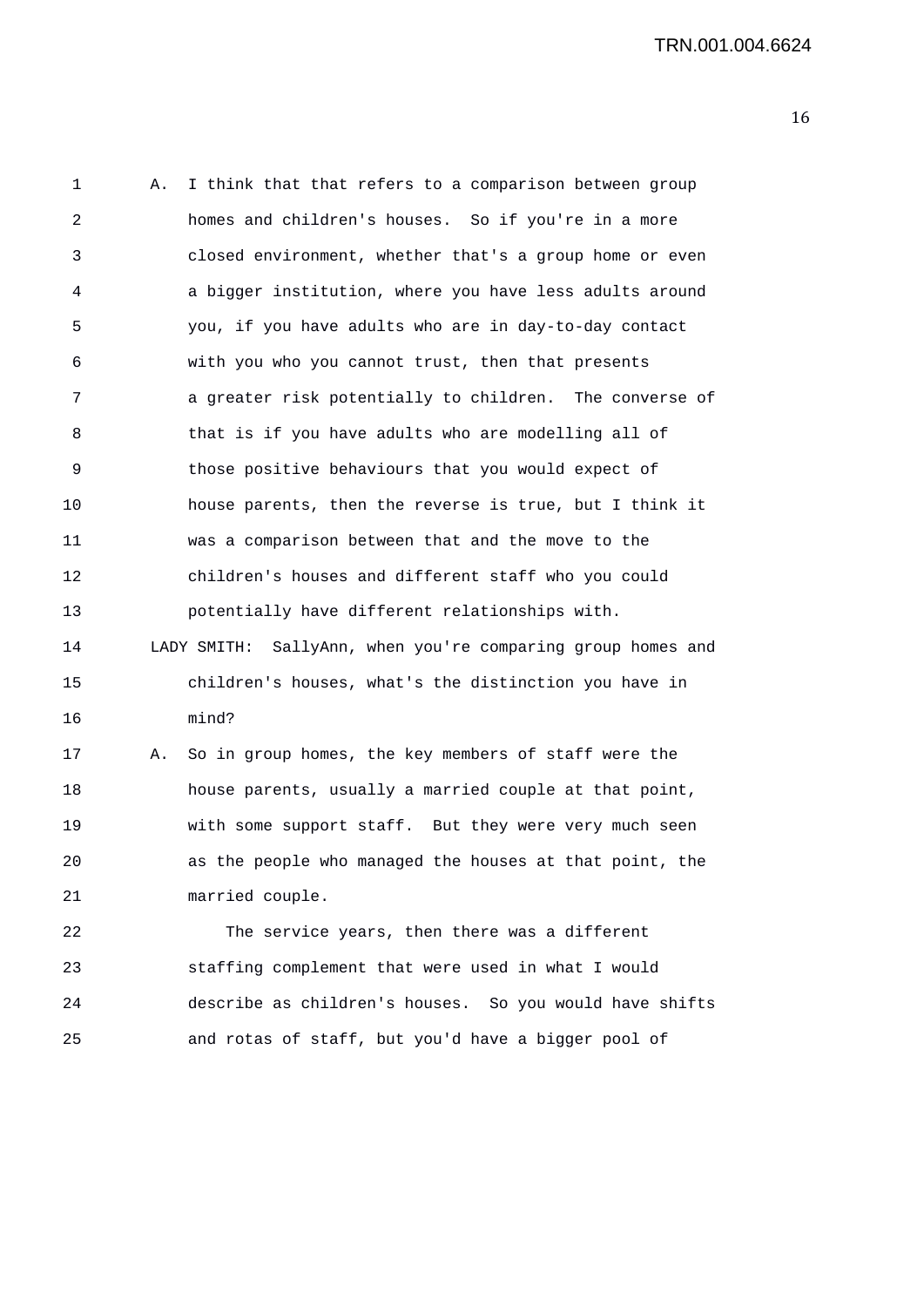1 staff and you then potentially could argue that children 2 could find in that bigger pool of adults people they 3 could potentially make relationships with. But that was 4 only in a scenario where the behaviours that we expect 5 of house parents were not being properly modelled and we 6 know that that did happen on occasion. 7 MR PEOPLES: Yes. If house parents were doing what the 8 trust's aims asked them to do, there wouldn't be 9 a problem that there was simply two house parents or 10 a couple in charge with a limited number of staff and a 11 lot of children -- 12 A. That's right. 13 Q. The problem can arise -- and it would appear did arise 14 based on the evidence we've heard -- where the 15 house parents did not behave in accordance with certain 16 standards and aims and treated children in an abusive 17 way. So you recognise that, I take it? 18 A. I do, and what I would also say is that that behaviour 19 is set within a broader culture. If that broader 20 culture is a culture where people don't -- and I mean 21 adults in this situation as well -- feel comfortable to 22 feel about what's happening, then that becomes a very 23 dangerous environment on a much more ongoing basis. So 24 what's important is that if those behaviours are 25 evident, that they are caught very quickly and dealt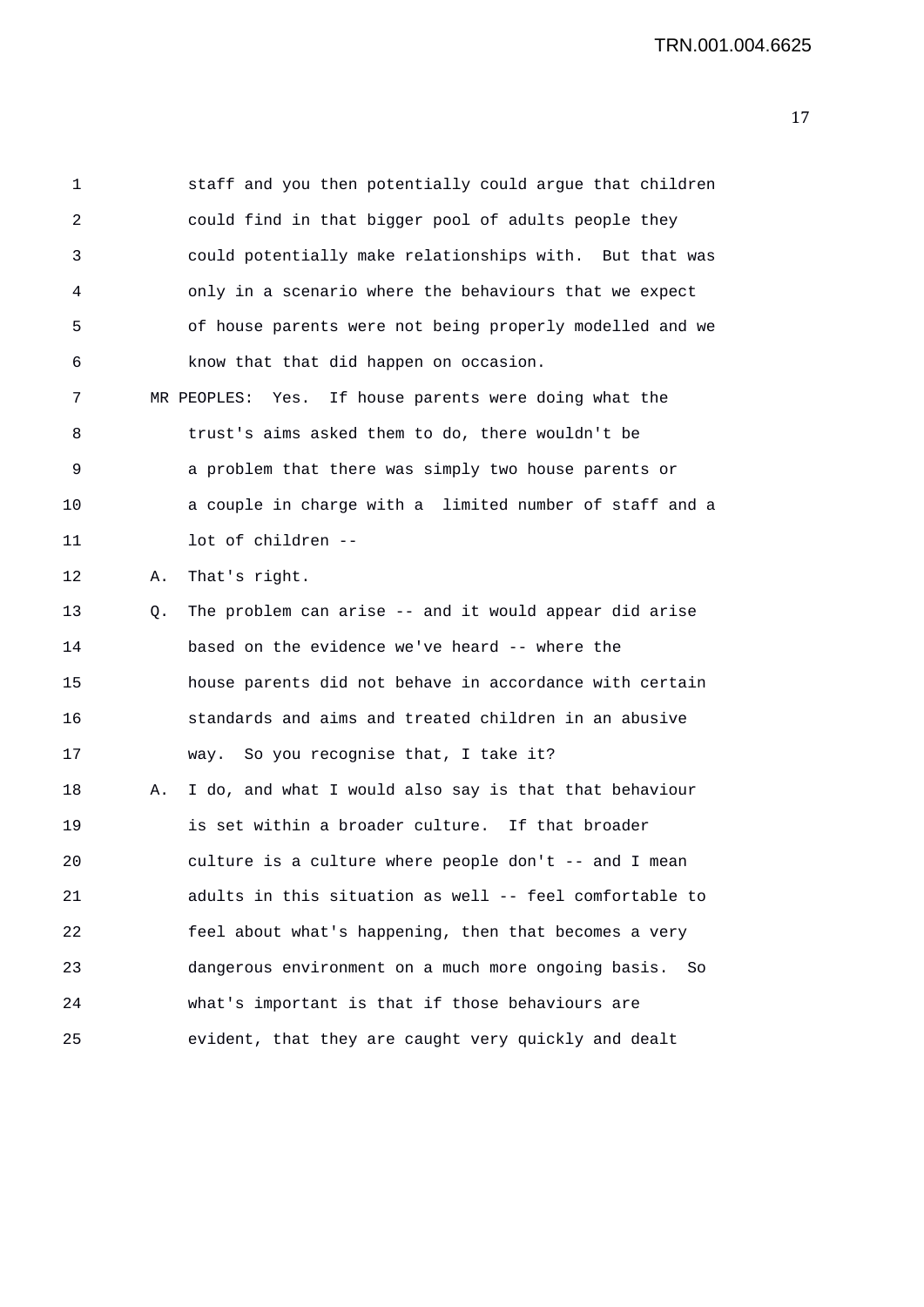1 with very quickly.

| 2  | Q. | But I suppose, again, maybe the evidence bears this out, |
|----|----|----------------------------------------------------------|
| 3  |    | that that didn't always happen. For whatever reason,     |
| 4  |    | there may have been -- it's sometimes been described not |
| 5  |    | necessarily relating to Aberlour as such, but a closed   |
| 6  |    | culture in some establishments or units where things     |
| 7  |    | happened within the unit, people know it's happening     |
| 8  |    | within the unit, but no one outside the unit is told     |
| 9  |    | what's happening.                                        |
| 10 | А. | Well, I can speak for Aberlour, but I can't really       |
| 11 |    | comment on the evidence led on behalf of Aberlour --     |
| 12 | Q. | I'm not asking you to comment, I am just trying to look  |
| 13 |    | at the situation generally, that if you have that, these |
| 14 |    | conditions present, then there's going to be a problem.  |
| 15 | Α. | Yes.                                                     |
| 16 | Q. | And I suppose what you're trying to do, whether you have |
| 17 |    | a group home or a large institution, is to ensure that   |
| 18 |    | if something isn't being done properly, it will come to  |
| 19 |    | light?                                                   |
| 20 | А. | Yes, absolutely.                                         |
| 21 | Q. | Staff will say something, if it's not them that's the    |
| 22 |    | culprit, and if it's their colleague, they will report   |
| 23 |    | it?                                                      |
| 24 | Α. | Staff and children.                                      |
| 25 | Q. | We have had a lot of evidence in this inquiry from       |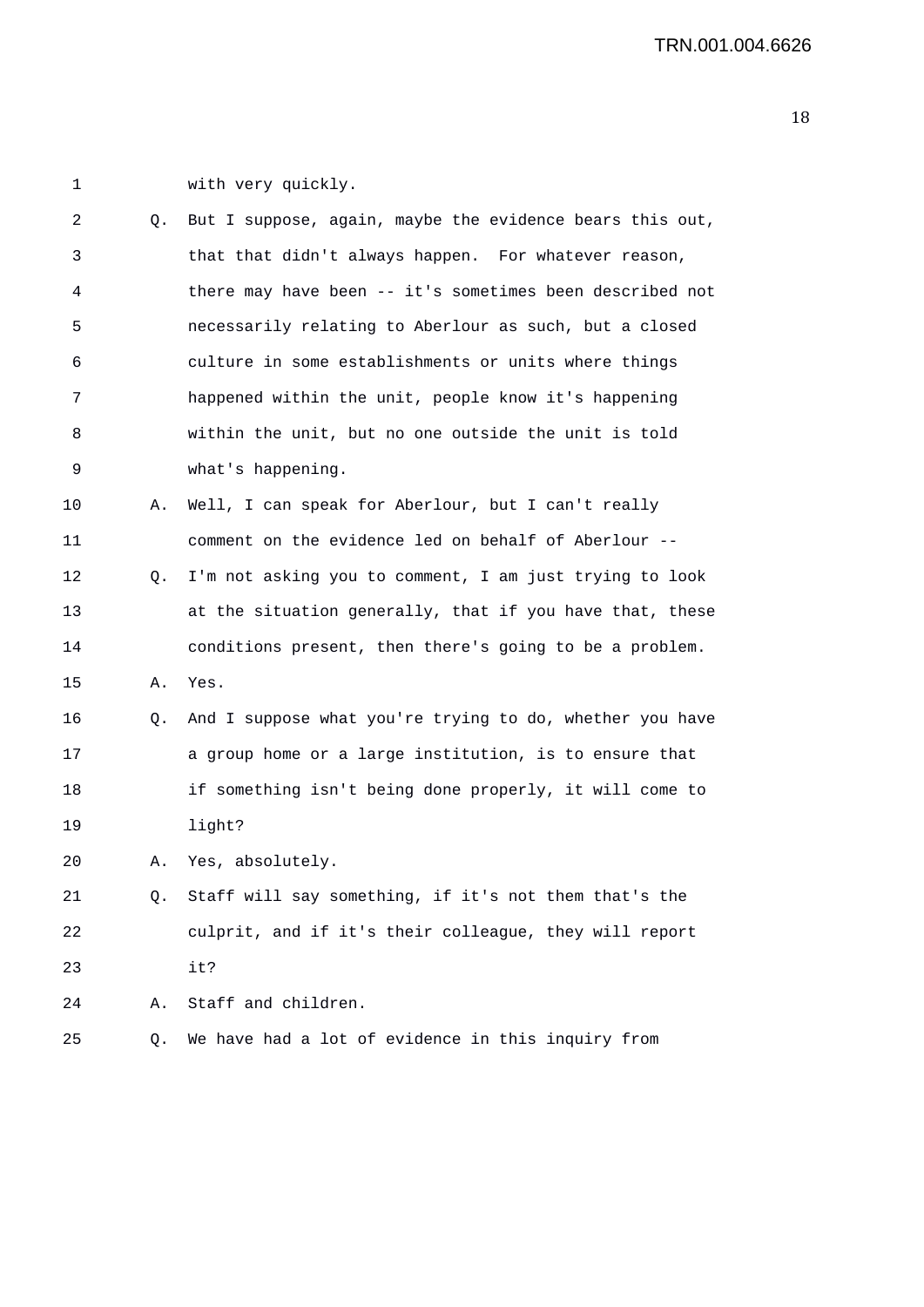1 applicants from a number of places and providers who 2 have pointed out the difficulties they had in feeling 3 able to report, either because of what happened when 4 they did report or because of the fears of reporting 5 itself. 6 A. Absolutely. I think one of the things I would want to 7 say at this point is in terms of depending on what was 8 happening, I think there are some forms of child abuse 9 that are particularly difficult to talk about for 10 children because of the dynamics of that kind of abuse. 11 For example, sexual abuse of children is something 12 that research would tell you children do find very hard 13 to talk about at the time, regardless of the context of 14 that abuse. 15 The physical abuse, the overuse of corporal

16 punishment, is potentially something that's more 17 obvious, if there are injuries to the child but, yes, 18 I would acknowledge that. But I wouldn't want to clump 19 all forms of abuse together.

20 Q. I'm not asking you to. You make a point that it might 21 be more difficult, but we have heard evidence that 22 regimes or harsh regimes did exist in certain places, 23 maybe in certain houses, and they were maintained for 24 a period of time so the system wasn't eradicating 25 regimes where harsh regimes turned into abusive regimes.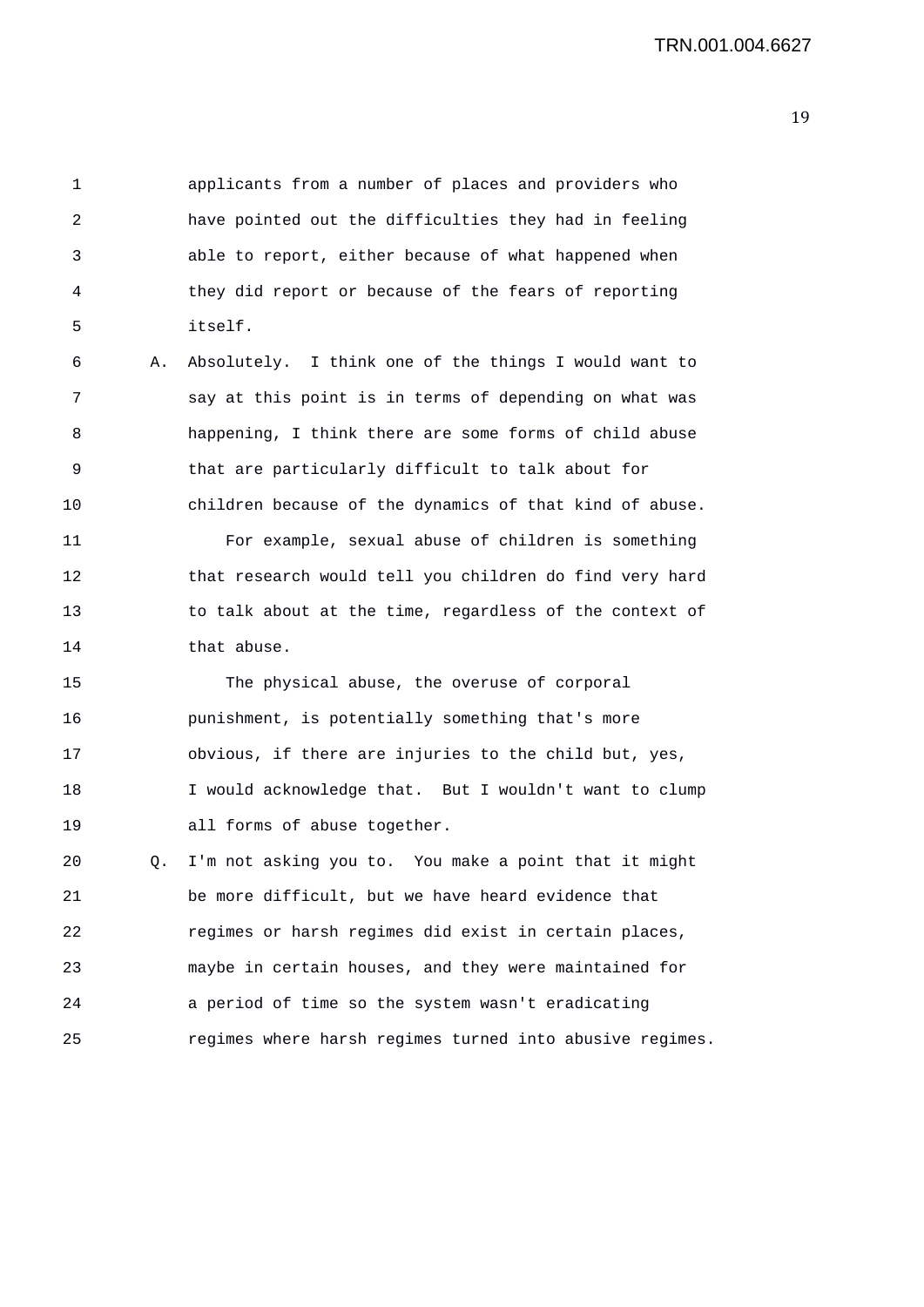| 1  | Α. | Are you talking about Aberlour at this point?            |
|----|----|----------------------------------------------------------|
| 2  | Q. | We have heard evidence, for example, of The Dowans.      |
| 3  | Α. | Yes.                                                     |
| 4  | Q. | That had a lot of forms of abuse. We have heard          |
| 5  |    | evidence that there were a lot of forms of abuse going   |
| 6  |    | on and ultimately the <b>BCI/BCJ</b> were removed.       |
| 7  | Α. | Yes, when it came to the attention of the organisation.  |
| 8  | Q. | But it appears that that state of affairs at least was   |
| 9  |    | present for an appreciable time before it came to light. |
| 10 | Α. | It would seem so.                                        |
| 11 | Q. | So in one sense, the system didn't manage to pick that   |
| 12 |    | up, the staff didn't seem able to come to the            |
| 13 |    | organisation and say something at the time. Is there     |
| 14 |    | any way that you can explain that or help us explain why |
| 15 |    | you think that was the situation?                        |
| 16 | Α. | I can't comment on the reasons. What I think is evident  |
| 17 |    | is that the staff who did talk about what their          |
| 18 |    | experiences in The Dowans were like did it after the     |
| 19 |    | event in the sense that they had left the organisation,  |
| 20 |    | which would suggest that they did not feel able to talk  |
| 21 |    | about that at the point where they were in situ.         |
| 22 | Q. | That was the 1970s or early 1970s.                       |
| 23 | Α. | Early 1970s, yes.                                        |
| 24 | Q. | We're not going back to the 1940s or 1950s?              |
| 25 | Α. | That situation in that house was clearly<br>No.          |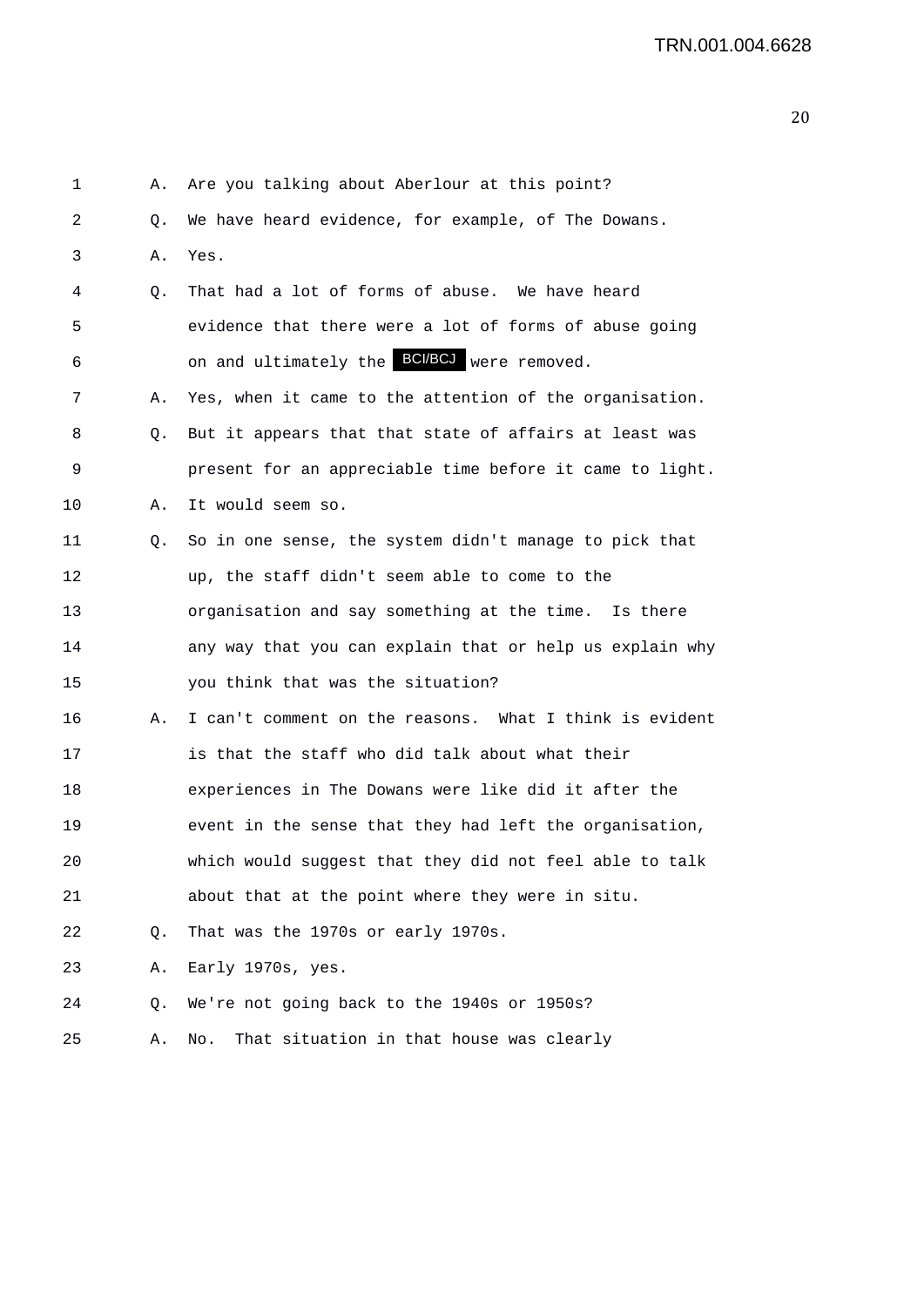| 1  |    | unacceptable and I don't think anybody would say         |
|----|----|----------------------------------------------------------|
| 2  |    | otherwise.                                               |
| 3  | Q. | The other point I might make while we're talking about   |
| 4  |    | The Dowans is there seems to have been some difficulty   |
| 5  |    | on the part of the organisation's leaders at the time,   |
| 6  |    | in particular the principal, in accepting that the       |
| 7  |    | BCI/BCJ could ever do such a thing, and indeed initially |
| 8  |    | the first complaint seems or allegation to be made by    |
| 9  |    | a former member of staff seems not to have led to any    |
| 10 |    | action being taken against them.                         |
| 11 | Α. | Yes.                                                     |
| 12 | Q. | I think it --                                            |
| 13 | Α. | The warden seemed taken aback that an allegation could   |
| 14 |    | be made against this particular group of                 |
| 15 |    | house parents -- couple of house parents because of his  |
| 16 |    | perceived relationship with them at the time.            |
| 17 | Q. | I think it was Miss Craven, actually.                    |
| 18 |    | I think Miss Craven                                      |
| 19 |    | conducted the initial                                    |
| 20 |    | investigation and presented the matter to the governors  |
| 21 |    | That's as I recall the evidence. I think, perhaps with   |
| 22 |    | hindsight, she was maybe not the best person who         |
| 23 |    | investigate because she had already had a view about the |
| 24 |    | which she expressed at the time.<br>BCI/BCJ              |
| 25 | Α. | Yes.                                                     |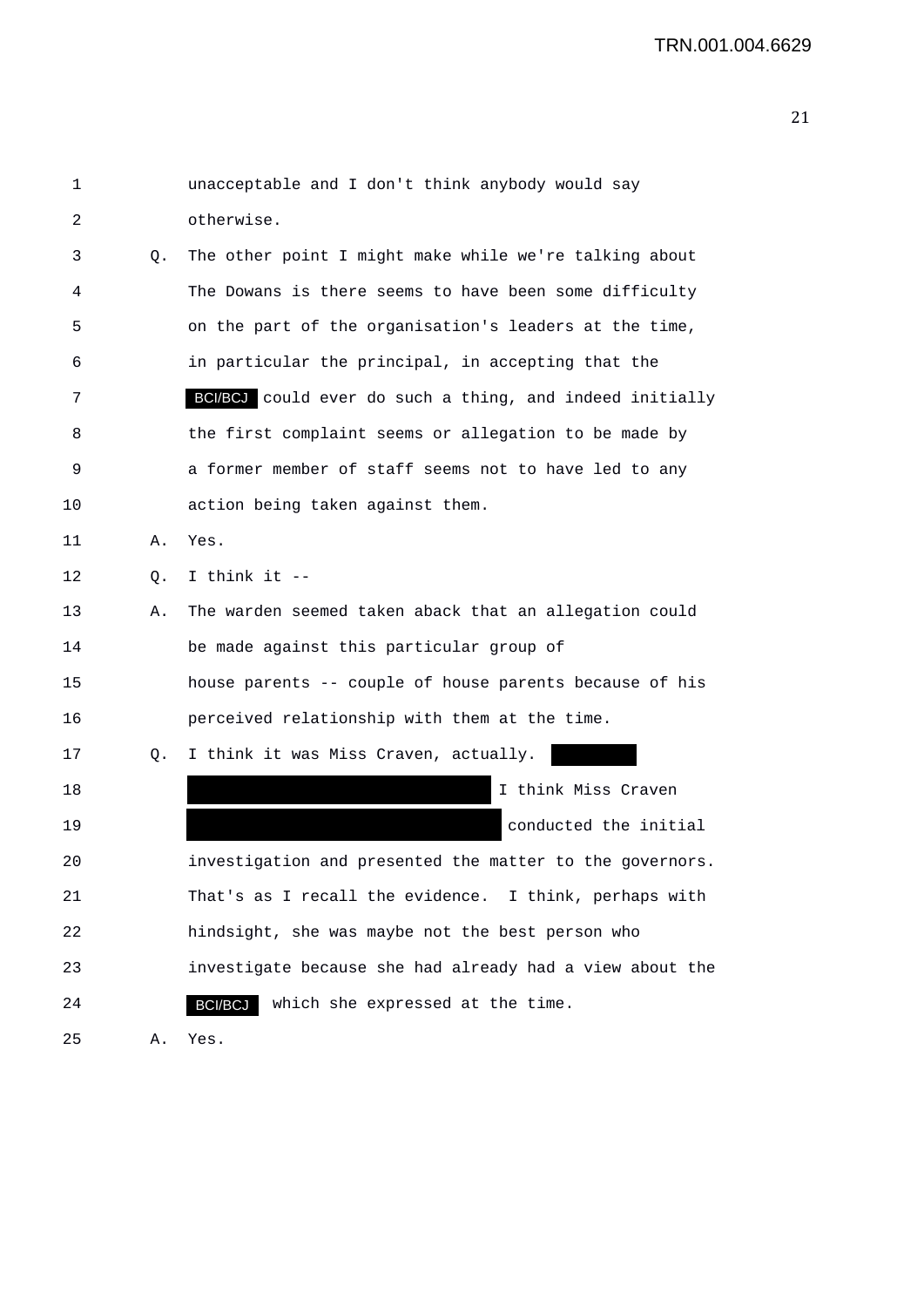1 Q. So it wasn't maybe the best example of a well-handled 2 investigation. 3 A. Yes, I would agree. 4 Q. It still does give rise to the question: if in 1970, 5 staff weren't speaking up until they left the employment 6 of the organisation, that points out a problem, doesn't 7 it, for the organisation? I don't know what lessons 8 were learned. Are you able to help us whether lessons 9 were learned and there was some effective way of 10 ensuring that wasn't going to be the situation going 11 forward? 12 A. There were certainly moves within the organisation in 13 terms of the training for house parents, but that was 14 happening at a time when that was happening across 15 Scotland anyway. I certainly haven't encountered 16 a document which links specifically what happened at 17 The Dowans to specific training that then took place. 18 But there was certainly a very clear view about the 19 treatment of bed-wetting, for example, which is one of 20 the issues where it was quite clearly stated, re-stated, 21 what the organisational position on that was. 22 Q. I suppose you will appreciate more than anyone, if 23 you're the service user or child that's resident and are 24 not getting these standards that are being continually 25 re-articulated, it's not much comfort to say that the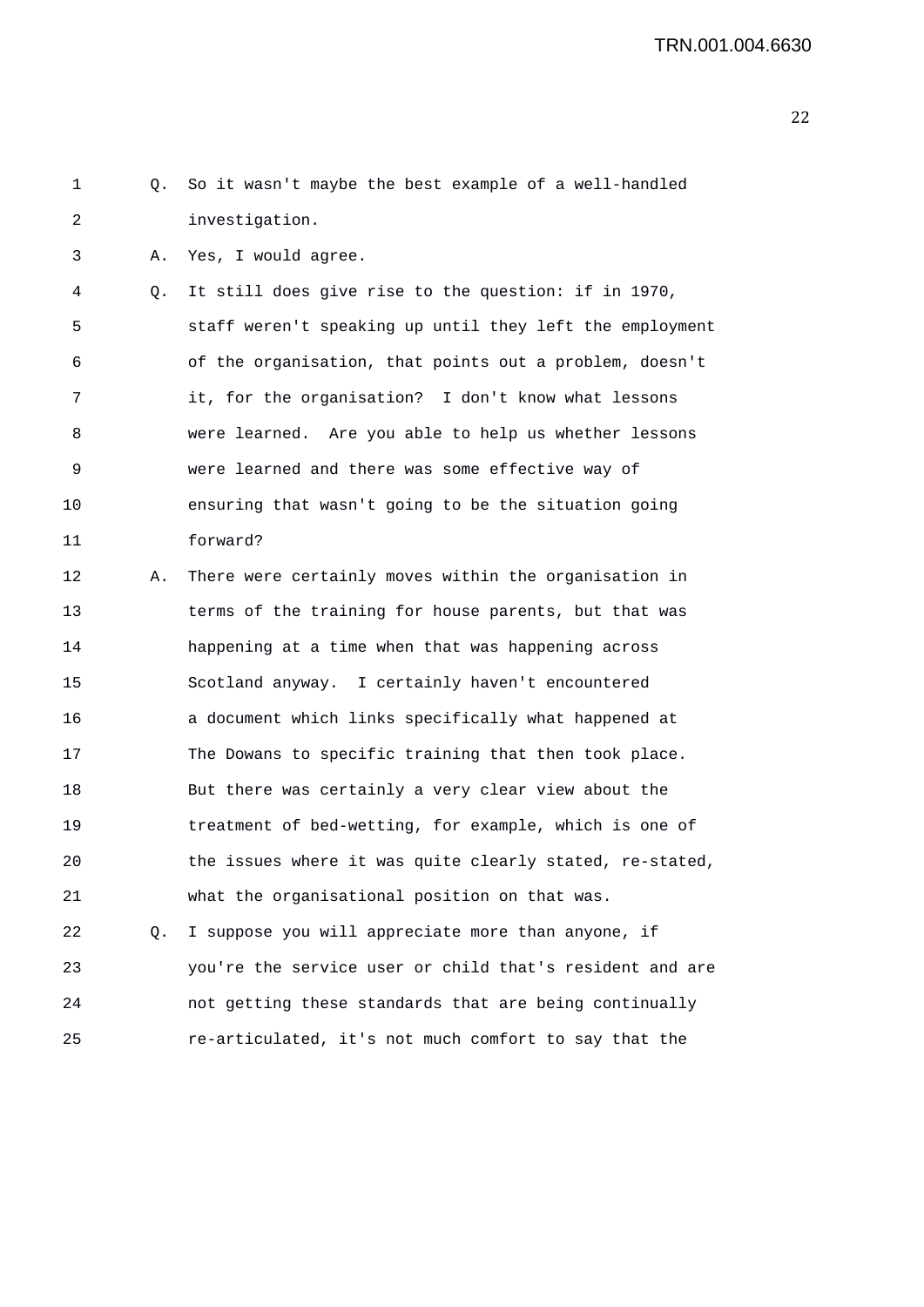| 1  |    | strong views were expressed that this is contrary to the   |
|----|----|------------------------------------------------------------|
| 2  |    | aims and rules and so forth. That wouldn't be of any       |
| 3  |    | consolation to those that don't seem to be benefiting      |
| 4  |    | from those aims and roles.                                 |
| 5  | Α. | No, and neither is it an attempt to undermine in any way   |
| 6  |    | what those adults as children experienced. I think that    |
| 7  |    | we've listened very, very carefully to what the            |
| 8  |    | children's experiences were and we would in no way seek    |
| 9  |    | to condone them.                                           |
| 10 | Q. | If I go back to the statement again, I think one point     |
| 11 |    | that you tell us -- and perhaps this might have been       |
| 12 |    | a difference between Aberlour and some of the other        |
| 13 |    | voluntary providers in this case study -- at               |
| 14 |    | paragraph 25 that generally admissions historically        |
| 15 |    | would come through the local authority rather than         |
| 16 |    | private placements.                                        |
| 17 | Α. | There was some private placements, a small number.<br>Yes. |
| 18 | Q. | I think we know from the Mr Lee episode there were         |
| 19 |    | private placements in the early 1960s.                     |
| 20 | Α. | Yes.                                                       |
| 21 | О. | But generally speaking, a lot of children came through     |
| 22 |    | the children's officer?                                    |
| 23 | Α. | Yes.                                                       |
| 24 | Q. | And were referred. And I'm sure we had this                |
| 25 |    | conversation on the previous occasion. A lot of them       |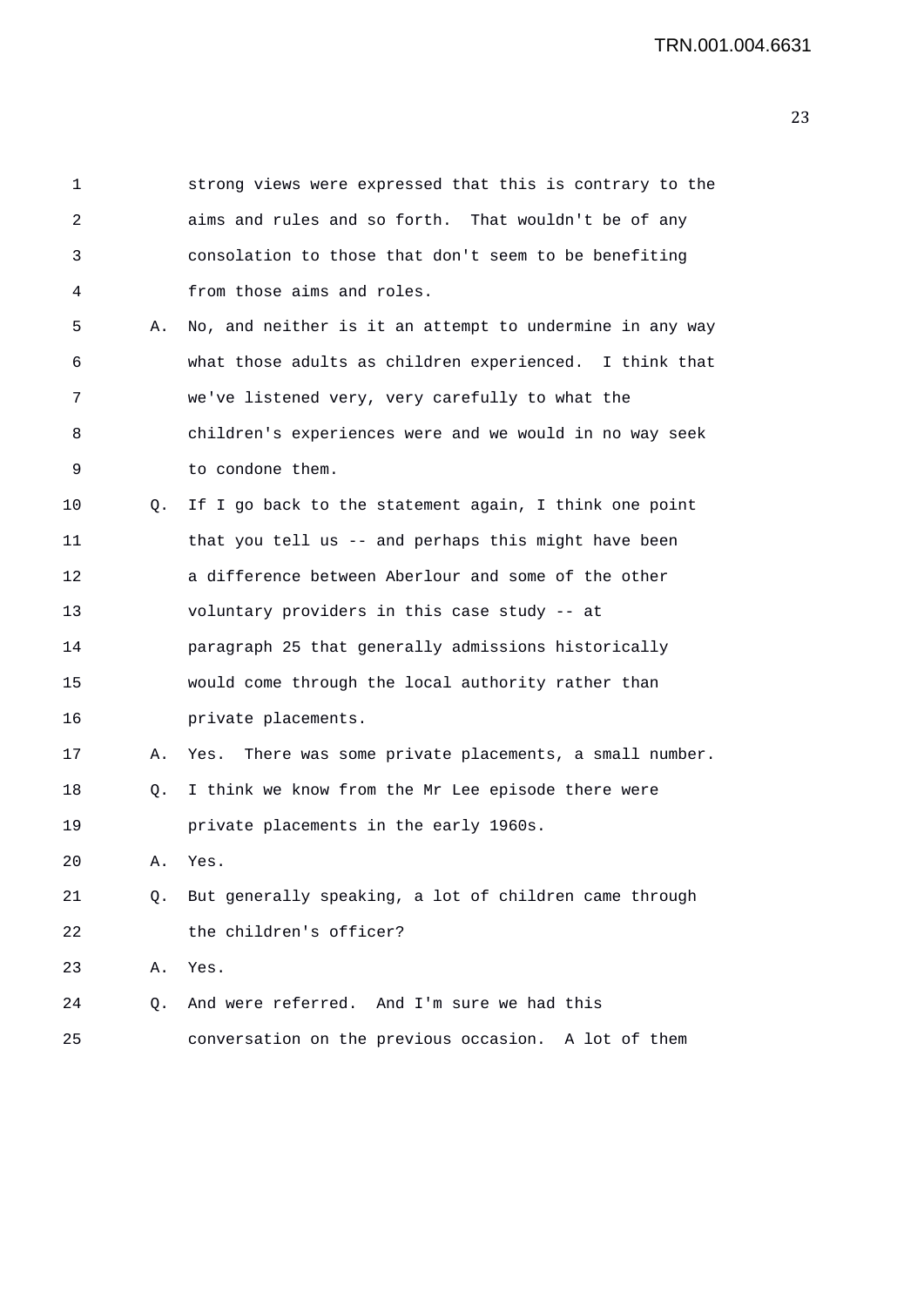| 1  |    | were perhaps -- they had been in a number of places     |
|----|----|---------------------------------------------------------|
| 2  |    | before they got to Aberlour?                            |
| 3  | Α. | Yes.                                                    |
| 4  | Q. | And Aberlour was seen as a place that maybe could do    |
| 5  |    | something for children that other places couldn't --    |
| 6  | Α. | Yes.                                                    |
| 7  | Q. | -- for whatever reason?                                 |
| 8  | Α. | Yes.                                                    |
| 9  | Q. | I don't know whether you're able to tell us what the    |
| 10 |    | thinking was, how Aberlour might achieve that. Is there |
| 11 |    | any indication in the historical records what local     |
| 12 |    | authorities thought about Aberlour and its regime and   |
| 13 |    | whether it was well suited to dealing with what were    |
| 14 |    | I think maybe then termed maladjusted children?         |
| 15 | Α. | Certainly for preparation for the inquiry, I've read    |
| 16 |    | children's files and extensive reading of files, not    |
| 17 |    | just of children who have then become applicants to the |
| 18 |    | inquiry, but beyond that, and certainly there is        |
| 19 |    | reference in records from children's officers who are   |
| 20 |    | arguing to have the children admitted to the orphanage  |
| 21 |    | as a place where they perceive that the children would  |
| 22 |    | be well-supported and nurtured. I don't know what       |
| 23 |    | formed that view, but it's certainly there in terms of  |
| 24 |    | the children's officers' submissions.                   |
| 25 | Q. | You use the words "well-supported" and "nurtured", did  |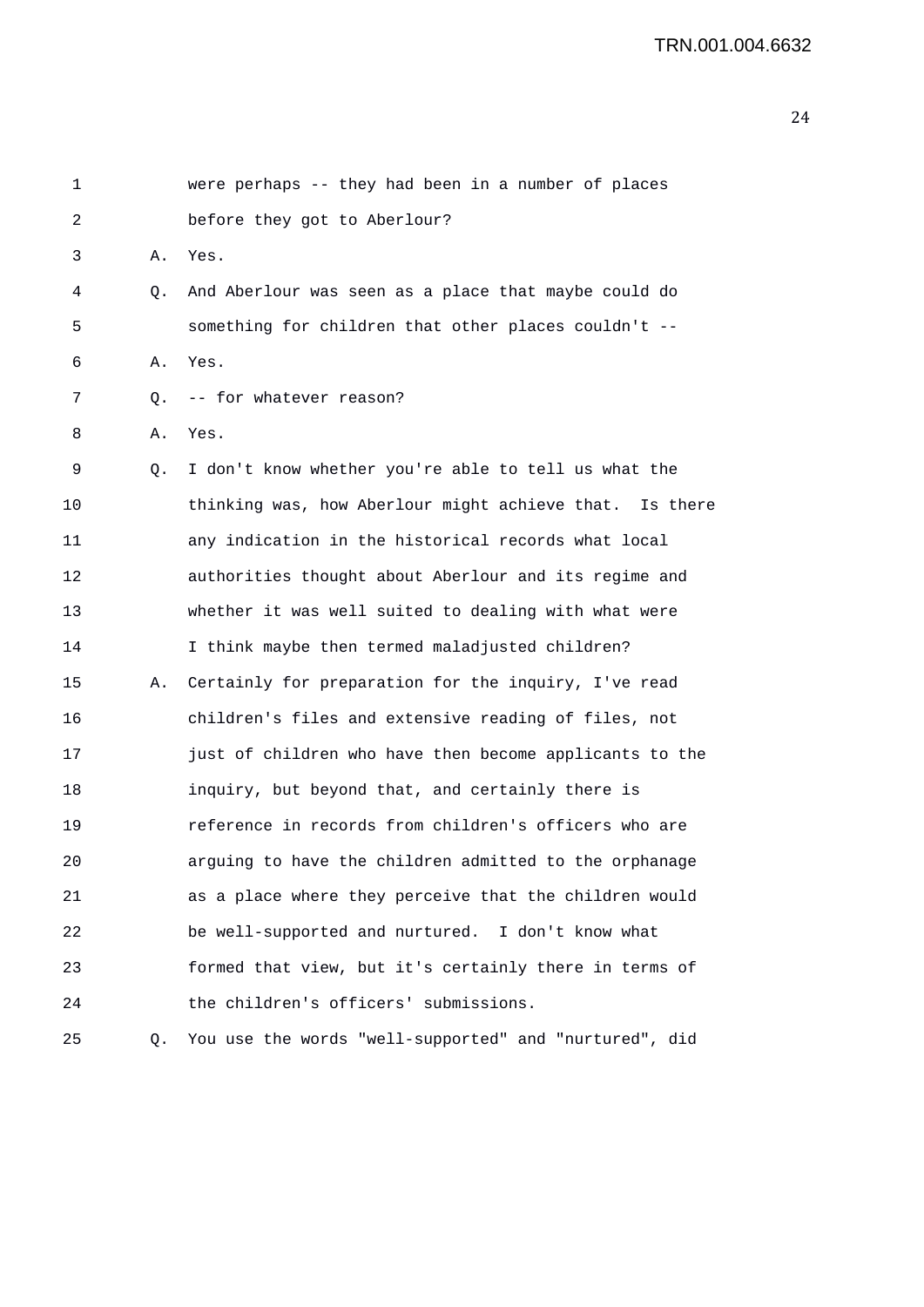| 1  |    | they ever use the term "well-controlled"?                |
|----|----|----------------------------------------------------------|
| 2  | Α. | Not to my memory, no.                                    |
| 3  | Q. | The other point you're making in paragraph 25, I think,  |
| 4  |    | is -- I think you're asking us to bear in mind that key  |
| 5  |    | decisions in the case of children placed by authorities  |
| 6  |    | would rest with the local authority rather than          |
| 7  |    | Is that the point you're making?<br>Aberlour.            |
| 8  | Α. | I think ultimately the decision around moving<br>Yes.    |
| 9  |    | children on from the orphanage, whether it was at the    |
| 10 |    | school-leaving age or before that, were taken by the     |
| 11 |    | local authorities. That's not to say that the orphanage  |
| 12 |    | wasn't at times involved in commenting on those, if they |
| 13 |    | were given notice of them, but certainly from a legal    |
| 14 |    | perspective, it was the local authority that had that -- |
| 15 | Q. | But from a practical perspective, it surely must have    |
| 16 |    | been the case that Aberlour would have quite an          |
| 17 |    | influence and their views would be taken into account    |
| 18 |    | quite seriously about whether something should happen    |
| 19 |    | such as the removal of a child to a different setting?   |
| 20 |    | Are you telling me that's not the way the records --     |
| 21 | Α. | There's evidence in the records where that influence has |
| 22 |    | been brought to bear successfully. But equally, there's  |
| 23 |    | evidence that we weren't listened to.                    |
| 24 | Q. | I have in mind, and I can't remember the precise         |
| 25 |    | situation, where some boy was perceived to be difficult  |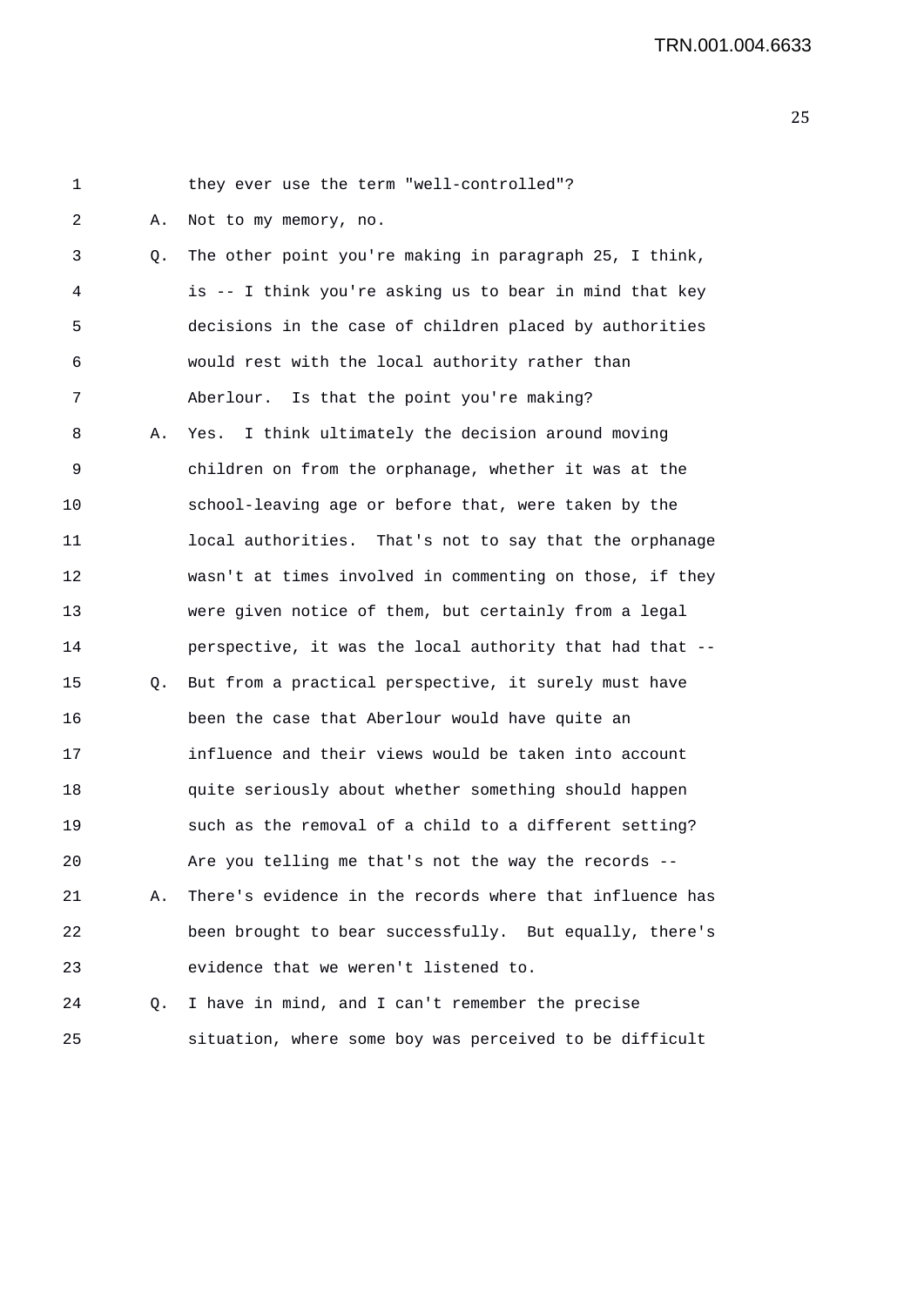| 1  |    | in Aberlour and the warden was in fact recommending       |
|----|----|-----------------------------------------------------------|
| 2  |    | perhaps that he should go to a stiffer regime, some sort  |
| 3  |    | of List D type school or something regarded as perhaps    |
| 4  |    | a more strict regime --                                   |
| 5  | А. | In terms of -- I wouldn't see that as the local           |
| 6  |    | authority -- ultimately it would still be the local       |
| 7  |    | authority's decision.                                     |
| 8  | Q. | Yes.                                                      |
| 9  | Α. | Certainly within the orphanage, if there were children    |
| 10 |    | who presented difficulties beyond what the orphanage      |
| 11 |    | felt they were able to deal with, then they can make      |
| 12 |    | that assessment and put that case to the children's       |
| 13 |    | officer and latterly it would be through the Children's   |
| 14 |    | Hearings, for example, in the group home years.           |
| 15 |    | So, yes, there were certainly children that the           |
| 16 |    | warden or the staff in the orphanage thought would be     |
| 17 |    | better placed elsewhere.                                  |
| 18 | Q. | And I think I can remember -- the one I'm thinking of is  |
| 19 |    | probably before the Children's Hearing where a report     |
| 20 |    | was made to the court --                                  |
| 21 | Α. | Yes.                                                      |
| 22 | Q. | -- as to what would be an appropriate disposal for a      |
| 23 |    | child who got into trouble, and I think the warden's      |
| 24 |    | view was a change of setting was the appropriate course.  |
| 25 | Α. | That was a young person who was involved<br>That's right. |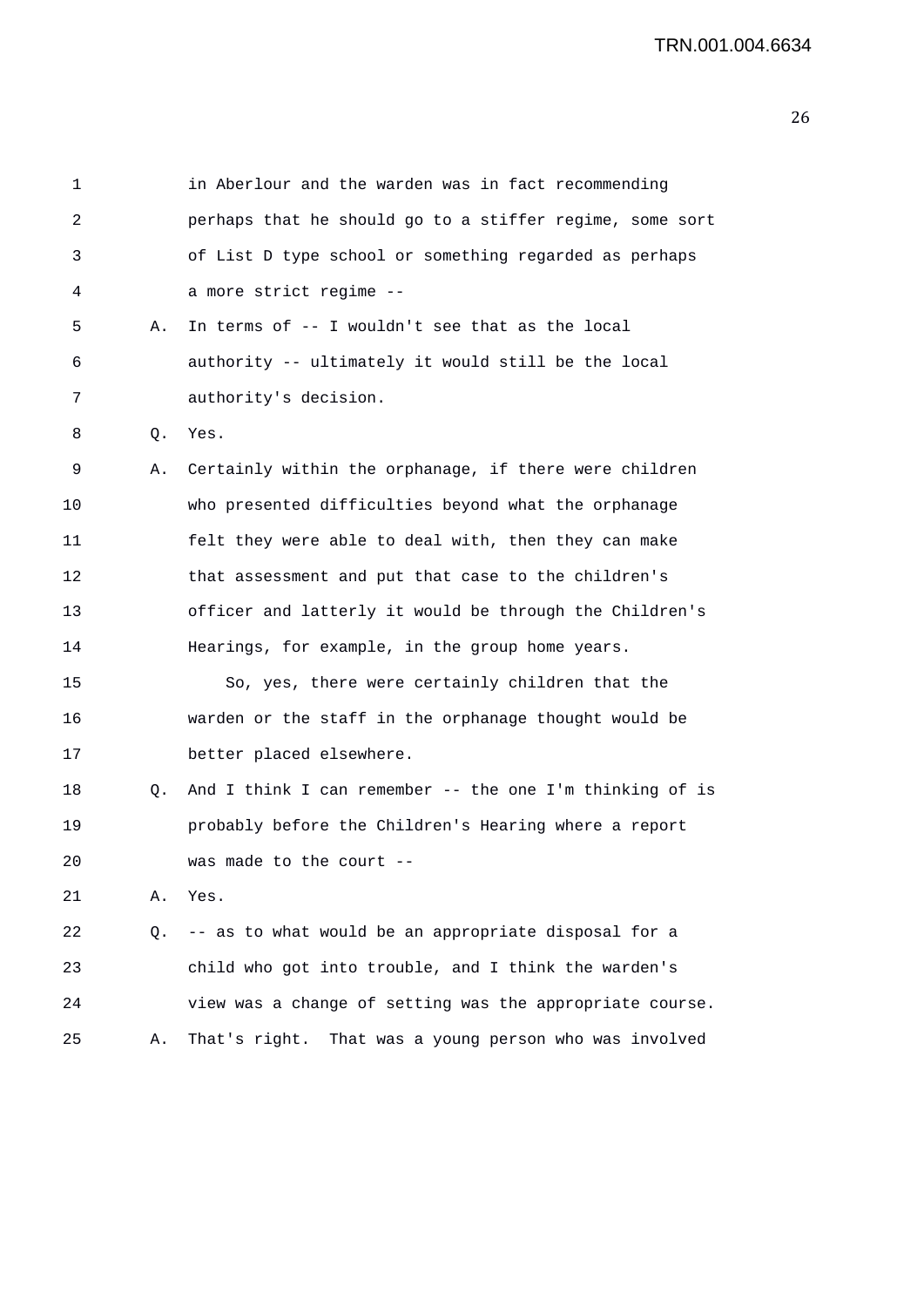| $\mathbf{1}$ |    | in offending, I believe, locally and who the orphanage   |
|--------------|----|----------------------------------------------------------|
| 2            |    | was struggling to deal with on a day-to-day basis in     |
| 3            |    | terms of his behaviour.                                  |
| 4            | Q. | I can't remember whether that person was also involved   |
| 5            |    | in the Mr Lee incident or not. I think I'm getting       |
| 6            |    | a nod from my junior that that may have been one of the  |
| 7            |    | boys who was involved, I believe. We can check that.     |
| 8            | Α. | We can check that, yes.                                  |
| 9            | Q. | I suppose the other point you make about what I'd call   |
| 10           |    | the legal responsibility in this state of affairs        |
| 11           |    | is that it's for the local authority to decide at the    |
| 12           |    | point of admission how much information to provide to    |
| 13           |    | the orphanage. Is that the point you're also making?     |
| 14           | Α. | No, I don't think I did make that point.                 |
| 15           | Q. | I thought I saw it. At paragraph 29 I think you make     |
| 16           |    | that point.                                              |
| 17           | Α. | Sorry, I thought you meant in my oral evidence, sorry.   |
| 18           | Q. | No, your written evidence, the statement. It's making    |
| 19           |    | the other point that in relation to $-$ - because we've  |
| 20           |    | heard a lot about the importance of information about    |
| 21           |    | a child, particularly in a child-centred approach, where |
| 22           |    | you want to know as much as possible.                    |
| 23           | Α. | Yes.                                                     |
| 24           | Q. | I think the point being made in the written statement    |
| 25           |    | is that it would be really a matter for the authority to |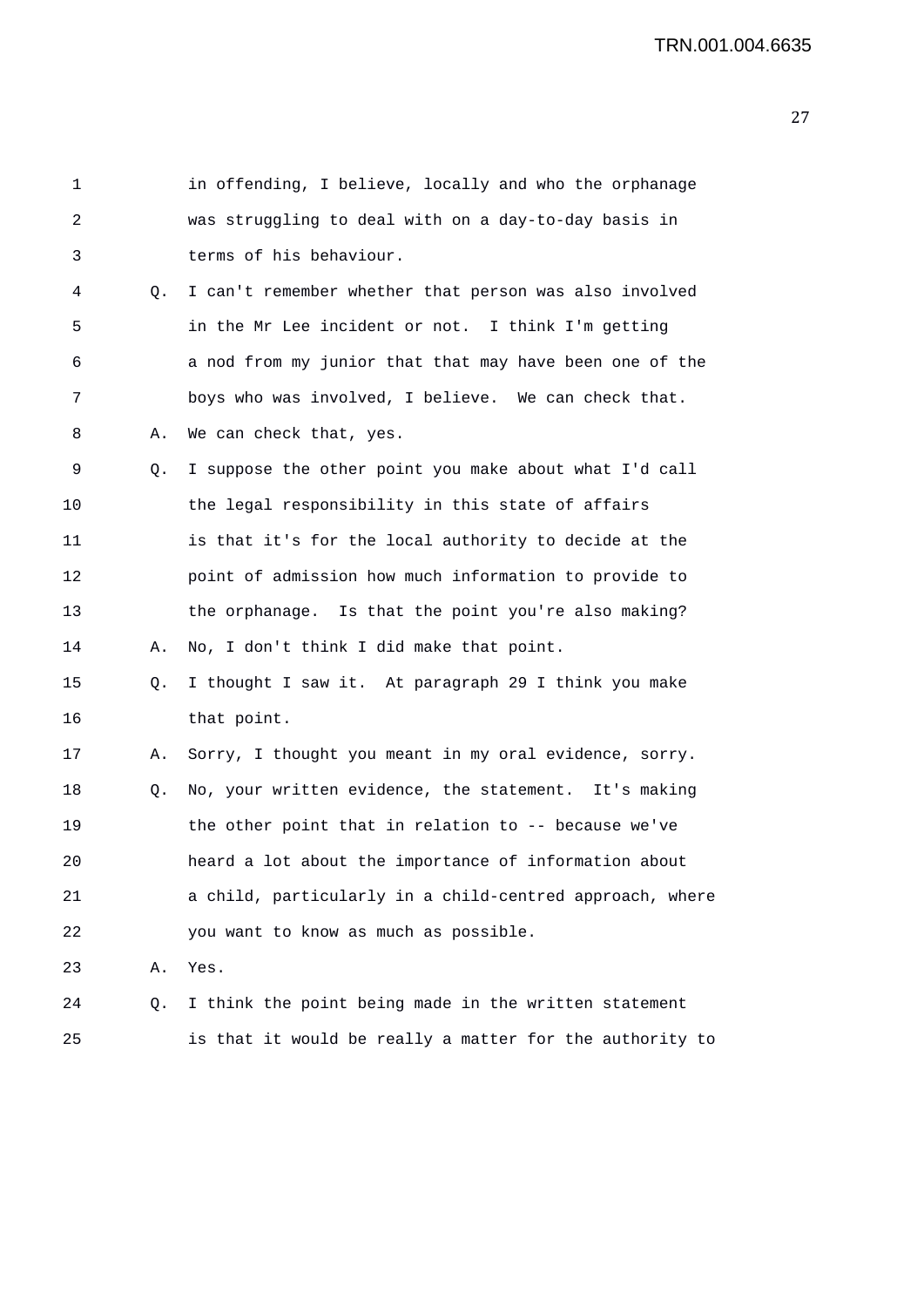| 1  |    | decide how much information or what information or how   |
|----|----|----------------------------------------------------------|
| 2  |    | much to give to the trust about the child's background   |
| 3  |    | before and circumstances on arrival to care.             |
| 4  | Α. | Yes.                                                     |
| 5  | Q. | Is there evidence that the quality of information or the |
| 6  |    | amount varied --                                         |
| 7  | Α. | Yes.                                                     |
| 8  | Q. | -- materially?                                           |
| 9  | Α. | Yes, and there are occasions when the trust went back to |
| 10 |    | the local authority to find out additional information   |
| 11 |    | because they didn't have enough information to make      |
| 12 |    | a decision.                                              |
| 13 | Q. | But that cuts two ways, I suppose.                       |
| 14 | Α. | Yes.                                                     |
| 15 | Q. | My recollection of Mr Lee -- and I keep coming back to   |
| 16 |    | Mr Lee -- is when the trust wrote to the children's      |
| 17 |    | officers after the event, after the conviction, to       |
| 18 |    | inform them of what happened for the first time,         |
| 19 |    | it would appear, one authority or one officer had to     |
| 20 |    | write a letter to get more information than was given    |
| 21 |    | initially.                                               |
| 22 | Α. | Yes.                                                     |
| 23 | Q. | So there wasn't maybe as much of a disclosure as there   |
| 24 |    | ought to have been.                                      |
| 25 | Α. | I think from recollection that was for the purposes of   |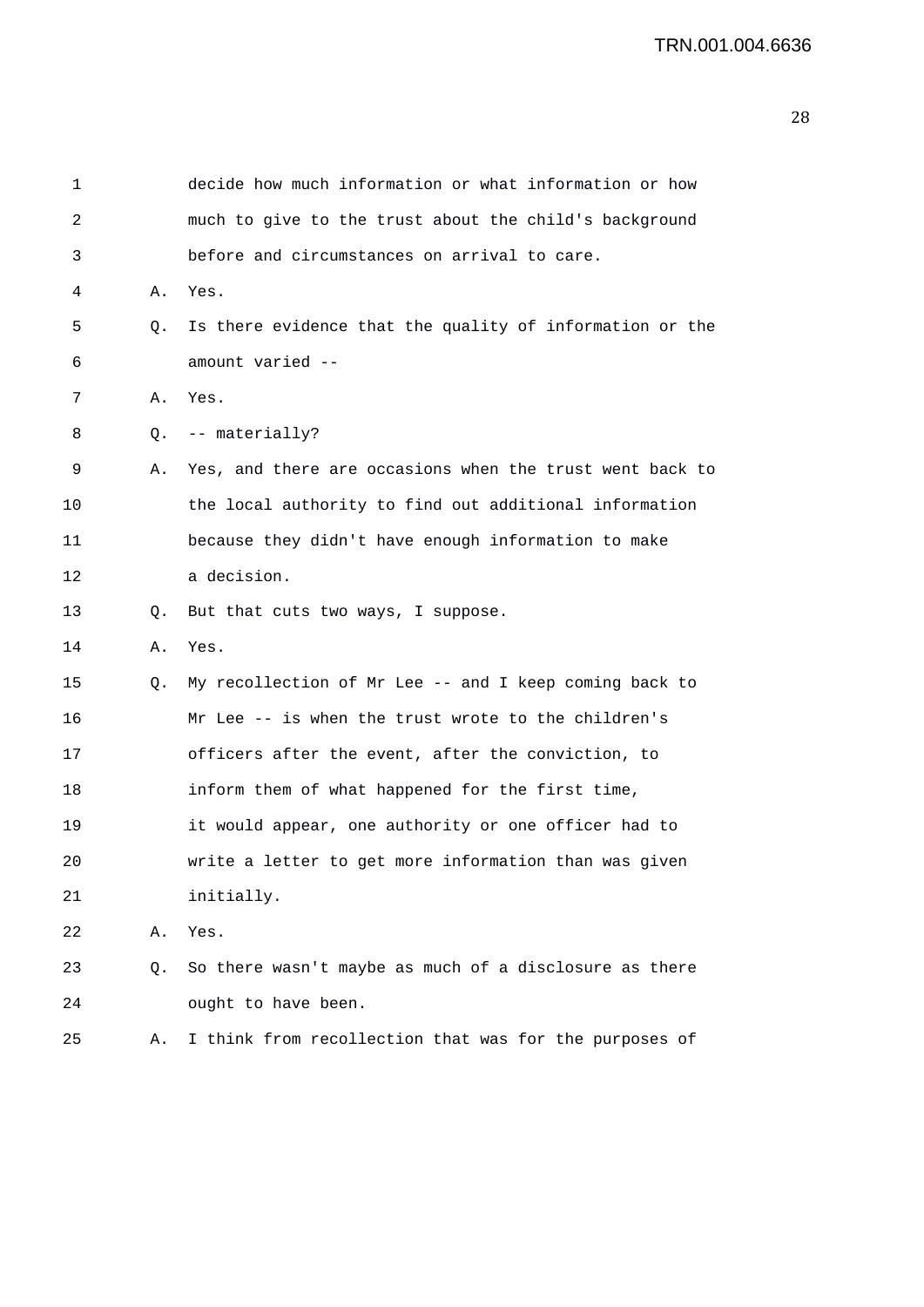| 1  |             | preparing a report to the local committee on what had          |
|----|-------------|----------------------------------------------------------------|
| 2  |             | happened and therefore the officer needed more detailed        |
| 3  |             | information.                                                   |
| 4  | $Q_{\star}$ | I follow that, but just to be told that one of the boys        |
| 5  |             | has been interfered with, with not much else, given the        |
| 6  |             | gravity of the situation, as we have now found out from        |
| 7  |             | the evidence, it's not much of a report and not maybe          |
| 8  |             | timeously given either.                                        |
| 9  | Α.          | There is also reference to the fact that the<br>Yes.           |
| 10 |             | details were reported to the local inspectorate. Now,          |
| 11 |             | I think to be fair, it's not clear what that                   |
| 12 |             | inspectorate is to me today, or whether in fact that           |
| 13 |             | report was shared with the children's officers. In this        |
| 14 |             | case it obviously wasn't. But, yes, if that was the            |
| 15 |             | only information that children's officers had, then it         |
| 16 |             | was not very detailed.                                         |
| 17 |             | LADY SMITH: Is there anything in the records that shows        |
| 18 |             | Aberlour telling the local authority they need more            |
| 19 |             | information about the child and the local authority            |
| 20 |             | refusing to disclose anything else?                            |
| 21 | Α.          | Not that I have found.                                         |
| 22 |             | But there are records that show Aberlour asking<br>LADY SMITH: |
| 23 |             | for more and getting it?                                       |
| 24 | Α.          | In fact, one of the applicants, actually, when<br>Yes.         |
| 25 |             | they were -- when the application was made from the            |
|    |             |                                                                |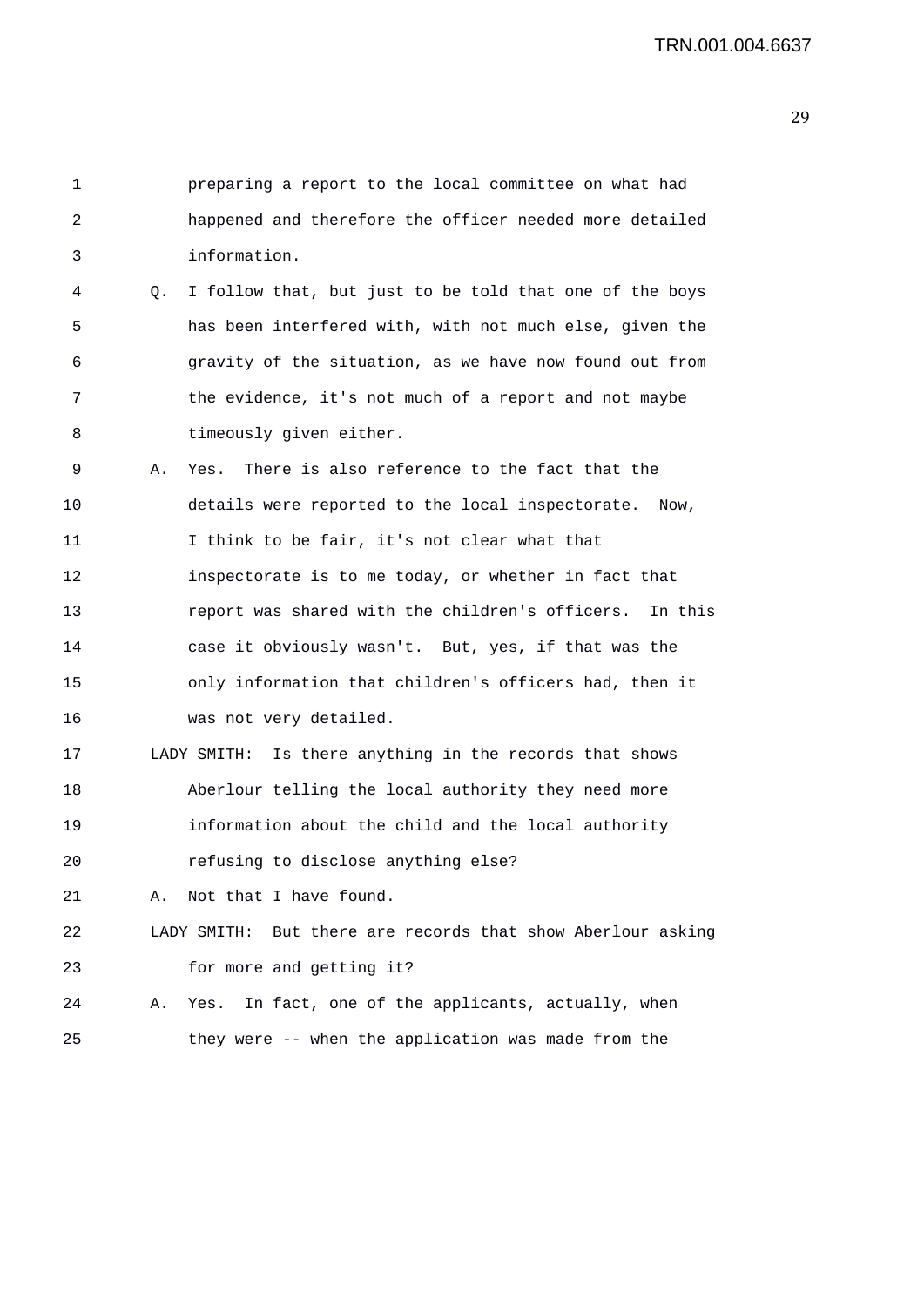| 1  |    | local authority to the orphanage to accept the child     |
|----|----|----------------------------------------------------------|
| 2  |    | when they were a baby, the orphanage went back to        |
| 3  |    | basically ask for additional information in relation to  |
| 4  |    | medical history.                                         |
| 5  |    | MR PEOPLES: And was given the information?               |
| 6  | Α. | Yes.                                                     |
| 7  | Q. | There wasn't a process as such of routinely trying to    |
| 8  |    | get as much information as possible, it might be there   |
| 9  |    | would be occasions when more information was asked for,  |
| 10 |    | but there's not any sort of system, if you like, of      |
| 11 |    | saying: if we simply get the basic details, we will have |
| 12 |    | a follow-up in every case to get full details?<br>That   |
| 13 |    | wasn't the type of system that was in operation in the   |
| 14 |    | orphanage years, I take it?                              |
| 15 | Α. | There was certainly no evidence in written form of that, |
| 16 |    | but certainly it was the warden who took responsibility  |
| 17 |    | for admissions and discharges. But whether that was      |
| 18 |    | done via telephone, there's certainly not in the very    |
| 19 |    | early days extensive written material on that.           |
| 20 | Q. | You do deal in the organisational statement with the     |
| 21 |    | role of the governors --                                 |
| 22 | Α. | Yes.                                                     |
| 23 | Q. | -- and the visitor and the warden. You deal with that,   |
| 24 |    | I think, between paragraphs 35 through to 57. I was      |
| 25 |    | going to ask you a little bit about that, if I may.      |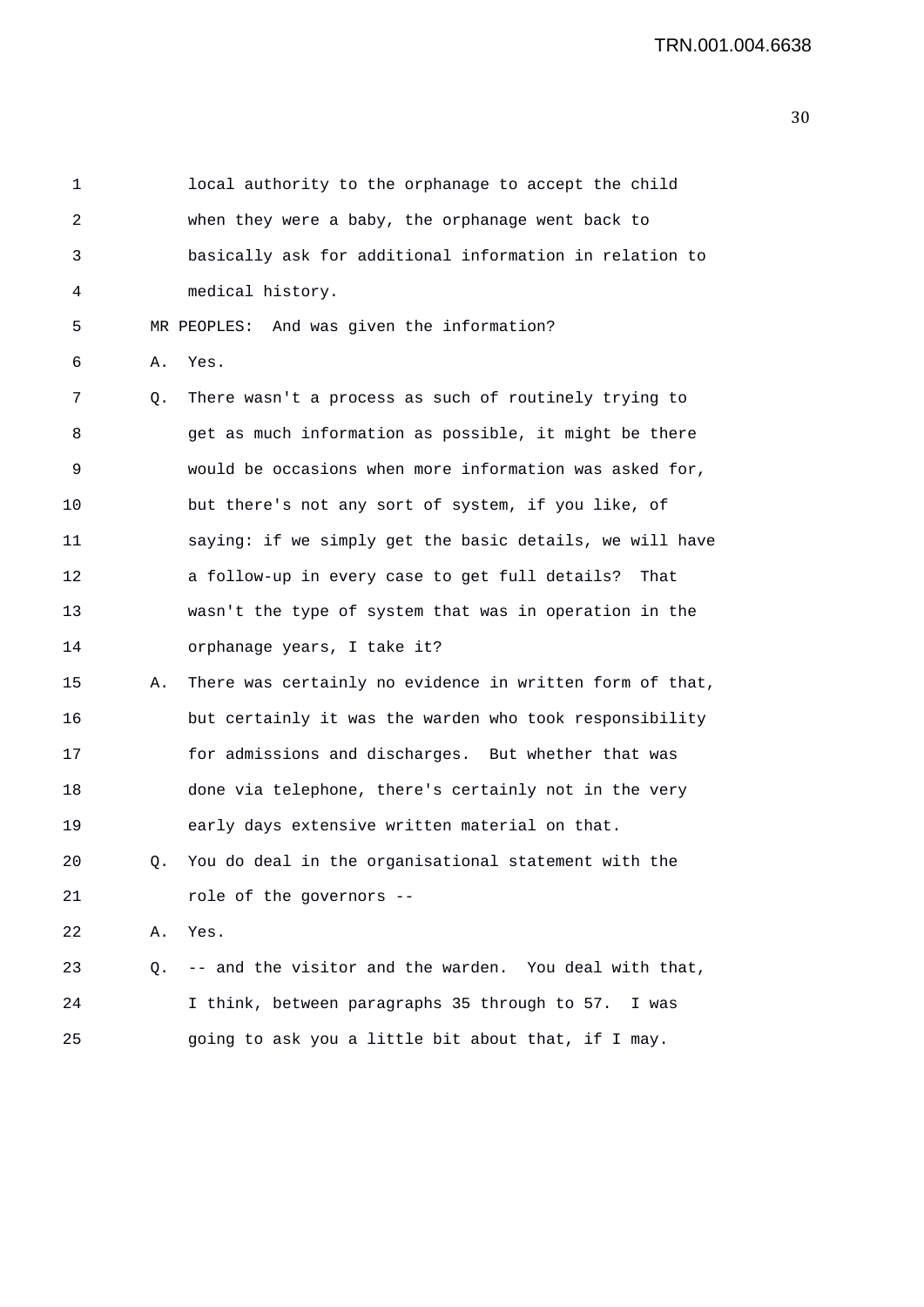| 1  |           | You tell us in paragraph 36 that:                           |
|----|-----------|-------------------------------------------------------------|
| 2  |           | "It was the governors who made decisions in all key         |
| 3  |           | issues affecting the organisation."                         |
| 4  |           | So that was the decision-making process, that they          |
| 5  |           | made the key decisions?                                     |
| 6  | Α.        | Yes.                                                        |
| 7  | Q.        | But I take it, whatever decisions they took ultimately,     |
| 8  |           | they would be heavily influenced by the views of the        |
| 9  |           | warden, generally speaking?                                 |
| 10 | Α.        | Yes, generally speaking, yes.                               |
| 11 | Q.        | Because he was the day-to-day contact with the orphanage    |
| 12 |           | and its affairs and they weren't there every day, they      |
| 13 |           | weren't meeting every day?                                  |
| 14 | Α.        | No.                                                         |
| 15 | Q.        | And so they would be relying on him heavily --              |
| 16 | Α.        | Yes.                                                        |
| 17 | $\circ$ . | -- to be their eyes and ears and give advice and views?     |
| 18 | Α.        | Yes, albeit they did have visiting arrangements in          |
| 19 |           | place.                                                      |
| 20 |           | Q. Do you today recognise that there could be a weakness in |
| 21 |           | putting a lot of responsibility on the shoulders of one     |
| 22 |           | person, such as a warden, who's got to be the link          |
| 23 |           | between the governing body and the day-to-day               |
| 24 |           | operations, who's got to deal with recruitment issues,      |
| 25 |           | personally often, and things like that, to have it all      |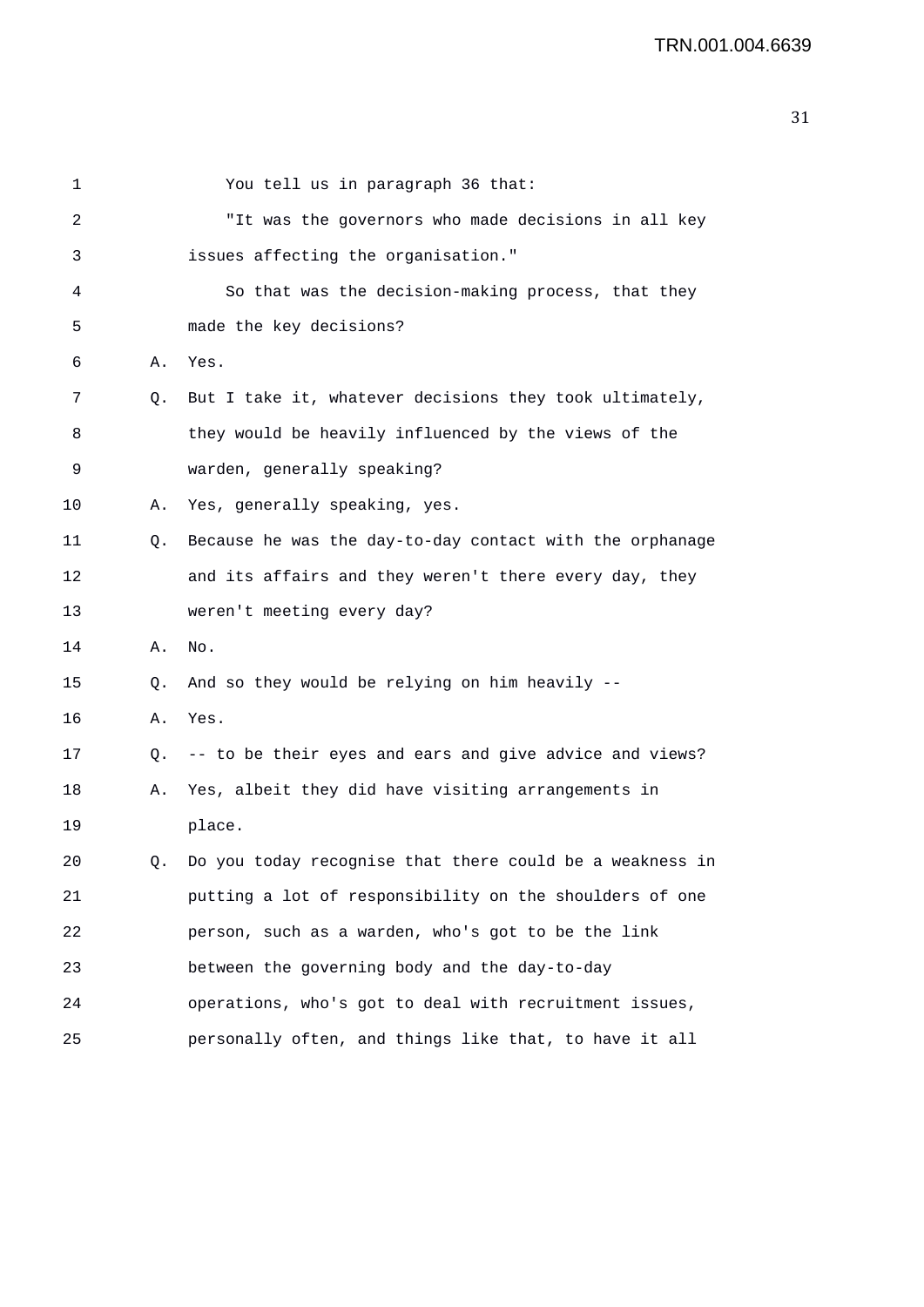| 1  |    | in one basket? Is that a possible weakness of the                |
|----|----|------------------------------------------------------------------|
| 2  |    | system?                                                          |
| 3  | Α. | Yes, in terms of -- if you compare it by modern                  |
| 4  |    | standards, that would not be something we would want to          |
| 5  |    | see in place in any modern organisation. At the time,            |
| 6  |    | then, yes, there was obviously the assistant warden who          |
| 7  |    | supported the warden. But, yes, this was a post that             |
| 8  |    | had huge responsibilities attached to it.                        |
| 9  | Q. | particularly as time went by,<br>I suppose that                  |
| 10 |    | <b>BLK</b><br>BLK<br>if we take<br>, for example, who was<br>for |
| 11 |    | he would become quite                                            |
| 12 |    | a influential figure with quite a lot of authority and           |
| 13 |    | influence within the organisation in terms of its                |
| 14 |    | direction, in terms of any views he expressed.                   |
| 15 | Α. | That would seem to be the case from records, but<br>Yes.         |
| 16 |    | he was also somebody who was respected outside of the            |
| 17 |    | orphanage as well.                                               |
| 18 | Q. | Yes. I'll come to that in a moment. He, though, if               |
| 19 |    | he was, for example, heavily involved in the recruitment         |
| 20 |    | side, particularly recruitment of house parents                  |
| 21 | Α. | Yes.                                                             |
| 22 | 0. | -- it was down to one man's judgement then sometimes?            |
| 23 | Α. | Well, we don't have any evidence of the procedures for           |
| 24 |    | recruitment at the time.                                         |
| 25 | Q. | No.                                                              |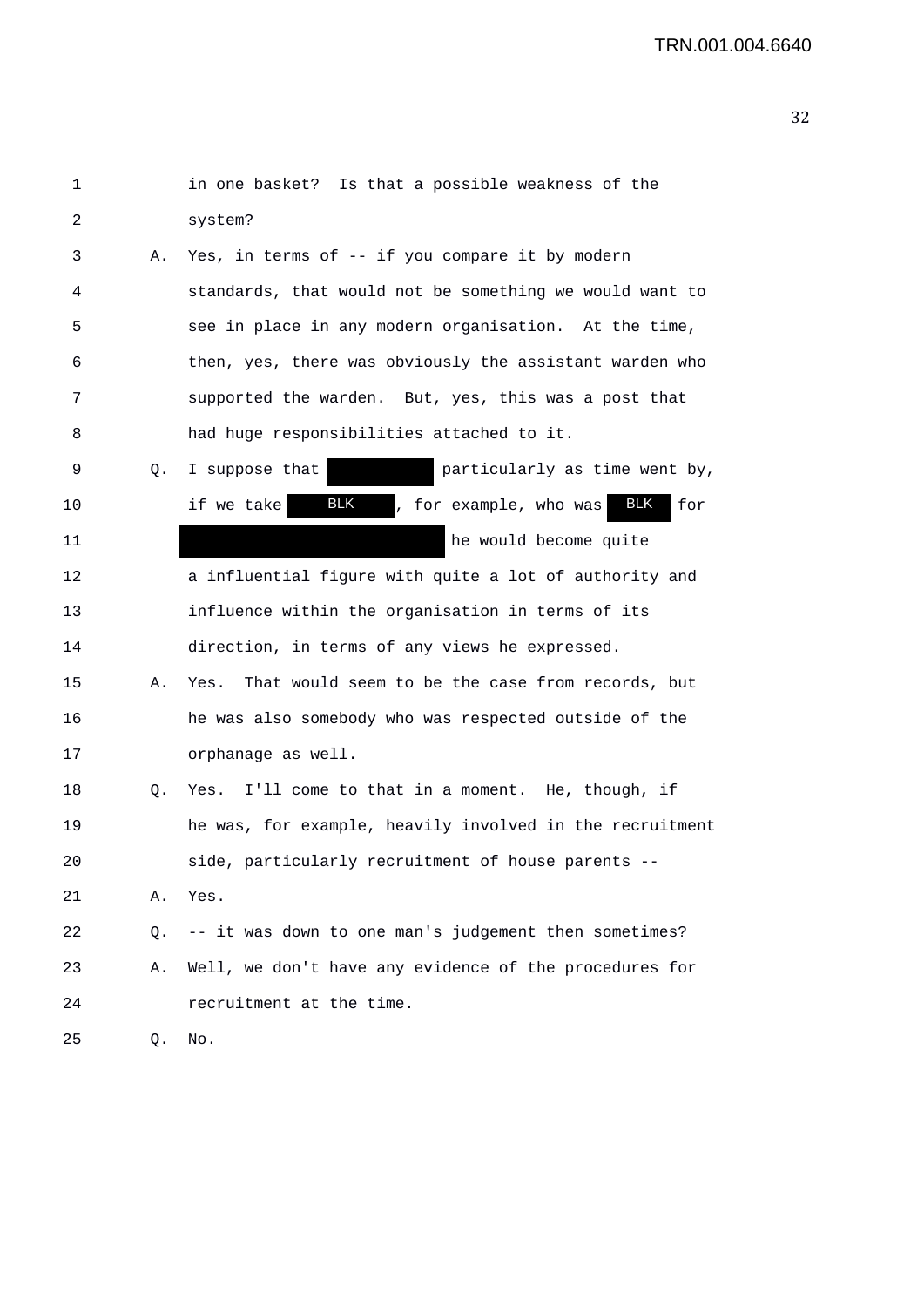1 A. So I am not in a position to say that he was the only 2 person that had an overview of potential recruits to the 3 organisation. He would certainly have been involved in 4 all of them, but whether he was the only person involved 5 in all of them I simply cannot say that because I don't 6 have written evidence to support that. 7 Q. If that was one of his areas of responsibility, does it 8 not seem likely that he would be heavily involved in 9 important appointments like house parents? 10 A. I'm sure he was heavily involved, yes, but even in 11 modern times the recruiting manager, as I would call it, 12 is heavily involved, but they're supported by other 13 staff. 14 Q. Were you able to find -- I appreciate you've told us, 15 I think, that you couldn't find any formal policies and 16 procedures on recruitment in the orphanage years or, 17 I think, in the group home years. 18 A. Yes. 19 Q. But were you able to find any evidence to give us 20 a flavour of how often the warden would personally be 21 involved in interviewing candidates for position such as 22 housemaster or housemistress? 23 A. There are references in minute books to some processes 24 of recruitment for more senior people that the warden 25 and in fact some of the governors were involved in.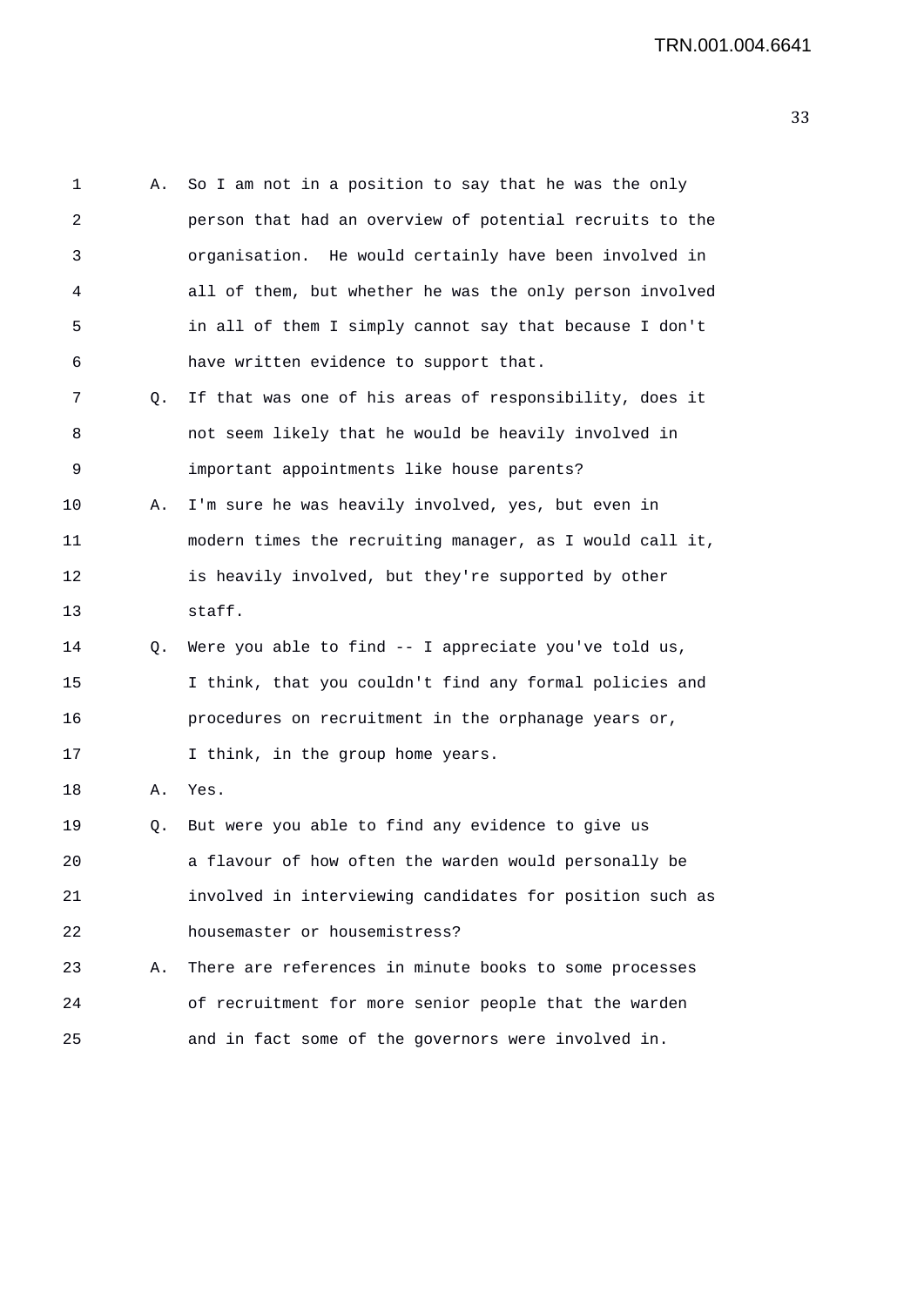```
1 I don't have them to hand, but if you want me to get 
2 them -- 
3 Q. I'm trying to get a general picture at this stage just 
4 to see how often he was directly involved in that way. 
5 Because if the interview was a key part of the process 
6 historically, I just want to know who was doing the 
7 interviewing. 
8 A. I'm sure he would have been involved in most if not at 
9 all of them, but I don't have the evidence that I can 
10 qive you to support that.
11 Q. If we're looking at the other side of the coin, where 
12 there was a staffing issue and an issue perhaps of what 
13 action, if any, to take about some matter concerning an 
14 individual member of staff, am I right in thinking that 
15 at least at that stage would generally be 
16 quite heavily involved? 
17 A. Yes. 
18 Q. Although he might to some extent be discussing it with 
19 the governors or would that be after the event? 
20 A. After the event? 
21 Q. In the sense that say he took a decision to dismiss, 
22 would he then report that to the governors or before he 
23 took that decision would he speak to the governors? 
24 A. Well, there's evidence that he spoke to the governors 
25 and the governors were involved in decisions to dismiss
```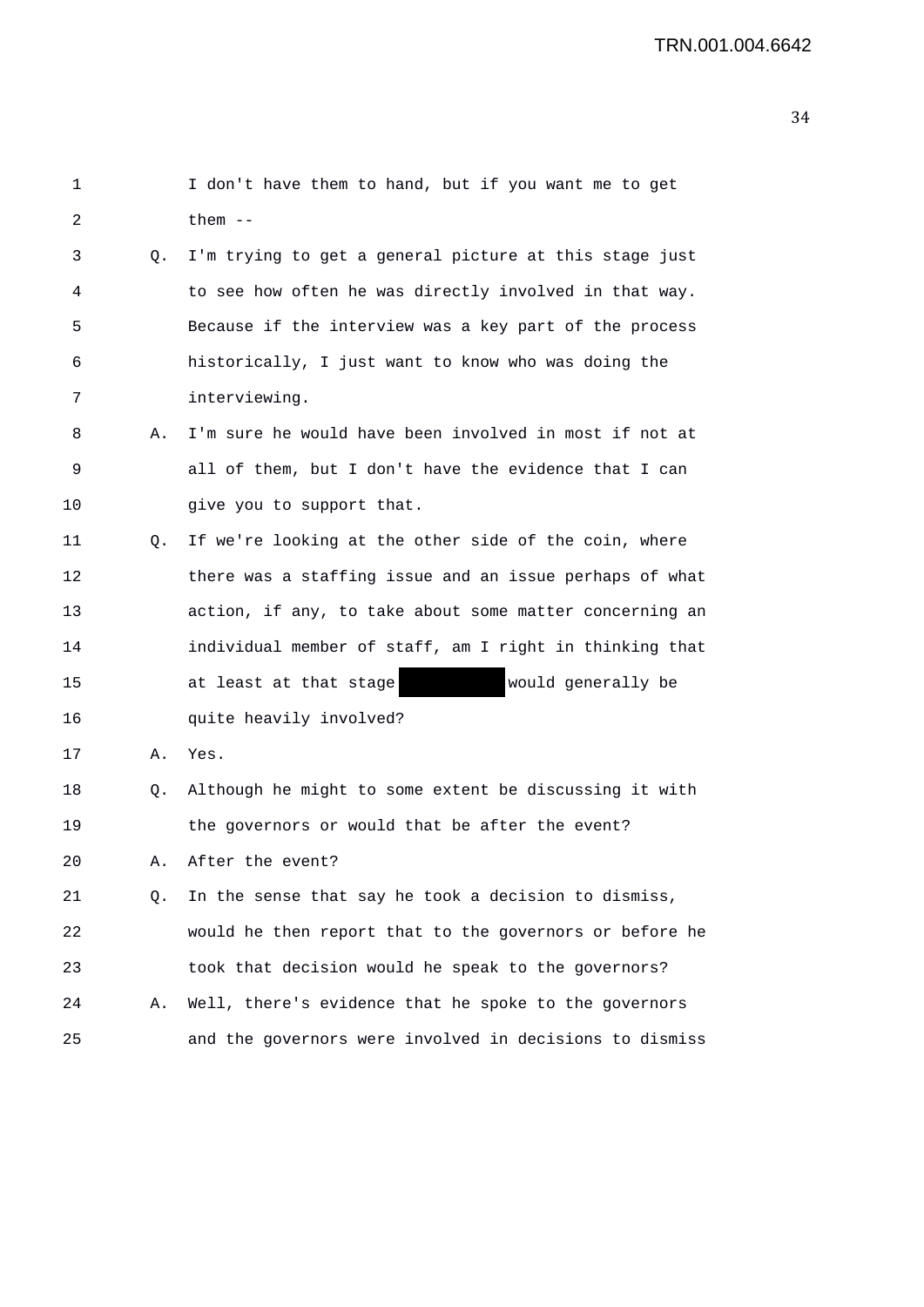| 1  |    | <b>BLK</b><br>people as well as<br>being involved in those |
|----|----|------------------------------------------------------------|
| 2  |    | decisions.                                                 |
| 3  | Q. | So it was probably a mixture of the two?                   |
| 4  | Α. | Yes.                                                       |
| 5  | Q. | He wouldn't always ask for the final decision --           |
| 6  | Α. | No.                                                        |
| 7  | Q. | -- from the governing body, he might well just dismiss     |
| 8  |    | someone?                                                   |
| 9  | Α. | Yes.                                                       |
| 10 | Q. | And then report it in due course if it was considered      |
| 11 |    | appropriate to do so?                                      |
| 12 | Α. | Yes.                                                       |
| 13 | Q. | Can I just ask you this: the composition of the board.     |
| 14 |    | I think there's a reference at least to representation     |
| 15 |    | perhaps in the late 1960s, I think it's said in the        |
| 16 |    | statement, there's perhaps more representation of people   |
| 17 |    | with maybe a more obvious social care background.          |
| 18 |    | Am I right in thinking that's what you've picked up from   |
| 19 |    | the historical records?                                    |
| 20 | А. | Social care and, I think, also educational.                |
| 21 | Q. | More so after maybe the Social Work (Scotland) Act<br>has  |
| 22 |    | been passed and we're going into the era of the            |
| 23 |    | professional social work departments?                      |
| 24 | Α. | I think this is covered in the organisational statement.   |
| 25 |    | I don't know if you can bring the part of the              |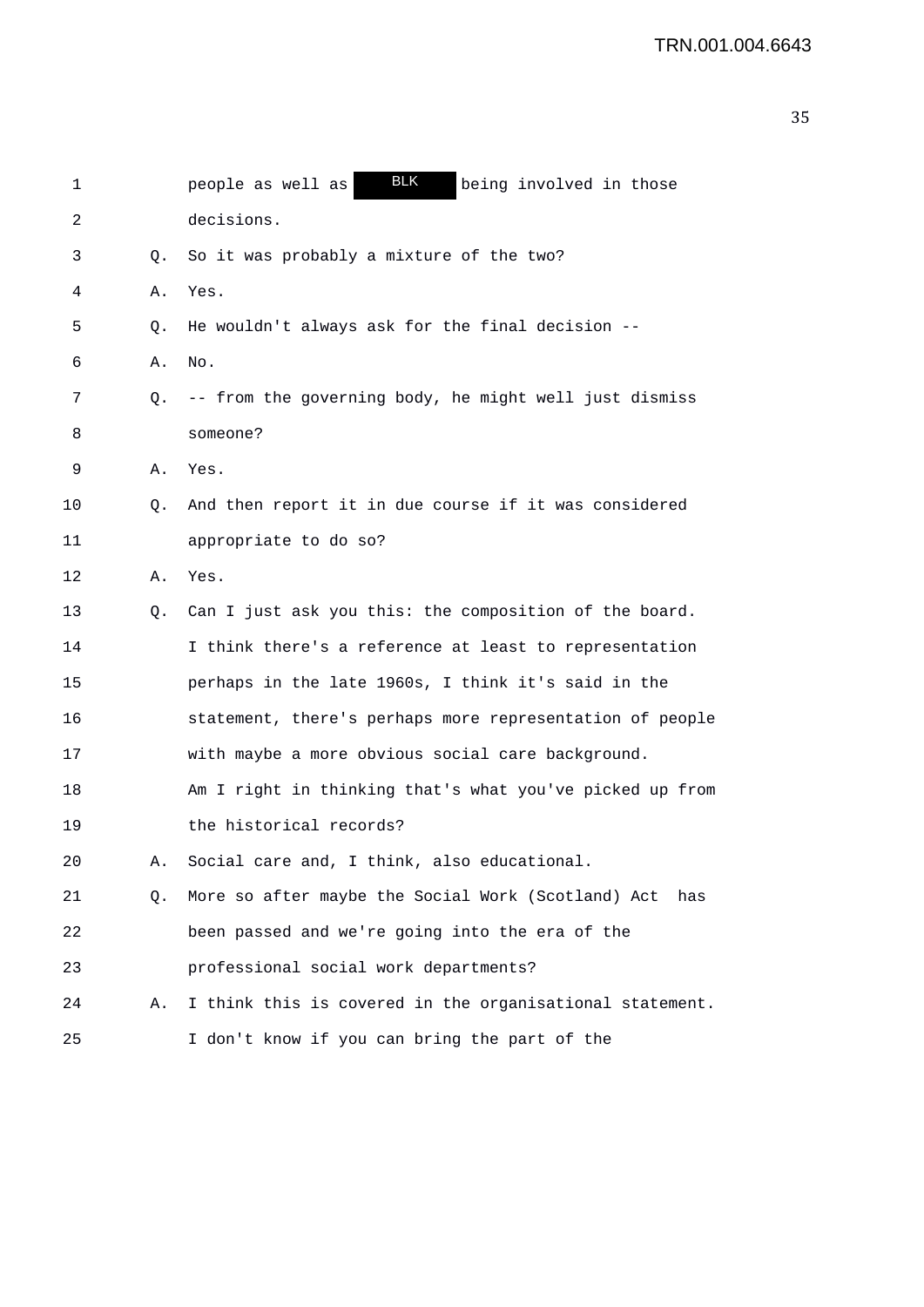| 1  | organisational statement up.                               |
|----|------------------------------------------------------------|
| 2  | I'll try and do that.<br>Q.                                |
| 3  | The reason that I asking is that I thought it was<br>Α.    |
| 4  | slightly earlier than the late 1960s that we began to      |
| 5  | see that and potentially after the                         |
| 6  | LADY SMITH: I think Mr Peoples is looking at, is it        |
| 7  | paragraph 35 of this statement?                            |
| 8  | A. I may be wrong.                                         |
| 9  | MR PEOPLES: Yes. You're right, my Lady.                    |
| 10 | LADY SMITH: When you say from 1969 onward, the composition |
| 11 | contained fewer clergy and more professionals from the     |
| 12 | spheres of social services, education and local            |
| 13 | authorities.                                               |
| 14 | MR PEOPLES: I'm grateful.                                  |
| 15 | But I don't think 1969 was the first time we had<br>Α.     |
| 16 | representation from education or social work. It might     |
| 17 | be that they were also connected to the church earlier,    |
| 18 | but they were -- I would need to check the details.        |
| 19 | LADY SMITH: You don't say that. Previously, you included   |
| 20 | professionals from education and childcare; that's         |
| 21 | in the previous sentence on paragraph 35. It's at the      |
| 22 | top of page 15. Don't worry. I don't read what's said      |
| 23 | there as indicating that it was only in 1969 that          |
| 24 | Aberlour began to think about involving people on --       |
| 25 | Sorry, that was my --<br>Α.                                |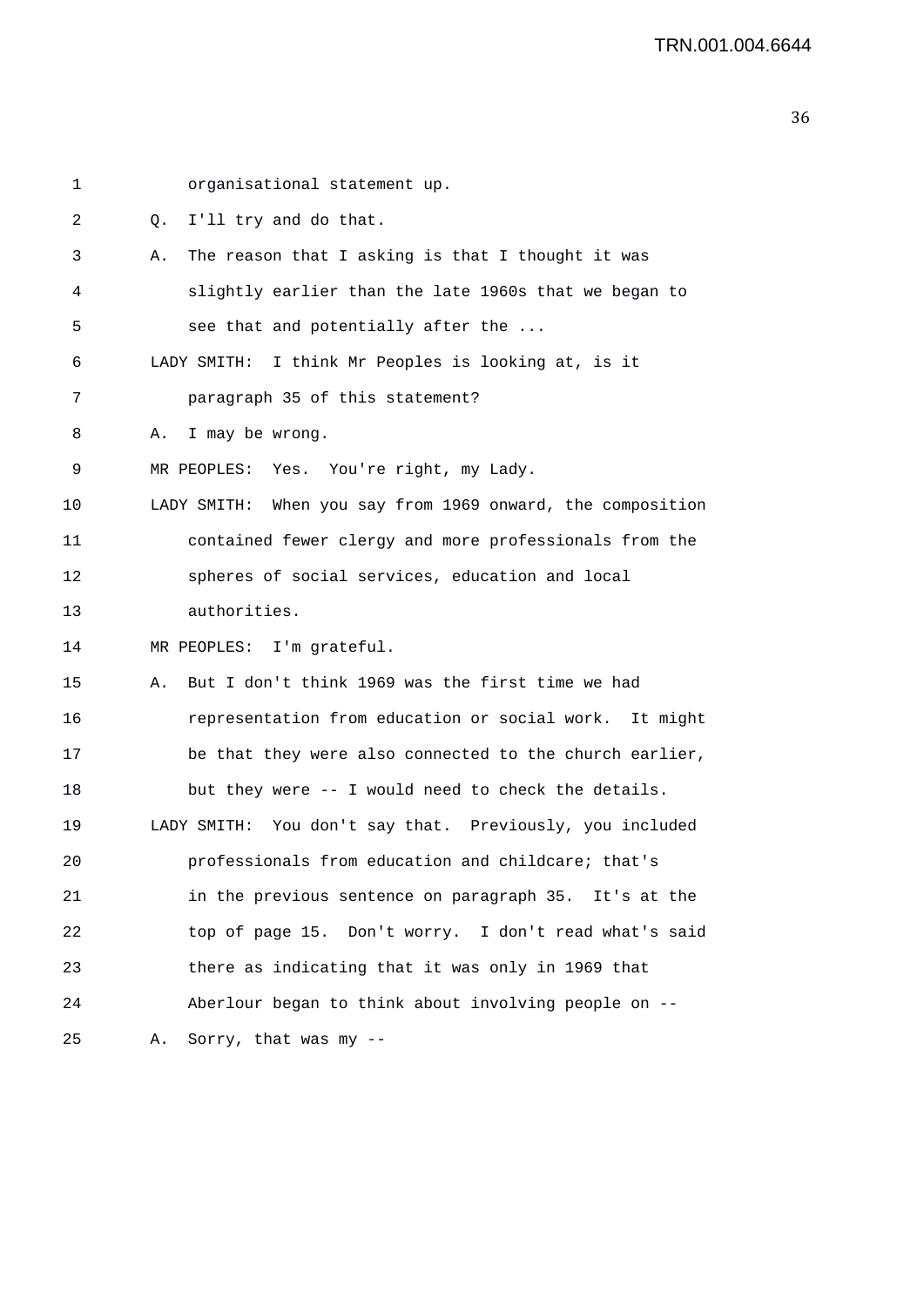1 LADY SMITH: -- governing body that had knowledge and skills 2 in the field of education and childcare. That's been 3 covered. The impression I got from that was there was 4 a shift in balance, if you like, and more weight -- 5 A. Yes, absolutely. 6 LADY SMITH: -- on the social services and education side 7 within the governing body -- 8 A. That would be correct and fewer clergy -- 9 LADY SMITH: That would not be surprising after the 1968 10 Act. Aberlour wouldn't have been the only organisation 11 that shifted their thinking about governance at that 12 stage. 13 A. Yes. 14 MR PEOPLES: I think we have heard evidence that lots of 15 organisations were thinking about these matters and, as 16 her Ladyship says, we're not singling out Aberlour here, 17 we're just trying to understand the picture. 18 Can I take you in this regard to paragraph 56, which 19 maybe tells us a little bit about the position in 1964. 20 This is on page 21, SallyAnn. There's reference in the 21 statement to a minute of a meeting of 19 August 1964, 22 where a governor is noted as saying that: 23 "Childcare had become a field for experts in the 24 immediately preceding years but that the board had the 25 benefit of the expert input of BGF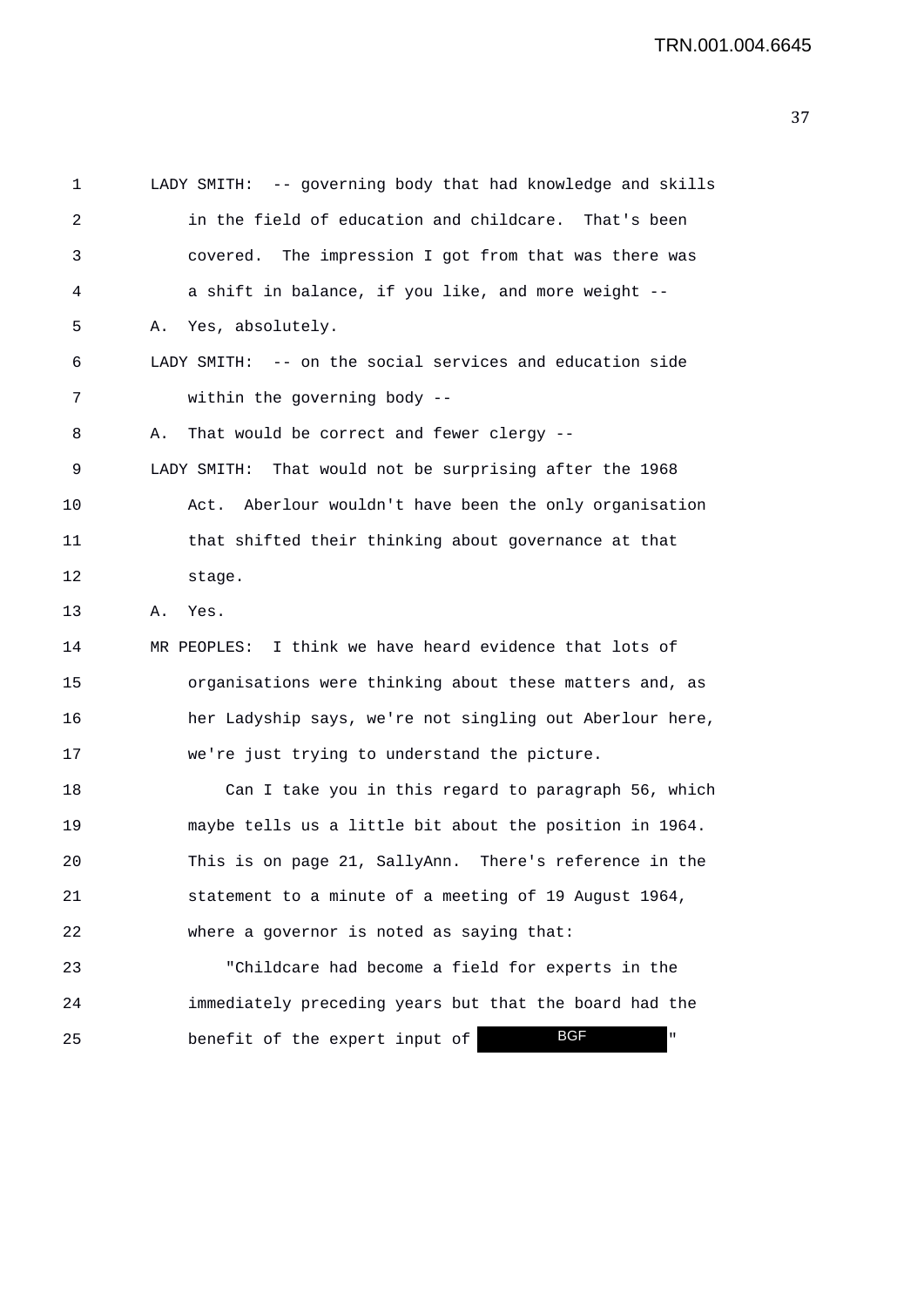| 1  |    | So it looks as if that's a recognition, at least by     |
|----|----|---------------------------------------------------------|
| 2  |    | one governor, that the board itself maybe lacked        |
| 3  |    | a degree of expertise in a field which was becoming     |
| 4  |    | a field where expertise was required, but they had at   |
| 5  |    | <b>BGF</b><br>least the benefit of the expert input of  |
| 6  |    | to guide them.                                          |
| 7  | Α. | Yes.                                                    |
| 8  | Q. | <b>BGF</b><br>What childcare qualifications did         |
| 9  |    | have?                                                   |
| 10 | Α. | Well, my understanding was that he had no -- he was     |
| 11 |    | who had a lot of working experience in                  |
| 12 |    | childcare, but I'm actually not sure that he had any    |
| 13 |    | specific qualifications in childcare which would be     |
| 14 |    | probably in 1964 akin to many people.                   |
| 15 | Q. | BLK<br>And what about                                   |
| 16 | Α. | The same would be true of<br>BLK<br>yes.                |
| 17 | Q. | There is mention of an individual called -- is it a     |
| 18 |    | visitor -- there was one visitor, was there --          |
| 19 | Α. | There's certainly mention of a visitor. Is this         |
| 20 |    | in relation to                                          |
| 21 |    | Q. I can take you to paragraph 40. It gives us a little |
| 22 |    | bit of information about the role of visitors:          |
| 23 |    | "The visitor of the institution referred to is          |
| 24 |    | a role believed to have been created by the original    |
| 25 |    | constitution of the organisation and which remained in  |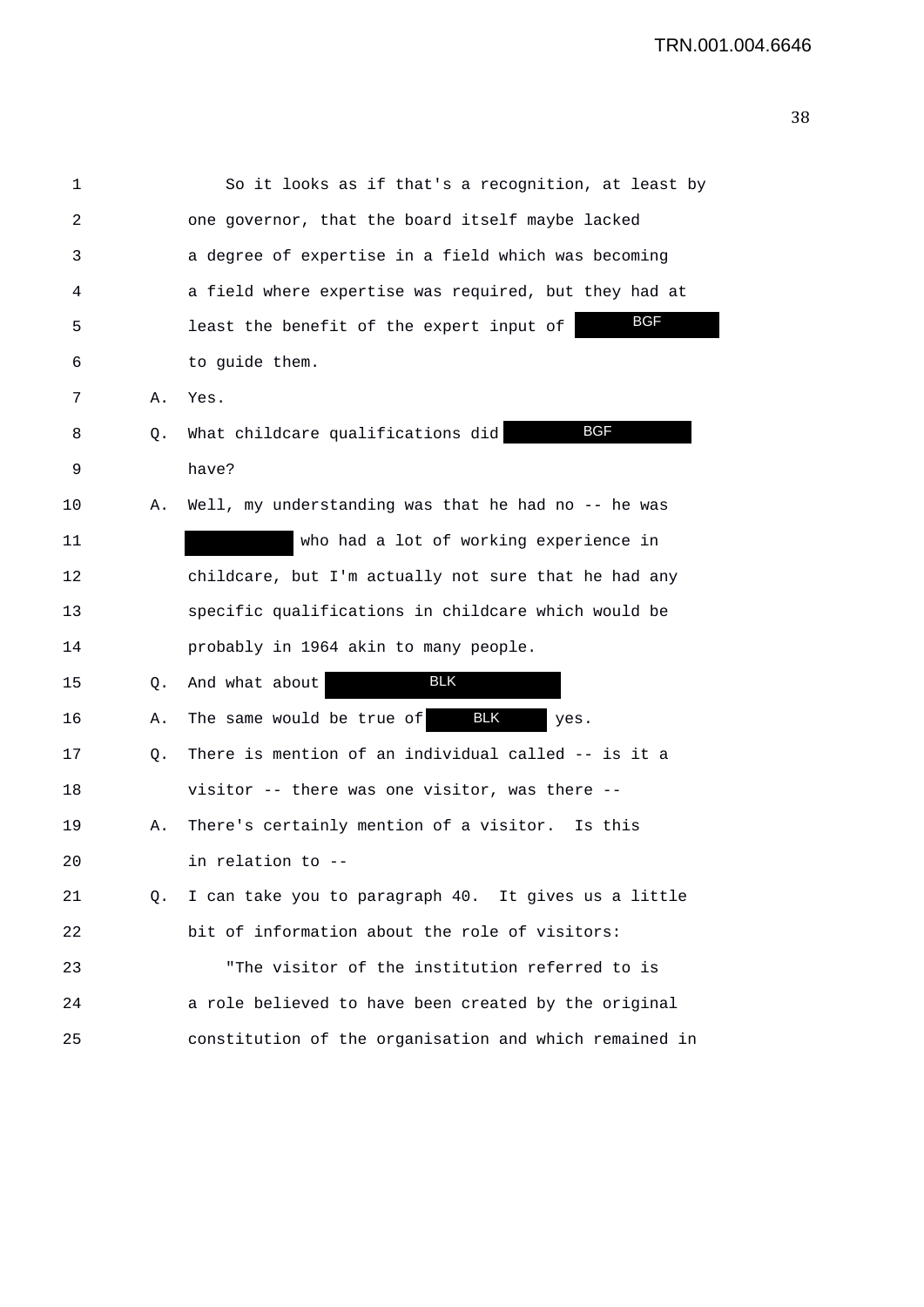1 the constitutions of 1882 and 1932 as a mechanism for 2 the governors not only to maintain supervision of 3 orphanage conditions but also to act as final arbiter if 4 there was a dispute between the governors and the 5 warden. The role of visitor continued throughout the 6 orphanage years and indeed at a governors' meeting of 7 28 May 1959 it was decided to increase the frequency of 8 supervisory visits to the establishment which took place 9 around monthly." 10 Are you able to help me any further on what the 11 visitor did and who the visitor was? 12 A. No, I don't have the records of that, but I could 13 certainly look in the minute books to see if there's any 14 mentioned at that point. 15 Q. If this was a form of oversight as well as a dispute 16 resolution procedure, I suppose what I'm interested in 17 is whether this visitor, if visiting whether monthly or 18 otherwise and providing reports to the governing body, 19 whether the visitor was raising at any point any 20 concerns, for example, about the way the orphanage was 21 run or the practices of particular houses or 22 house parents or how children felt they were being 23 treated? That's the sort of thing I was curious about 24 if you're able to help me. 25 A. There was certainly an example of -- now, I would need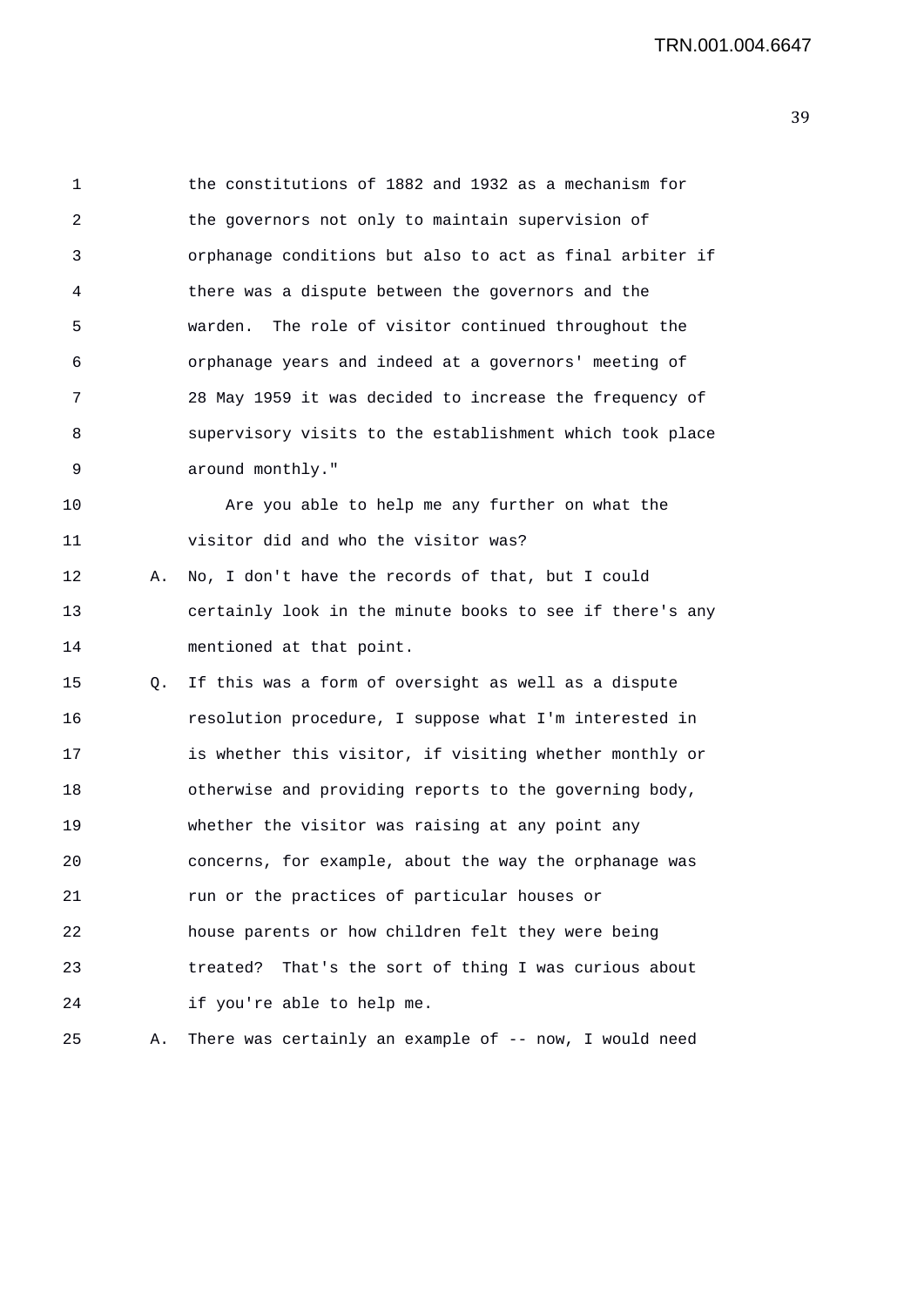1 to be reminded whether it was a visitor or one of the 2 governors -- had stayed overnight in the orphanage to 3 test some thinking about increasing the numbers of 4 children to the orphanage. Based on their stay at the 5 orphanage, they made it clear that they didn't think 6 it would be prudent to increase the numbers of children, 7 that it should remain at the same level as it was. But 8 there is not -- there are not numerous references to 9 visitors challenging within the context of the minutes, 10 albeit -- 11 Q. Was the visitor a member of the Episcopalian Church or 12 holding some recognised office, or was it someone who 13 would be appointed more generally? 14 A. I would need to check but I think at this stage, in the 15 1930s and 1940s, the likelihood is that it would be 16 potentially a lay member of the church, but I'd need to 17 check that. 18 Q. You have a section dealing with the role of 19 in the statement, and I was just going to ask a few 20 points about that. Paragraph 42 reads: 21 "The general culture and atmosphere within the 22 establishments run by the organisation, particularly 23 over the period from establishment to the early group 24 home years, were heavily influenced by from 25 time to time, given his role in recruitment, in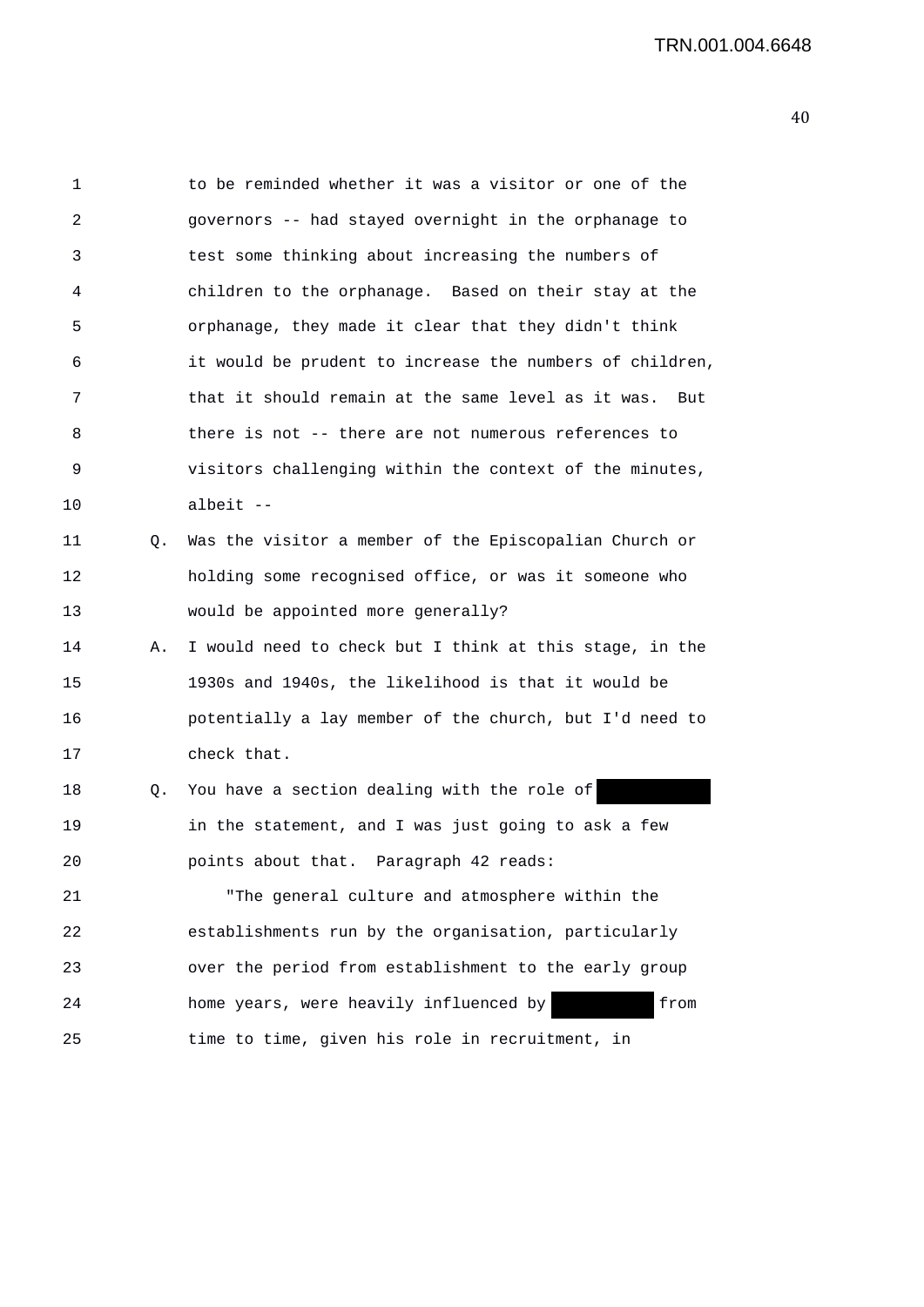| 1  |    | reporting to and informing the governors, and his        |
|----|----|----------------------------------------------------------|
| 2  |    | implementation by day-to-day management of all staff     |
| 3  |    | onwards of policy decisions."<br>from                    |
| 4  |    | So that seems to be a recognition that really            |
| 5  |    | culture and atmosphere is to a large extent influenced   |
| 6  |    | from time to time and how<br>and dictated by             |
| 7  |    | that person performs their job.                          |
| 8  | Α. | Yes.                                                     |
| 9  | Q. | BLK<br>And I suppose therefore, we've got<br>who was     |
| 10 |    | in post from<br>for quite<br>so he was                   |
| 11 |    | a substantial period of the time that we've been looking |
| 12 |    | at.                                                      |
| 13 | Α. | He was.                                                  |
| 14 | Q. | Would I be right in thinking that the staff would to     |
| 15 |    | <b>BLK</b><br>some extent take their cue from            |
| 16 | Α. | Yes.                                                     |
| 17 | Q. | in this role --<br>That would follow: you have           |
| 18 | Α. | Yes, that would be expected.                             |
| 19 | Q. | -- and they provide the direction and leadership or      |
| 20 |    | perhaps they set the standards or attitude or create the |
| 21 |    | culture.                                                 |
| 22 | Α. | Yes.                                                     |
| 23 | Q. | The reason I ask that is I want just to ask you if       |
| 24 |    | you're able to comment -- you have seen a draft report   |
| 25 |    | that was prepared by Professor Abrams and I'm not going  |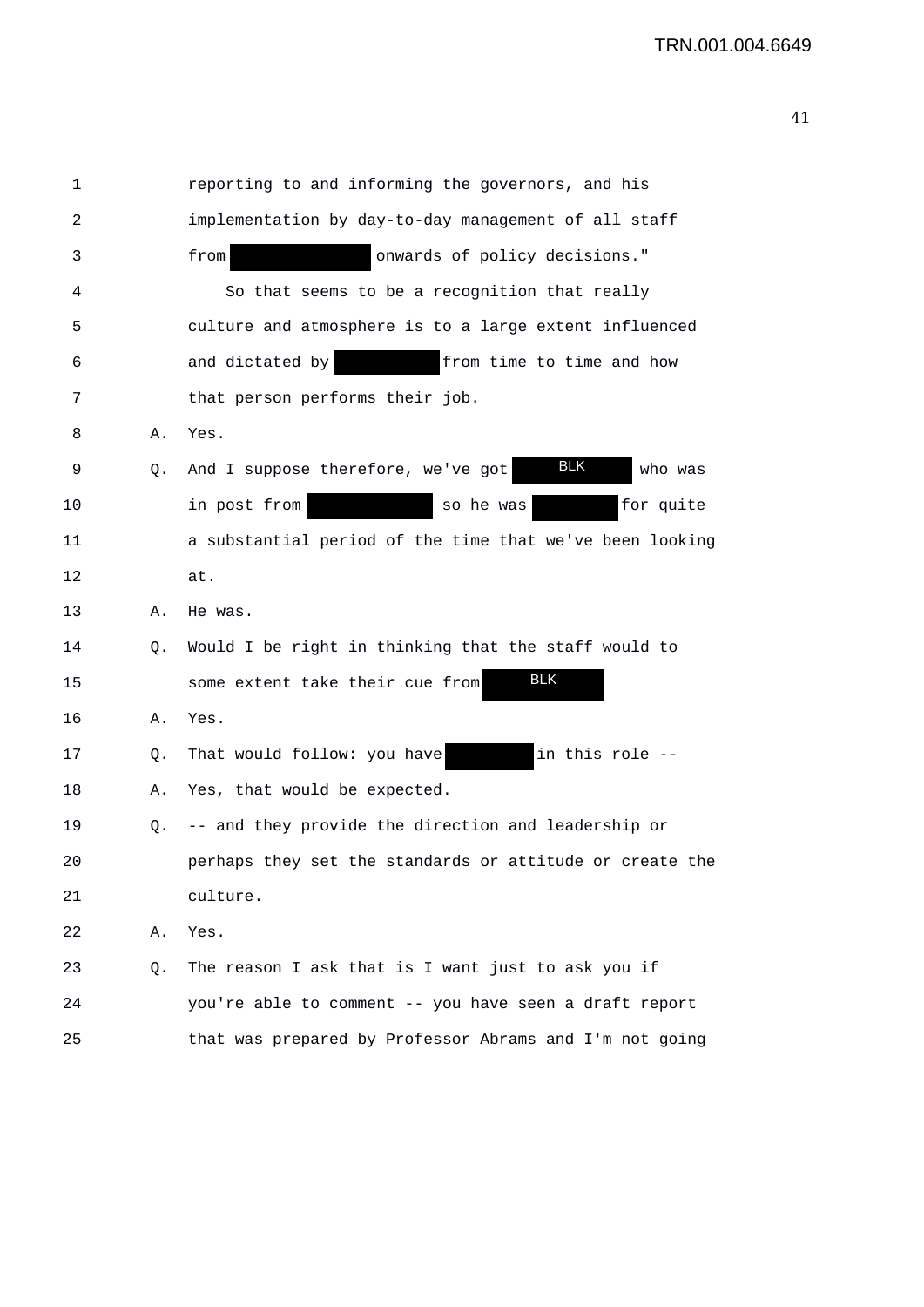1 to take you to that report today other than for this 2 purpose. There's reference in it, INQ.001.004.0158, to 3 what an inspector from the Home Department, I think, 4 wrote in about **ELA** I think that must be 5 a reference to 6 A. Yes. 7 Q. I'll just read it. It says: 8 and in consequence of being in continuous 9 contact for over 20 years with 350 orphans of both 10 sexes, all of them difficult, many of them abnormal, was 11 having his character profoundly modified by the 12 experience and found it necessary, quite understandably, 13 to protect his sensibilities with a formidable armour of 14 insensitiveness and to function as **BLK** in some 15 detachment from the normal human emotions. This 16 impression gained strength from the fact that he always 17 **17** referred to himself when addressing the children as **BLK** 18 Mr Cunningham [and this seems to be one of the 19 officials from the Department] admits that he felt 20 a little prejudiced by this outlook, but in our 21 discussion had quite clearly formed the same impressions 22 as the other inspectors have formed from time to time. 23 Mr Cunningham was not impressed by the fact that he held 24 individual children up to ridicule in front of the other 25 children and pilloried the boy [and the name is BLK BLK BLK BLK BLK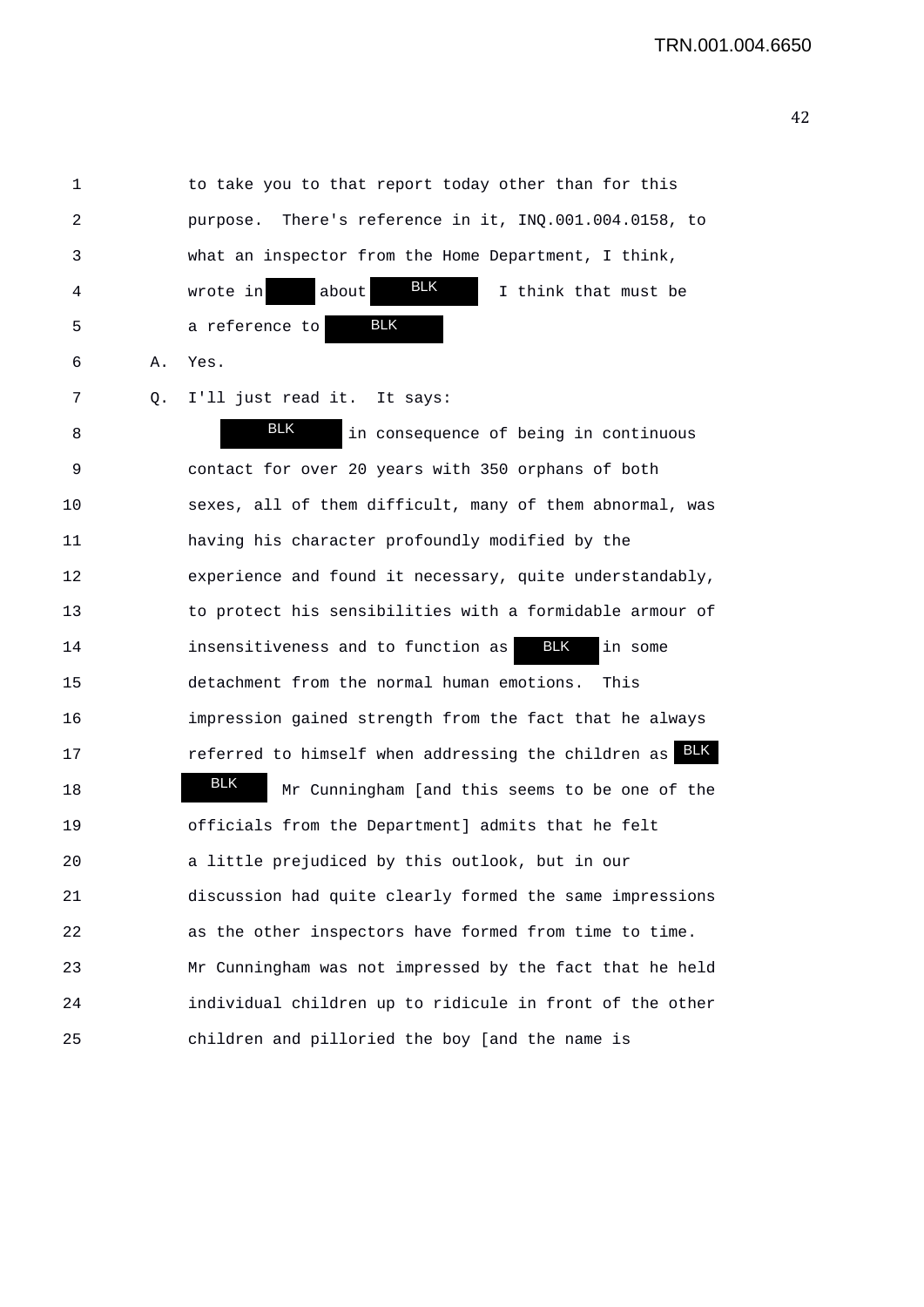1 mentioned] in front of the whole of the dining room." 2 This seems to be taken from a document held by NRS, 3 a minute dated 1948, where 4 a Mr Hewitson-Brown, and the writer was accompanied, as 5 it says, on this inspection by a Mr CC Cunningham. So, 6 any comments to make about that? 7 A. I read that in Professor Abrams' report and I was 8 actually very concerned about it because it was 9 a description of **BLK** that I was not familiar with 10 in terms of how strong it was. I also have not seen the 11 actual document from which it came. But i'm also unsure 12 whether that was ever shared with the orphanage. 13 I would have to say if that was the view, then it should 14 have been shared. But what I did do in terms of reading 15 that is that I went to the file of the child that it 16 referred to, to find out what that child's story was, 17 actually, from what I could glean because it did concern 18 me in terms of that description. 19 It was quite a curious situation because actually, 20 when I went to the file, this was a wee boy who was in 21 **letter contact with BLK** up until his early 22 20s and described **BLK** as the only thing he had 23 in the world and was very, very fond of him. So it was 24 quite starkly different from that description. 25 I'm not saying that description is untrue, but what BLK BLK BLK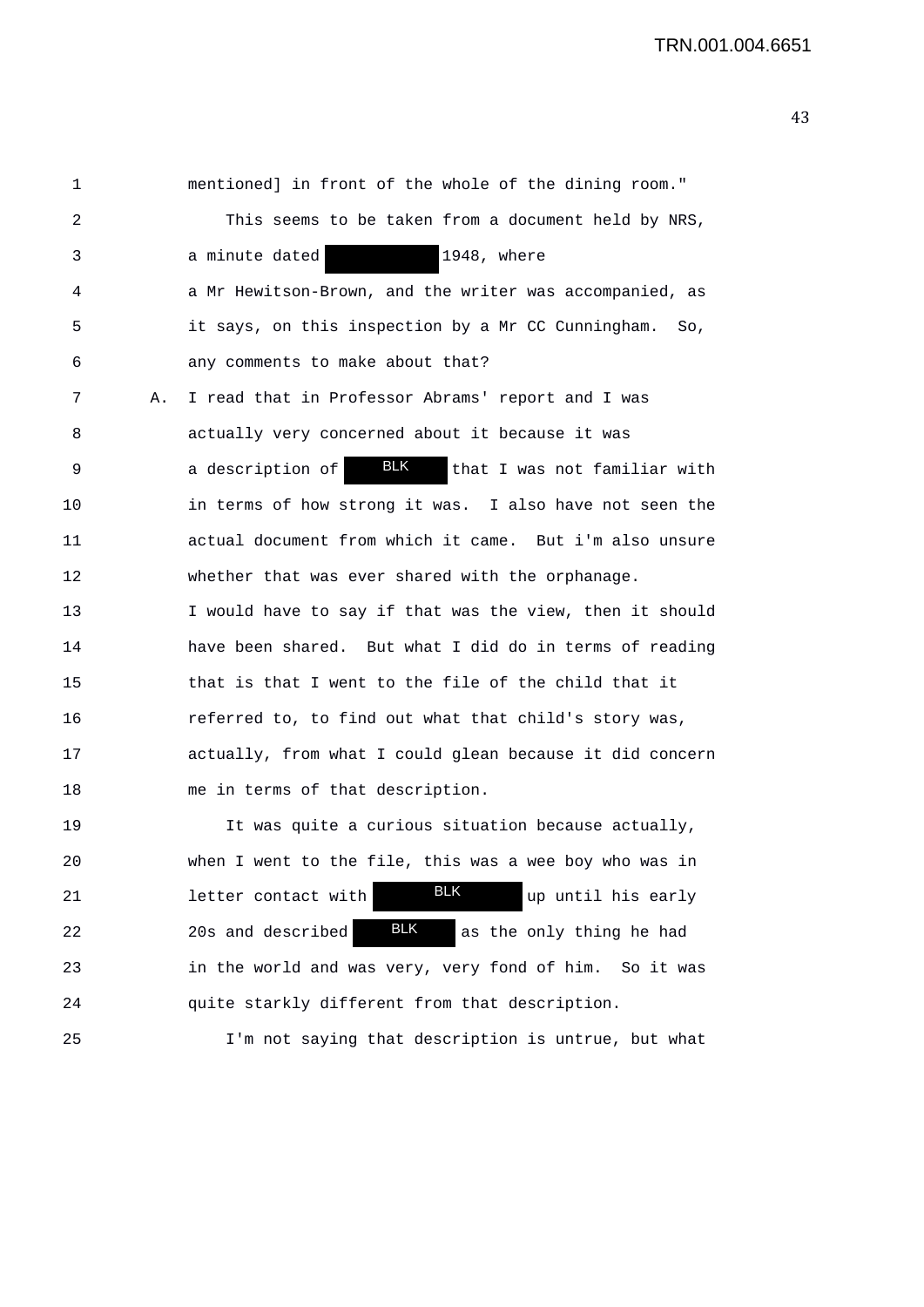| 1  |    | I'm saying is this was a wee lad who, albeit he left the       |
|----|----|----------------------------------------------------------------|
| 2  |    | orphanage shortly after that to go somewhere else,             |
| 3  |    | continued to make contact with the orphanage over a long       |
| 4  |    | period of time.                                                |
| 5  |    | So that's as far as I got with my analysis of what             |
| 6  |    | happened because the other thing for me is we have             |
| 7  |    | <b>BLK</b><br>evidence around<br>which seemed quite contrary   |
| 8  |    | to what was being presented in that report.                    |
| 9  |    | So it was a very mixed view of the man.                        |
| 10 | Q. | But you see the general point $I'm$ trying to $-$ -            |
| 11 | Α. | Absolutely.                                                    |
| 12 | Q. | It may not have had an impact or an adverse impact on          |
| 13 |    | the particular boy whose records you checked, but if at        |
| 14 |    | assembly those at the assembly, including staff, see the       |
| 15 |    | <b>BLK</b>                                                     |
| 16 | Α. | Absolutely.                                                    |
| 17 | Q. | -- behaving and ridiculing a child and that's the way          |
| 18 |    | that it was perceived by the external inspector in 1948,       |
| 19 |    | <b>BLK</b><br>there's a clear danger that if they think<br>can |
| 20 |    | do that, then it's obviously an acceptable practice for        |
| 21 |    | them to do likewise.                                           |
| 22 | Α. | Absolutely. I would say very clearly that I would not          |
| 23 |    | seek to condone or even excuse that behaviour.<br>It was       |
| 24 |    | unacceptable if that's what happened.                          |
| 25 | Q. | Because the rules at that time, as I understand it --          |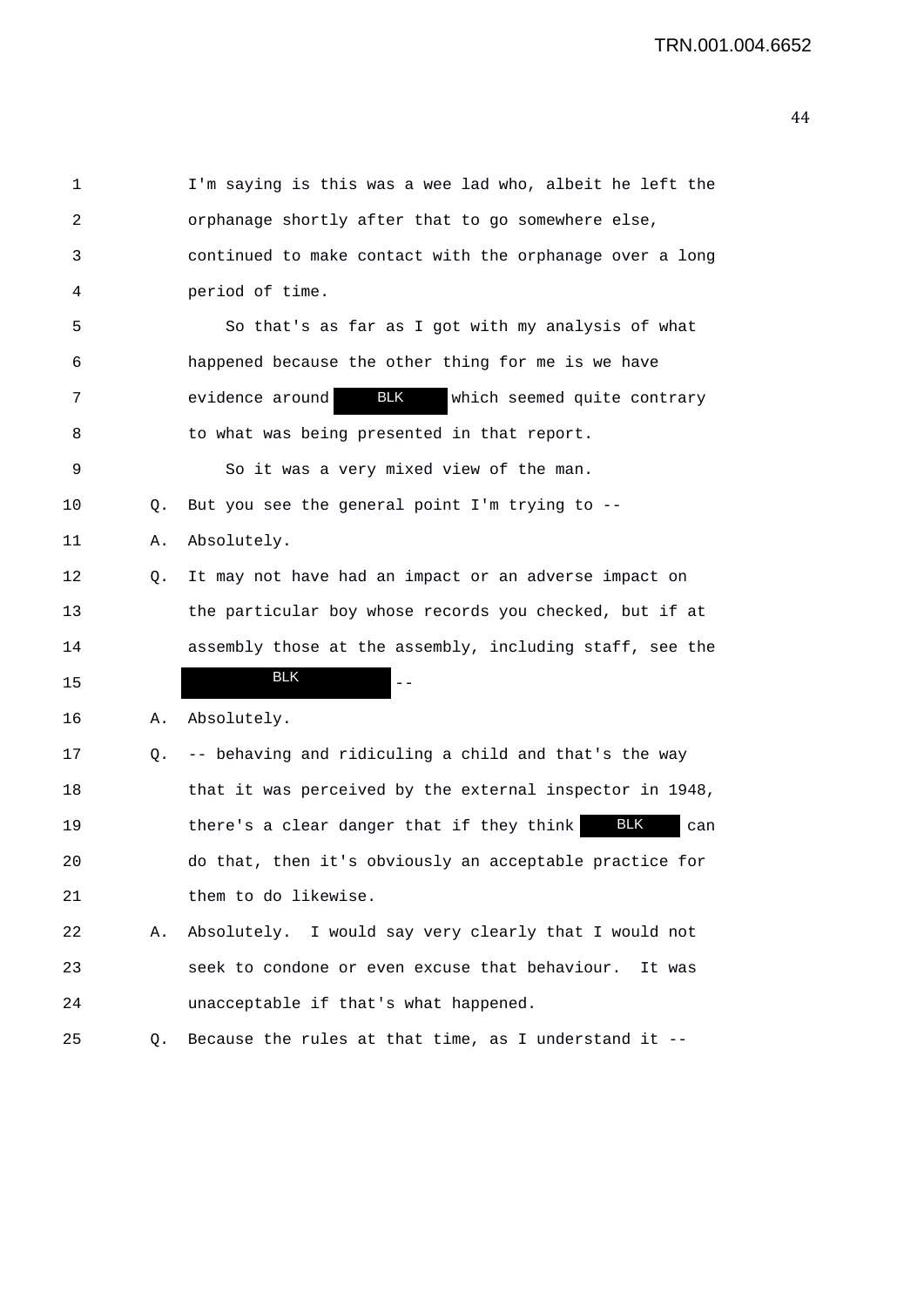| 1  | and I know it's maybe not said in terms about ridicule         |
|----|----------------------------------------------------------------|
| 2  | and humiliation, but I think you make it clear in the          |
| 3  | statement that the rules that would have been in force         |
| 4  | then about maintaining discipline and punishment and           |
| 5  | what was permissible and not permissible in terms of           |
| 6  | treatment of children would certainly, not in your             |
| 7  | interpretation, have authorised or condoned humiliation        |
| 8  | or ridicule.                                                   |
| 9  | Absolutely.<br>Α.                                              |
| 10 | LADY SMITH: Mr Peoples, it's just 12.05 now. I think           |
| 11 | I want to give the stenographers a break, just a short         |
| 12 | one, no more than 10 minutes -- a bit less than that           |
| 13 | perhaps.                                                       |
| 14 | $(12.05 \text{ pm})$                                           |
| 15 | (A short break)                                                |
| 16 | $(12.20 \text{ pm})$                                           |
| 17 | SallyAnn, are you comfortable if we carry on<br>LADY SMITH:    |
| 18 | now?                                                           |
| 19 | Yes, absolutely.<br>Α.                                         |
| 20 | Thank you.<br>LADY SMITH:                                      |
| 21 | Mr Peoples.                                                    |
| 22 | SallyAnn, I was dealing with the section of the<br>MR PEOPLES: |
| 23 | statement that was dealing with the role of the                |
| 24 | governors, the visitor and<br>BLK , and I asked you            |
| 25 | some questions about that.<br>We were looking at               |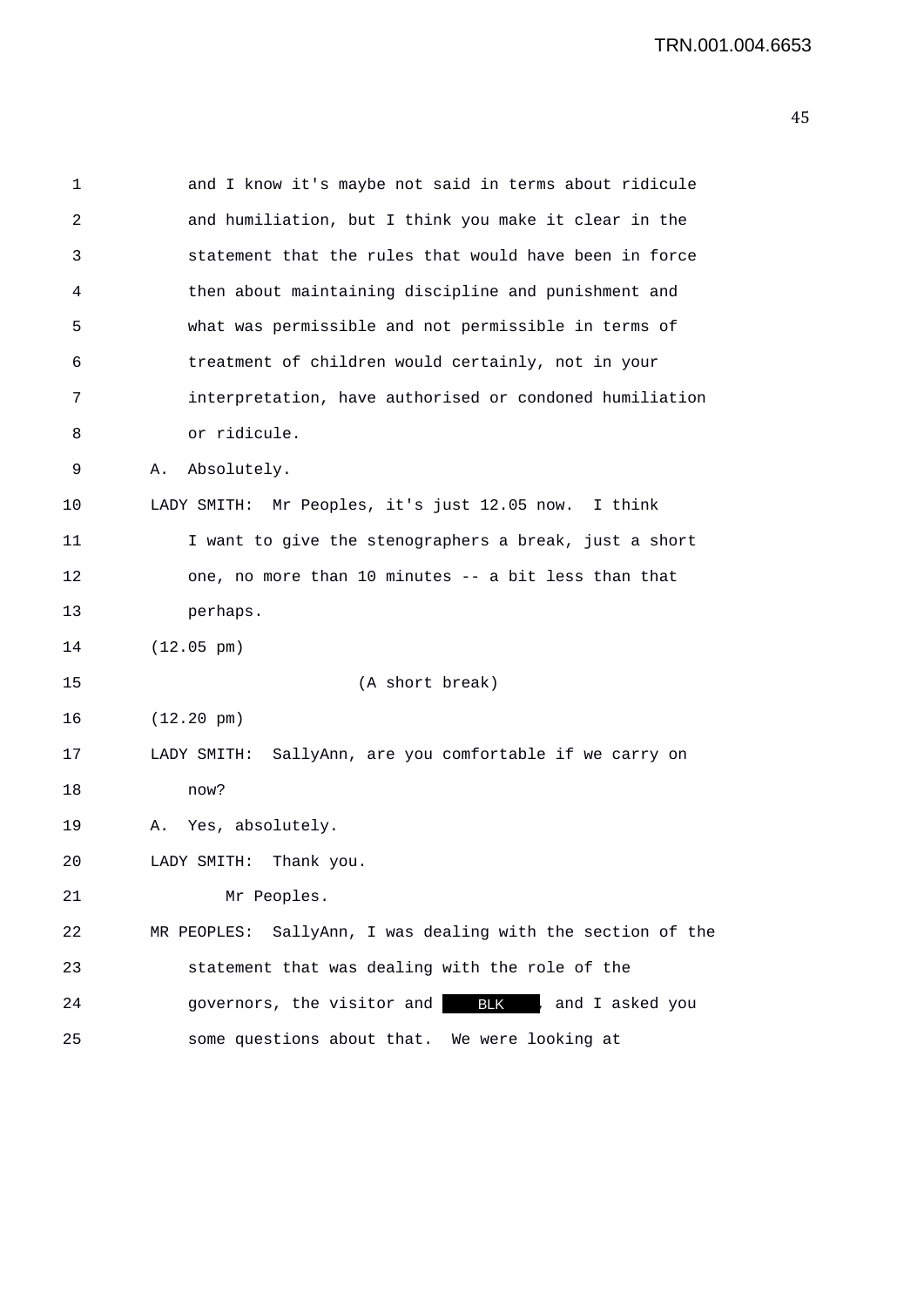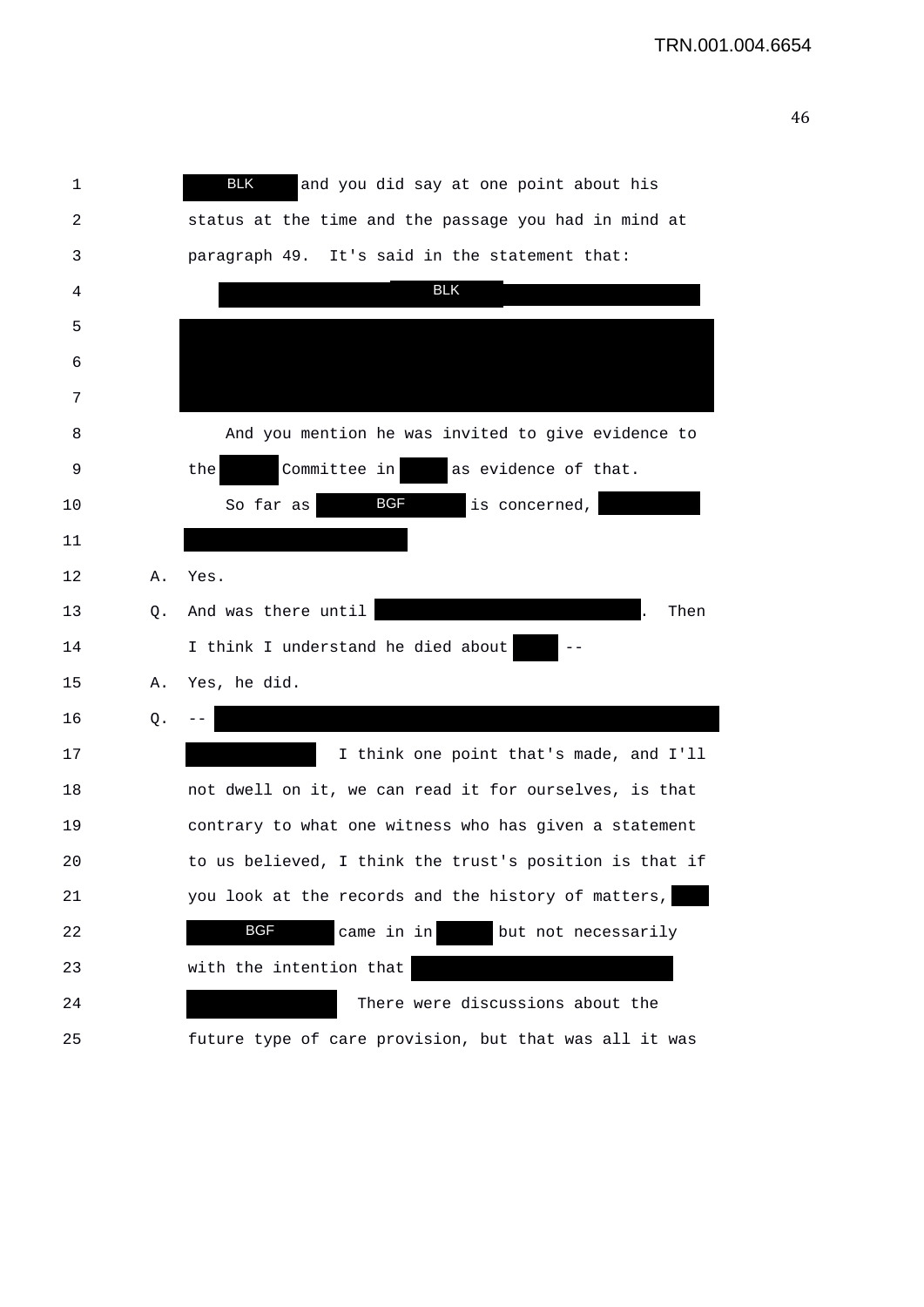| 1  |    | until perhaps 1962 to 1964 when a decision was made to    |
|----|----|-----------------------------------------------------------|
| 2  |    | close the orphanage over time and concentrate on group    |
| 3  |    | homes.                                                    |
| 4  | Α. | There's extensive evidence in the minute books of<br>Yes. |
| 5  |    | the conversations that took place between                 |
| 6  |    | on this issue.<br>to                                      |
| 7  | Q. | <b>BGF</b><br>Just on the question of<br>my recollection  |
| 8  |    | was that at least some of those who gave evidence saw     |
| 9  |    | him as a somewhat cold and distant or remote figure so    |
| 10 |    | far as they were concerned. I don't know if you can       |
| 11 |    | recall.                                                   |
| 12 | Α. | I do recall that, yes.                                    |
| 13 | Q. | Not maybe someone that mixed a great deal with children.  |
| 14 |    | That seemed to be the impression, that was their          |
| 15 |    | experience.                                               |
| 16 | Α. | That was certainly the evidence led by the                |
| 17 | Q. | I don't know whether the historical records are able to   |
| 18 |    | help us as to how he was viewed. There was quite a lot    |
| 19 |    | <b>BLK</b><br>here, but not so much about<br>about        |
| 20 |    | <b>BGF</b><br>Do we know much about him?                  |
| 21 | Α. | From the minutes in terms of the conversations around     |
| 22 |    | the moving away from the orphanage model to the group     |
| 23 |    | home years, he is very much seen as someone who's         |
| 24 |    | bringing to the governors a different outlook and         |
| 25 |    | a different perspective on caring for children, much of   |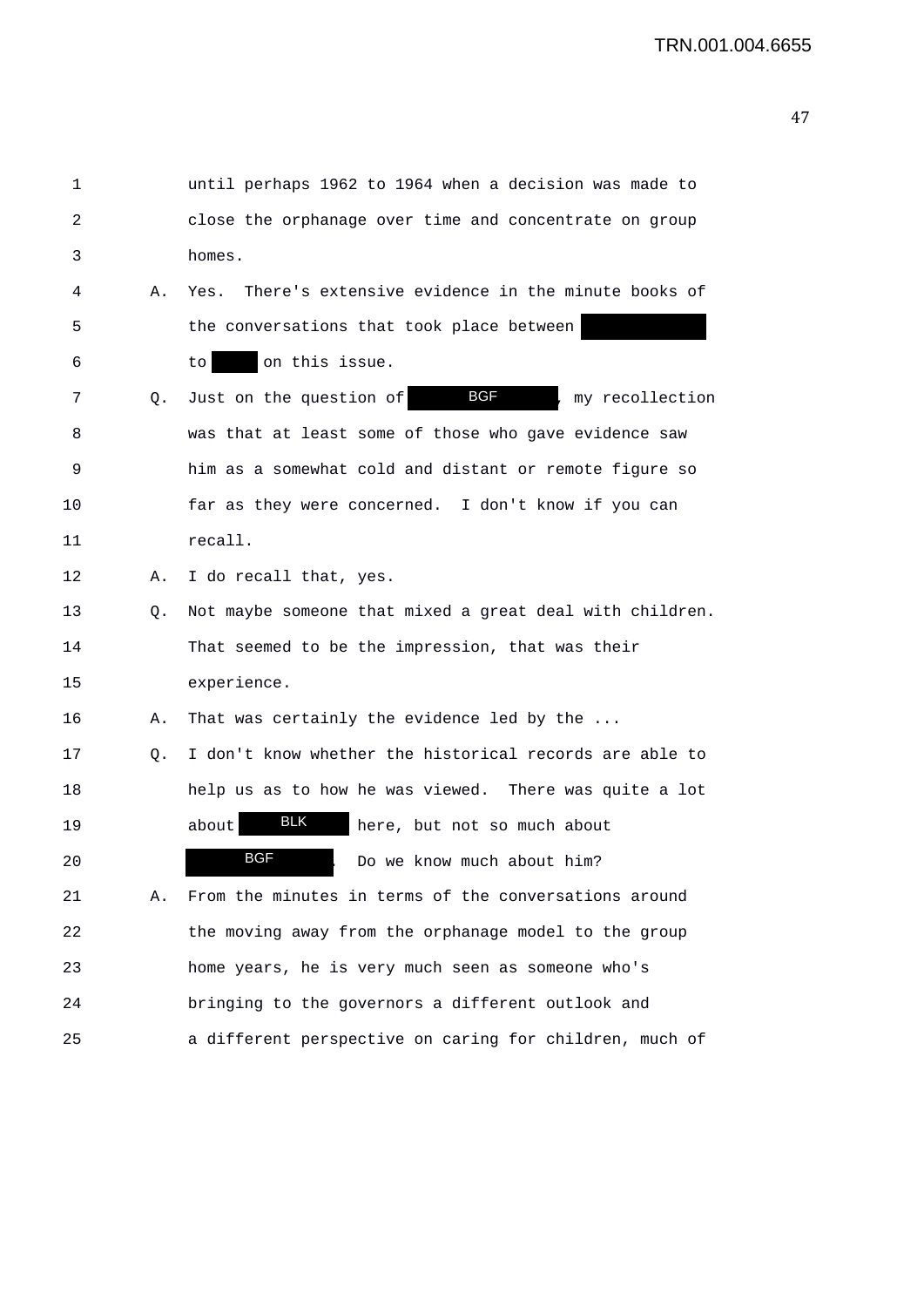| 1  |    | which was actually quite child-centred. That does not    |
|----|----|----------------------------------------------------------|
| 2  |    | speak to his day-to-day behaviour with children, but     |
| 3  |    | certainly in terms of the decisions he was seeking to    |
| 4  |    | influence the board to make, they seemed to be very      |
| 5  |    | child-centred.                                           |
| 6  | 0. | So do I take it from that that at least the records      |
| 7  |    | would indicate at least that he was, broadly speaking,   |
| 8  |    | a supporter of moving in the direction of group homes as |
| 9  |    | that was the way the wind was blowing?                   |
| 10 | А. | He was a supporter of the group home model. I don't      |
| 11 |    | know whether that's because the way the wind was         |
| 12 |    | blowing. He does make reference to good childcare        |
| 13 |    | practice. He wasn't doing that on a whim.                |
| 14 |    | LADY SMITH: Can you give me an example of something you  |
| 15 |    | read that made you think that<br>BGF<br>approach         |
| 16 |    | was child-centred?                                       |
| 17 | Α. | So within the minutes, he references the 1959 Scottish   |
| 18 |    | Home Department report and uses that as evidence to      |
| 19 |    | influence the board in terms of the kind of atmosphere,  |
| 20 |    | the kind of caring arrangements he would want to have in |
| 21 |    | place for all of the children. He accepts the            |
| 22 |    | limitations of the large-scale institutions in terms of  |
| 23 |    | offering children the type of nurture, care and          |
| 24 |    | stability that children should be offered in a living    |
| 25 |    | situation.                                               |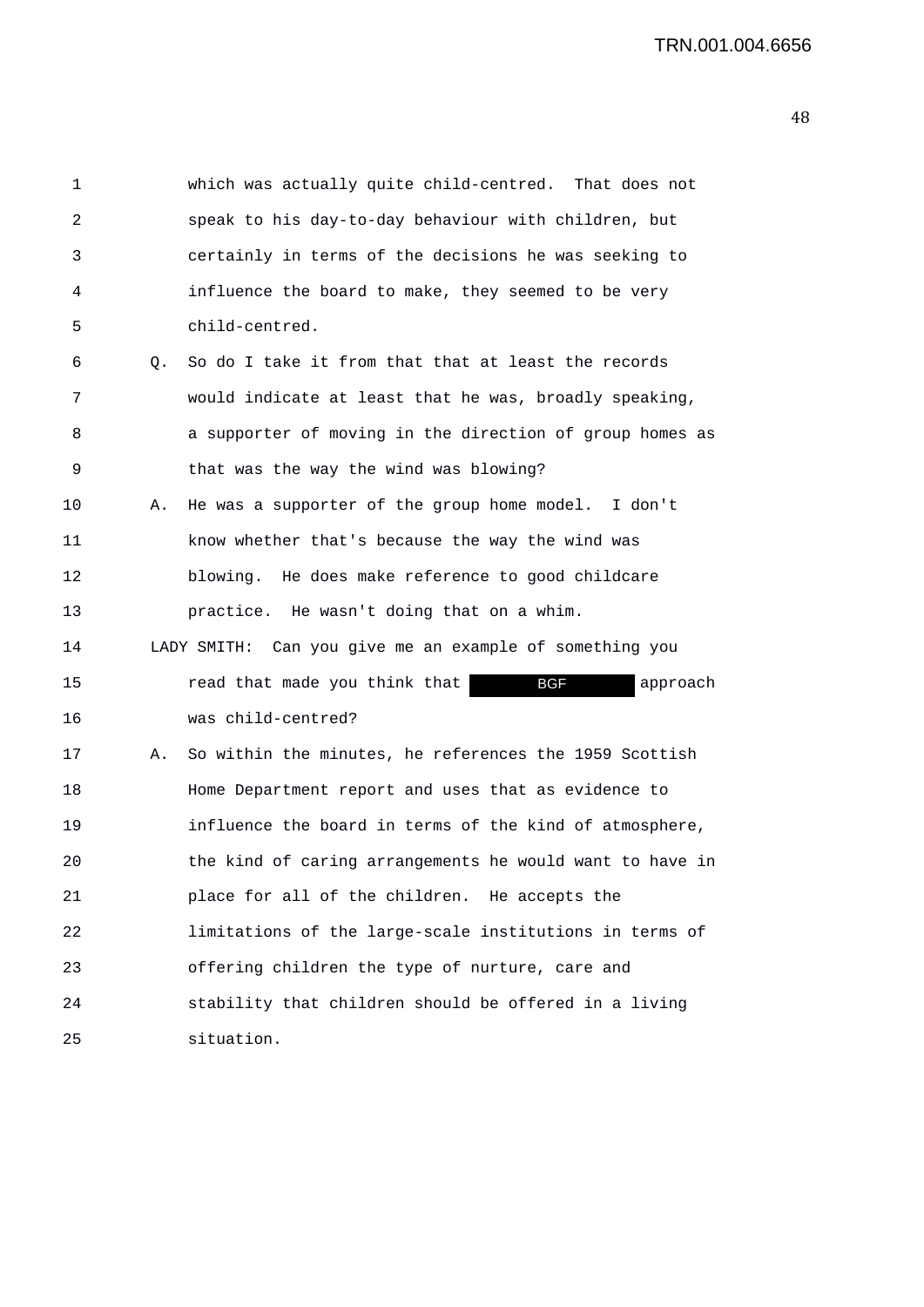1 LADY SMITH: Thank you.

| 2  | MR PEOPLES: Just on what he was like, I've already            |
|----|---------------------------------------------------------------|
| 3  | mentioned some of the descriptions of him or impressions      |
| 4  | of him that some children formed, according to the            |
| 5  | evidence we've heard.                                         |
| 6  | There's one other piece of evidence that I was going          |
| 7  | to ask you to comment on. We heard some evidence from         |
| 8  | an individual who used the pseudonym, "Rab". I think          |
| 9  | you'll know who I mean. He was a person who spoke about       |
| 10 | Mr Lee; he was one of the boys involved in that. Apart        |
| 11 | from giving evidence about that matter, he did, I think,      |
| 12 | in the course of his evidence tell us a little bit about      |
| 13 | <b>BGF</b><br>his level of engagement with                    |
| 14 | I think his position, and I'll maybe summarise it             |
| 15 | for you, if I may -- if Mr Lee and the house mother in        |
| 16 | Spey House dealt with minor misdemeanours, he said --         |
| 17 | and I think Catherine, who was the house mother gave          |
| 18 | evidence confirmed this, I think she didn't punish, use       |
| 19 | corporal punishment on the boys, and I think she didn't       |
| 20 | see it used.                                                  |
| 21 | Anyway, what Rab said was if things were more                 |
| 22 | <b>BGF</b><br>serious, you'd be sent to<br>and one            |
| 23 | example he gave of a more serious matter that would           |
| 24 | <b>BGF</b><br>was if you ran away.<br>cause you to be sent to |
| 25 | I don't know if you remember that evidence.                   |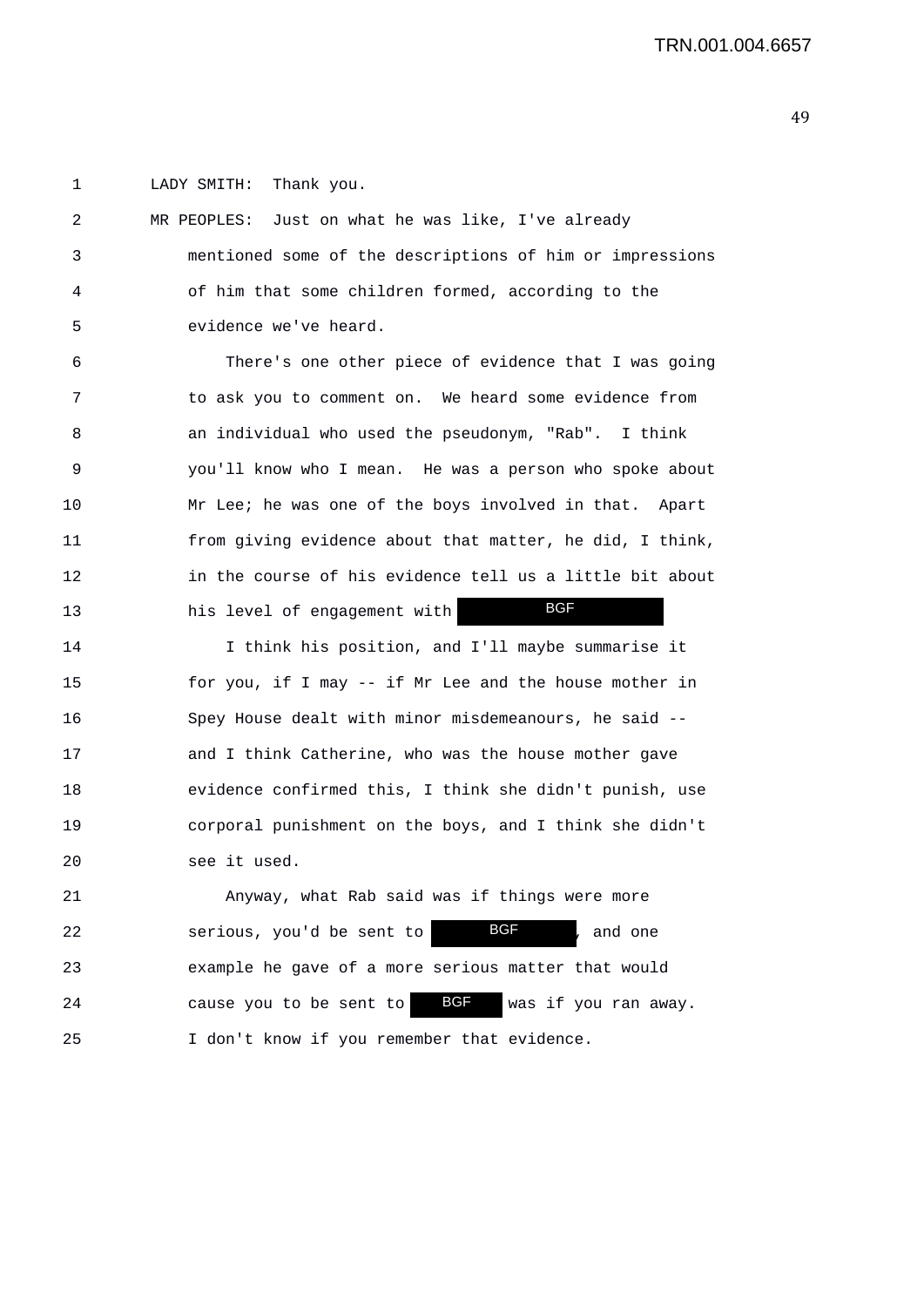| 1  | Α. | Yes.                                                     |
|----|----|----------------------------------------------------------|
| 2  | Q. | He said what would happen next would be you'd be belted  |
| 3  |    | BGF<br>-- and we're talking here about<br>by             |
| 4  |    | a period in<br>I think he was there from                 |
| 5  |    | until<br>He                                              |
| 6  |    | described what would happen:                             |
| 7  |    | BGF<br>would bend you down, put your                     |
| 8  |    | head between his legs, and belt you with your shorts     |
| 9  |    | down on the bare backside. You would get about six       |
| 10 |    | strokes. He was great with the belt."                    |
| 11 |    | BGF<br>So that was his description of                    |
| 12 |    | I wonder how that accords with what were considered      |
| 13 |    | to be the rules on corporal punishment at the time.      |
| 14 | Α. | That would not be in keeping with the rules of the       |
| 15 |    | orphanage at the time in terms of corporal punishment.   |
| 16 |    | That would be seen -- if you look at the rules, corporal |
| 17 |    | punishment was still permitted. The belt, the tawse,     |
| 18 |    | was permitted on the bottom, but it was through the seat |
| 19 |    | of the trousers. And I believe the maximum number of     |
| 20 |    | strokes was three or four. So that would be in excess    |
| 21 |    | of what the rules allowed.                               |
| 22 | Q. | If that description is accurate, then clearly this is    |
| 23 |    | <b>BLK</b>                                               |
| 24 | Α. | Yes, it's not acceptable.                                |
| 25 | Q. | -- who seems to be acting in violation of the            |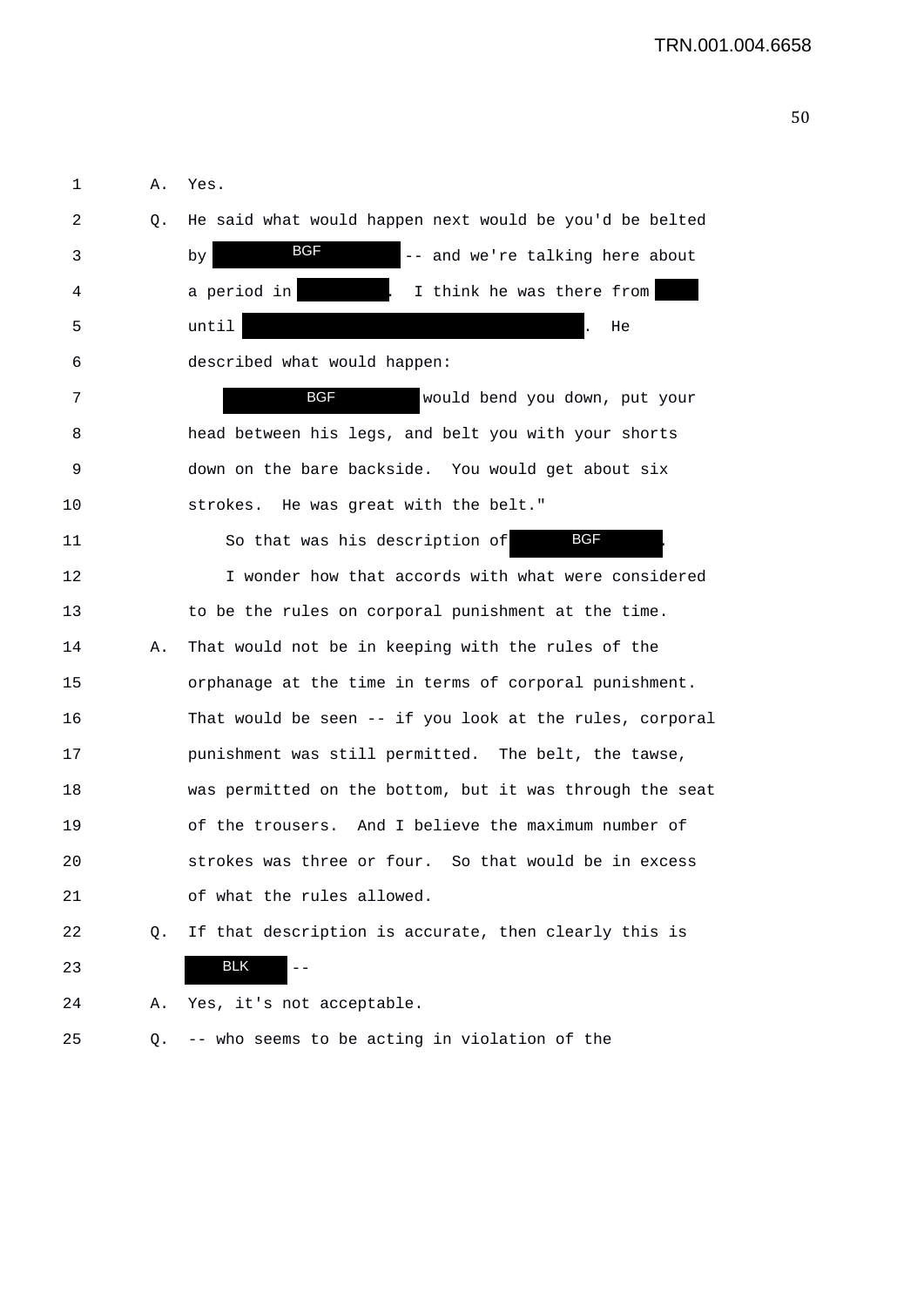| 1  |    | organisation's own rules?                                     |
|----|----|---------------------------------------------------------------|
| 2  | Α. | Absolutely. Yes, absolutely.                                  |
| 3  | Q. | <b>BLK</b><br>It's maybe the same point as<br>if we have that |
| 4  |    | other evidence I spoke about before the break, if you         |
| 5  |    | <b>BLK</b><br>does these things, it's<br>see or you hear that |
| 6  |    | not setting a great example of encouraging compliance         |
| 7  |    | with the rules if<br>doesn't seem to be                       |
| 8  |    | observing them himself.                                       |
| 9  | Α. | Absolutely.                                                   |
| 10 | Q. | In a sense, he is the organisation's representative.          |
| 11 |    | He's symbolic of the organisation so far as staff are         |
| 12 |    | concerned.                                                    |
| 13 | Α. | Yes.                                                          |
| 14 | Q. | They take their cue from him.                                 |
| 15 | Α. | They do.                                                      |
| 16 |    | LADY SMITH: And that leaves to one side the bigger            |
| 17 |    | question, if you like, of whether or not a child who had      |
| 18 |    | run away should have been being belted in response to         |
| 19 |    | having done that at all.                                      |
| 20 | Α. | Absolutely.                                                   |
| 21 |    | MR PEOPLES: I was going to say that.                          |
| 22 |    | We have talked about what I have just described               |
| 23 |    | being in violation of the written rules and you               |
| 24 |    | mentioned the one set of rules that you've been able to       |
| 25 |    | locate and try and date. But those rules appear, as           |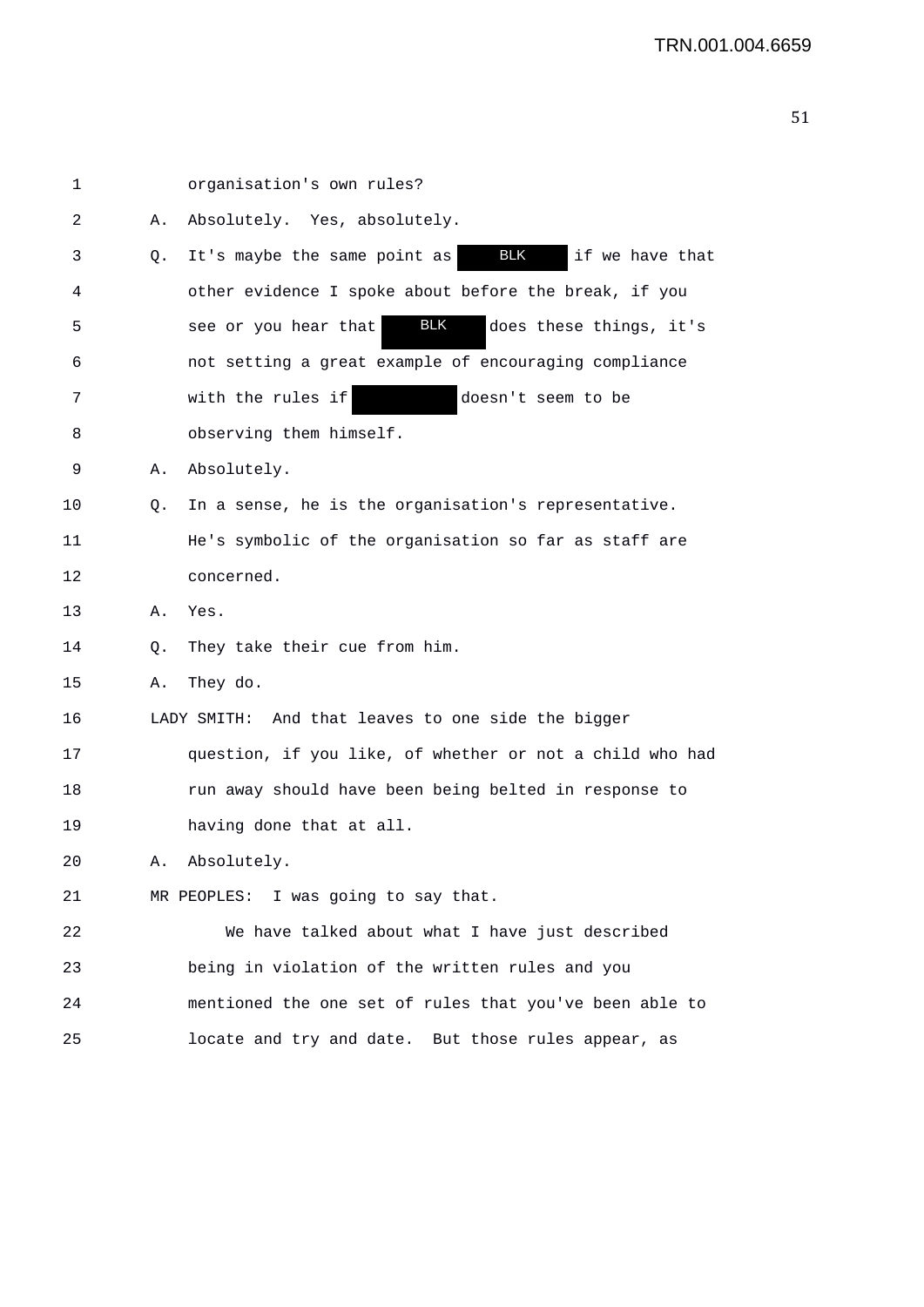| 1  |    | I understand it, to treat absconding in the general      |
|----|----|----------------------------------------------------------|
| 2  |    | sense as a punishable offence.                           |
| 3  | Α. | Yes, and that's not something that in modern times, or   |
| 4  |    | even at the time, I think I could concur with.           |
| 5  | Q. | That's not child-centred?                                |
| 6  | Α. | No, it's not. It's not.                                  |
| 7  | Q. | In any era?                                              |
| 8  | Α. | No.                                                      |
| 9  | Q. | So if the rules -- leave aside what                      |
| 10 |    | practices are, if the rules are saying if you abscond,   |
| 11 |    | you'll be punished, without regard to the reasons, then  |
| 12 |    | it sounds like the rules should have been reviewed and   |
| 13 |    | changed.                                                 |
| 14 | Α. | Yes. That was certainly an issue for me in relation to   |
| 15 |    | that time of how organisations in the plural perceived   |
| 16 |    | absconding and whether it was a difficulty that was      |
| 17 |    | presented to staff in terms of behaviour. It should      |
| 18 |    | have been addressed by a more compassionate approach.    |
| 19 | Q. | You make the point -- and we heard this yesterday as     |
| 20 |    | well -- that all behaviour is a form of communication.   |
| 21 | Α. | Yes.                                                     |
| 22 | Q. | You don't exclude absconding from that?                  |
| 23 | Α. | No, and one of the first things you need to understand   |
| 24 |    | is that if a child runs away, are they running to or     |
| 25 |    | That's advice I give to staff to this<br>from something. |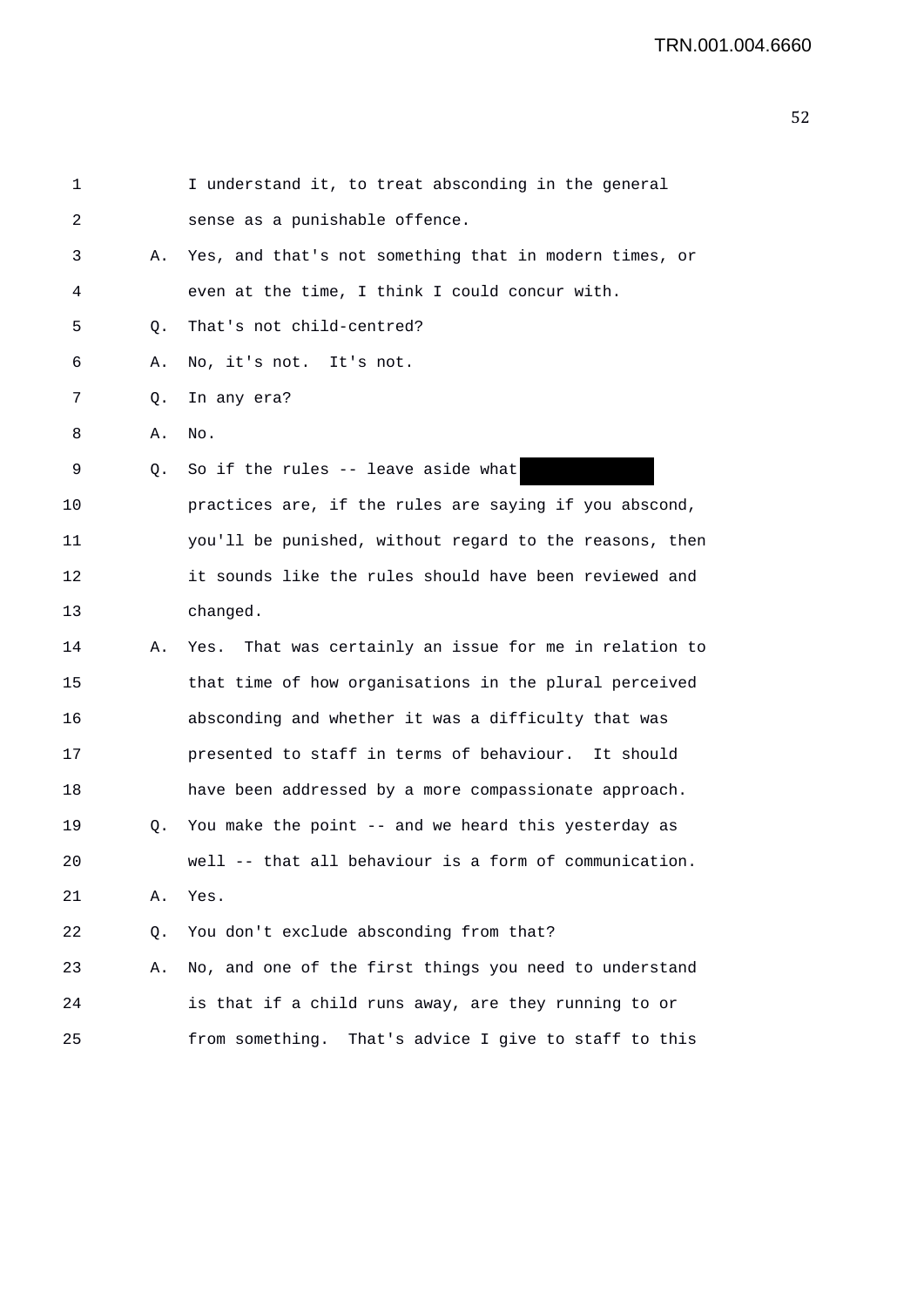| 1               |    | day. The first two questions are: are they running from  |
|-----------------|----|----------------------------------------------------------|
| 2               |    | or to something.                                         |
| 3               | Q. | So far as creating the right culture, atmosphere and     |
| 4               |    | environment is concerned, we have spoken about the       |
| 5               |    | importance of the person in charge setting a good        |
| 6               |    | example and perhaps we've seen two examples where, if    |
| 7               |    | these are accurate accounts of what happened, neither    |
| 8               |    | were setting a good example.                             |
| 9               | Α. | Certainly in these two examples, that would be true.     |
| 10              | Q. | And they might therefore create a perception that these  |
| 11              |    | things were okay?                                        |
| 12 <sub>2</sub> | Α. | Certainly staff could interpret it as such.              |
| 13              | Q. | And that corporal punishment wasn't something to be used |
| 14              |    | sparingly but could be used quite liberally?             |
| 15              | Α. | If a staff member was motivated to interpret it that     |
| 16              |    | way, then yes.                                           |
| 17              | Q. | But if a child thought that<br>was great with            |
| 18              |    | the belt, that rather suggests he had a reputation that  |
| 19              |    | he would be quite happy to use the belt quite often and  |
| 20              |    | administer punishment when children were sent to his     |
| 21              |    | office.                                                  |
| 22              | Α. | I mean, I can't give you a view about how other than he  |
| 23              |    | used the belt because we have one person's testimony,    |
| 24              |    | which is important to hear, but I don't know that it     |
| 25              |    | actually takes us any closer to understanding the        |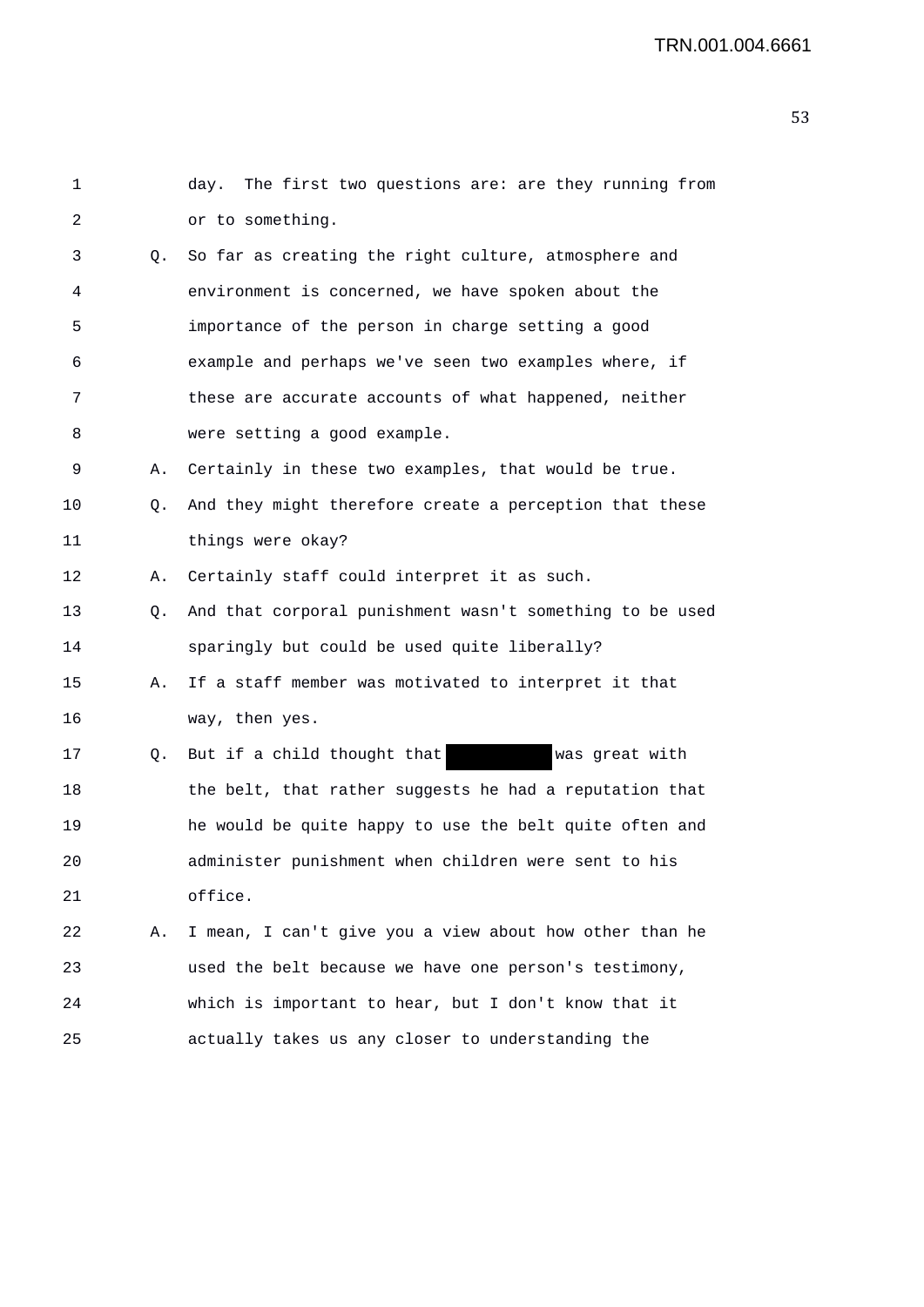| 1  |    | prevalence of that type of behaviour, because what we    |
|----|----|----------------------------------------------------------|
| 2  |    | don't have is a number of people coming forward to tell  |
| 3  |    | us similar stories.                                      |
| 4  | Q. | If we don't have the records but we have some people     |
| 5  |    | telling us this and not just saying what happened to     |
| 6  |    | them but appear to be talking about the general          |
| 7  |    | reputation, it does count for something, doesn't it?     |
| 8  | Α. | Well, is it a general reputation or is it an             |
| 9  |    | interpretation by that boy of a particular experience    |
| 10 |    | he had?                                                  |
| 11 | Q. | He seemed to know what would happen if you did more than |
| 12 |    | a minor misdemeanour.                                    |
| 13 | Α. | It happened to him and I'm not -- I would not support    |
| 14 |    | that in any level, but what I don't know, and            |
| 15 |    | I genuinely do not know, is what the prevalence of that  |
| 16 |    | was in the orphanage at that time. In the absence of     |
| 17 |    | any other evidence to the fact that it was prevalent,    |
| 18 |    | I cannot say that it was prevalent or it wasn't.         |
| 19 | Q. | But we have heard -- I'm not going to go through the     |
| 20 |    | evidence from those that gave evidence about the         |
| 21 |    | orphanage years, but there was a good deal of evidence   |
| 22 |    | about physical abuse in particular houses. You can       |
| 23 |    | recall there was quite a --                              |
| 24 | Α. | Yes, and the trust, in terms of the historical research  |
| 25 |    | that we have done, has certainly provided a number of    |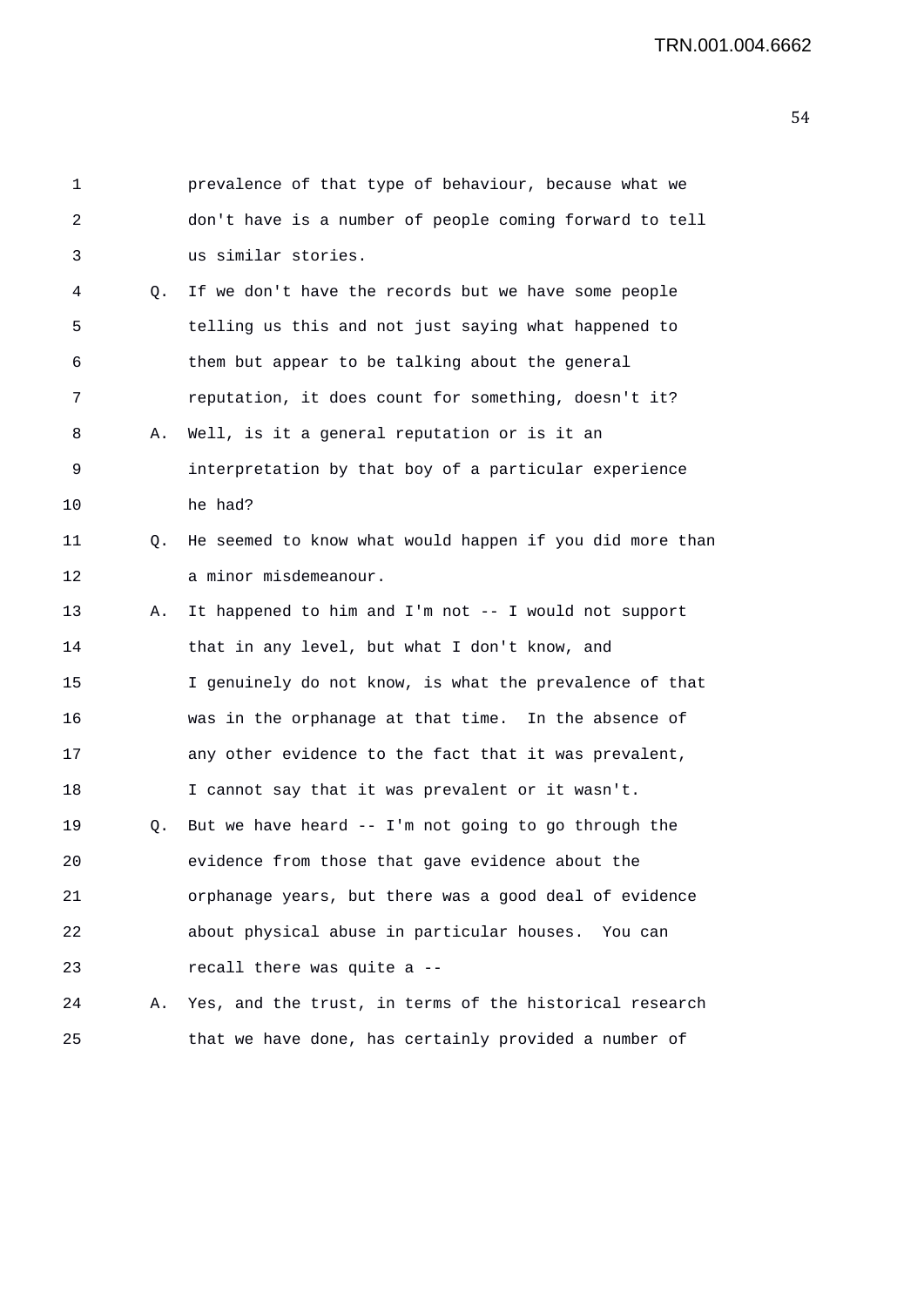1 examples to the inquiry where the use of corporal 2 punishment was brought to the attention of the governing 3 body and steps were taken to address that as well. So, 4 yes, we know that corporal punishment happened and we 5 also know there was instances of excessive corporal 6 punishment being used. 7 Q. But obviously, if the series of the set of the set of the set of the set of the set of the set of the set of the set of the set of the set of the set of the set of the set of the set of the set of the set of the set o 8 not going to report himself to the governing body if 9 he is doing something that's in violation of the rules, 10 even on one occasion. 11 A. Yes, absolutely. I absolutely support your view that 12 that was not the type of behaviour that should have been 13 modelled in the orphanage. Absolutely not. 14 Q. It's also said in relation to culture and atmosphere and 15 environment within establishments or particular houses 16 or particular group homes -- I think you accept and 17 recognise at paragraph 58 that the role of house parent, 18 particularly in the group home years, although you could 19 apply this to housemasters and mistresses in houses in 20 Aberlour Orphanage, but you say it's recognised that the 21 role of the house parent in influencing the atmosphere 22 within the establishment is central. So I think that's 23 maybe just a commonsense conclusion. If they can create 24 the atmosphere, they can either create the feeling of 25 security or create the sense of fear -- BGF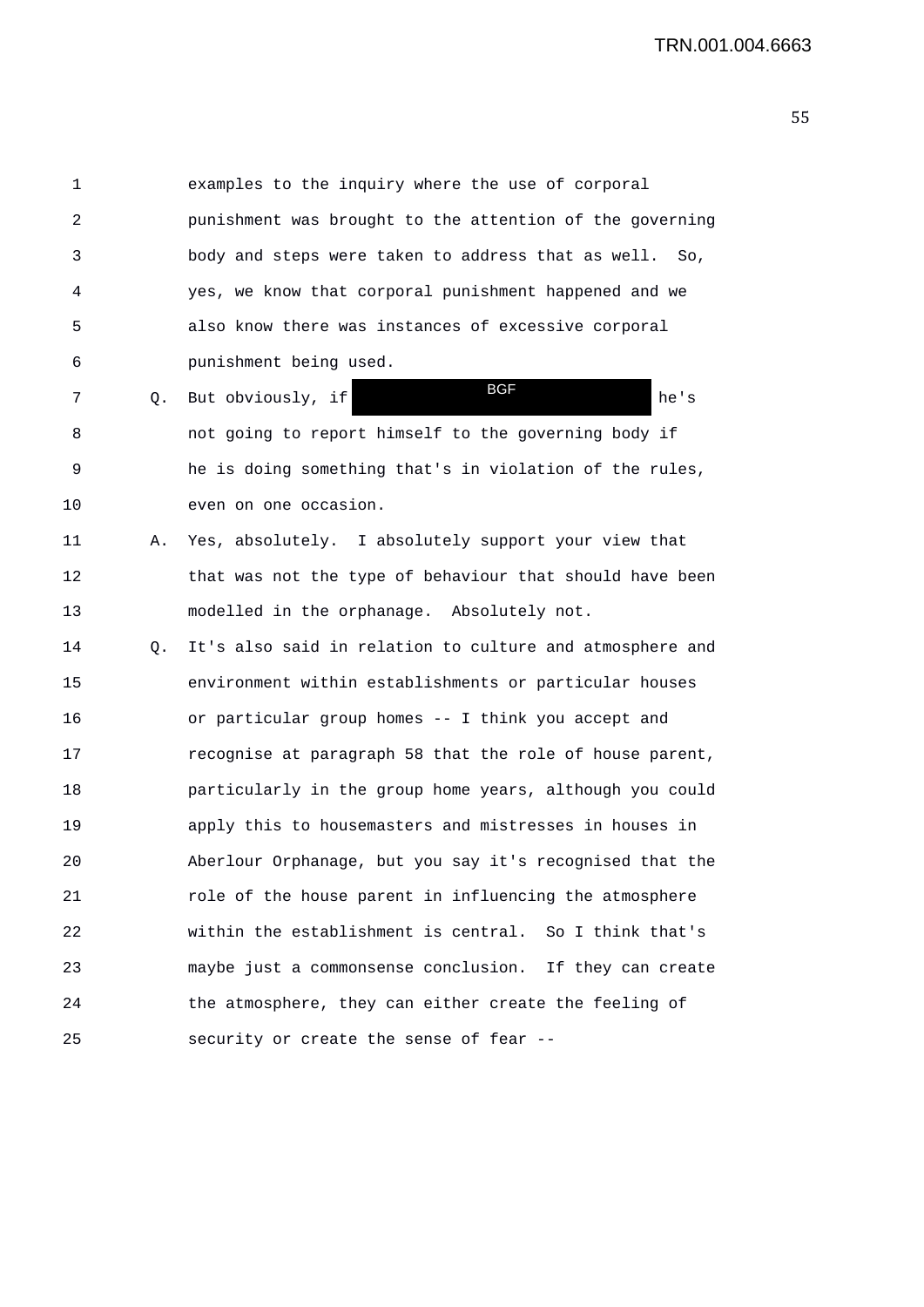| 1  | Α. | Yes.                                                     |
|----|----|----------------------------------------------------------|
| 2  | Q. | -- depending on how they behave towards children.        |
| 3  | Α. | Yes.                                                     |
| 4  | Q. | I think if we go back to the evidence of Rab, he spoke   |
| 5  |    | of feeling in constant fear when he was in Spey House    |
| 6  |    | because his housemaster was Mr Lee.                      |
| 7  | Α. | Yes.                                                     |
| 8  | Q. | And we know why he felt that way now.                    |
| 9  | Α. | Yes.                                                     |
| 10 | Q. | And indeed, we've heard from Catherine, who was the      |
| 11 |    | housemistress, who I think in hindsight thinks that      |
| 12 |    | there were signs that ought to perhaps have been picked  |
| 13 |    | up that the children were afraid. I don't know if you    |
| 14 |    | recall that she said things along the lines that boys    |
| 15 |    | would go in threes to the bathroom --                    |
| 16 | Α. | Yes.                                                     |
| 17 | Q. | -- rather than one when Mr Lee was around and perhaps    |
| 18 |    | she should have -- she had a feeling at the time but she |
| 19 |    | didn't actually report anything.                         |
| 20 | Α. | Yes.                                                     |
| 21 | Q. | But clearly, for boys in Spey House between 1961 and     |
| 22 |    | 1963, that must have been a dreadful atmosphere to live  |
| 23 |    | in.                                                      |
| 24 | Α. | Absolutely and I have listened to the testimony from the |
| 25 |    | boys and I've seen more information provided in terms of |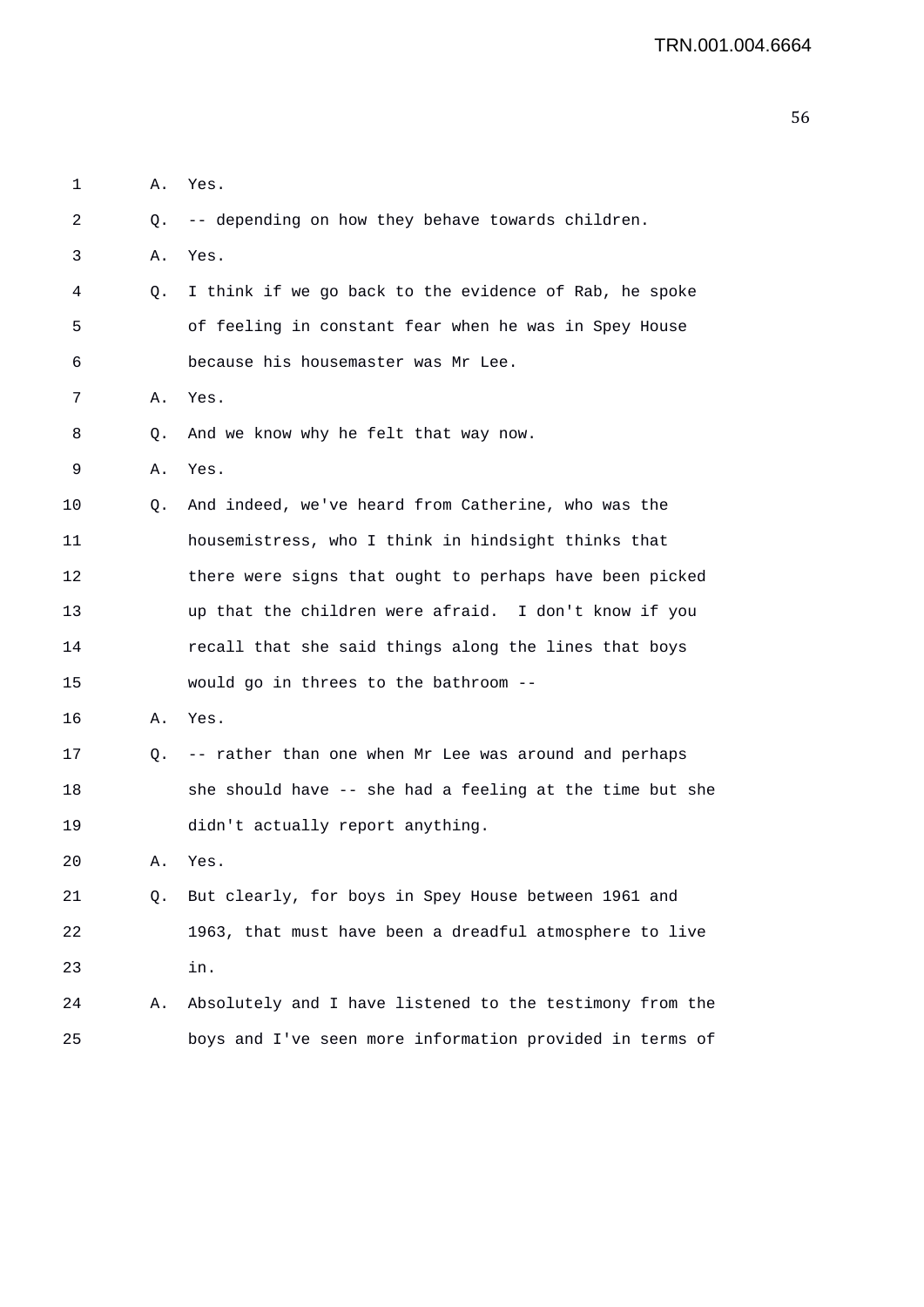1 the charges and, yes, absolutely, it must have been 2 a horrendous situation for those boys. 3 Q. Can I just make the point at this stage. I think you'll 4 accept that until you'd heard a bit more about Mr Lee, 5 you weren't well-informed as an organisation about his 6 activities or the scale of them or the detail of them, 7 because the records are quite limited in relation to 8 Mr Lee; is that not correct? 9 A. There is reference in the minute of a housemaster having 10 been dismissed. The details are not in the minute in 11 terms of the reasons for that, certainly in terms of the 12 individual charges, if you like, the indictment that was 13 presented at the time. I only came across that detail 14 as a result of the inquiry's approach to recover those 15 documents. There's certainly no copy of charges within 16 any of the children's records. It simply refers to 17 indecent interference. 18 Q. There is no specification of the nature of that 19 interference? 20 A. No. Of a sexual nature -- it's clear it was of a sexual 21 nature but, no, there was no detailed -- so I still 22 do not know -- and neither should I at this stage -- 23 it's not clear from individual children what their 24 individual experiences were from the case records. 25 Q. No, but I think we can infer it from the nature of the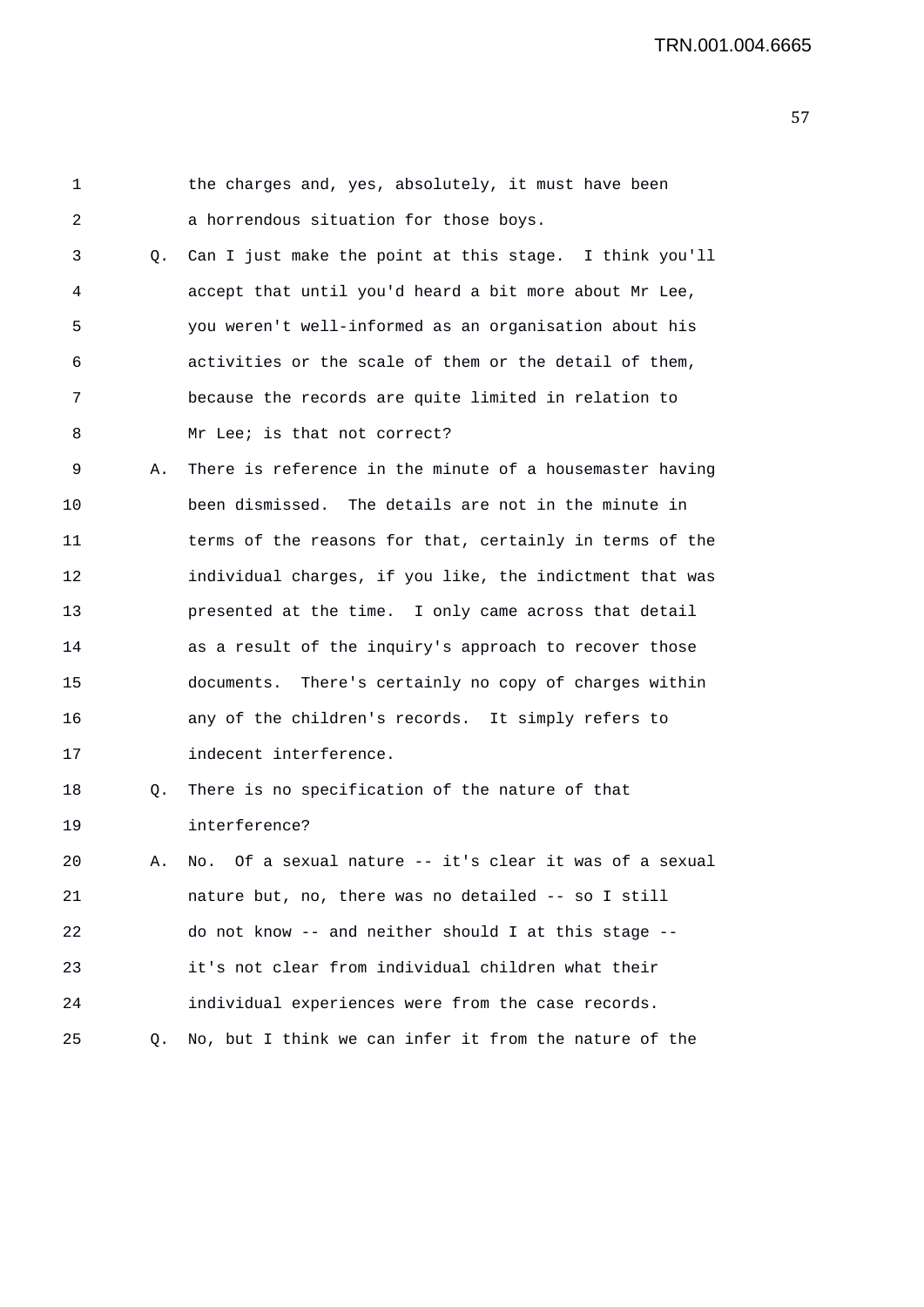| 1  |    | offences that took place and he pled guilty to.<br>There |
|----|----|----------------------------------------------------------|
| 2  |    | were nine lewd and --                                    |
| 3  | Α. | Oh, absolutely.                                          |
| 4  | Q. | Sodomy and sadistic practices.                           |
| 5  | Α. | I don't mean in any way to minimise it: it's just        |
| 6  |    | a statement of fact that there was no detail in any of   |
| 7  |    | the children's records.                                  |
| 8  | Q. | That's a point that troubles me because I think there's  |
| 9  |    | lots of detail in other matters which might arguably be  |
| 10 |    | a lot less important. This is one of the darkest         |
| 11 |    | periods in Aberlour's history, isn't it, when ten boys   |
| 12 |    | in one house over an 18-month period are seriously       |
| 13 |    | sexually abused? And yet it doesn't get a lot of         |
| 14 |    | coverage in the records, the minutes, the governors'     |
| 15 |    | meetings or anything. Yet there's all sorts of other     |
| 16 |    | things that seem to occupy their time and get recorded.  |
| 17 |    | But this matter doesn't. Why is that?                    |
| 18 | Α. | It was recorded, it just wasn't recorded in detail in    |
| 19 |    | terms of the offences.                                   |
| 20 | Q. | I think you know the point I'm making. It's probably     |
| 21 |    | the most serious issue that could confront you, but      |
| 22 |    | there's no record of a meeting of the governors,         |
| 23 |    | a special meeting to discuss it, to review the whole     |
| 24 |    | matter or give you a trail of what happened between      |
| 25 |    | August 1963, when the matter came to light, the          |
|    |    |                                                          |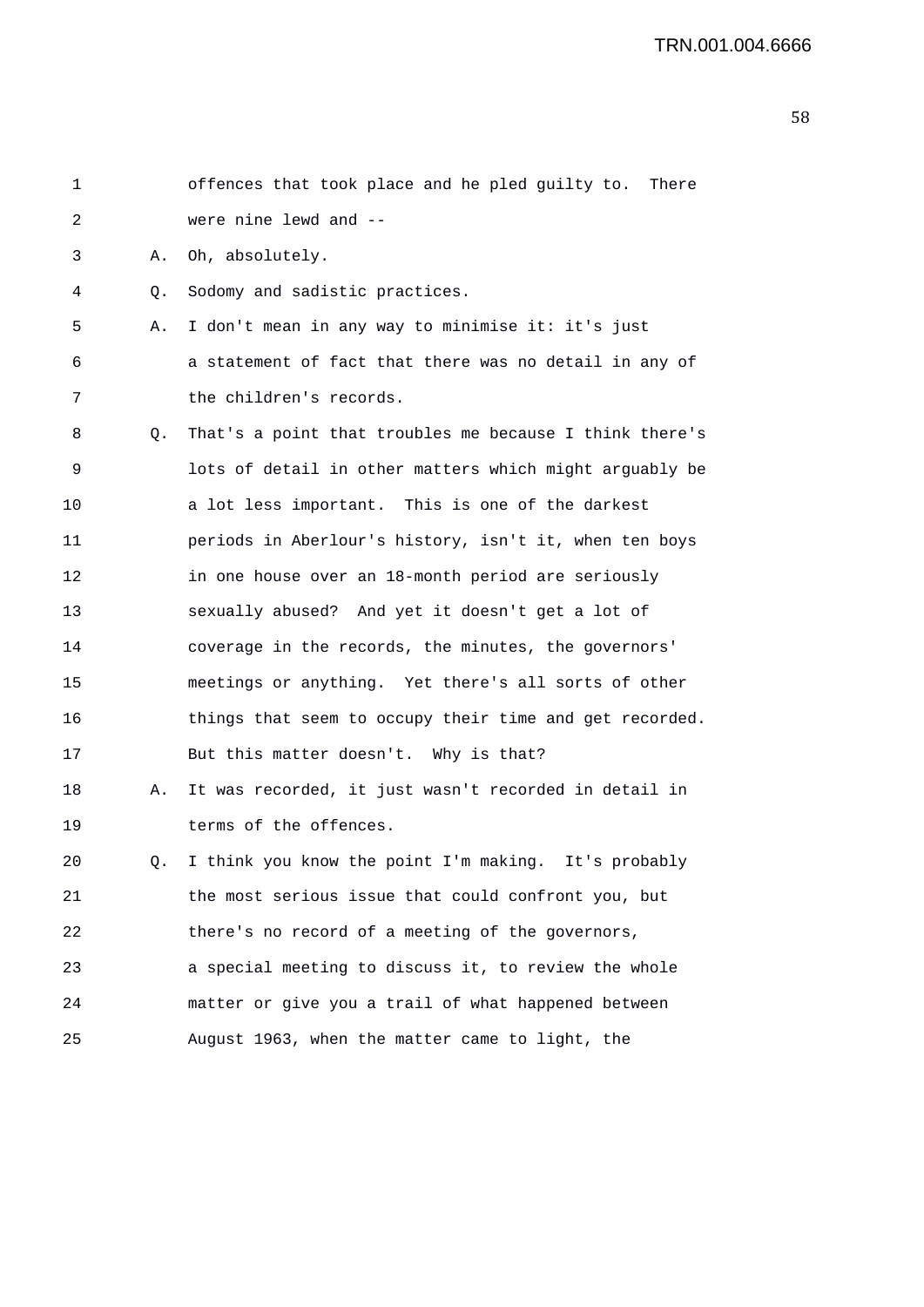1 conviction in September, and the letter to the 2 children's officers in October. It's not a great state 3 of affairs. It doesn't say much for the records or the 4 record keepers. 5 A. The record keepers can only record the information 6 they're given. I wouldn't lay the blame at their door. 7 I think the people responsible for that were the people 8 in the orphanage who had the day-to-day care 9 arrangements for the children and who had that 10 information to hand. 11 Q. We heard from Catherine, who seemed to think she was 12 told not to speak about it and not to say anything. 13 Maybe that explains that the general approach was: keep 14 this as quiet as possible. 15 A. Yes, I heard Catherine's evidence and again I was 16 curious about exactly what and when she was told about 17 not saying anything. Because her account was she had 18 overheard the children speaking about it and then she 19 had obviously asked for more information, quite rightly, 20 and immediately reported it to the warden, who very 21 quickly reported it to the police. So I wasn't actually 22 sure from her information if she was told immediately 23 not to speak about it because actually, she would have 24 been the first natural confidant of these children and 25 was perhaps a witness in a criminal case, because at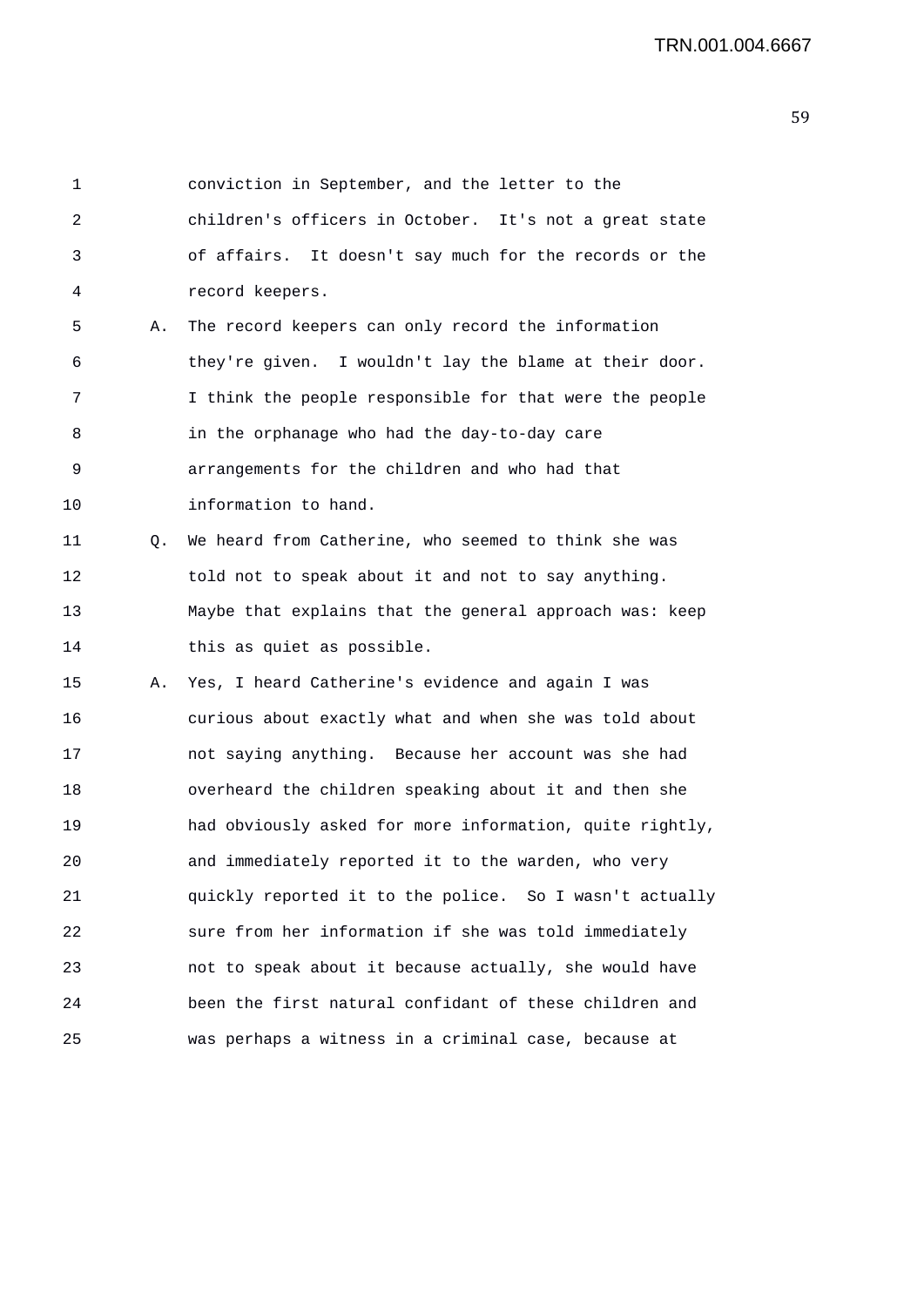| 1  |    | that point you wouldn't know whether this person was     |
|----|----|----------------------------------------------------------|
| 2  |    | going to plead guilty or in fact whether there was going |
| 3  |    | to be a criminal trial.                                  |
| 4  | Q. | But I think reading her evidence as a whole, as I did    |
| 5  |    | last night before I came here, it suggests it was a bit  |
| 6  |    | more than that. I'm just looking at what she told us.    |
| 7  |    | She said:                                                |
| 8  |    | "It was all kept very quiet after I reported it.<br>It   |
| 9  |    | was all kept very quiet. I think they were afraid        |
| 10 |    | it would get to the newspapers and they would make a big |
| 11 |    | thing of it. I was told not to talk about it by          |
| 12 |    | BGF<br>And after it came to light and Mr Lee was         |
| 13 |    | taken away I was told to keep quiet about it. I think    |
| 14 |    | possibly all the house parents were told to keep quiet   |
| 15 |    | about it."                                               |
| 16 |    | And then she goes on to say that she didn't even         |
| 17 |    | know there were ten boys involved and they were in her   |
| 18 |    | own house as housemistress, and she didn't know the      |
| 19 |    | nature of the abuse that came out in evidence, and       |
| 20 |    | things to that effect.                                   |
| 21 |    | Then she said:                                           |
| 22 |    | "I was very much kept in the dark about what             |
| 23 |    | happened."                                               |
| 24 |    | She didn't know whose statements were taken, she         |
| 25 |    | didn't accompany the boys to the medical, she didn't     |
|    |    |                                                          |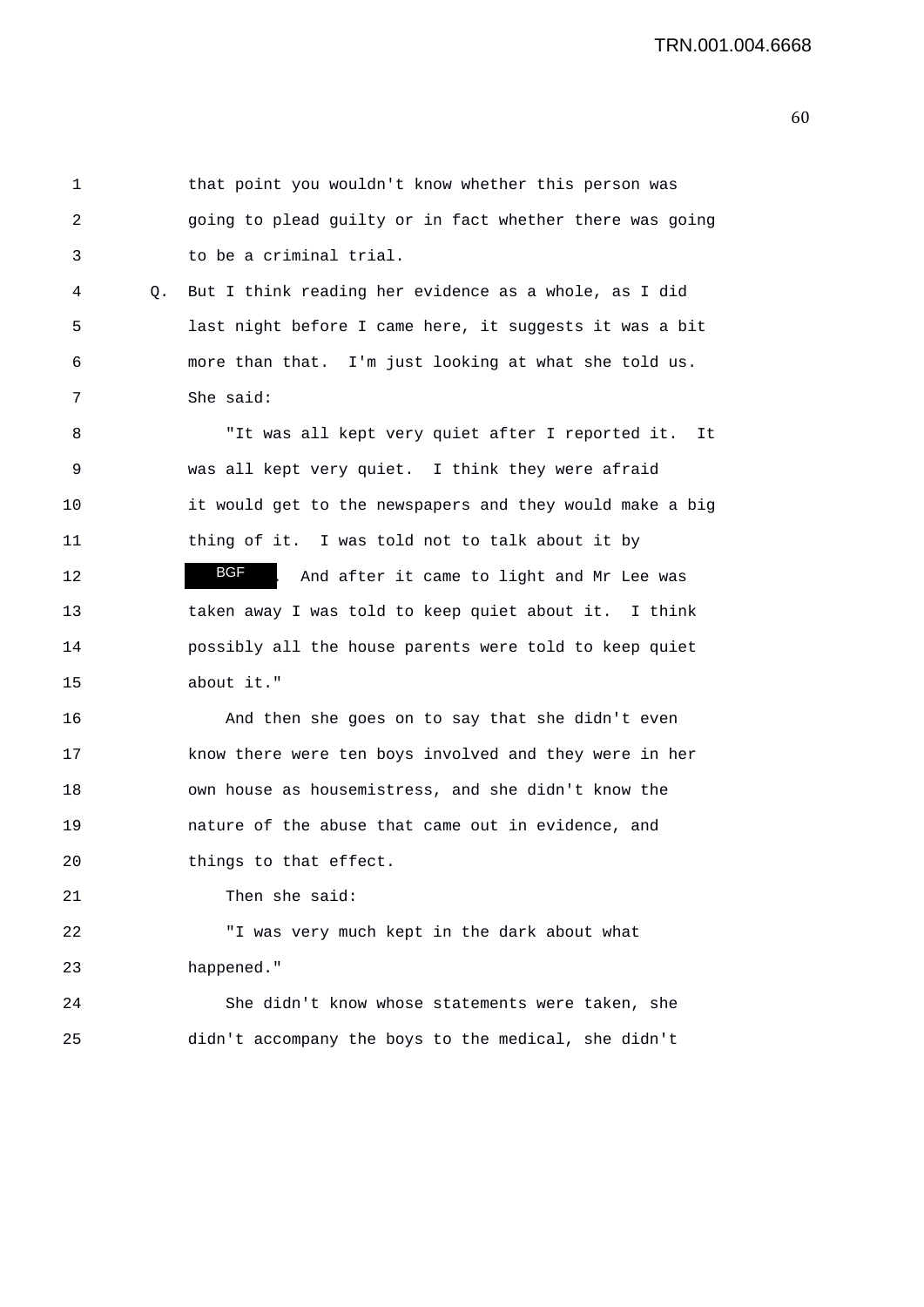1 know how many went. That seemed to be the recurring 2 theme that she was -- and she said, ultimately, I think, 3 her position was on reflection: 4 "I think they were hell-bent on keeping everything 5 quiet so it didn't get out to the press and the board of 6 governors and things like that, I don't know." 7 She said then that the press coverage didn't refer 8 to Aberlour; she thought it was just a children's home 9 in the north-east. So it has all the hallmarks and 10 appearances of trying to keep it as quiet as possible, 11 has it not? 12 A. I suggest in 1963 if you were motivated to keep 13 something quiet, you would not report it to the police 14 and you would not seek for that person to be removed 15 from an institution and you would not then go through 16 the process that they went through. 17 I think that there were certainly issues in terms of 18 the support for the children afterwards in terms of 19 people's understanding of what those boys needed in

20 terms of support.

21 In terms of the press, I think she also said in her 22 evidence, if I recall it correctly, that there wasn't 23 any statement around not having the local paper in the 24 orphanage grounds. So they weren't given advice not to 25 allow the press on the grounds -- copies of the paper on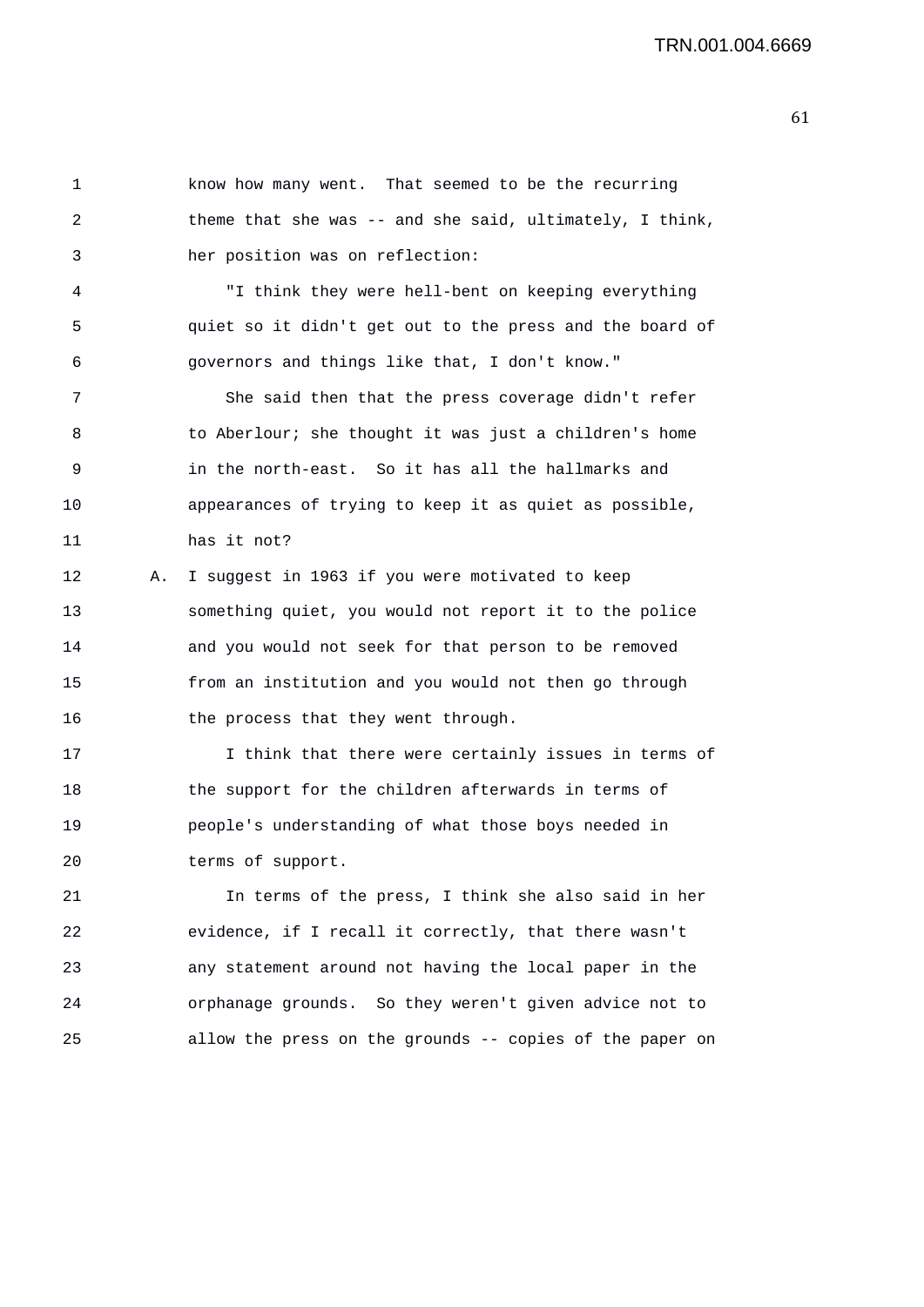1 the grounds.

| 2  | Q. | It wouldn't be a problem if the press didn't actually   |
|----|----|---------------------------------------------------------|
| 3  |    | name the orphanage as the place where the abuse took    |
| 4  |    | place.                                                  |
| 5  | Α. | I have no information as to why --                      |
| 6  | Q. | That was her information and that was her               |
| 7  |    | recollection --                                         |
| 8  | А. | But I think she also said they were trying to keep it   |
| 9  |    | from the board of governors, which is clearly not true, |
| 10 |    | because there is a record of it in the board of         |
| 11 |    | governors and there was a record of the letter to the   |
| 12 |    | children's officers, albeit in October rather than      |
| 13 |    | August.                                                 |
| 14 | Q. | How much were the governors told?                       |
| 15 | Α. | The minute would suggest that the house father had been |
| 16 |    | dismissed because of indecent interference against some |
| 17 |    | of the children.                                        |
| 18 | Q. | Did they know how many boys? Were they told how many    |
| 19 |    | boys?                                                   |
| 20 | Α. | From memory, I don't think it does detail that, but     |
| 21 |    | I can certainly check.                                  |
| 22 | Q. | Because I got the impression when we asked for          |
| 23 |    | information initially, it was thought there were three  |
| 24 |    | boys involved.                                          |
| 25 | Α. | That's because of the -- so the historical searching of |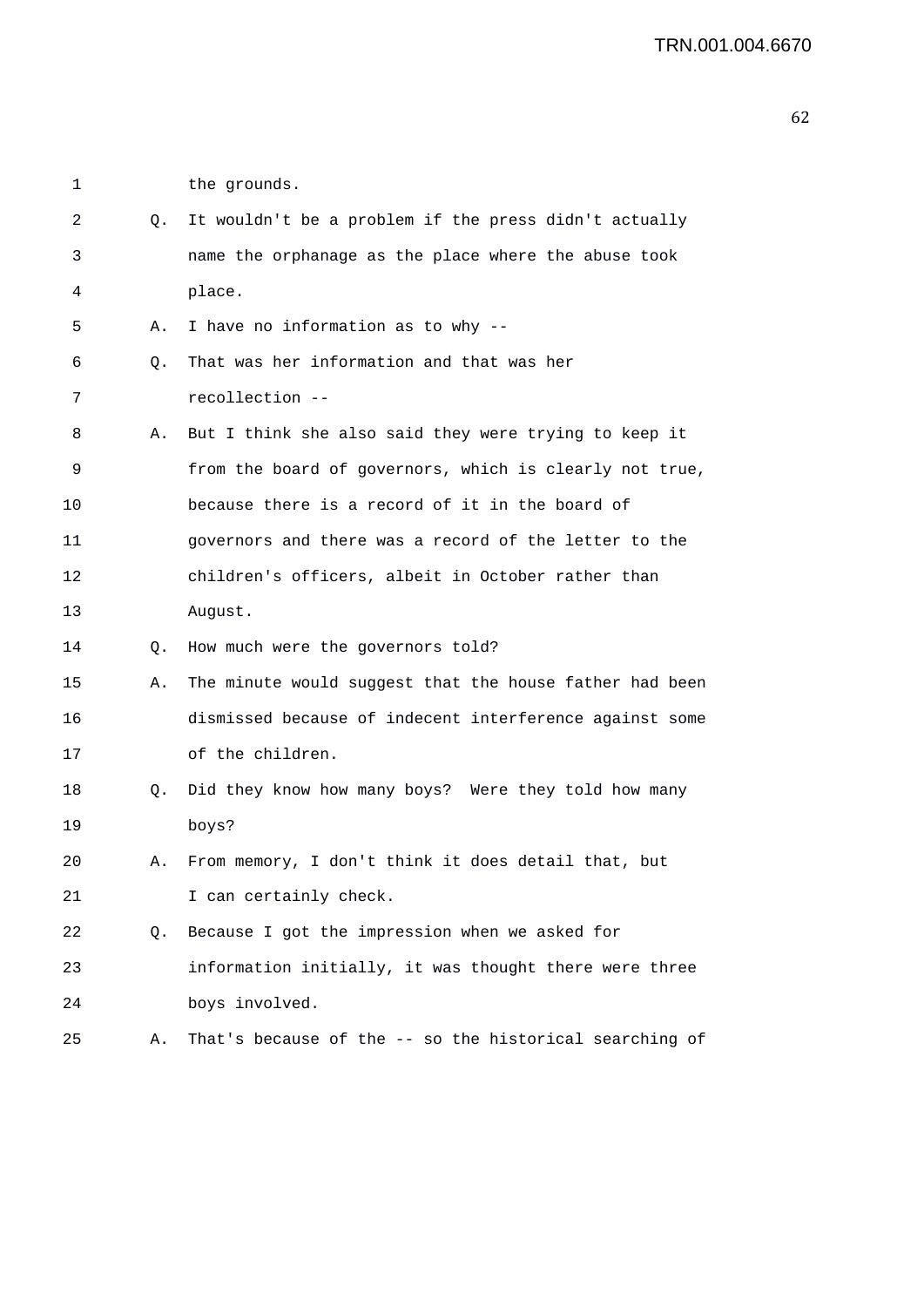1 records that we did -- in the initial enquiry from the 2 inquiry we did reveal three boys. There was a letter in 3 one file that referred to three boys who actually, 4 I think, all happened to come from the Edinburgh area, 5 I think, and the letter to the children's officer. And 6 it wasn't until subsequently we found there were more 7 boys.

8 What we did say to the inquiry is that we were -- in 9 terms of how our archives are structured, we can't -- we 10 need the name of children before we can retrieve their 11 records. So had we been given the name of ten children 12 who you were looking at in terms of this offence, then 13 we could have told you earlier that it was ten children 14 and not three, but we didn't have that information. 15 Q. Without asking, surely the records should have shown -- 16 A. They didn't, no, they didn't detail the names of the 17 children. There's an argument in terms of the board 18 minute that perhaps those names should not have been 19 evident in terms of the confidentiality of the children. 20 It could have referenced ten children, by all means, 21 yes. 22 Q. Exactly. But there was no special meeting to discuss

23 this matter at all and to tell you what review or steps 24 they would take to ensure that nothing of this magnitude 25 should ever happen again. There's nothing.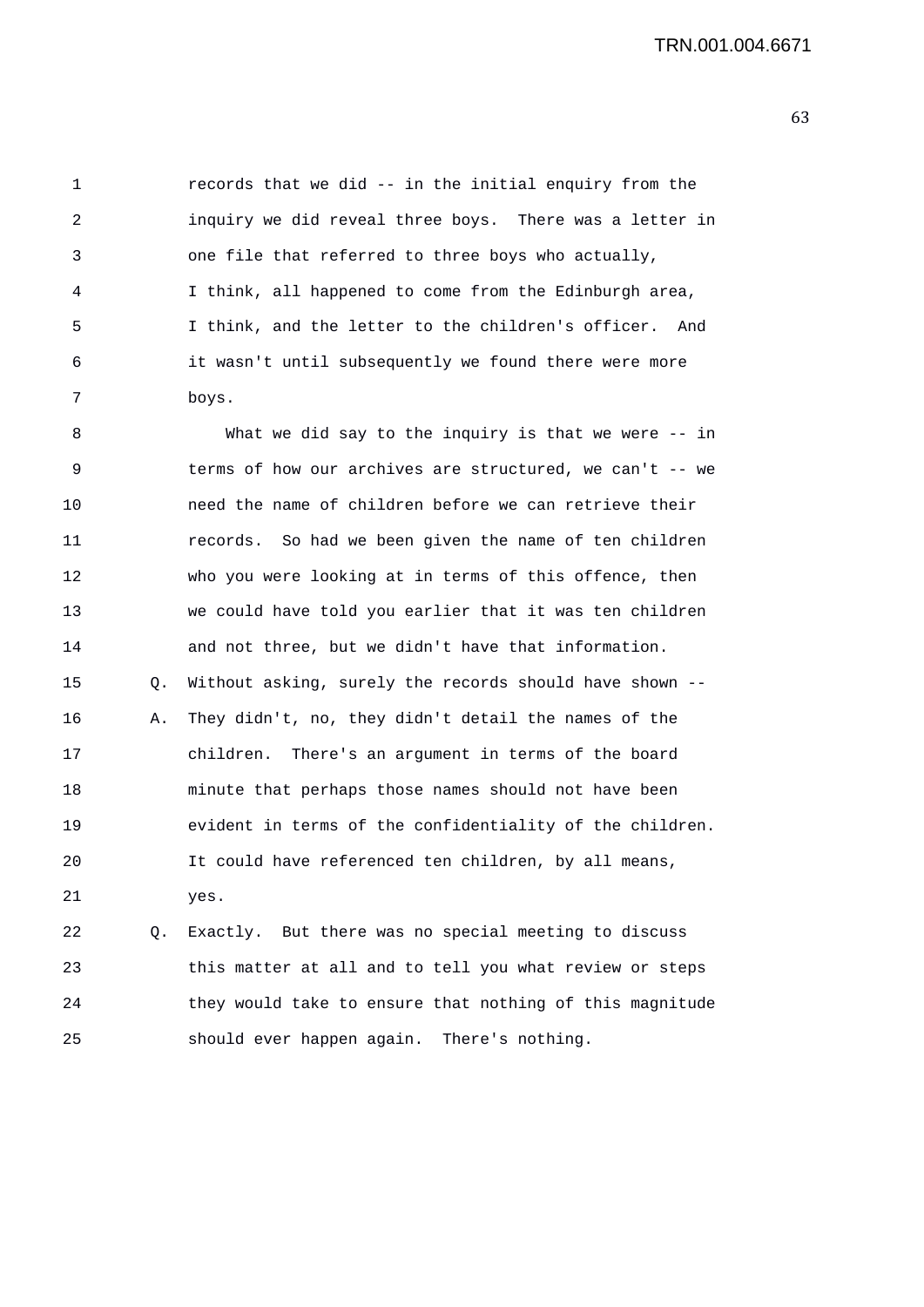| 1  | Α. | No, there's certainly nothing on record of that.        |
|----|----|---------------------------------------------------------|
| 2  | Q. | And indeed, if we look at the children's files          |
| 3  |    | themselves, they're very uninformative -- and this was  |
| 4  |    | at a time when no one expected the children or their    |
| 5  |    | parents to see those files.                             |
| 6  | Α. | Yes, there's brief reference to it.                     |
| 7  | Q. | Very brief.                                             |
| 8  | Α. | Yes, absolutely.                                        |
| 9  | Q. | Can you tell me whether there's any evidence that       |
| 10 |    | anything was done in the case of children who were not  |
| 11 |    | placed by placing authorities but under private         |
| 12 |    | arrangements? Was anything done to notify their parents |
| 13 |    | what had happened, because we know there were two boys  |
| 14 |    | that went to the United States who were not placed by   |
| 15 |    | the local authority and there is nothing, it would      |
| 16 |    | appear, in their files.                                 |
| 17 | Α. | And I think there's one other boy who was a private     |
| 18 |    | placement and nothing was evident in his file. So based |
| 19 |    | on the files, I can only surmise that that did not take |
| 20 |    | place --                                                |
| 21 | Q. | Surely that's an appalling omission?                    |
| 22 | Α. | Yes, absolutely.                                        |
| 23 | Q. | It's indefensible not to tell the parents that their    |
| 24 |    | child has been sexually abused.                         |
| 25 | Α. | Absolutely.                                             |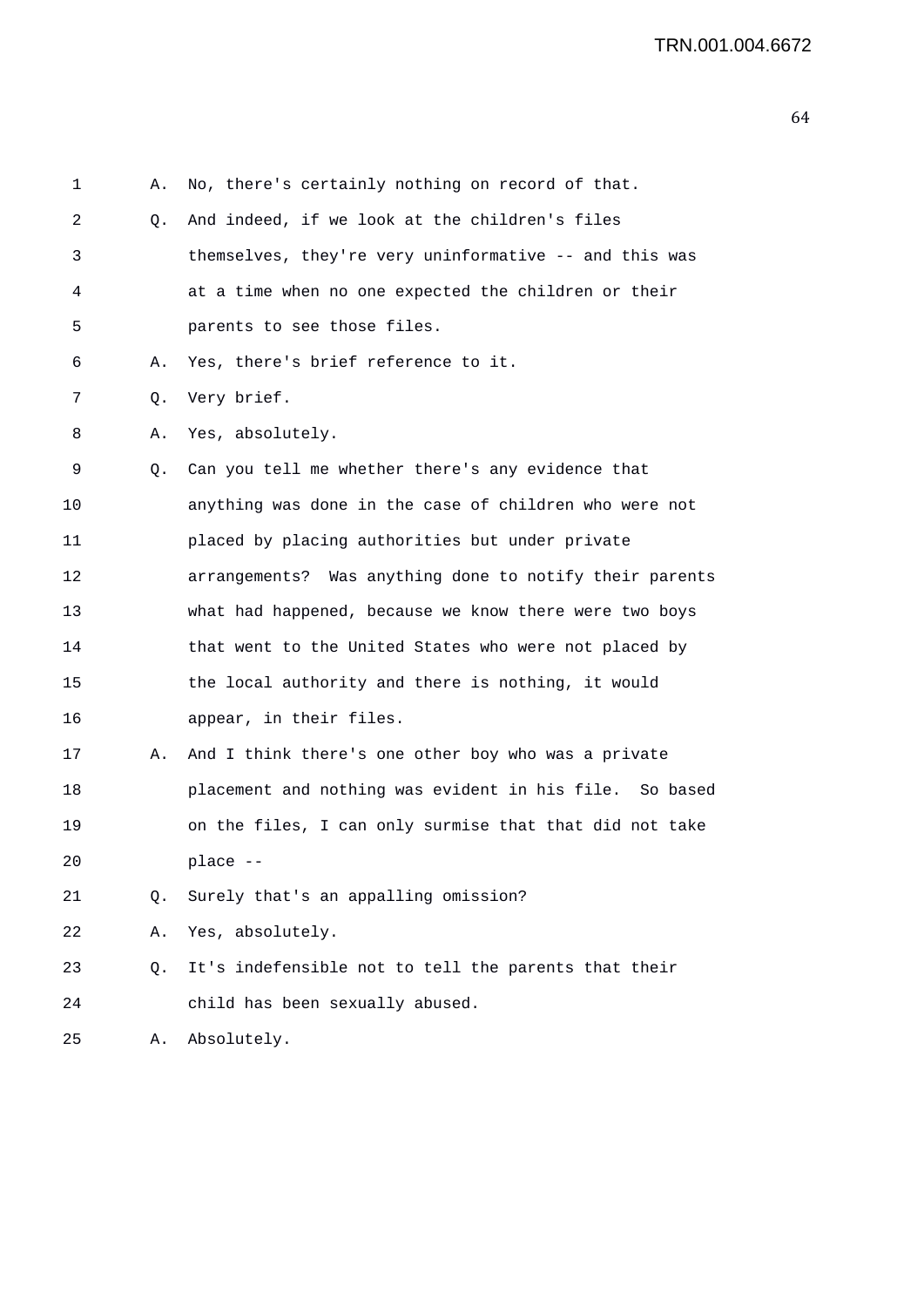| 1  | Q. | How can it be justified, even in the case of placing     |
|----|----|----------------------------------------------------------|
| 2  |    | authorities, to wait until 3 October to tell them when   |
| 3  |    | it's a fait accompli: this has all happened, he has been |
| 4  |    | convicted and jailed and now we would like to let you    |
| 5  |    | know in very unspecific terms that the person you placed |
| 6  |    | with us has been the subject of indecent interference?   |
| 7  | Α. | I wouldn't justify that, I wouldn't seek to justify      |
| 8  |    | that. What I would say is that letter also includes      |
| 9  |    | reference to a report to the inspectorate locally. What  |
| 10 |    | I don't know is when that report took place. But if the  |
| 11 |    | first report to the authority was on 3 October after the |
| 12 |    | allegation at the end of August, then I would say that   |
| 13 |    | was far too late. It should have been done immediately.  |
| 14 | Q. | I think it's clear from the wording of the letter that   |
| 15 |    | that was the first information. I think it starts,       |
| 16 |    | "I regret to inform you", so it does have all the        |
| 17 |    | appearances that until then they were not made aware --  |
| 18 | Α. | The children's officer certainly, yes.                   |
| 19 | Q. | And these are the people that, according to your own     |
| 20 |    | statement, make the key decisions.                       |
| 21 | Α. | Yes. And I have accepted that that should have been      |
| 22 |    | done --                                                  |
| 23 | Q. | I'm not blaming you, by the way. I just want to explore  |
| 24 |    | this issue because it doesn't seem that it gets anything |
| 25 |    | like the sort of coverage you'd expect at the time in    |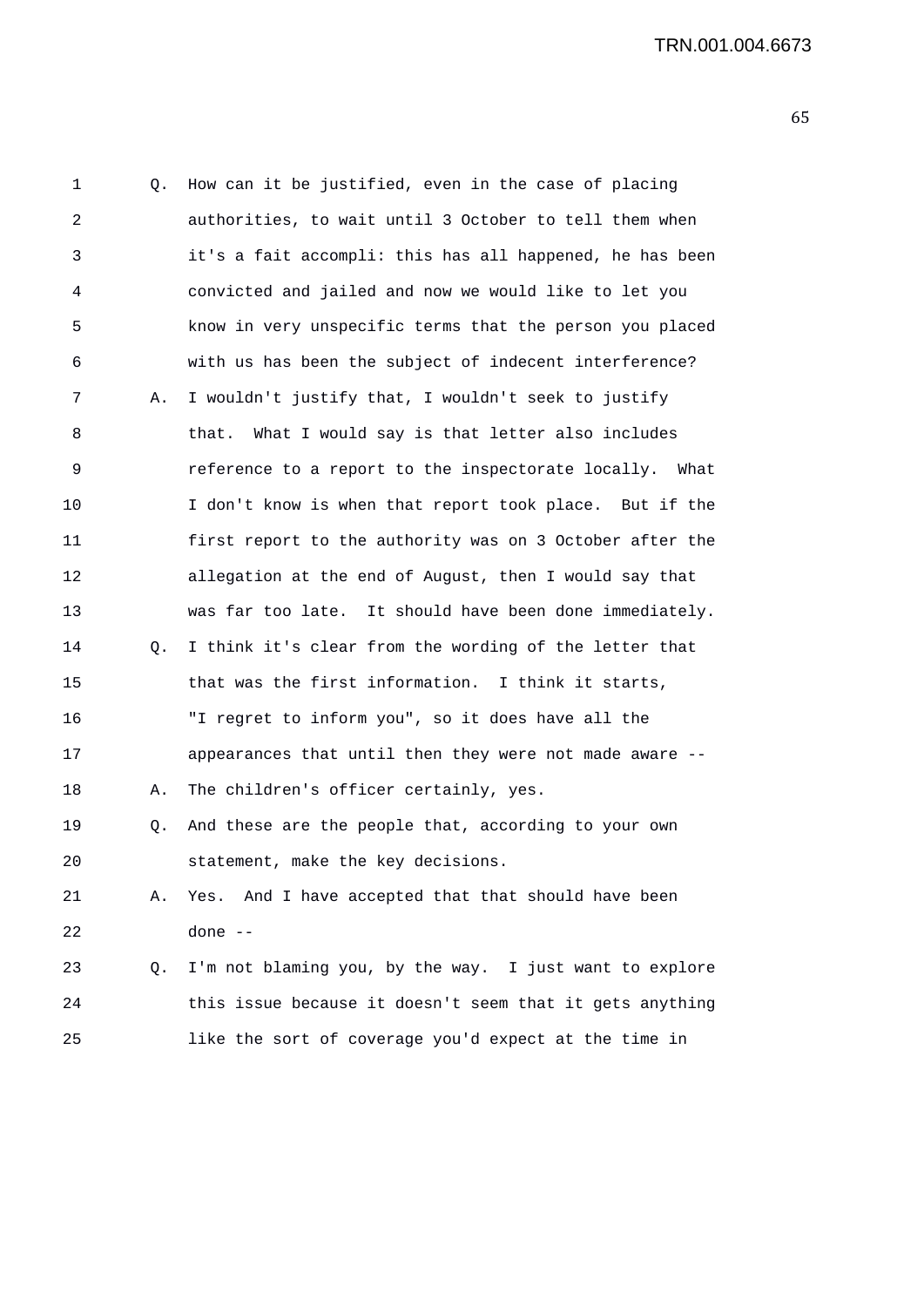| 1  |    | terms of when the events happened and also what action   |
|----|----|----------------------------------------------------------|
| 2  |    | was taken in light of them.                              |
| 3  | А. | It was at a time -- I can't speak to why that is the     |
| 4  |    | case at the time, but what I can say is it was at a time |
| 5  |    | where there was not the level of knowledge about sexual  |
| 6  |    | abuse that we have today.                                |
| 7  | Q. | But you had the knowledge because there were ten boys,   |
| 8  |    | the detail was there, and it happened, and he got six    |
| 9  |    | years.                                                   |
| 10 | Α. | I mean in terms of how you'd then coordinate your        |
| 11 |    | response to it. I think what is a bigger concern for me  |
| 12 |    | is the fact that I couldn't see anything from the        |
| 13 |    | individual case records of the time of individualised    |
| 14 |    | responses to each of these boys and how they should be   |
| 15 |    | supported thereafter in the context of their everyday    |
| 16 |    | care.                                                    |
| 17 | Q. | But you have heard from one of them that he wasn't       |
| 18 |    | supported, there was no counselling, no feedback, no     |
| 19 |    | attempt to talk to him on a one-to-one basis, explain    |
| 20 |    | what happened and give him whatever support he needed    |
| 21 |    | at the time.                                             |
| 22 | Α. | Yes, yes.                                                |
| 23 | Q. | He got nothing, as he said.                              |
| 24 | Α. | Yes, and that's not acceptable. The only thing I can     |
| 25 |    | see which is evidenced in any way is the fact that that  |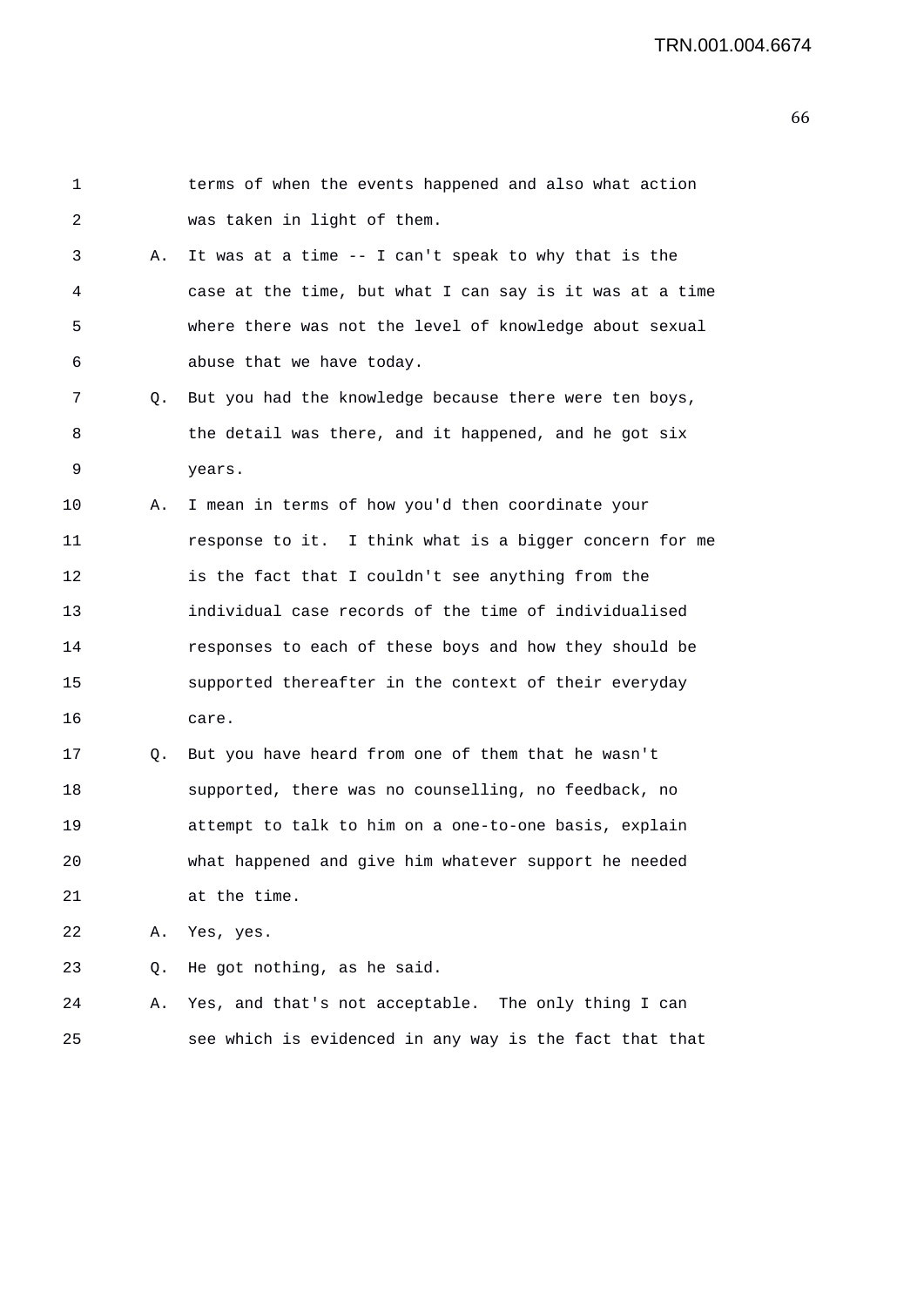1 house was staffed by house mothers as opposed to 2 house fathers. What I don't know is whether the 3 organisation at the time assumed that a house mother 4 would bring less of a risk to the boys than 5 a house father would, potentially. 6 Q. It wasn't the first time that some form of suggestion of 7 interference or allegations about housemasters had come 8 up. I appreciate this was a slightly different context, 9 but there was an assistant house father in 1961, was 10 there not, who had been the subject of allegations? 11 Can you tell us about that? What do we know with that? 12 A. So what I know about that is there is a reference in the 13 minutes that I've read in terms of a house father who 14 was subject of allegations. From the minutes it is 15 actually not that clear whether it was allegations 16 in the orphanage in situ or to somewhere where he went 17 thereafter. But basically, the governors were concerned 18 about the fact that this man could still be working with 19 children, albeit not in the orphanage. They had 20 a discussion about the seriousness of that man 21 continuing to work with children. They decided that 22 they should write to the Scottish Home Department, 23 I think it was, requesting that a list of those not 24 suitable to work with children be established and that 25 there was some type of monitoring of people who have had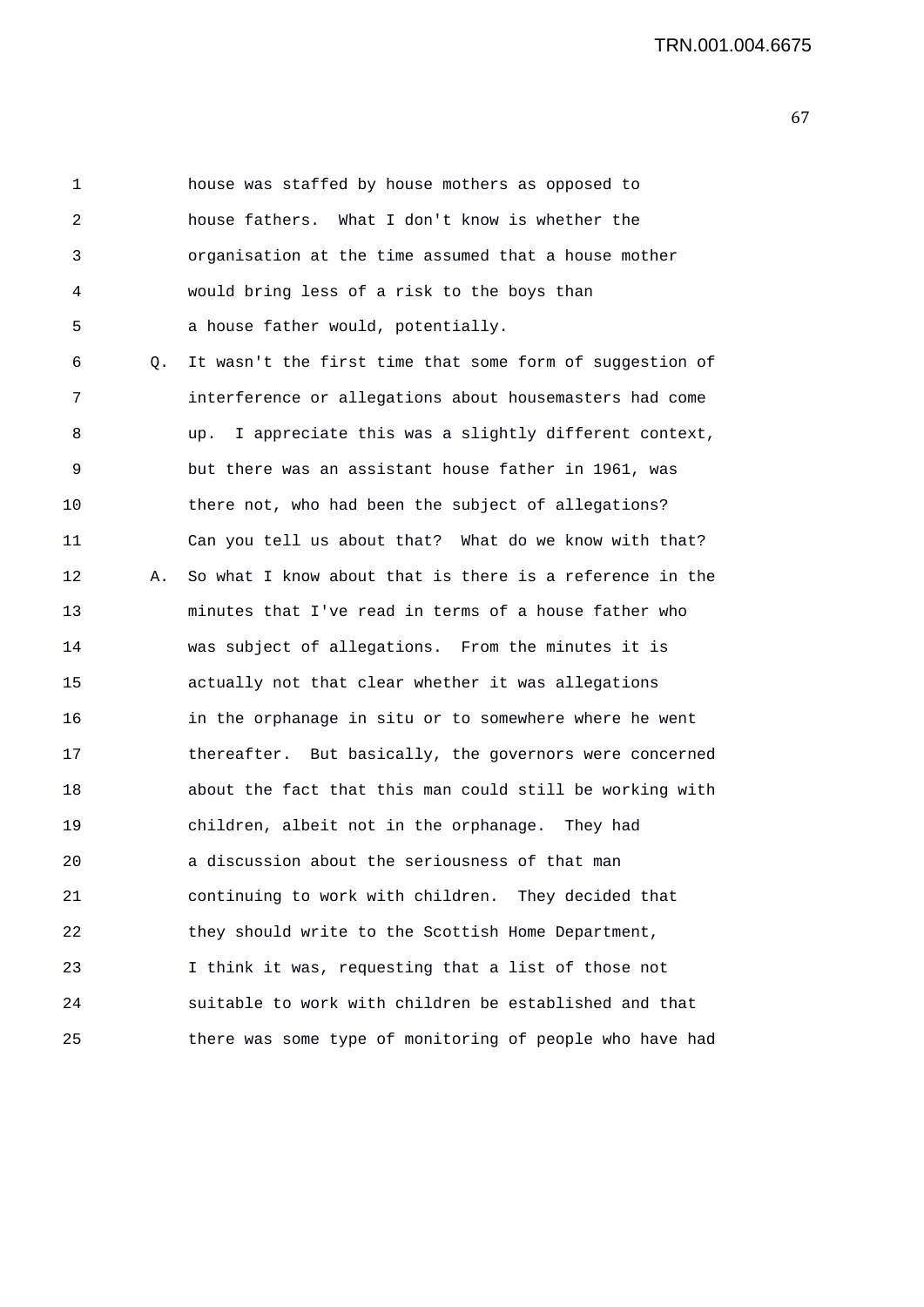| 1               |    | allegations made against them so that they can be        |
|-----------------|----|----------------------------------------------------------|
| 2               |    | prevented from working in childcare in future.           |
| 3               | Q. | You might have thought -- I know that suggestion wasn't  |
| 4               |    | taken up, I think that's what we understand.             |
| 5               | Α. | The Home Department didn't think that that would<br>Yes. |
| 6               |    | be appropriate.                                          |
| 7               | Q. | But it having happened in 1963, the ten boys, it might   |
| 8               |    | have occurred to the governors maybe to re-raise the     |
| 9               |    | issue or record it --                                    |
| $10 \,$         | Α. | Yes.                                                     |
| 11              | Q. | -- and discuss it again at a high level and say to       |
| 12 <sub>2</sub> |    | themselves, well, what should other people be doing and  |
| 13              |    | what should we be doing. But there's nothing to show.    |
| 14              | Α. | No.                                                      |
| 15              | Q. | We know some things happened because Mr Lee left so      |
| 16              |    | he had to be replaced and I think a diary -- there was   |
| 17              |    | evidence a diary system started to evolve, but there     |
| 18              |    | were some changes, but it's not much.                    |
| 19              | Α. | No, I agree. There are many things that could have been  |
| 20              |    | done differently.                                        |
| 21              | Q. | So that is a clear example of an organisational response |
| 22              |    | that was totally inadequate.                             |
| 23              | Α. | It was inadequate. I wouldn't say it was totally         |
| 24              |    | inadequate because we were operating at a time where in  |
| 25              |    | some institutions it may not have made it to the police. |
|                 |    |                                                          |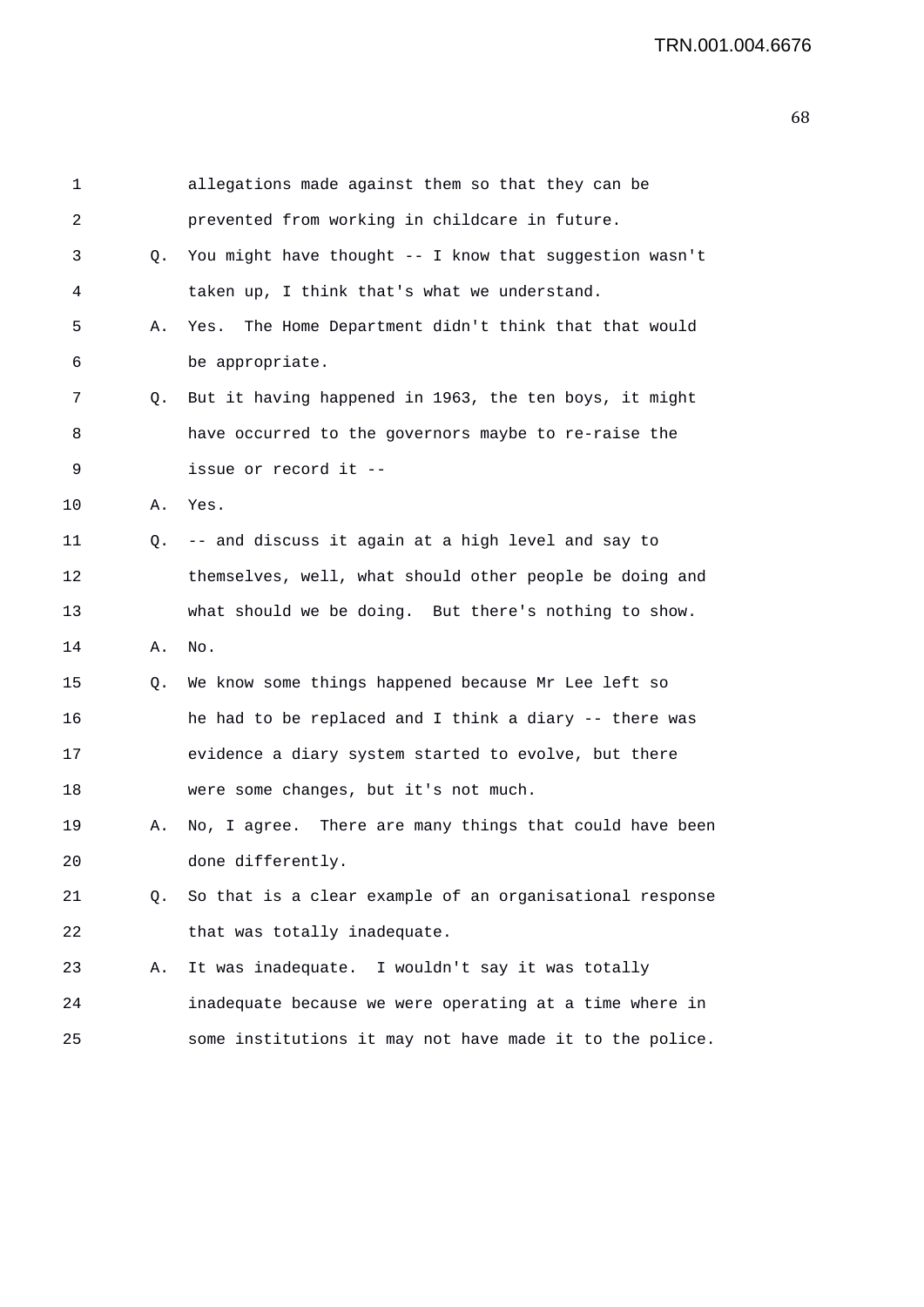1 So I believe that -- 2 Q. Well, let's take that one up. Why did 3 case not to go to the police? Because a boy was bruised 4 as a result of a excessive beating by 5 . BCK . Why was that dealt with as an internal 6 matter and the police were not brought in, according to 7 the records? 8 A. There is nothing in the records to justify that decision 9 so I can't tell you exactly why that happened. But 10 there were a number of -- I don't think that was the 11 only one in terms of corporal punishment that didn't get 12 referred to the police at the time. So I don't know if 13 he was treated differently or the same as people in his 14 position. 15 Q. I'm not necessarily singling out Aberlour, but clearly 16 there are examples in Aberlour's history where, on the 17 face of it, there were grave matters or criminal matters 18 that ought to have been reported to the police but 19 weren't, and maybe **BCK** is a good example, is 20 it not? 21 A. Yes, certainly if there was evidence, and I think there 22 was, of -- I think what's referred to as extensive 23 bruising to the boy's leg. Then, yes, that could have 24 and should have been. 25 Q. It was a junior colleague who was so concerned that they BCK **BCK** BCK BCK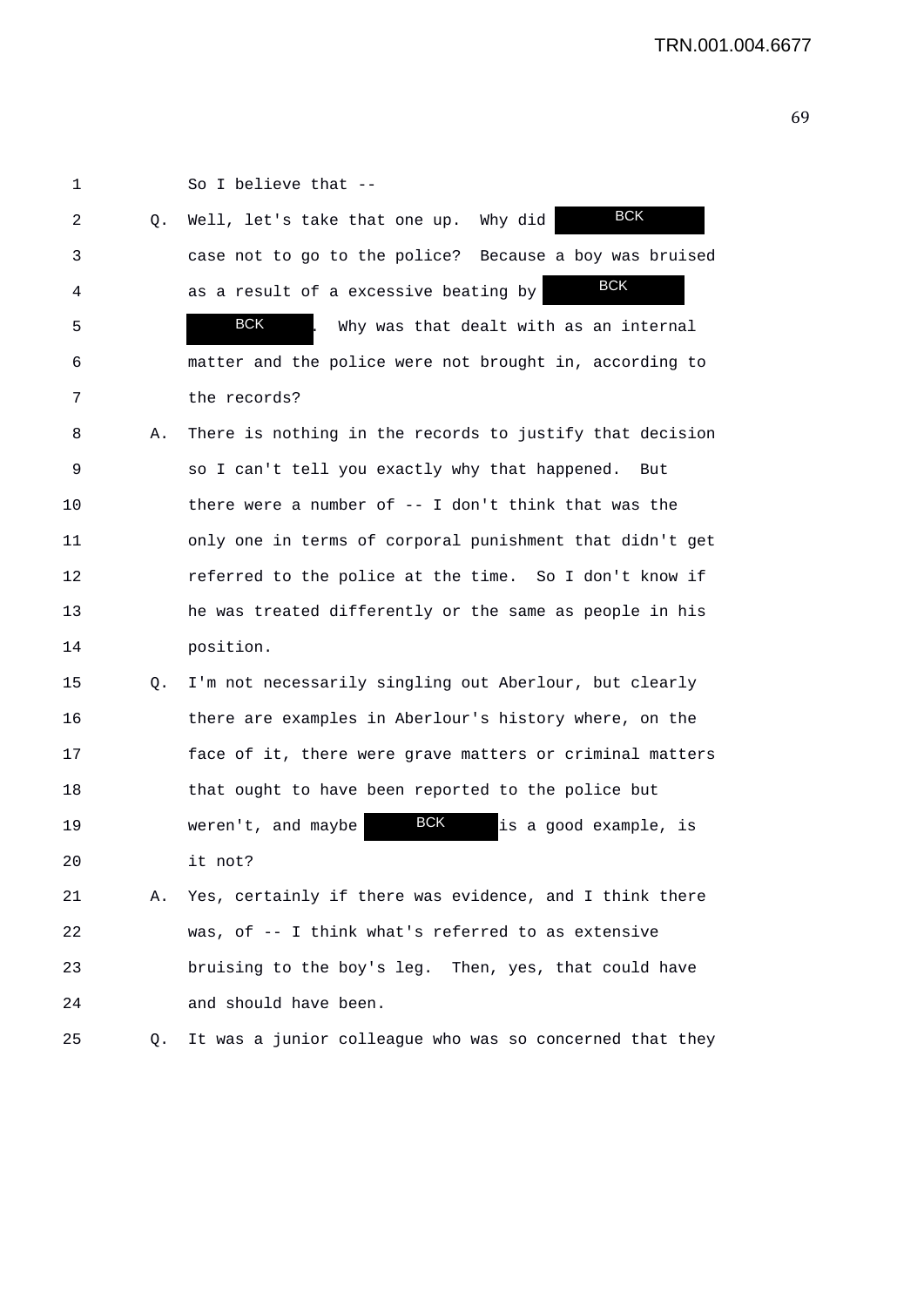| 1  |    | raised the matter with the managing body, the governing  |
|----|----|----------------------------------------------------------|
| 2  |    | body?                                                    |
| 3  | Α. | Yes.                                                     |
| 4  |    | LADY SMITH: SallyAnn, just going back to Mr Lee for      |
| 5  |    | a moment, you didn't agree that there was a totally      |
| 6  |    | inadequate organisational response, you say it was       |
| 7  |    | inadequate. What is it that you have in mind as being    |
| 8  |    | an appropriate organisational response that occurred at  |
| 9  |    | that time? Is it anything more than the diary?           |
| 10 | Α. | No, no, I think I was thinking about the whole           |
| 11 |    | situation, so I think that the fact that the             |
| 12 |    | house mother reported it was right. The fact that the    |
| 13 |    | warden acted on that report was correct, and referring   |
| 14 |    | it to the police was exactly the right thing to do.      |
| 15 |    | I think that the police then took their job very         |
| 16 |    | seriously as well. So the bit that I think is            |
| 17 |    | questionable for me is the response to the children      |
| 18 |    | thereafter --                                            |
| 19 |    | LADY SMITH: I think that's what Mr Peoples was talking   |
| 20 |    | It was the response once it was known that<br>about.     |
| 21 |    | Mr Lee had been convicted.                               |
| 22 | Α. | Yes. For me, it was the individual responses to the      |
| 23 |    | children and, yes, I think there is a point about what   |
| 24 |    | did the organisation learn as a consequence.<br>And      |
| 25 |    | I don't see anything in our organisational records other |
|    |    |                                                          |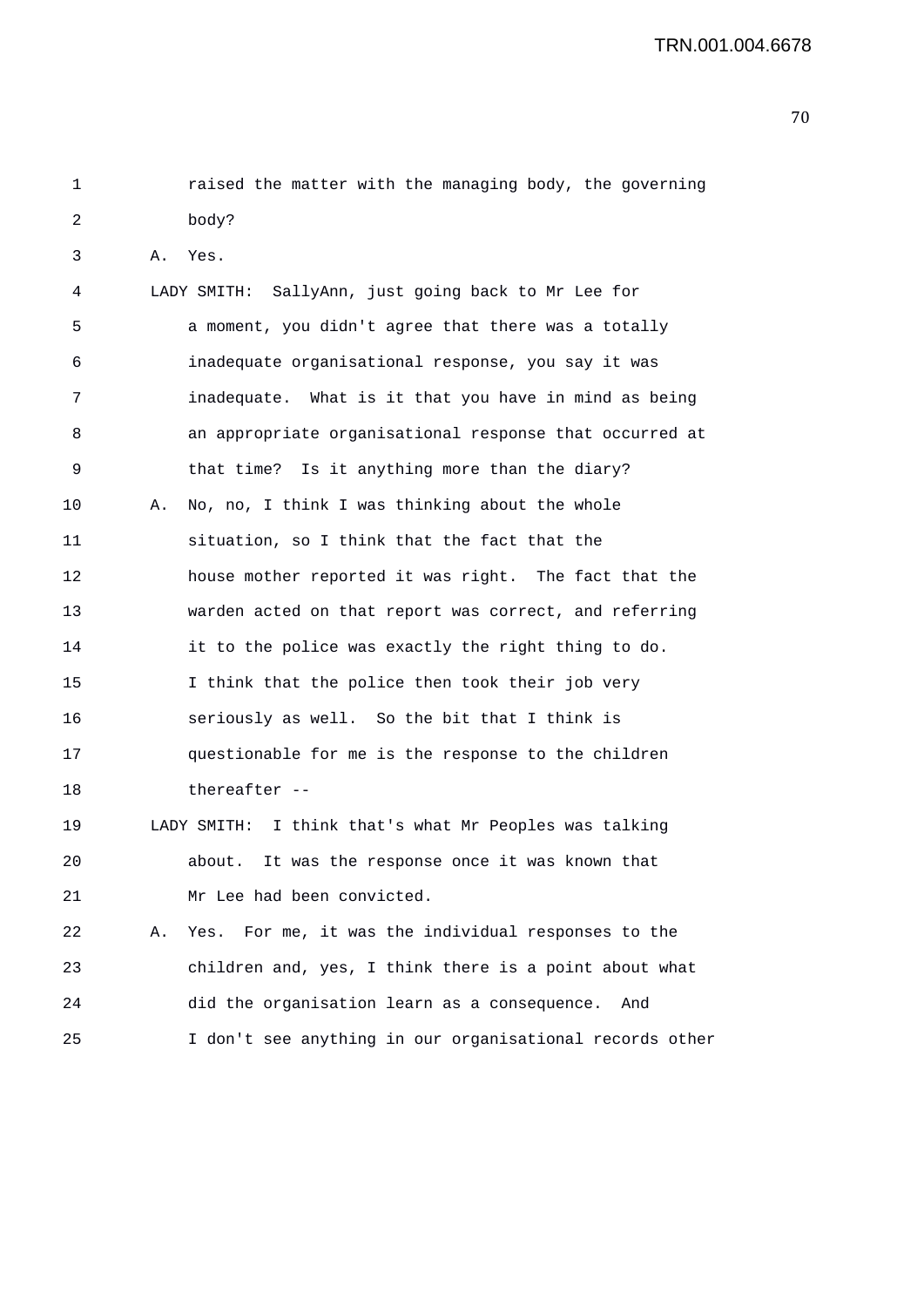| 1  | than those small changes that were made within that            |
|----|----------------------------------------------------------------|
| 2  | specific house to suggest that there was a broader             |
| 3  | learning.                                                      |
| 4  | Just going back to responding to the children<br>LADY SMITH:   |
| 5  | making allegations and, as you rightly point out in this       |
| 6  | case, a house mother took it further and it ended up           |
| 7  | in the hands of the police. Was that, on your reading          |
| 8  | of the records, happenstance or was it because of some         |
| 9  | written policy or procedure that was being followed            |
| 10 | at the time?                                                   |
| 11 | There is nothing in the policies and procedures that<br>Α.     |
| 12 | refers to -- there was the rules and regulations.              |
| 13 | We haven't been able to uncover policies and procedures        |
| 14 | and there's nothing specifically around sexual abuse           |
| 15 | that I've been able to find. So I think that was based         |
| 16 | on the house mother's understanding of the severity of         |
| 17 | what was happening and the need for it to go further.          |
| 18 | So it was really dependant on the wisdom of the<br>LADY SMITH: |
| 19 | individual house mother?                                       |
| 20 | In the absence of any evidence of -- absence of evidence<br>Α. |
| 21 | isn't evidence of  maybe the other way round.                  |
| 22 | There's nothing that I know of that was written down.          |
| 23 | So it could be that, had it been a different<br>LADY SMITH:    |
| 24 | house mother who'd done nothing, Mr Lee would have been        |
| 25 | left to carry on harming more children?                        |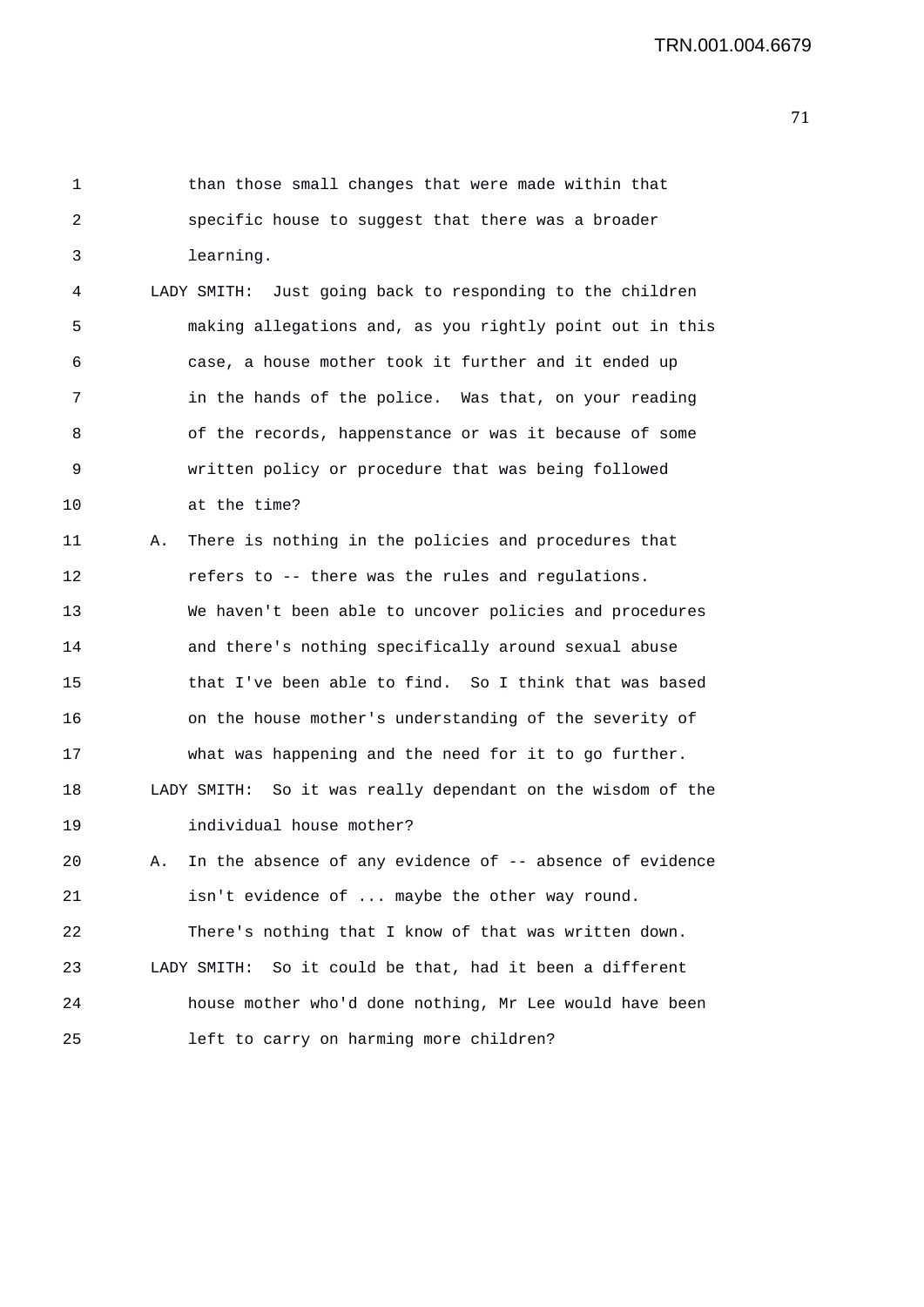2 appropriate action -- 3 LADY SMITH: Yes. 4 A. -- which thankfully, she did. 5 MR PEOPLES: There is also another element of good fortune 6 here on one view of the evidence. It wasn't a child who 7 directly went to Catherine to report this. The way she 8 described it, which is consistent with what the boy who 9 said to his friend -- it was consistent with his 10 evidence -- was that she overheard something being said 11 between boys and then asked them about the matter, which 12 led to a disclosure. 13 A. Yes. 14 Q. So it wasn't even as if the boys were telling her; she 15 was just lucky enough to be in the right place at the 16 right time to overhear something. So although it's said 17 in the statement the voice of the child was heard, the 18 voice of the child was overheard on that occasion, not 19 heard. So it wouldn't be right to think that the

20 organisation's processes led to this matter coming to

24 Q. -- and decided to ask some questions. Is that not the

21 light: it was just a chance occurrence that she

22 overheard that conversation at that time --

25 fair interpretation of how she presented it?

23 A. Yes.

1 A. Yes, you would have to rely on the adult taking action,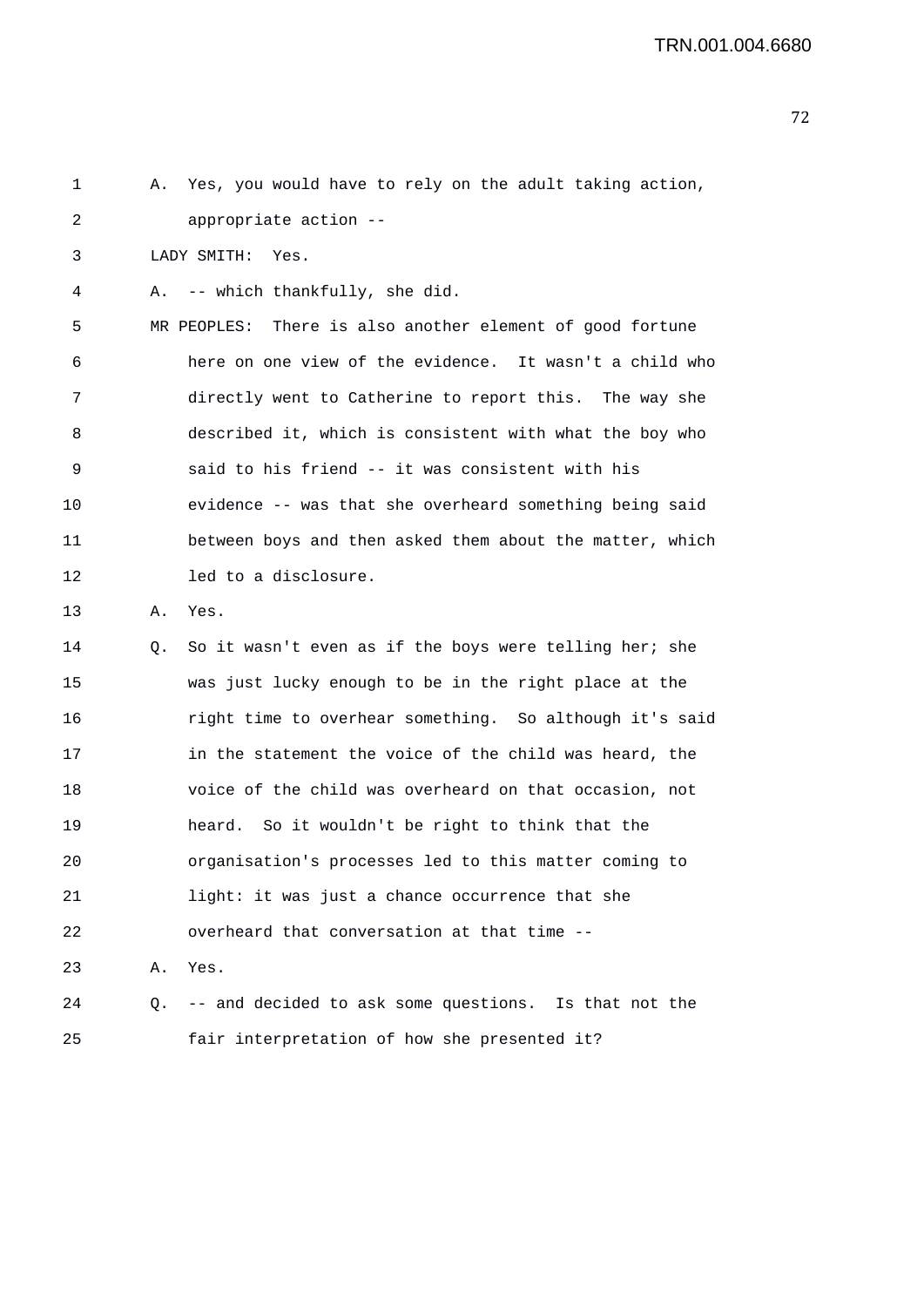1 A. I think, yes, in one sense, but I think if you 2 understand sexual abuse and how children tell about 3 sexual abuse, they don't tend to always tell adults 4 about that. Sometimes it can be around speaking to 5 other children. So, yes, she was fortunate to be in the 6 right place to overhear that conversation, and that was 7 good because actually, had she not been there, maybe 8 none of these children would have been able to tell. 9 Who knows? 10 0. Another matter that you address in the statement, and 11 I'll maybe just ask you something about this, is what's 12 described as staffing challenges. I want to be clear 13 what you have managed to glean from the assessment and 14 analysis of the historical records. I think there is 15 a recognition that there were staffing challenges during 16 the orphanage years and indeed the group home years. 17 A. Yes. 18 Q. I was just wondering -- I think you attempt to maybe 19 explain some of the reasons for that and I think you 20 accept that one of the reasons might have been the 21 geographical location of Aberlour. Is that one issue? 22 A. Yes. 23 Q. At least for some people perhaps? 24 A. For some people, yes. 25 Q. Limited funds of the organisation. They didn't have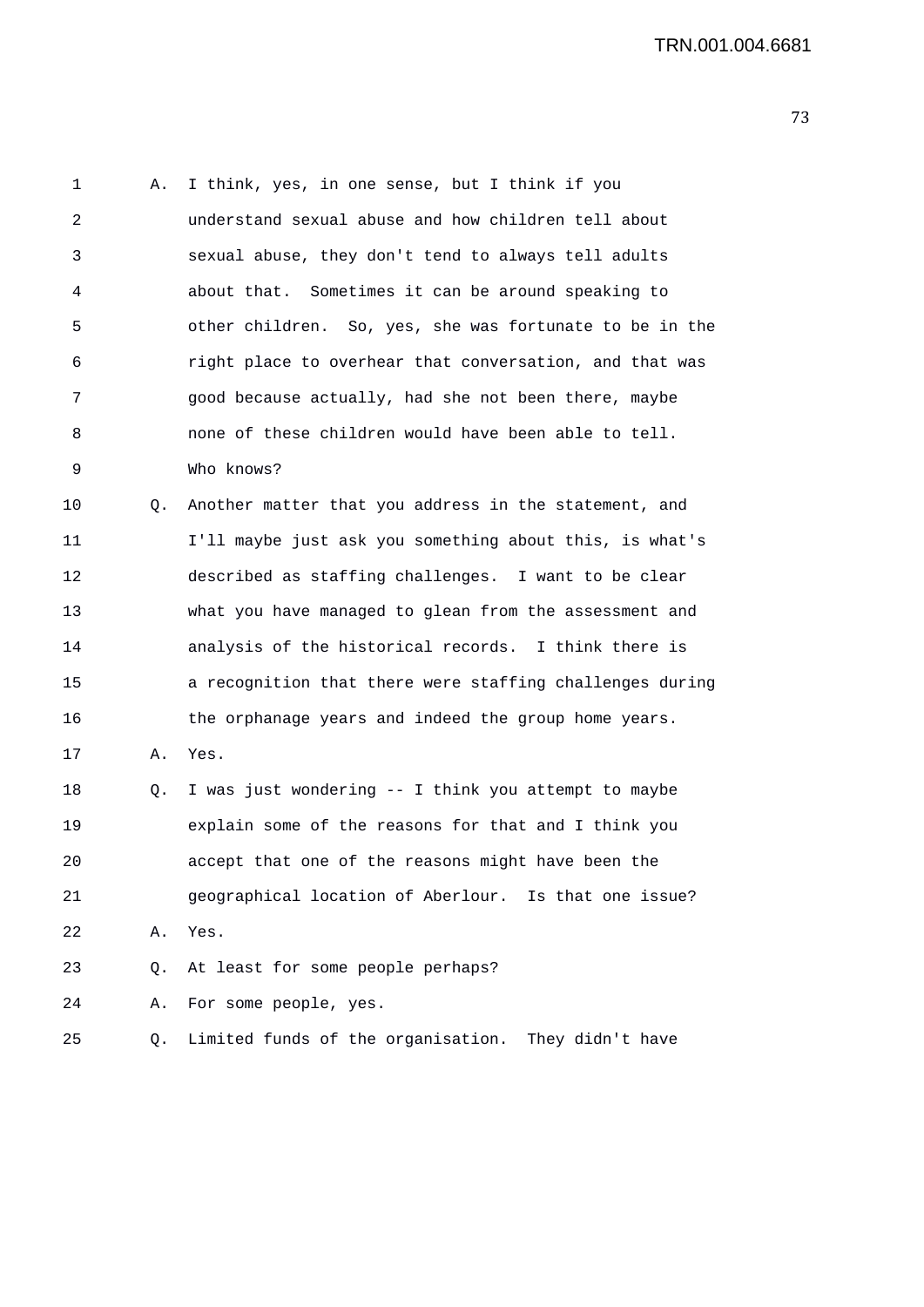| 1  |    | necessarily a lot of money to offer, money was tight?    |
|----|----|----------------------------------------------------------|
| 2  | Α. | In terms of salary comparison in the early years, yes.   |
| 3  | Q. | I suppose another might be a more general point: the     |
| 4  |    | work was clearly demanding.                              |
| 5  | Α. | I think we accept that and I think actually<br>Yes.      |
| 6  |    | Professor Abrams recognises in each of her three draft   |
| 7  |    | reports that staffing was an issue within residential    |
| 8  |    | childcare across this period. I would like to be able    |
| 9  |    | to sit here and tell you that that's all resolved in     |
| 10 |    | modern Scotland in 2019, but that would not be the       |
| 11 |    | truth.                                                   |
| 12 | Q. | That's a matter for Thursday.                            |
| 13 | Α. | That's maybe a matter for Thursday. But all of those     |
| 14 |    | issues that you allude to in terms of salary and in      |
| 15 |    | terms of just the challenges for adults working in       |
| 16 |    | residential childcare continue to this very day.         |
| 17 | Q. | Maybe this ties in with -- I think you're trying to help |
| 18 |    | us in your statement with why there were challenges and  |
| 19 |    | why they weren't necessarily fully addressed.            |
| 20 |    | I think one point, if I just understand what the         |
| 21 |    | statement is saying, is that -- and I think you say this |
| 22 |    | at paragraph 111:                                        |
| 23 |    | "The aim is always to obtain suitably skilled staff      |
| 24 |    | with relevant experience."                               |
| 25 |    | But basically in the real world that's not always        |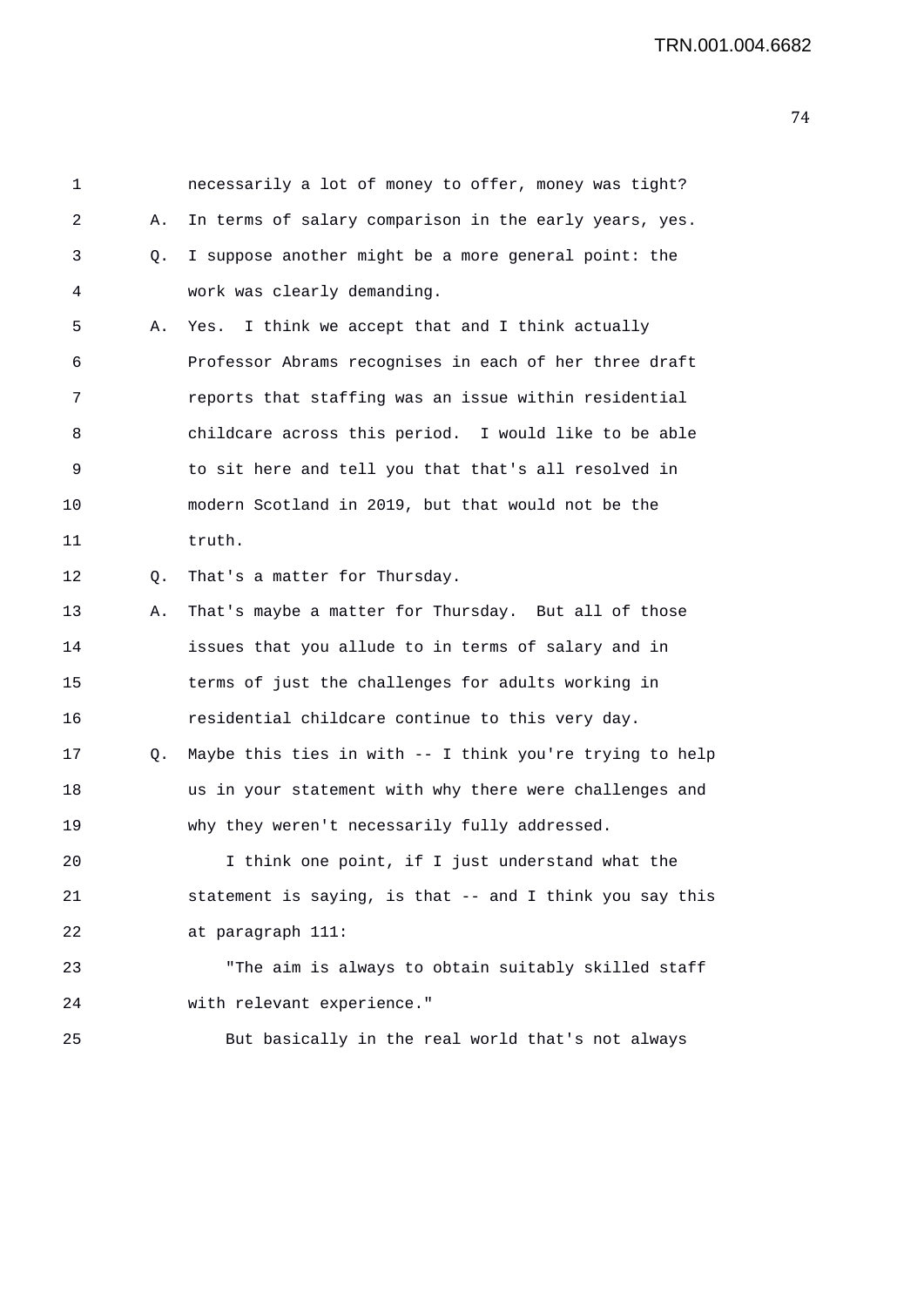| 1  |    | possible. Is that --                                     |
|----|----|----------------------------------------------------------|
|    |    |                                                          |
| 2  | Α. | Yes.                                                     |
| 3  | Q. | I'm putting it rather bluntly, but I'm just trying to    |
| 4  |    | get to the essence of what you're saying. A point you    |
| 5  |    | make about training and qualifications, and correct me   |
| 6  |    | if I've misunderstood it, is that while there were some  |
| 7  |    | training opportunities so that people could obtain       |
| 8  |    | residential childcare qualifications, they were not      |
| 9  |    | sufficient in number to be able to provide a fully       |
| 10 |    | trained qualified workforce for all the providers who    |
| 11 |    | were looking for residential care staff?                 |
| 12 | Α. | That's correct, yes.                                     |
| 13 | Q. | There were not enough places --                          |
| 14 | Α. | Yes.                                                     |
| 15 | Q. | -- to equip or to create a fully qualified workforce?    |
| 16 | Α. | That's correct.                                          |
| 17 | Q. | That's one of the --                                     |
| 18 | Α. | And in the early days there wouldn't even have been an   |
| 19 |    | expectation that people would come with a qualification. |
| 20 |    | Q. Indeed, I'm probably right in saying the majority,    |
| 21 |    | probably in the orphanage years and possibly even in the |
| 22 |    | group home years, didn't have formal qualifications?     |
| 23 | Α. | Yes.                                                     |
| 24 | Q. | And some didn't have relevant childcare experience of    |
| 25 |    | residential care?                                        |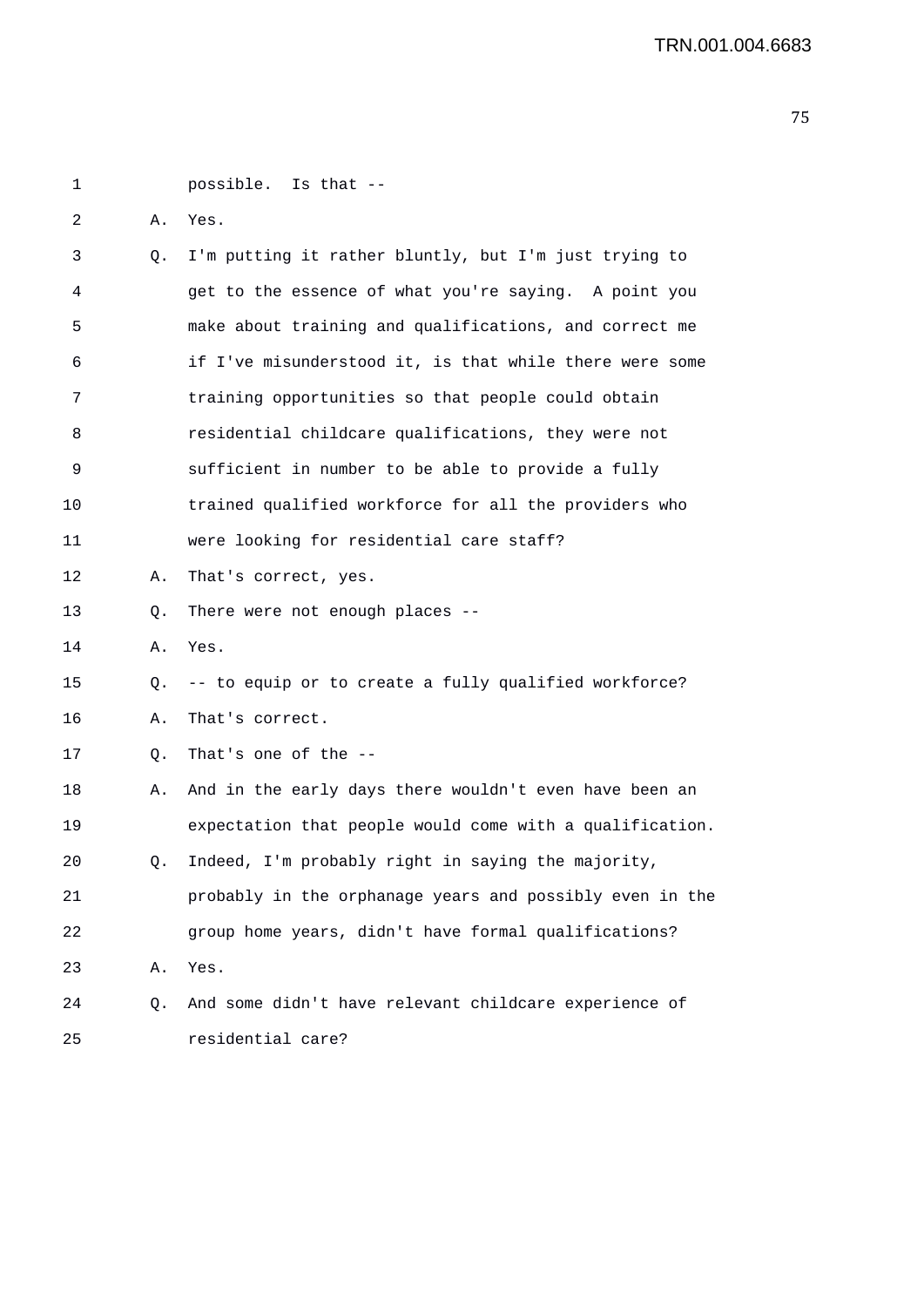| 1  | Α.<br>Yes.                                                    |
|----|---------------------------------------------------------------|
| 2  | I think we've heard that more generally, but I think we<br>Q. |
| 3  | want to just $-$                                              |
| 4  | I think we acknowledge that as an organisation.<br>Α.         |
| 5  | LADY SMITH: Mr Peoples, it's now just after 1 o'clock.        |
| 6  | We'll stop now for the lunch break and I will sit again       |
| 7  | at 2 o'clock.                                                 |
| 8  | $(1.02 \text{ pm})$                                           |
| 9  | (The lunch adjournment)                                       |
| 10 | $(2.00 \text{ pm})$                                           |
| 11 | LADY SMITH: Good afternoon.                                   |
| 12 | SallyAnn, are you ready to carry on?                          |
| 13 | Yes, thank you.<br>Α.                                         |
| 14 | LADY SMITH:<br>Thank you.                                     |
| 15 | Mr Peoples.                                                   |
| 16 | SallyAnn, I'd like to ask some questions about<br>MR PEOPLES: |
| 17 | the section of the statement that deals with the              |
| 18 | recruitment of staff. You've already told us that you         |
| 19 | haven't been able to find any policies and procedures         |
| 20 | for the orphanage and group home years.                       |
| 21 | Yes.<br>Α.                                                    |
| 22 | And you've explained, I think, what information you've<br>Q.  |
| 23 | been able to glean about the process. I think you tell        |
| 24 | us -- and I'm going to take this fairly briefly, but          |
| 25 | just so that we've got a reasonable picture of matters,       |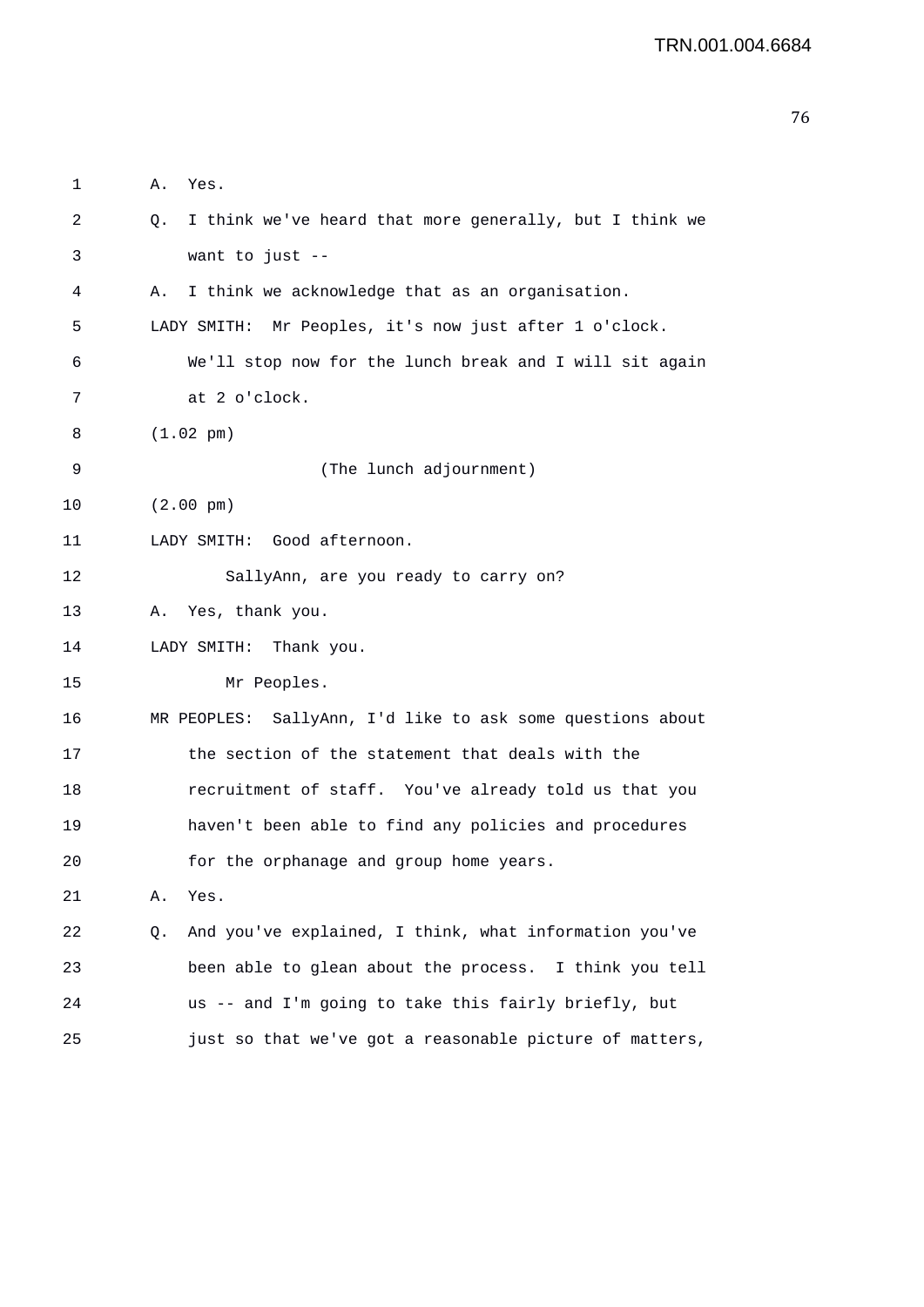| 1  |    | I think, as the statement indicates, there were some     |
|----|----|----------------------------------------------------------|
| 2  |    | quite significant changes in the 1990s in the area of    |
| 3  |    | recruitment so far as the organisation was concerned.    |
| 4  |    | I'm thinking, for example, that the organisation created |
| 5  |    | the post of head of HR, paragraph 117 --                 |
| 6  | Α. | Yes.                                                     |
| 7  | Q. | -- as one significant, I suppose, development.<br>The    |
| 8  |    | trust became an SQA approved centre in 1999, I think you |
| 9  |    | tell us.                                                 |
| 10 | Α. | That's correct.                                          |
| 11 | Q. | Indeed, one of the other significant changes perhaps of  |
| 12 |    | wider interest was that from around 1990 -- and I think  |
| 13 |    | you tell us this at paragraph 119 and you deal with this |
| 14 |    | later on -- there was a system for checking for previous |
| 15 |    | convictions that was put in place.                       |
| 16 | Α. | Yes.                                                     |
| 17 | Q. | In addition, in paragraph 120, I think you tell us that  |
| 18 |    | apart from that check, there were other pre-employment   |
| 19 |    | checks.                                                  |
| 20 | Α. | Yes.                                                     |
| 21 | Q. | Just so far as the historical position is concerned,     |
| 22 |    | can you tell us a little bit about the position from     |
| 23 |    | 1990 until maybe 2012, I think, when the PVG scheme and  |
| 24 |    | the Disclosure scheme were established?<br>I think you   |
| 25 |    | tell us a little bit about it and, to some extent, you   |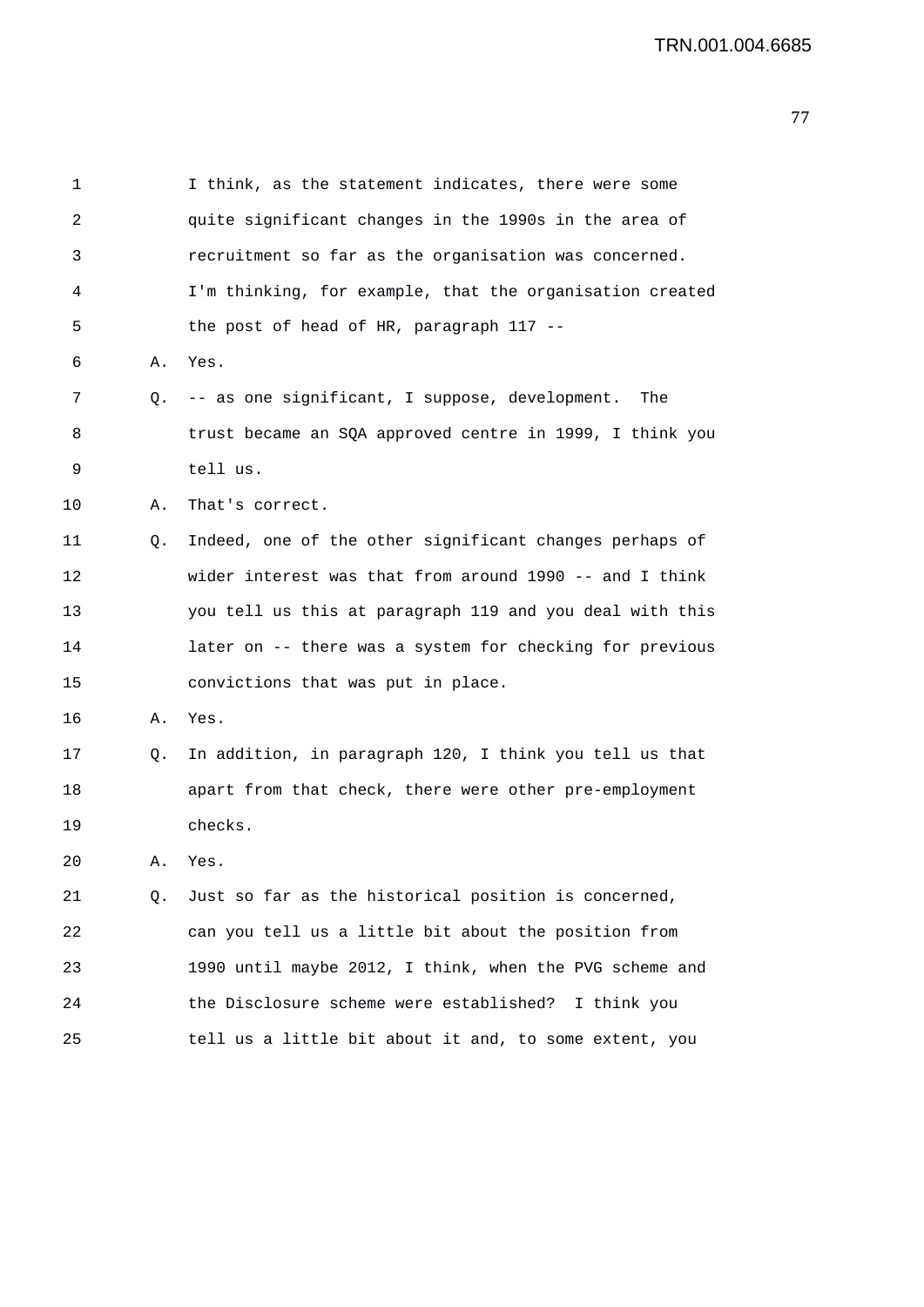| 1  |    | think there were some shortcomings in the overall        |
|----|----|----------------------------------------------------------|
| 2  |    | general system at that time.                             |
| 3  | Α. | Yes -- this is pre-PVG?                                  |
| 4  | Q. | Yes.                                                     |
| 5  | Α. | Yes. We would have at that time, early 1990s, relied on  |
| 6  |    | what we'd have referred to as SCRO checks, via local     |
| 7  |    | authorities in some instances in terms of people coming  |
| 8  |    | Those checks, I believe, were Scottish-based<br>in.      |
| 9  |    | checks. There was a separate process in relation to      |
| 10 |    | going wider than the Scottish boundary, if you like, in  |
| 11 |    | terms of previous convictions for people.                |
| 12 | Q. | Do you know when that process involved in the wider      |
| 13 |    | process?                                                 |
| 14 | Α. | I think the wider process was individual approaches to   |
| 15 |    | individual police constabularies in England based on     |
| 16 |    | geographical boundaries and you would obviously need to  |
| 17 |    | have addresses that you wanted them to check, but        |
| 18 |    | I think again, from my understanding -- I have spoken to |
| 19 |    | our head of HR about this -- that was not always handled |
| 20 |    | consistently south of the border. So some police areas   |
| 21 |    | would check going back quite significant times, whereas  |
| 22 |    | others would set time frames on it. That's my            |
| 23 |    | understanding of that.                                   |
| 24 | Q. | Whereas the SCRO check should disclose any previous      |
| 25 |    | convictions in Scotland?                                 |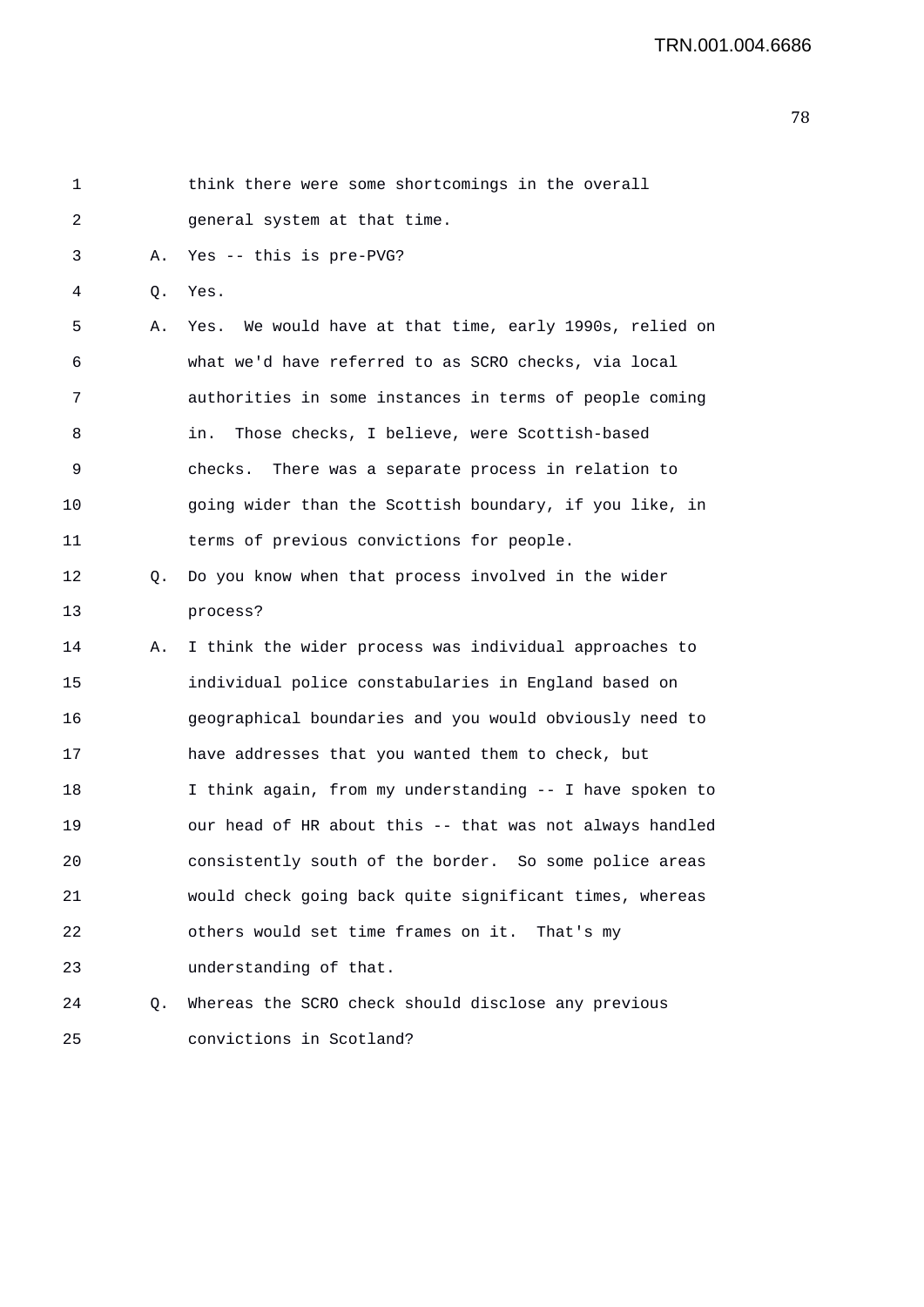1 A. That's my understanding. 2 Q. And that would at least have given you some background 3 information to check against applications. 4 A. Yes. That's my understanding. 5 Q. Was there ever to your knowledge used in Aberlour 6 anything like this? We have heard evidence about this 7 Home Office circular procedure that was used in the 8 1960s and perhaps beyond where they would write to 9 a department and they would sometimes get a stamp back 10 saying, "No observations", or perhaps a telephone call 11 with observations. Is there any evidence of a system of 12 that kind being used within the organisation? 13 A. Do you mean by department, a council department? 14 Q. No, it looks like it was a government department. It 15 looks like the Home Office and then perhaps the 16 Department of Health and Social Security, for example, 17 in the 1960s where they would send off some information, 18 it would come back with a stamp, "No observations", 19 maybe typically, but sometimes, according to 20 Sir Roger Singleton, who gave evidence, there was 21 occasionally a telephone call to say, "I think you 22 should speak to so-and-so". 23 A. I have not seen any evidence of that but, as you know, 24 our HR records don't go that far back. 25 Q. Can I say to you, of course, that was Barnardo's who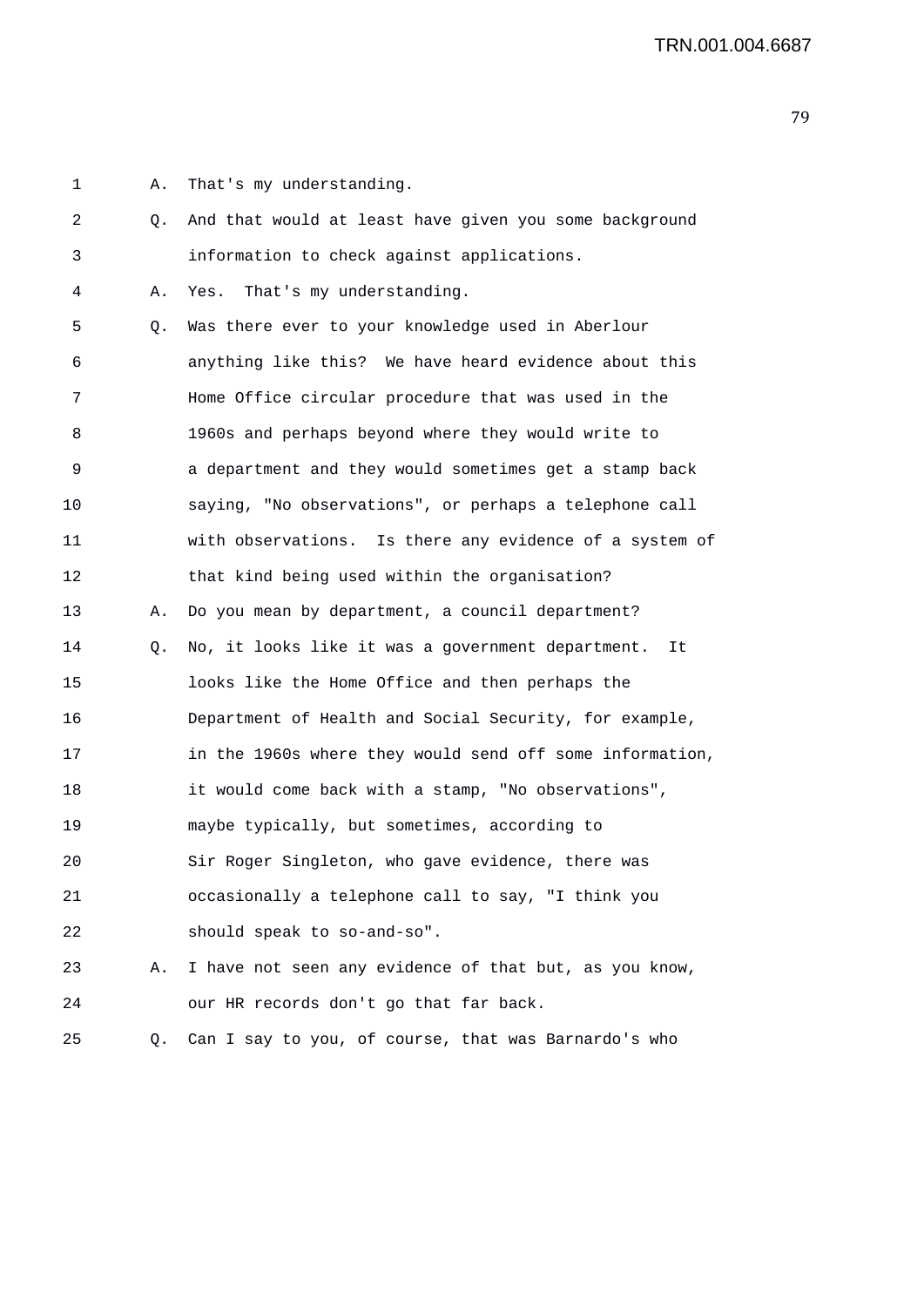| 1  |    | were operating across the UK so their procedures may     |
|----|----|----------------------------------------------------------|
| 2  |    | have been different for that reason alone.               |
| 3  | Α. | They may well have been.                                 |
| 4  | Q. | You told us about the suggestion in 1961 from the        |
| 5  |    | organisation that a list should be compiled by the       |
| 6  |    | Scottish Home Department, I think it was then, of        |
| 7  |    | unsuitable persons. That didn't happen. Are you aware    |
| 8  |    | either from your experience in Aberlour and the records  |
| 9  |    | that you've seen or otherwise whether such a list, an    |
| 10 |    | unsuitable list, ever came into being prior to the       |
| 11 |    | legislation, I think, that did create a listing process? |
| 12 | Α. | Within Aberlour?                                         |
| 13 | Q. | Either.                                                  |
| 14 | А. | I'm not aware of any list in terms of childcare.<br>I do |
| 15 |    | believe that there was a list that referred to teachers, |
| 16 |    | but I've certainly not seen any evidence of lists within |
| 17 |    | Aberlour or other organisations.                         |
| 18 | Q. | I may be wrong, but I think there was some reference,    |
| 19 |    | very loosely, in some evidence we saw, either in         |
| 20 |    | a document or someone saying something about an SWSG     |
| 21 |    | blacklist. Were you aware of such a list?                |
| 22 | Α. | Is that a document we provided?                          |
| 23 | Q. | No, I'm just asking if you can help me with that.<br>The |
| 24 |    | Social Work Services Group, they may have had some form  |
| 25 |    | of list.                                                 |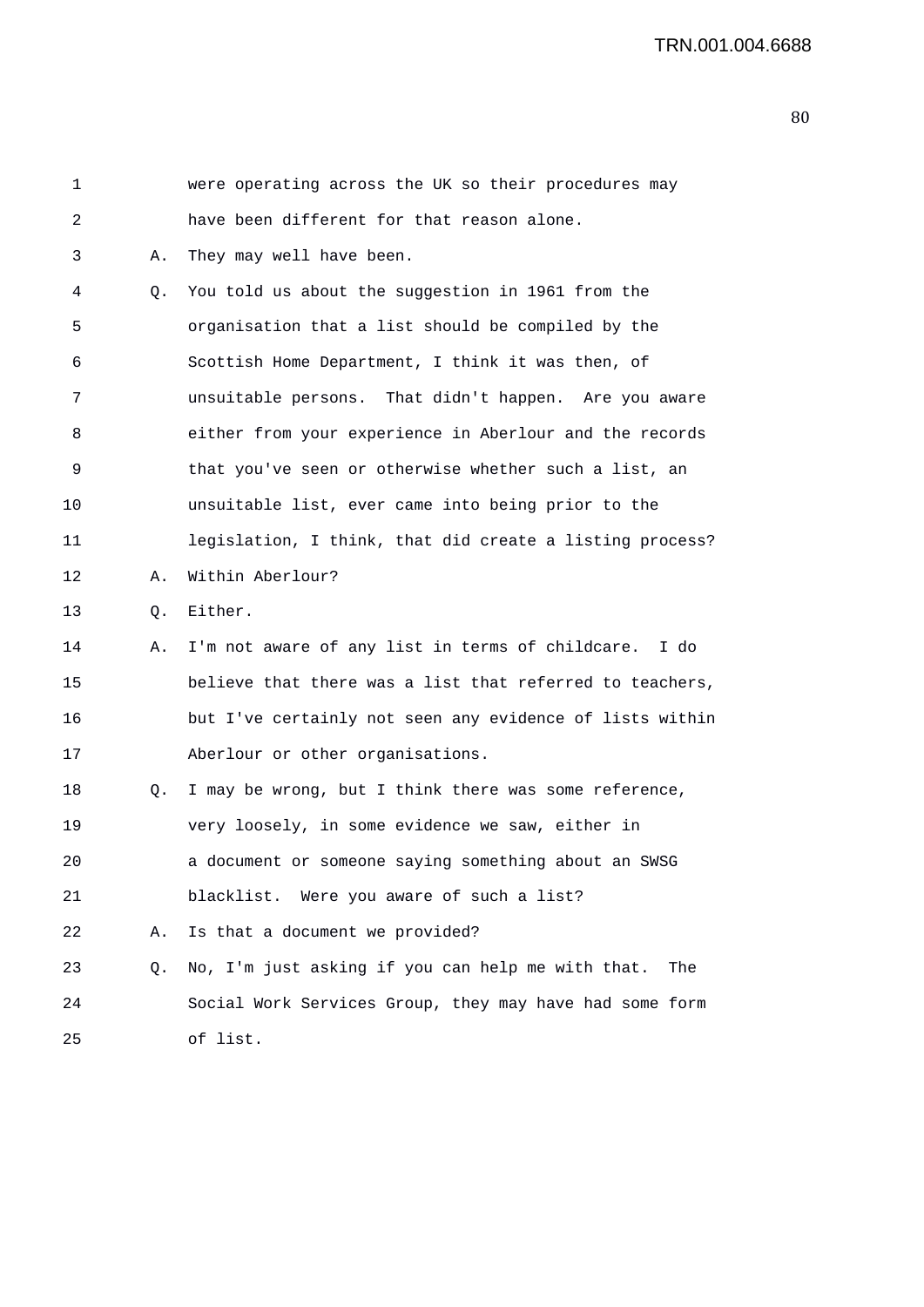1 A. Sorry, I don't have any knowledge of that. 2 Q. Okay. At paragraphs 132 to 138, you pick up on an issue 3 where there was some evidence about the recruitment and 4 employment of a Mr Adrian Snowball. 5 A. Yes. 6 Q. You'll recall the evidence about him and the fact that 7 he had a conviction before and after his service with 8 Aberlour. 9 A. Yes. 10 Q. You have set out, I think quite fully, the background 11 and the information about that process. I'm not going 12 to take you through it in detail as we heard some 13 evidence about it and we can read it for ourselves. 14 I think, arising out of that particular case, is it 15 the position of the organisation that that did disclose 16 some systemic shortcomings in the general system prior 17 to the pre-PVG system coming into place? 18 A. Yes. So based on the evidence that we have in the file 19 that we have, we couldn't see any reference to checks 20 being done, constabulary based checks. That doesn't 21 mean that they weren't done necessarily, but we 22 certainly never saw any evidence of that. Also I think 23 the issue for us was the last English -- or the area in 24 England where the offence took place was a considerable 25 period of time before the person came to Scotland. So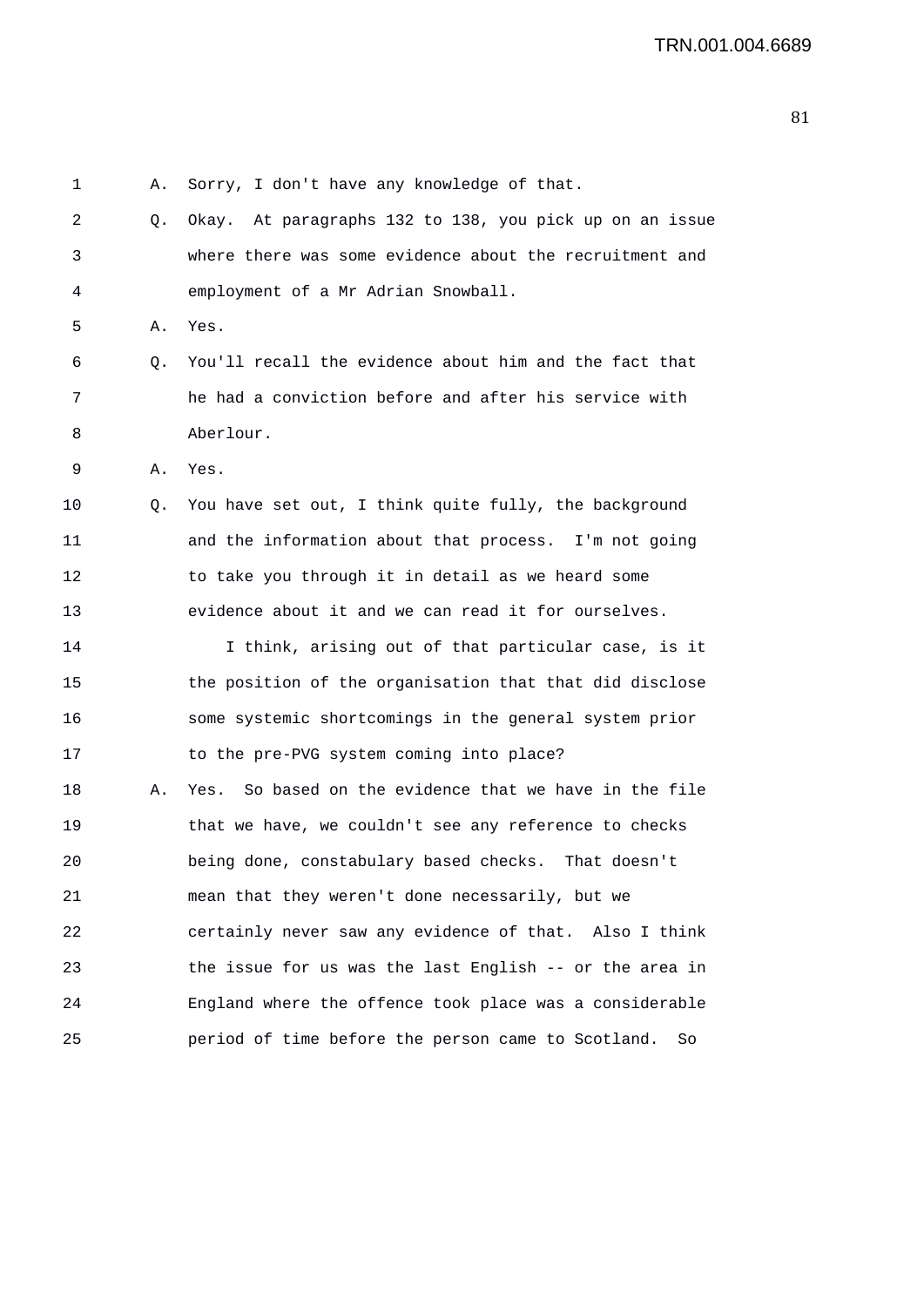1 there was no -- so where we would have gone in that 2 five-year period, if they did go back, they wouldn't 3 necessarily have found anything because I don't think 4 all of the systems spoke to each other in England either 5 at that time. 6 So there was certainly an issue in terms of the 7 overall operation of previous conviction checks, which 8 I think is widely acknowledged at the time, which is why 9 PVG came into being. So, yes, I think that would be 10 correct. 11 Q. Do you happen to know in Mr Snowball's case whether the 12 organisation itself did do anything beyond an SCRO check 13 for Scottish convictions? 14 A. I can't find any evidence of that in the file. 15 Q. The other matter I'll maybe touch on is Mr Snowball was 16 recruited and then applied for various posts -- 17 A. Yes. 18 Q. -- within Aberlour. 19 A. Yes. 20 Q. And at least on one occasion, I think, in 1991 or 21 thereabouts, he completed an application but failed to 22 fill in the box related to PCs. 23 A. Yes, that's correct. 24 Q. Is it accepted that would be a failure on the part of 25 the trust perhaps not to pick up that point and question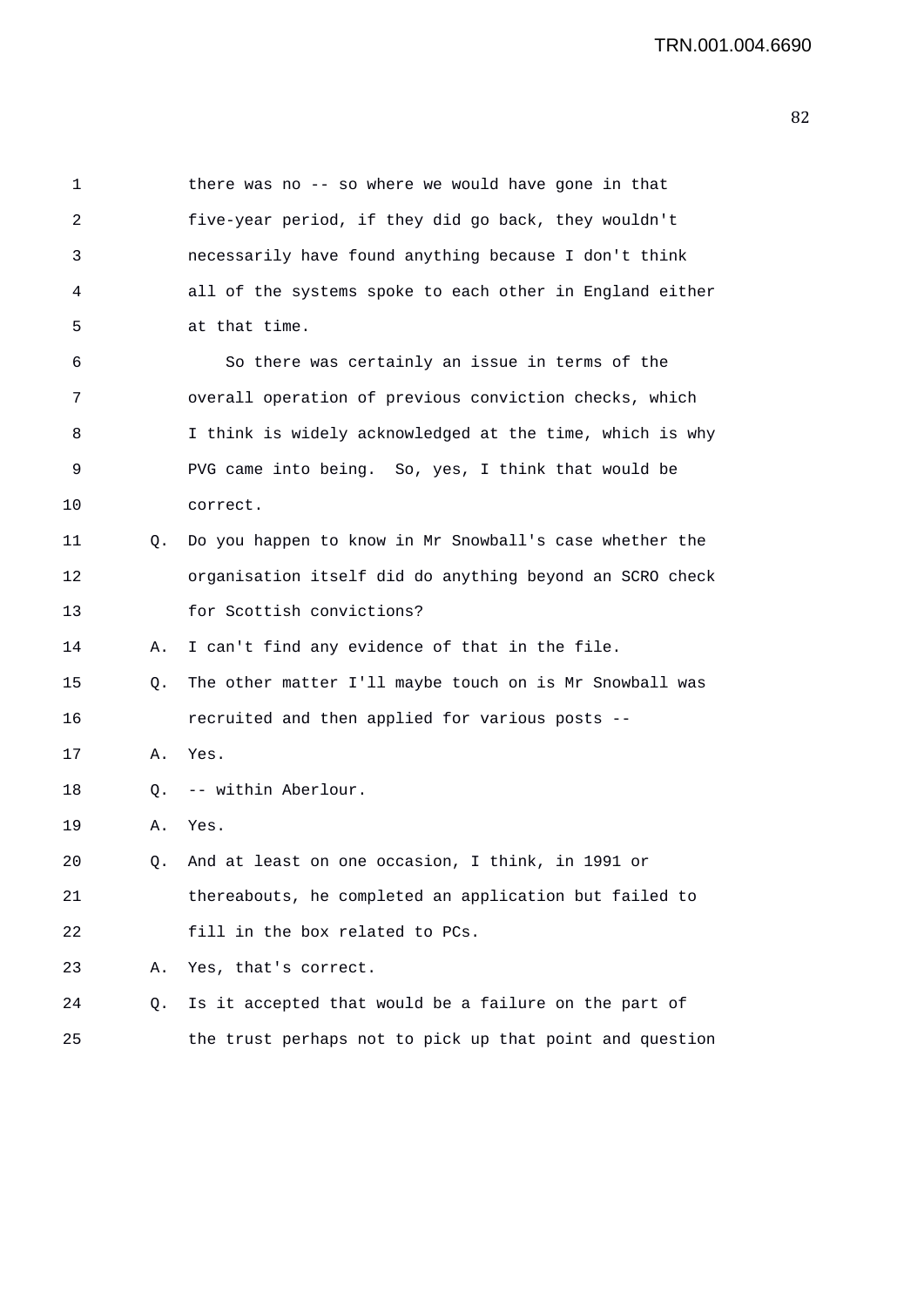| 1  |    | him on that omission?                                    |
|----|----|----------------------------------------------------------|
| 2  | Α. | As far as I can see, it was a mandatory question that    |
| 3  |    | was asked on the application and it wasn't answered and  |
| 4  |    | it should have been. Somebody should have gone back to   |
| 5  |    | clarify what his answer to that question was.            |
| 6  | Q. | But there is no evidence that he was ever questioned or  |
| 7  |    | the matter was queried?                                  |
| 8  | Α. | Not to my -- there's nothing in the file that suggests   |
| 9  |    | that he was questioned further on that.                  |
| 10 | Q. | I suppose -- and I think you might use the expression in |
| 11 |    | the statement -- that was a missed opportunity, wasn't   |
| 12 |    | it?                                                      |
| 13 | Α. | In the sense that, yes, but without  Well,<br>Yes.       |
| 14 |    | yes, but given Mr Snowball's conduct, he is likely to    |
| 15 |    | have said, no, he didn't have any convictions, as he     |
| 16 |    | did, I think, in one application thereafter.             |
| 17 | Q. | So you're saying even if things had been done, you       |
| 18 |    | believe there's a real possibility that he might simply  |
| 19 |    | have said what he said in the completed application      |
| 20 |    | form?                                                    |
| 21 | Α. | He would have continued to lie.                          |
| 22 | Q. | You've explained -- we have heard evidence of the PVG    |
| 23 |    | scheme from other witnesses and Disclosure Scotland and  |
| 24 |    | I'm not going to take up too much time today on that.    |
| 25 |    | What I would like -- maybe this is a convenient point -- |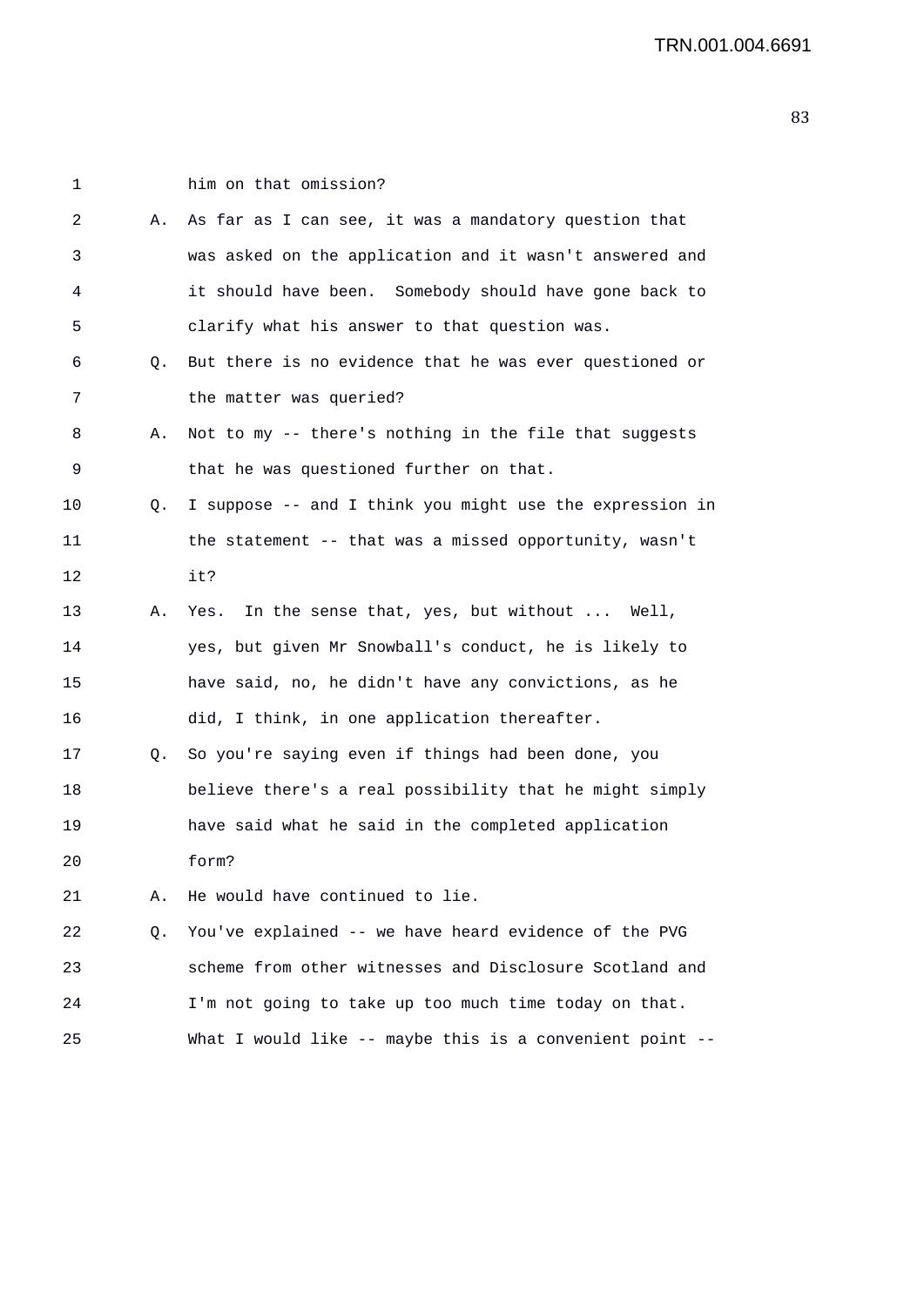1 we've been discussing recruitment historically and 2 processes. Are you able in a sort of succinct way to 3 give us the key features of the recruitment process 4 within Aberlour today to compare it with what happened 5 historically?

6 A. So there's core aspects of that that would apply to any 7 post, which would be a completed application form with 8 relevant checks or questions in relation to previous 9 employment, police checks -- not police checks but any 10 criminal convictions. Part of that is a health 11 questionnaire and screening in relation to equal 12 opportunities. It's all part of that form. We ask for 13 references of previous employers: I understand there's 14 three references that we ask for.

15 In terms of shortlisting, those are all done in 16 terms of -- we have job descriptions with essential 17 characteristics, desirable characteristics and 18 shortlisting would be done by the recruiting manager 19 with the support of HR and one other person. There's 20 always a gender balance in those panels as well.

21 When we call people to interview, we usually give 22 people a presentation or a task to be done. It's 23 a competency-based interview, so we ask people about 24 their previous experience and ask them to give practical 25 examples of things they have done and the contribution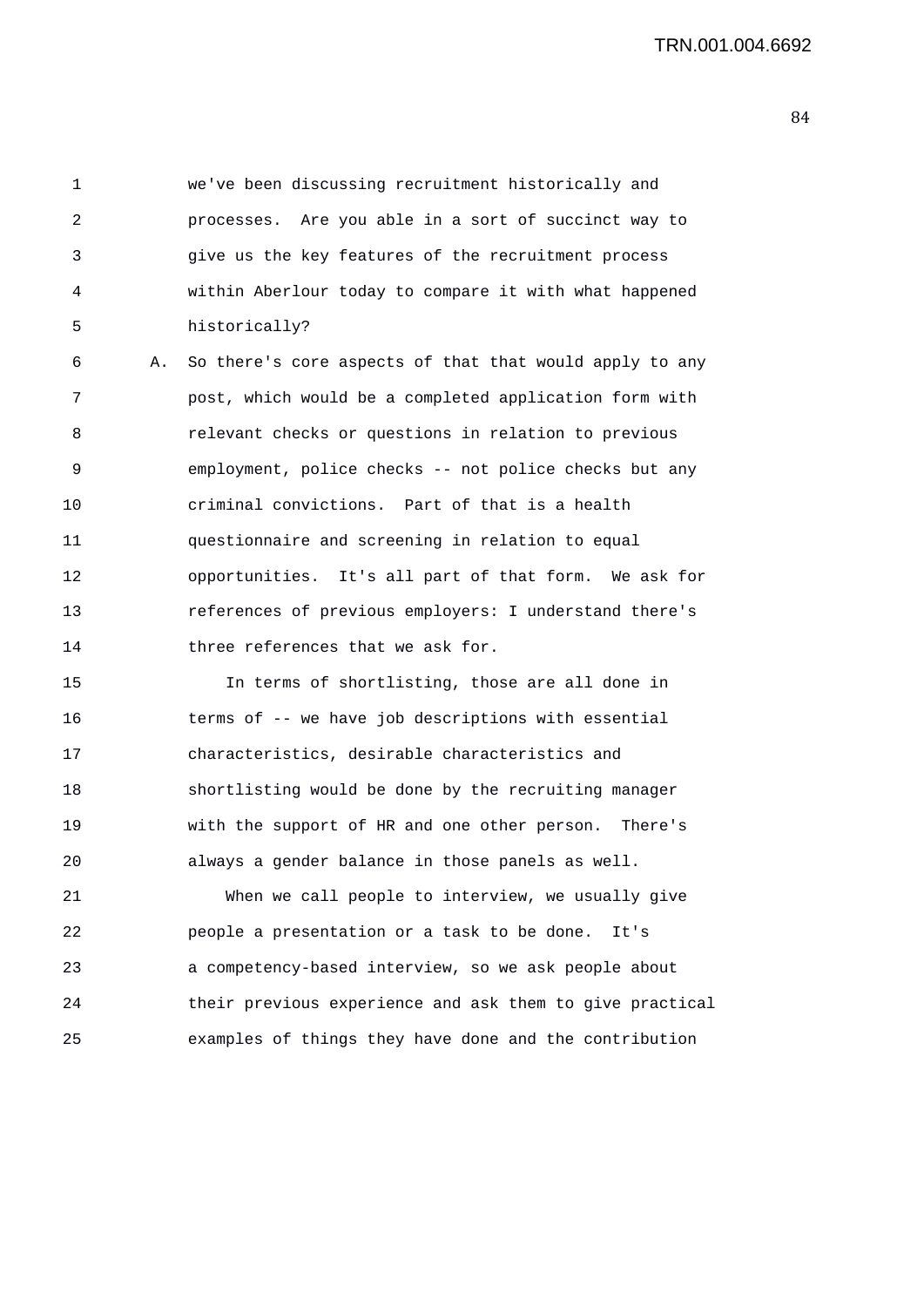1 they've made.

| 2  |    | In terms of residential care and certainly               |
|----|----|----------------------------------------------------------|
| 3  |    | recruitment for (inaudible) of our services, including   |
| 4  |    | up to chief executive, we would also have staff panels   |
| 5  |    | who would be involved in recruitment and also panels of  |
| 6  |    | children and families.                                   |
| 7  |    | So if I can make that practical, when I was              |
| 8  |    | recruited, I was interviewed by the board of governors,  |
| 9  |    | by a group of managers, and by a group of young people   |
| 10 |    | as well, which was probably the hardest bit of it        |
| 11 |    | because they're very --                                  |
| 12 | Q. | I was going to ask you: how did you find that?           |
| 13 | Α. | It was enjoyable, but it was actually quite taxing as    |
| 14 |    | well because they obviously have their questions agreed, |
| 15 |    | but they were very interesting and they don't stand on   |
| 16 |    | ceremony in terms of the questions that they ask         |
| 17 |    | applicants, which is quite right.                        |
| 18 | Q. | But did you think that then was an improvement to the    |
| 19 |    | process that they are involved, even at the highest      |
| 20 |    | levels of appointment?                                   |
| 21 | Α. | Absolutely, yes, and we continue to make sure that we,   |
| 22 |    | wherever possible, get children and parents involved.    |
| 23 |    | In residential care, there are panels of children        |
| 24 |    | who will be -- they will be asked directly about         |
| 25 |    | residential workers that have been through the process   |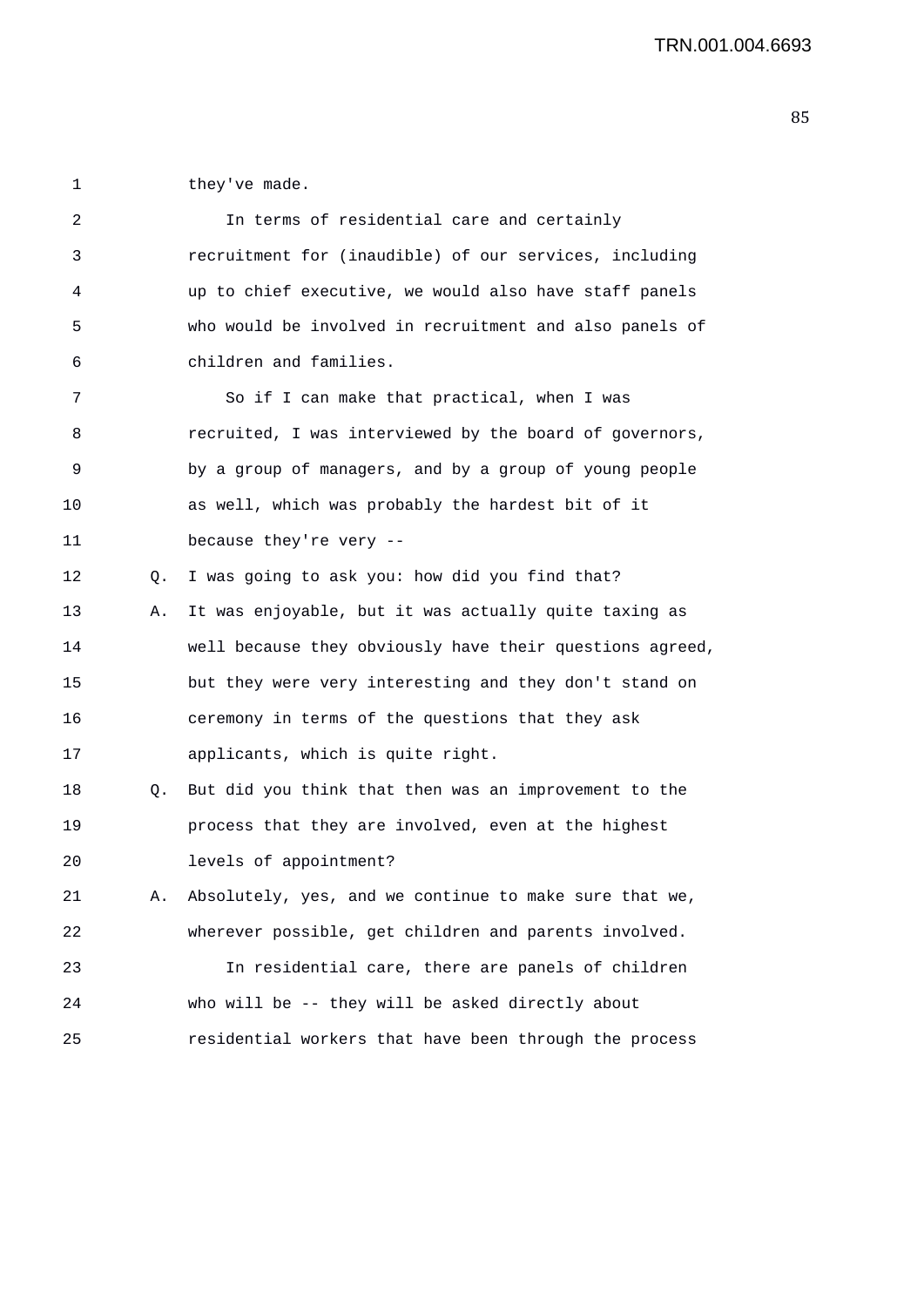| 1  |    | and their views of them. We do have examples where       |
|----|----|----------------------------------------------------------|
| 2  |    | people who are interested in coming into residential     |
| 3  |    | care do spend time in the children's houses in advance   |
| 4  |    | or during the process and again the children's views are |
| 5  |    | sought in terms of their immediate responses to people.  |
| 6  | Q. | So would you say overall it's a far more elaborate and   |
| 7  |    | robust process than the historical process so far as you |
| 8  |    | can tell?                                                |
| 9  | Α. | Yes.                                                     |
| 10 | Q. | I think you said there is an interview process and it    |
| 11 |    | involves a number of people you have to be effectively   |
| 12 |    | interviewed or questioned by.                            |
| 13 | А. | Yes.                                                     |
| 14 | Q. | We've heard evidence from others about something called  |
| 15 |    | a value-based question approach. To some extent does     |
| 16 |    | your process incorporate that general approach?          |
| 17 | Α. | There's always a specific question around our<br>Yes.    |
| 18 |    | First of all, that is to try and elicit<br>values.       |
| 19 |    | information from the applicant about how much work       |
| 20 |    | they've done, about the organisation and what they       |
| 21 |    | understand us to be about and for. But each of the       |
| 22 |    | questions will bring out areas around values, so it is   |
| 23 |    | very important.                                          |
| 24 | Q. | So you are trying to get things like attitudes --        |
| 25 | Α. | Absolutely.                                              |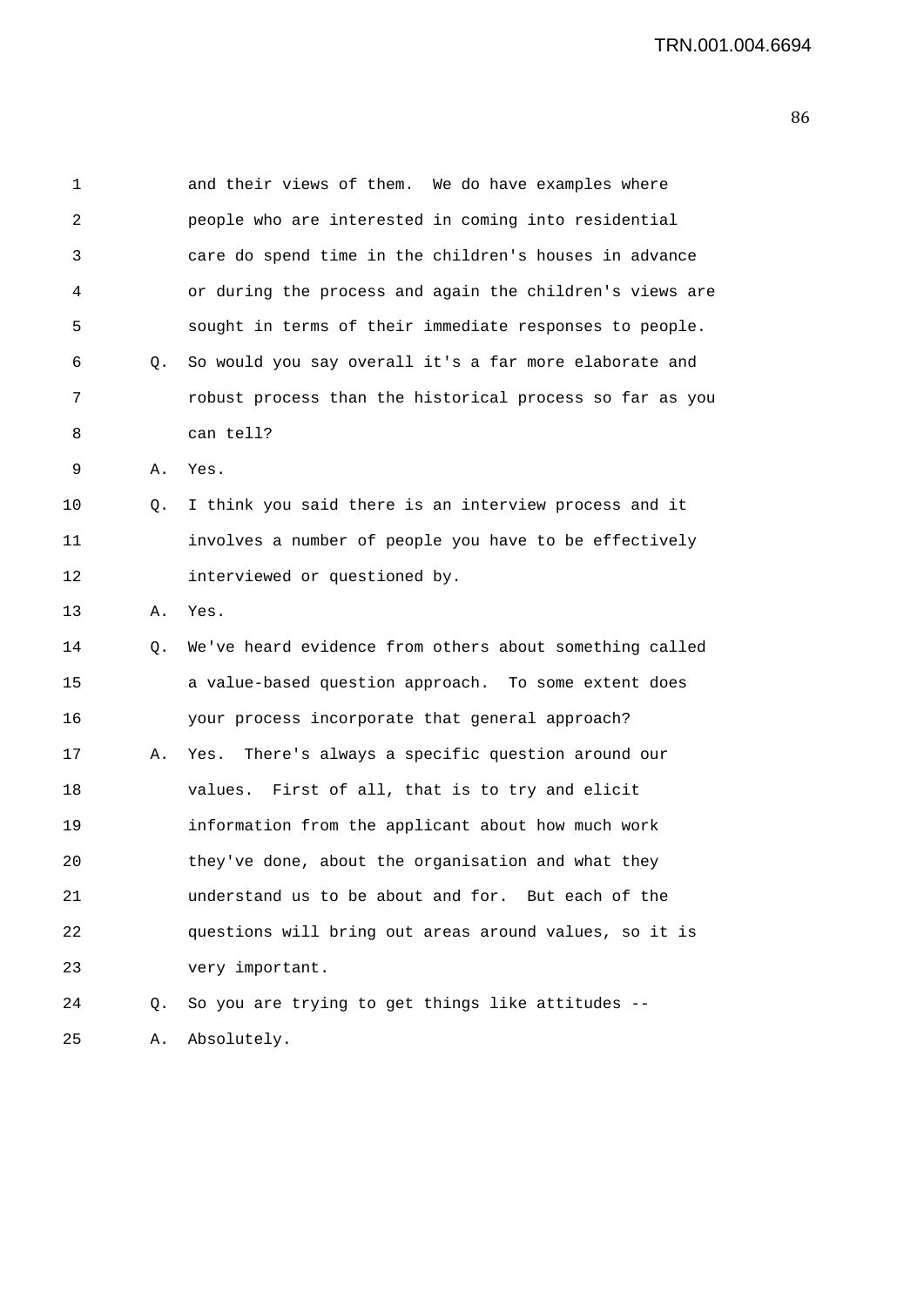| 1  |    | Q. -- and suitability assessments from the questions being  |
|----|----|-------------------------------------------------------------|
| 2  |    | posed?                                                      |
| 3  | Α. | Absolutely.                                                 |
| 4  | Q. | You've mentioned the current PVG scheme and the             |
| 5  |    | disclosure. I've asked this of others: what happens if      |
| 6  |    | the person being recruited or applying is from a non-EU     |
| 7  |    | state or EU state other than the UK? Is there any           |
| 8  |    | special provision made for that situation to check out      |
| 9  |    | matters?                                                    |
| 10 | Α. | My understanding is there is a list of countries on the     |
| 11 |    | Disclosure Scotland website, which will be -- if the        |
| 12 |    | person has a nationality outside of the UK, for example,    |
| 13 |    | and is from any of these countries, there's about           |
| 14 |    | 12 countries, all of which I can't remember -- then         |
| 15 |    | those countries will be approached for information.         |
| 16 |    | I think if you wanted to make a specific request,           |
| 17 |    | you would need to make -- beyond those countries that       |
| 18 |    | are listed, you would need to make that explicit for        |
| 19 |    | non-UK nationals.                                           |
| 20 |    | Q. So the 12 countries, do they perhaps represent countries |
| 21 |    | that have got some reciprocal arrangements with the UK      |
| 22 |    | that they've agreed they will provide information in        |
| 23 |    | return for the UK doing likewise? Is that how it works?     |
| 24 | Α. | I don't know, actually, because it's not a simple --        |
| 25 |    | it's not the EU countries, for example. So I don't know     |
|    |    |                                                             |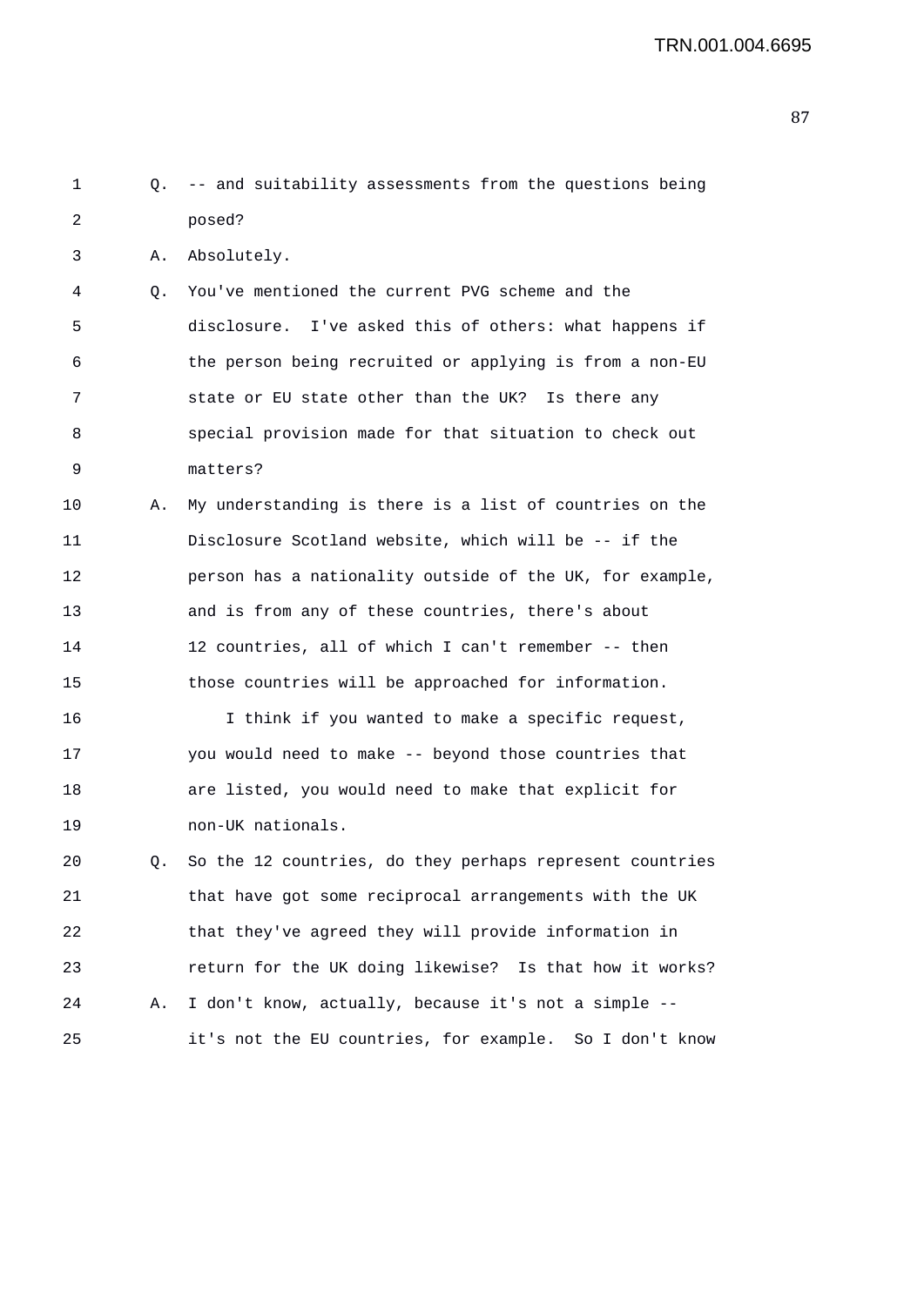1 why it's those countries. I think that's -- 2 Q. If they're not on the list, perhaps the only thing you 3 can do is to try and make some direct enquiries with 4 some appropriate body in the countries concerned? 5 A. Yes. I've certainly had to do that in previous 6 employment. When I was in the local authority, we had 7 people who had applied for jobs that came from -- 8 I think on one occasion somebody came from Africa and we 9 actually had to get in touch with those states to find 10 out if there were any issues on the record that were of 11 note. It was a very long process. 12 Q. I was going to ask you. Without getting into too much 13 detail, who would you have approached in the first 14 instance? 15 A. International Social Services assisted us with how 16 we would go about that. 17 Q. Is that an organisation that is a sort of umbrella body? 18 A. At that time it was an umbrella organisation for 19 international social services and they had links to some 20 of the key states across the world. What I don't know 21 is if they continue to exist, but they certainly gave us 22 advice and assistance about how we would actually go 23 about finding more information. 24 Q. Maybe this is as good a time as any if we're looking at

25 current practices -- in terms of child protection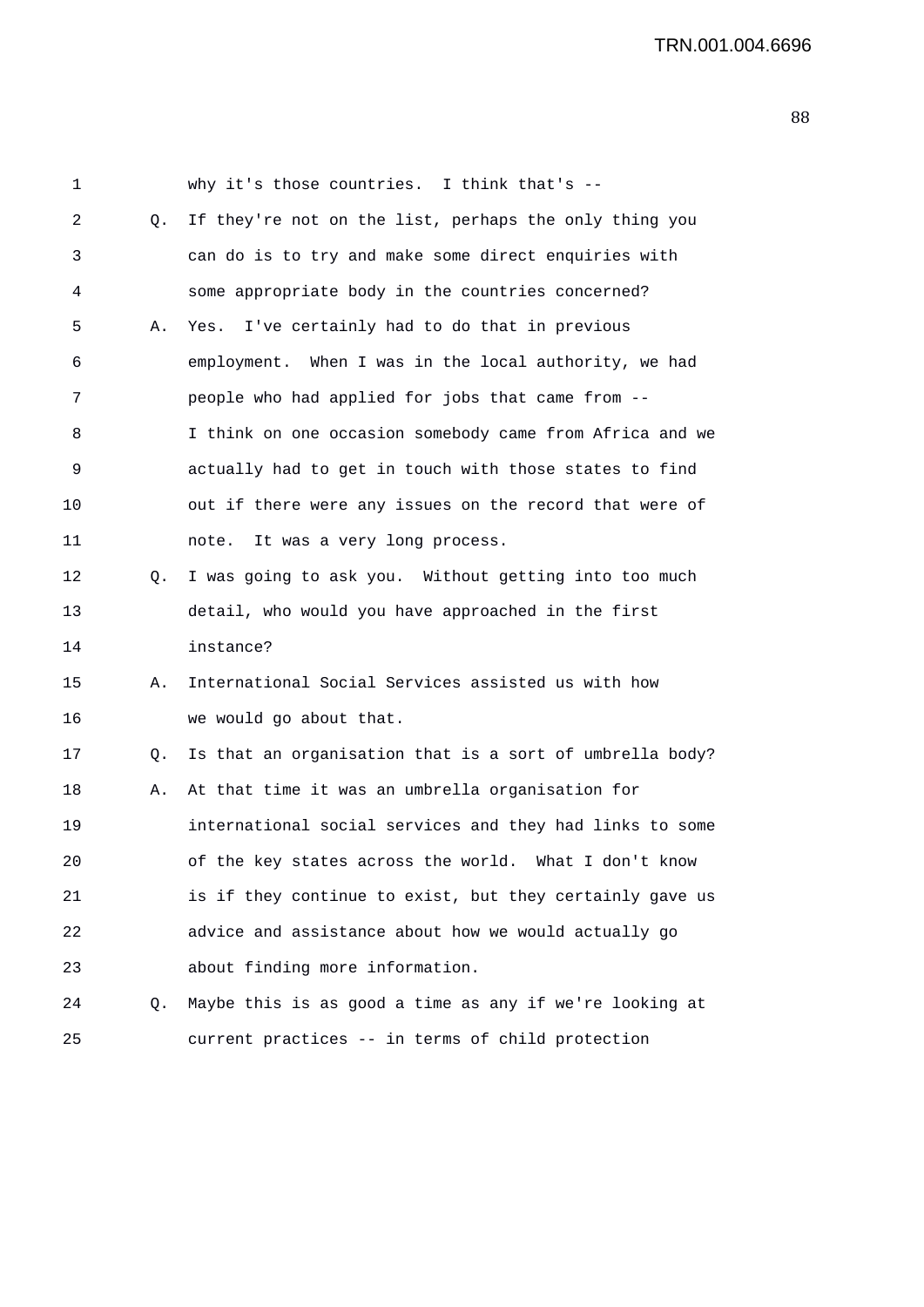| $\mathbf{1}$ |    | training, again, can you outline how things work now in  |
|--------------|----|----------------------------------------------------------|
| 2            |    | terms of training?                                       |
| 3            | Α. | We have child protection procedures place within the     |
| 4            |    | trust -- child protection procedures and adult           |
| 5            |    | protection procedures. We have our historical abuse      |
| 6            |    | procedures as well. And we have basic training           |
| 7            |    | requirements for all staff coming into the trust         |
| 8            |    | in relation to child protection. Basic child protection  |
| 9            |    | training can take place as an e-learning module, but     |
| 10           |    | staff working in services have annual reviews and        |
| 11           |    | refreshers of child protection training within their     |
| 12           |    | services and they also have a requirement they will also |
| 13           |    | do adult protection training as well. So it's something  |
| 14           |    | that's an ongoing process.                               |
| 15           | Q. | And these are mandatory training requirements?           |
| 16           | Α. | Yes.                                                     |
| 17           | Q. | And there's refresher training as part of the process?   |
| 18           | Α. | Refresher training too.                                  |
| 19           | Q. | If someone comes to the organisation, do they have to    |
| 20           |    | undergo that training within a certain time of           |
| 21           |    | employment?                                              |
| 22           | Α. | Yes. I would need to look at what that timing is. It's   |
| 23           |    | all part of the induction process.                       |
| 24           | Q. | Don't worry about the exact times. But basically the     |
| 25           |    | process is that --                                       |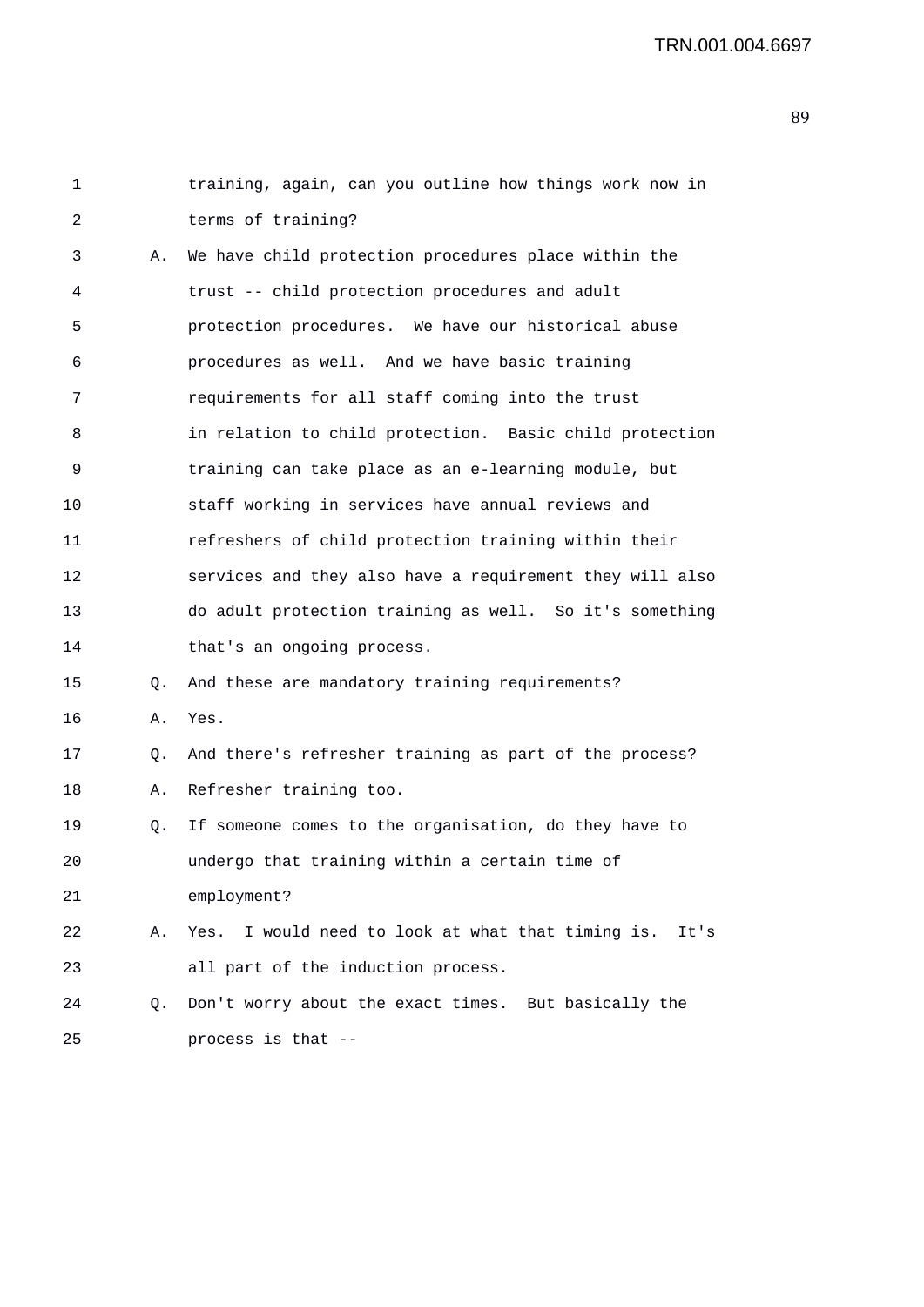| 1  | Α. | Yes.                                                     |
|----|----|----------------------------------------------------------|
| 2  |    | Q. -- at a relatively early stage you want to get them   |
| 3  |    | involved in the training for child protection --         |
| 4  | Α. | Yes, absolutely -- and it would be refreshed every two   |
| 5  |    | years, I think it is.                                    |
| 6  | Q. | Can I also ask you -- I'm trying to remember the acronym |
| 7  |    | we heard yesterday. Qualifications for residential care  |
| 8  |    | workers --                                               |
| 9  | Α. | Yes: SCQF.                                               |
| 10 | Q. | SCOF? What does that stand for?                          |
| 11 | Α. | Scottish Credit and Qualification Framework.             |
| 12 | Q. | Is it a 7 after that?                                    |
| 13 | Α. | SCQF refers to the overarching framework that            |
| 14 |    | qualifications for care are looked at in -- not just     |
| 15 |    | care, other organisations too. It's at different         |
| 16 |    | levels. So within those different levels, it tells us    |
| 17 |    | what would be required of workers in a specific field.   |
| 18 |    | So in the field of residential childcare, the            |
| 19 |    | qualification at the level 7 of the SCQF framework is    |
| 20 |    | what's required. That would be an HNC. It's not          |
| 21 |    | a requirement that has to be in childcare, but an        |
| 22 |    | HNC-level qualification plus an SVQ in childcare.<br>So  |
| 23 |    | that's at level 7.                                       |
| 24 | Q. | Is that a minimum requirement for all residential care   |
| 25 |    | workers working with children today in Scotland?         |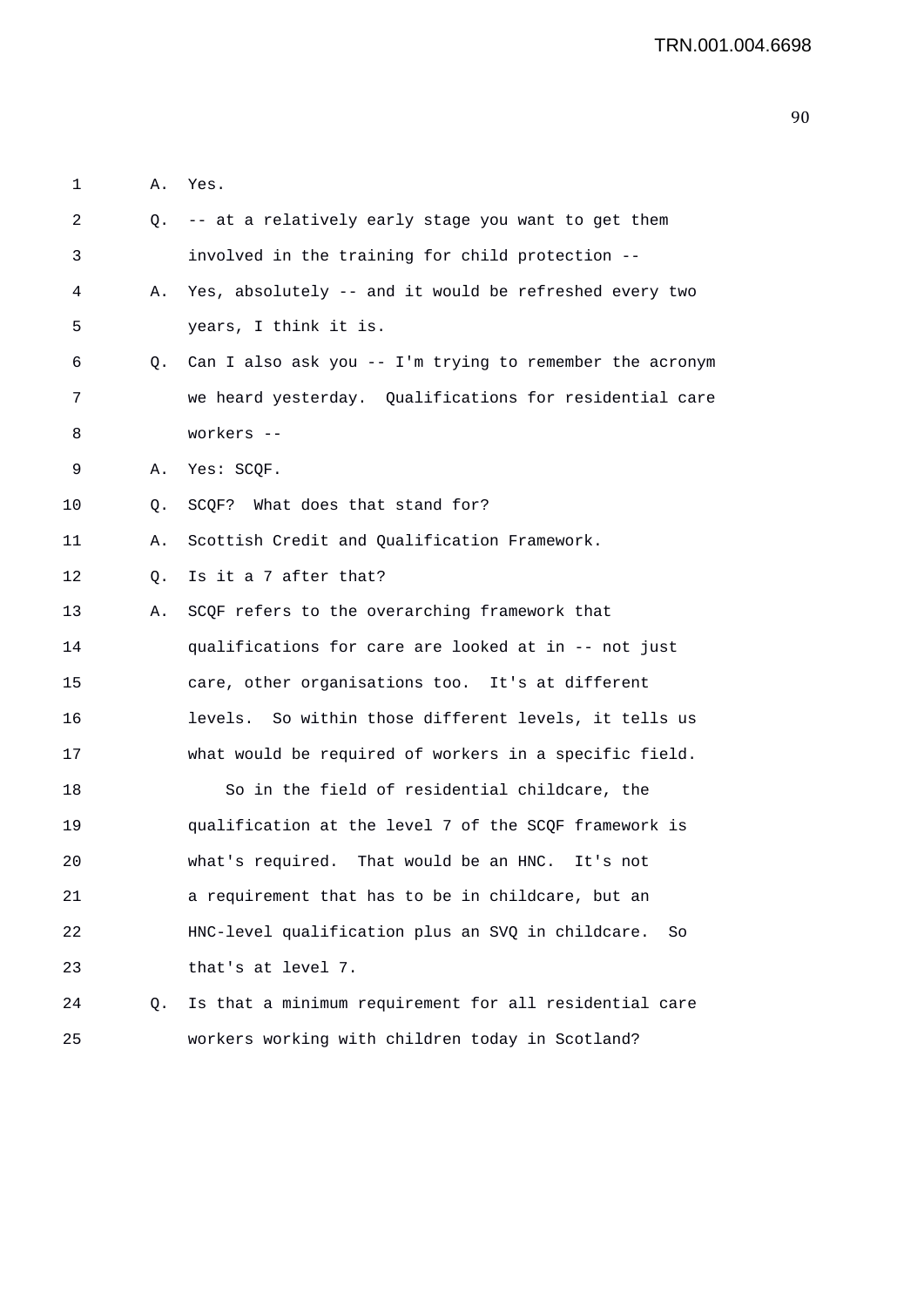| 1  | Α. | They have to be working towards it. They don't need to  |
|----|----|---------------------------------------------------------|
| 2  |    | have it at the point that they're employed. There's     |
| 3  |    | a five-year qualification period in order for them to   |
| 4  |    | train to become qualified at SCQF level 7.              |
| 5  | Q. | But the idea is then that anyone working in residential |
| 6  |    | childcare today will obtain that qualification within,  |
| 7  |    | at most, five years of starting work?                   |
| 8  | Α. | Yes.                                                    |
| 9  | Q. | And will be registered with the SSSC and therefore be   |
| 10 |    | regulated?                                              |
| 11 | Α. | Yes.                                                    |
| 12 | Q. | Do you have any views, because I think the matter was   |
| 13 |    | canvassed with another witness, whether the five-year   |
| 14 |    | period to obtain it -- do you have any views about the  |
| 15 |    | length of that period, whether it's too long?           |
| 16 | Α. | Yes, I think there is debate and discussion going on in |
| 17 |    | residential childcare at the moment in relation to      |
| 18 |    | qualification levels. Actually, the government made     |
| 19 |    | a decision two years ago that actually, the minimum     |
| 20 |    | qualification level should be SCQF level 9, which is    |
| 21 |    | actually a degree, in residential childcare. However,   |
| 22 |    | that's been put on hold pending the care review and so, |
| 23 |    | again, there would be a minimum period through which    |
| 24 |    | people would be invited to attain that. Yes, five years |
| 25 |    | does appear to be a fairly long period within which     |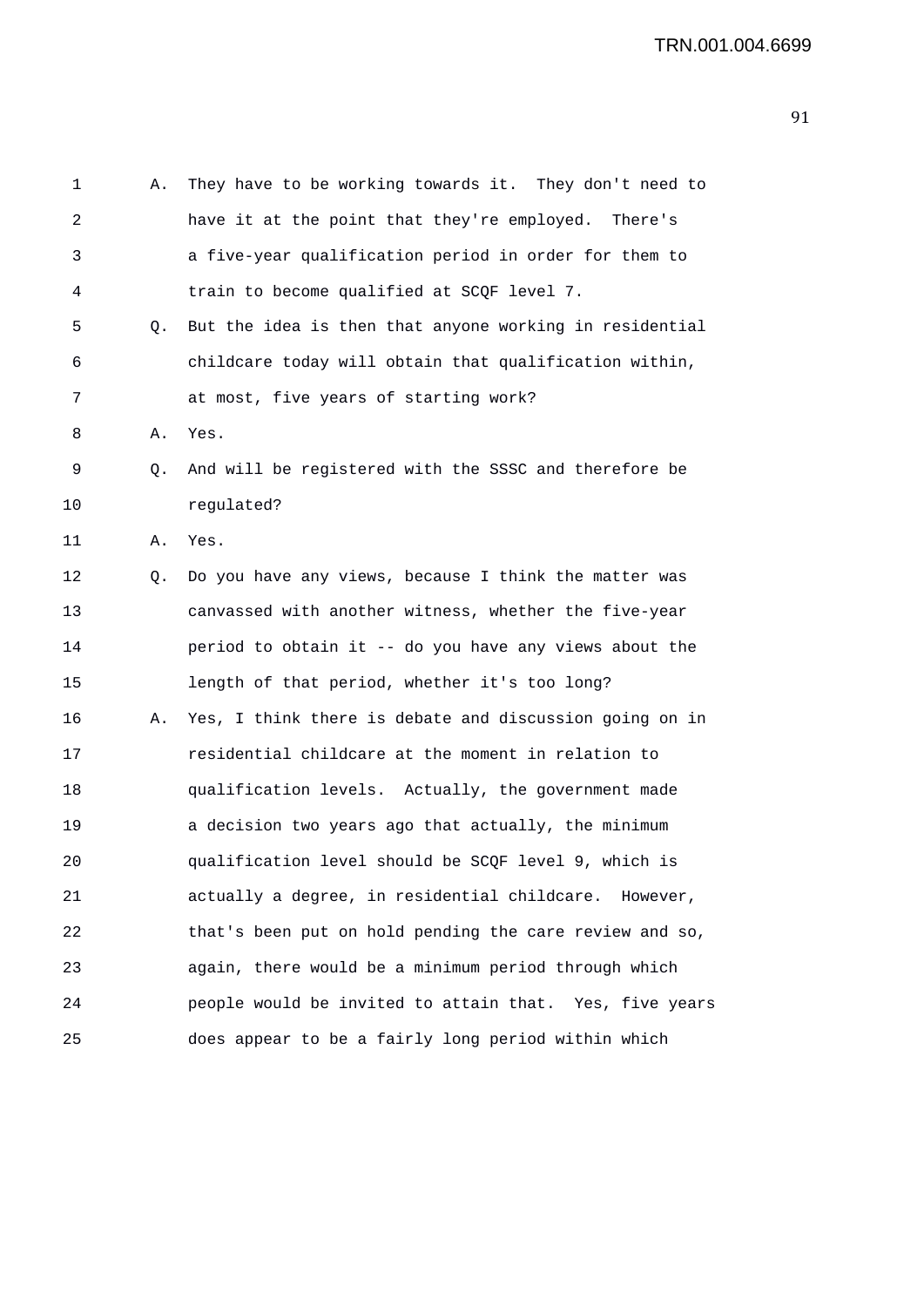| 1  |    | people are allowed to get that qualification.            |
|----|----|----------------------------------------------------------|
| 2  | Q. | This possibility of moving up to two levels, to what     |
| 3  |    | would be the equivalent of a degree, if it was           |
| 4  |    | implemented would apply to -- any residential care       |
| 5  |    | worker working with children, would have to obtain that  |
| 6  |    | within a certain time?                                   |
| 7  | Α. | Yes.                                                     |
| 8  | Q. | And did you say that had the backing of the government   |
| 9  |    | at the moment or --                                      |
| 10 | Α. | Yes, there was a decision taken that we should           |
| 11 |    | implement -- and I think this was actually one of the    |
| 12 |    | recommendations that came from the 2009 report that      |
| 13 |    | Romy Langeland was involved in. So yes, there was        |
| 14 |    | a decision and it was a decision to implement the        |
| 15 |    | recommendation of an SCQF level 9 qualification for      |
| 16 |    | residential childcare. I think there was a lot of        |
| 17 |    | concerns expressed, not about the principle of an SCQF   |
| 18 |    | level 9 qualification, but the logistics of getting      |
| 19 |    | everybody through to level 9 within the constraints of   |
| 20 |    | time and resource.                                       |
| 21 |    | Q. Because I suppose, if you introduce it, it's not just |
| 22 |    | for new entrants into the --                             |
| 23 | Α. | Also our existing --                                     |
| 24 |    | Q. -- it's for everyone as well --                       |
| 25 |    | A. -- employees, yes.                                    |
|    |    |                                                          |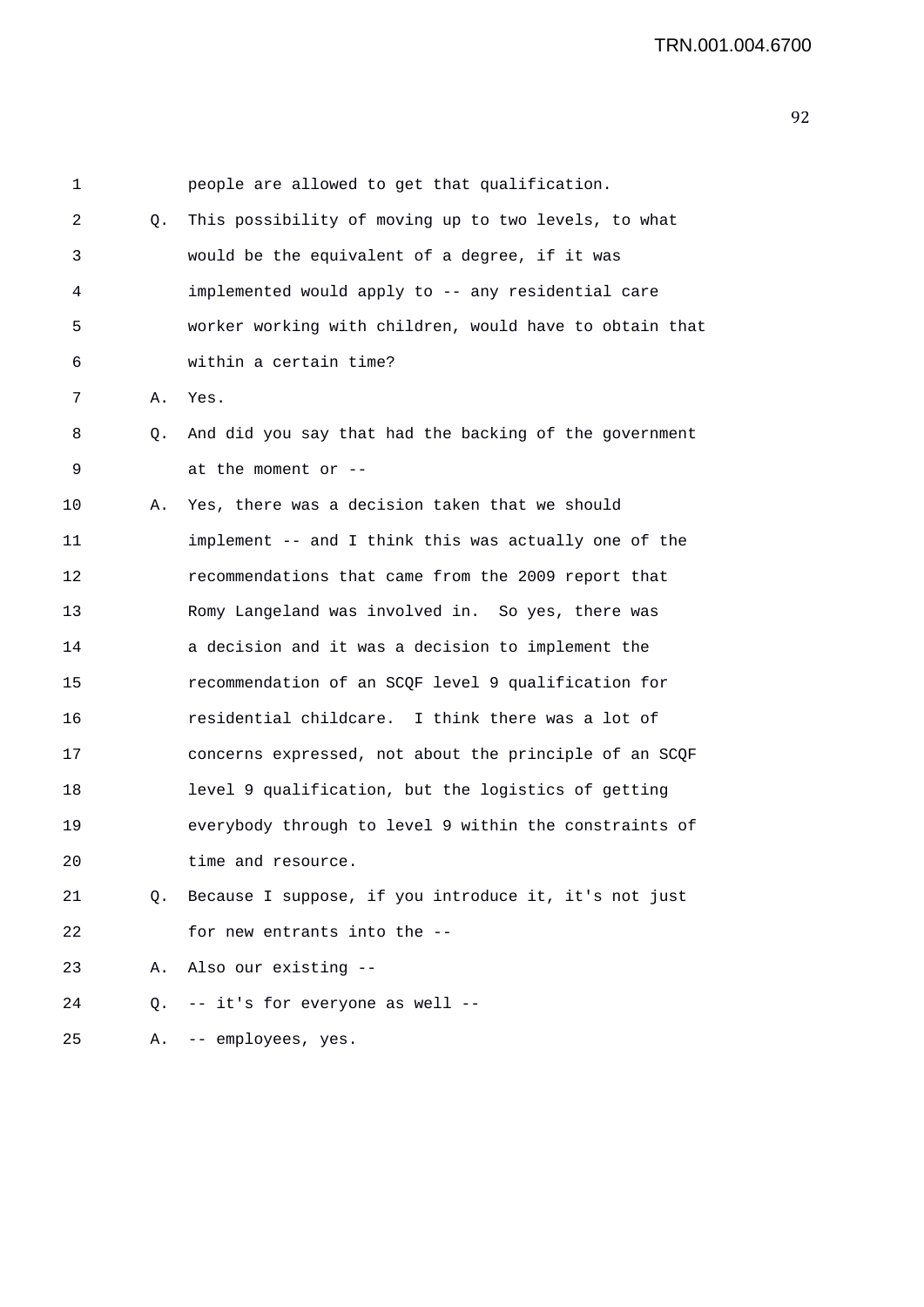| 1  | Q. | -- so you have to get the whole workforce up two levels? |
|----|----|----------------------------------------------------------|
| 2  | Α. | Yes, and there was even debate -- and there is even      |
| 3  |    | debate about equivalency, so even those managers who     |
| 4  |    | have a qualification at SCQF level 9 at the moment,      |
| 5  |    | there is still a debate about whether that would still   |
| 6  |    | be recognised or whether in fact they would need to      |
| 7  |    | additional credits to qualify.                           |
| 8  | Q. | But the issue of appropriate levels of qualification is  |
| 9  |    | very much a live issue then --                           |
| 10 | Α. | Yes, absolutely.                                         |
| 11 | Q. | -- at present?                                           |
| 12 | Α. | Yes. And it's only been put on hold pending the          |
| 13 |    | completion of the first phase of the independent care    |
| 14 |    | review.                                                  |
| 15 | Q. | Is that by $-$                                           |
| 16 | Α. | Fiona Duncan, yes.                                       |
| 17 | Q. | Maybe again when we're looking at current practice,      |
| 18 |    | I might just ask you about one other matter: restraint   |
| 19 |    | or intervention or de-escalation. Obviously, we have     |
| 20 |    | heard all these terms. Can you just tell us what is      |
| 21 |    | happening? I know you have an initiative and I'll maybe  |
| 22 |    | leave that until Thursday. What's the current position   |
| 23 |    | about restraint in terms of the organisation?            |
| 24 | Α. | So we currently employ an approach called crisis         |
| 25 |    | aggression limitation management, CALM for short.        |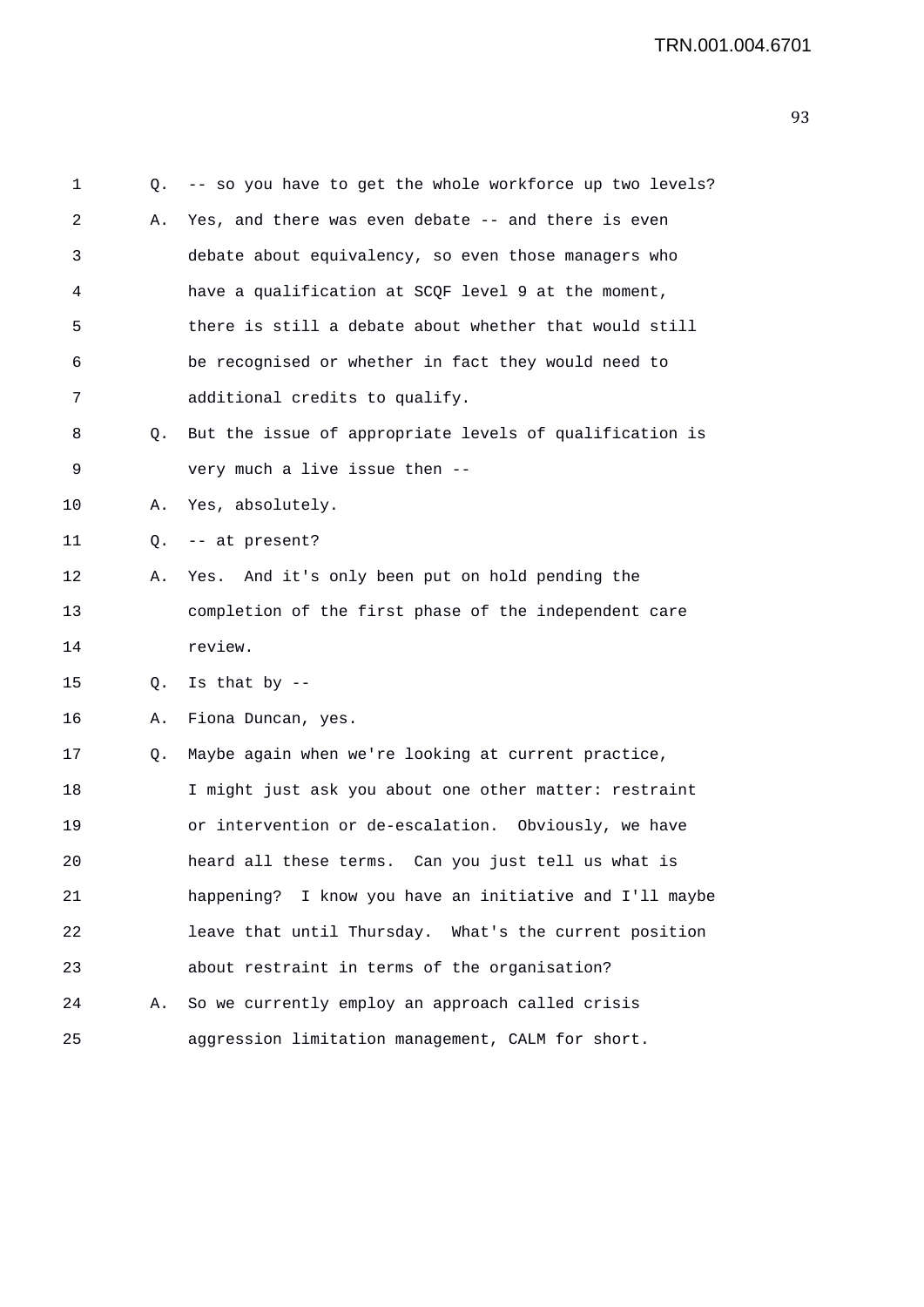1 That's an accredited course our staff, not just in the 2 Sycamore Service, but there's wider staff groups 3 involved in this, and there's two levels of CALM. Our 4 staff in Sycamore go through level 1 and 2. Level 2 5 takes you into parts of the module which could include 6 the physical -- I don't like the word "restraint" -- the 7 physical interventions for a child, to handle them 8 safely if they were upset, distressed or causing 9 themselves serious harm or potentially causing other 10 people serious harm. 11 The whole ethos of the approach is about

12 de-escalation, so phase 1, module 1 is about how we work 13 with situations to take the heat out of them, to support 14 children, to regulate themselves, because the message 15 that we very clearly give to staff is that actually, 16 physical restraint, holding people safely, whatever you 17 want to call it, should be something that is used very 18 sparingly within the system and is something that we 19 should try and avoid if we possibly can by de-escalating 20 situations.

21 Q. I take it, and I don't need too much detail, we've heard 22 evidence that currently people in care settings would 23 have care or support plans.

24 A. Yes.

25 Q. They would have individual risk assessments, risk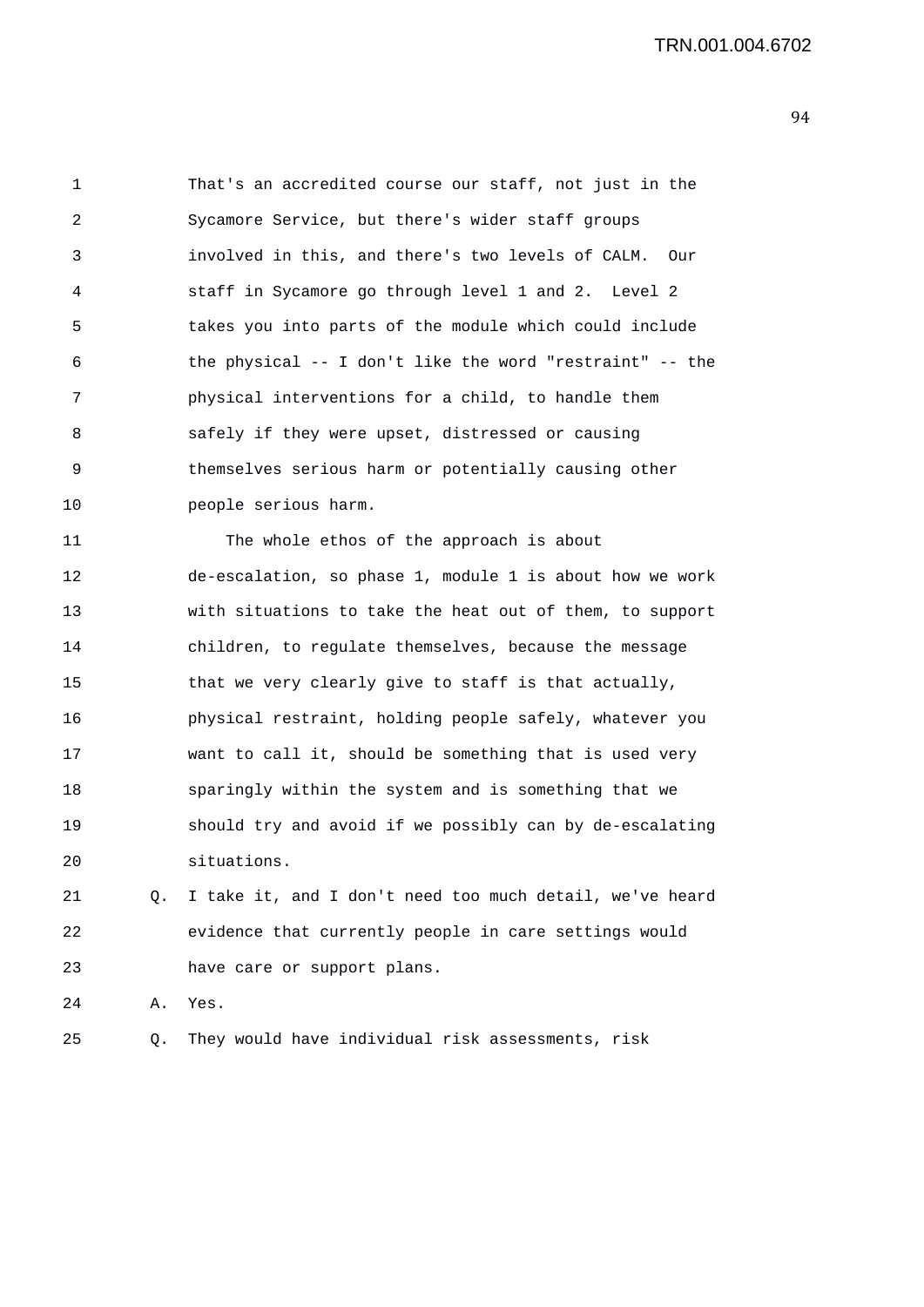| 1  |    | management situations as well as more general             |
|----|----|-----------------------------------------------------------|
| 2  |    | assessments and these would all feed into how you best    |
| 3  |    | de-escalate situations because you've already planned     |
| 4  |    | for these possibilities and how you deal with them?       |
| 5  | Α. | The approach within residential care is to have<br>Yes.   |
| 6  |    | individualised care plans for children and within that    |
| 7  |    | you would look at any risk factors in relation to         |
| 8  |    | behaviour or distress which might mean you need to be     |
| 9  |    | really very conversant with how you talk that young       |
| 10 |    | person down, how you support them to try and help         |
| 11 |    | regulate themselves and, if in the event of there         |
| 12 |    | needing to be a physical intervention and a hold, what    |
| 13 |    | would be acceptable or appropriate for that young         |
| 14 |    | CALM does not allow and we would not allow any<br>person. |
| 15 |    | holding of children which inflicted physical pain on the  |
| 16 |    | child.                                                    |
| 17 | Q. | And there will be, under the CALM processes, recognised   |
| 18 |    | techniques that are taught --                             |
| 19 | Α. | Yes.                                                      |
| 20 | Q. | -- if they are required?                                  |
| 21 | Α. | Yes.                                                      |
| 22 | Q. | Historically, are you able to give us any picture of      |
| 23 |    | what would happen in these situations?<br>Because         |
| 24 |    | presumably, the children at Aberlour, some of them would  |
| 25 |    | fall into the category of people who might require        |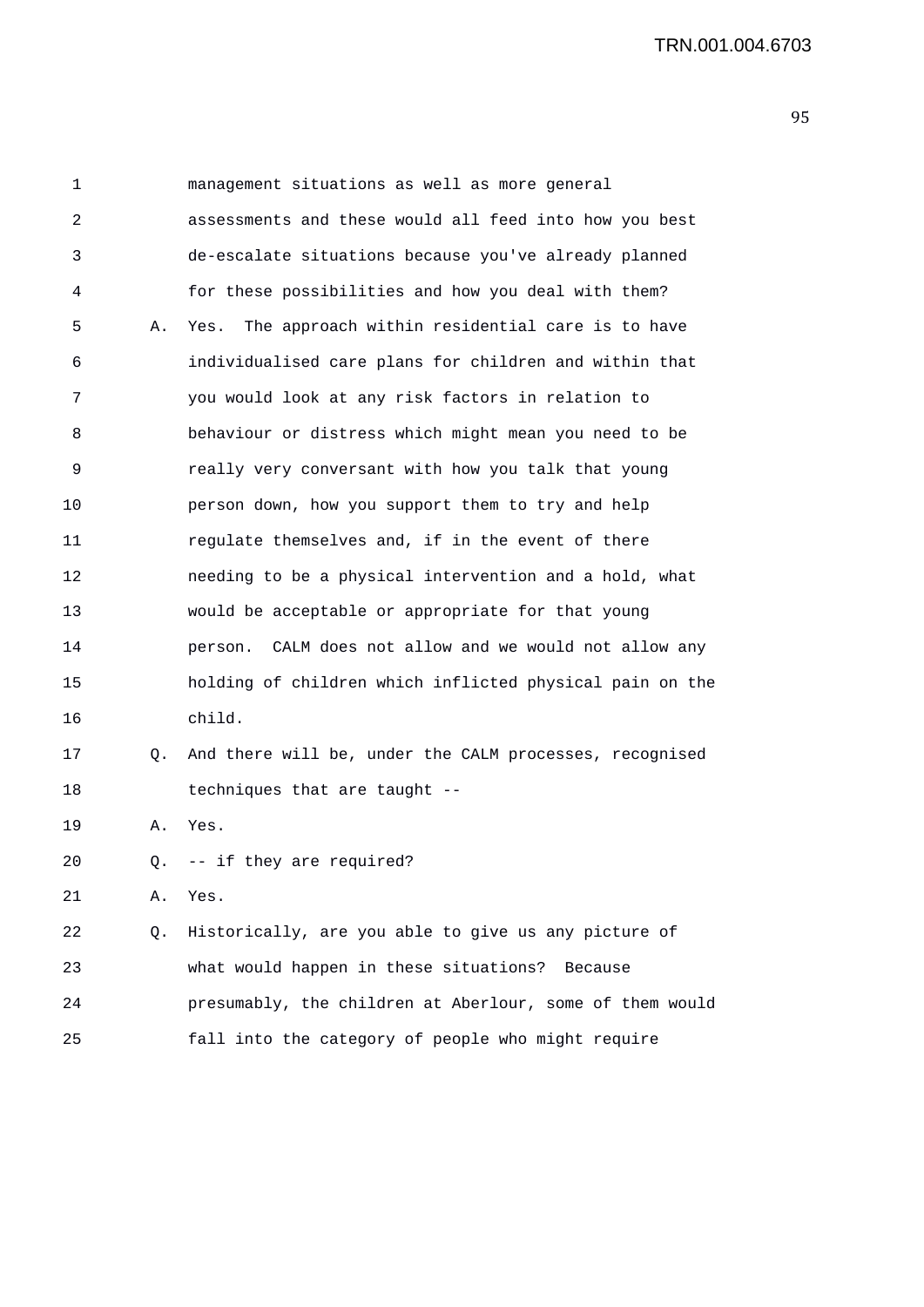1 restraint.

2 A. Yes.

3 Q. Is there much in the records to tell us what happened? 4 A. So in every incident where there has been an 5 intervention, a CALM intervention, there is a record 6 kept of that within the trust. That would describe 7 exactly what the situation was, what led to it, what 8 holds were used, what the outcome of that intervention 9 was. That would be reviewed within the cluster and 10 there would be debriefings for any staff or children who 11 were involved in the incident, and also incident reports 12 are shared with our head of safeguarding.

13 We also report any physical interventions/incident 14 reports to our board on a quarterly basis through our 15 internal monitoring system. If there are any issues 16 in relation to practice, those are dealt with at the 17 time, and if there are any issues in terms of poor 18 practice or holds that are not part of CALM 19 accreditation, then we would look at what the learning 20 from that should be, whether it should be in fact 21 a disciplinary process or whether in fact we would need 22 to work with workers to put them -- retrain them in the 23 CALM process or whatever that might be. But we would 24 within that speak to the children about their 25 perspectives as well.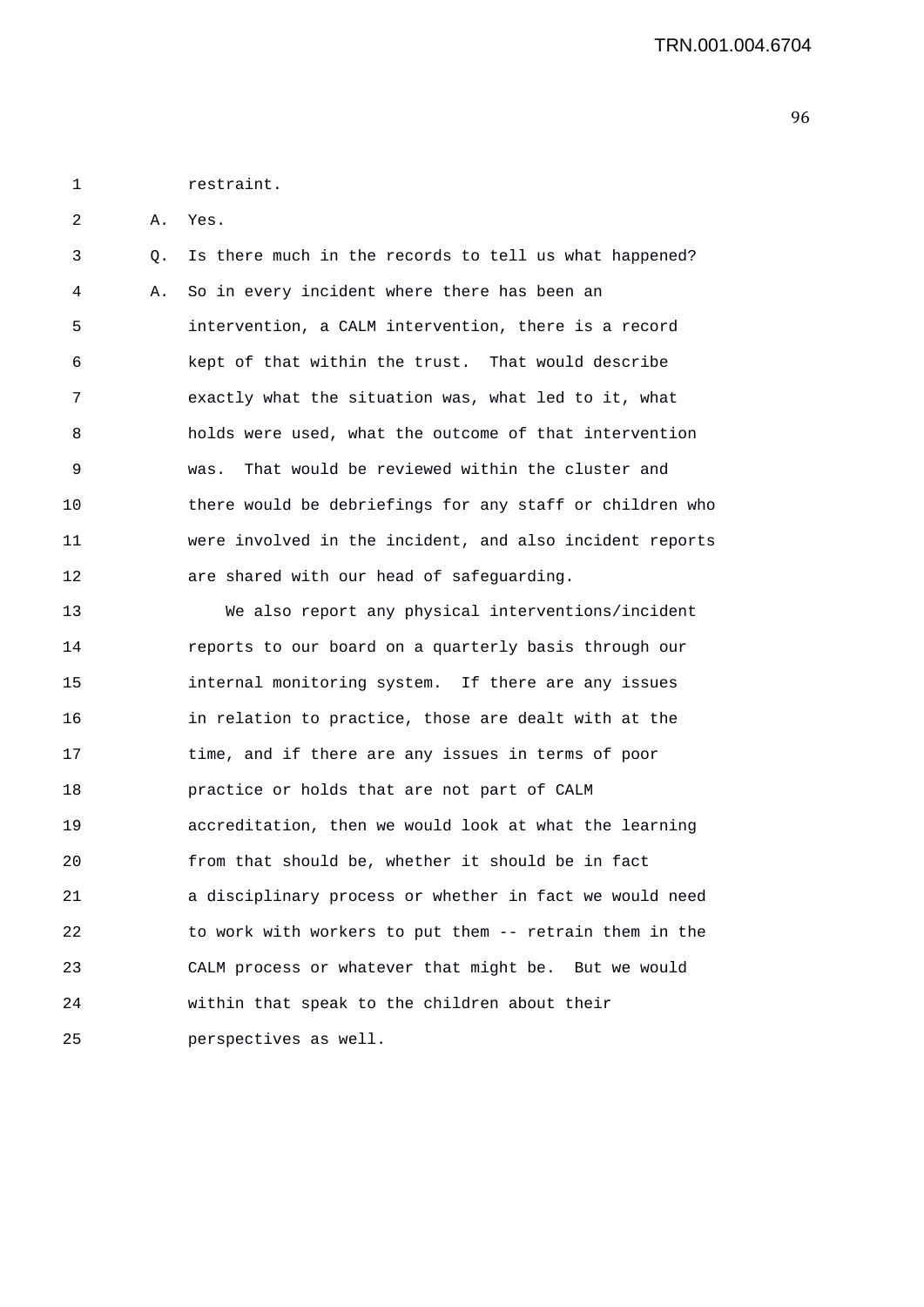| 1  | Q. | If we go back to the orphanage and the group home years, |
|----|----|----------------------------------------------------------|
| 2  |    | am I -- what is the position about advice or guidance on |
| 3  |    | restraint during those periods? Have you found any?      |
| 4  | Α. | No, I think the -- it's in the organisational<br>No.     |
| 5  |    | statement that when we started to use CALM -- and that   |
| 6  |    | kind of post-dated those two periods of our operation.   |
| 7  |    | There was guidance in relation to physical punishment of |
| 8  |    | children --                                              |
| 9  | Q. | Yes.                                                     |
| 10 | Α. | $--$ but that's $--$                                     |
| 11 | Q. | A slightly different matter.                             |
| 12 | Α. | Yes.                                                     |
| 13 | Q. | You didn't find anything equivalent in relation to what  |
| 14 |    | we've called some sort of restraint, either to prevent   |
| 15 |    | risk of harm to the person restrained or others?         |
| 16 | Α. | No.                                                      |
| 17 | Q. | So that's a relatively modern --                         |
| 18 | Α. | Yes.                                                     |
| 19 | Q. | -- development, if you like?                             |
| 20 | Α. | And I think it's a positive development in<br>Yes.       |
| 21 |    | response to, I think, evidence in the late 1980s, maybe, |
| 22 |    | around inappropriate mechanisms being used in            |
| 23 |    | organisations for restraint.                             |
| 24 | Q. | In your statement you have a section, I think, about     |
| 25 |    | paragraph 169, which is headed, "Supervision, monitoring |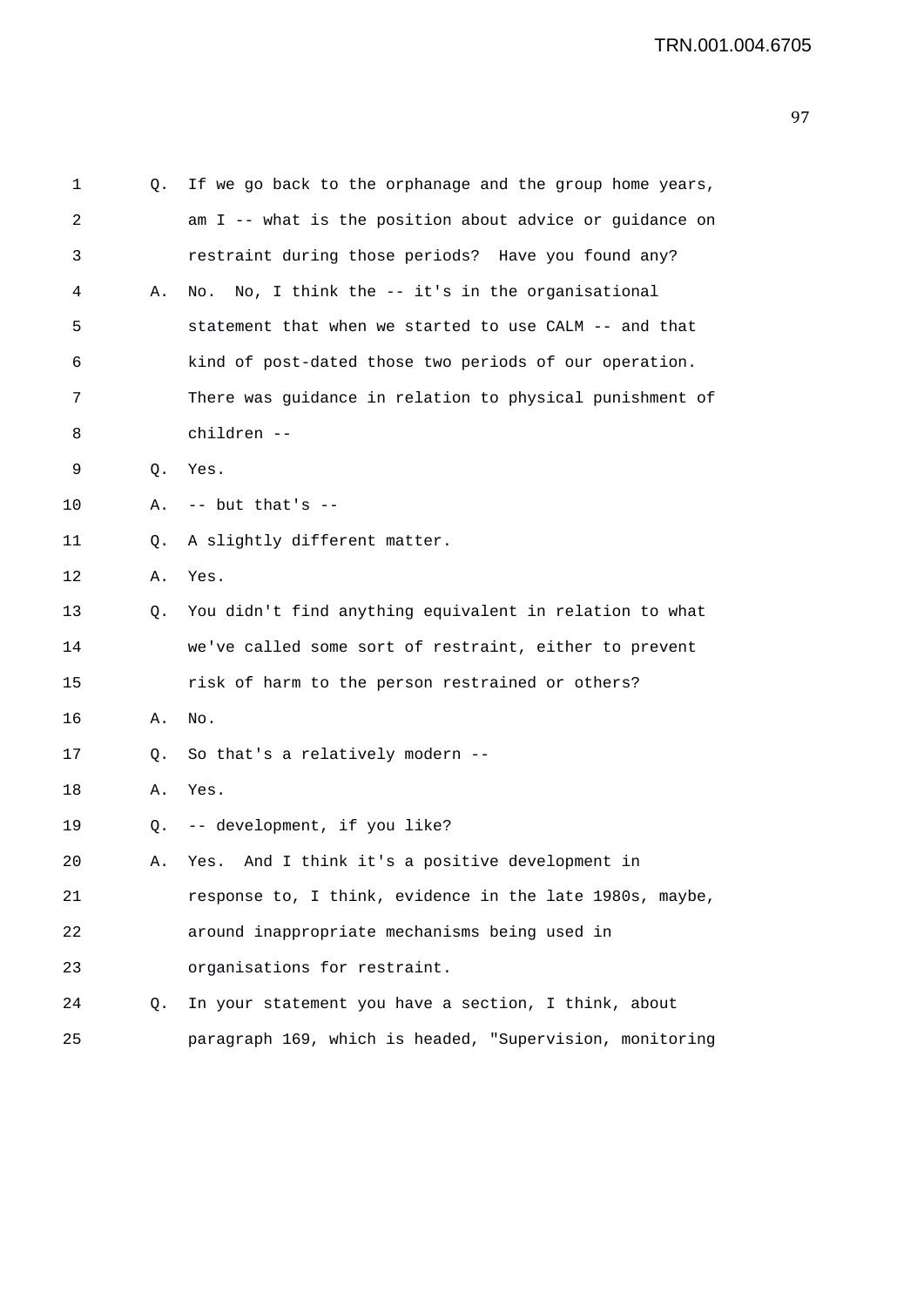```
1 and appraisal". Have you got that in front of you? 
2 A. I do now, yes. 
3 Q. I think the point being made there is that if there was 
4 any evidence of some failure to adhere to organisational 
5 policies and that was brought to the attention of the 
6 trust, action would be taken, appropriate action. And 
7 you've given us some examples, you say, of where that 
8 happened. 
9 A. Yes. 
10 0. Was there actually any form of supervision policy itself
11 or monitoring policy or appraisal policy that you've 
12 been able to locate to say what form supervision, 
13 monitoring or appraisal should take? 
14 A. No, we haven't. What we have found is that from fairly 
15 early on, there was a six-month period where people 
16 would be taken on on a temporary basis. Within such 
17 time they would be assessed as to whether or not the 
18 organisation would continue to employ them or not. 
19 There is nothing to say what happened during that 
20 six-month period, but I would suggest that the issue 
21 around that six months' probationary period would 
22 suggest that at least there was something in place, 
23 albeit we do not have the forms, which tells us that 
24 people are being assessed in the workplace. 
25 Q. Looking maybe at the group home years -- you've
```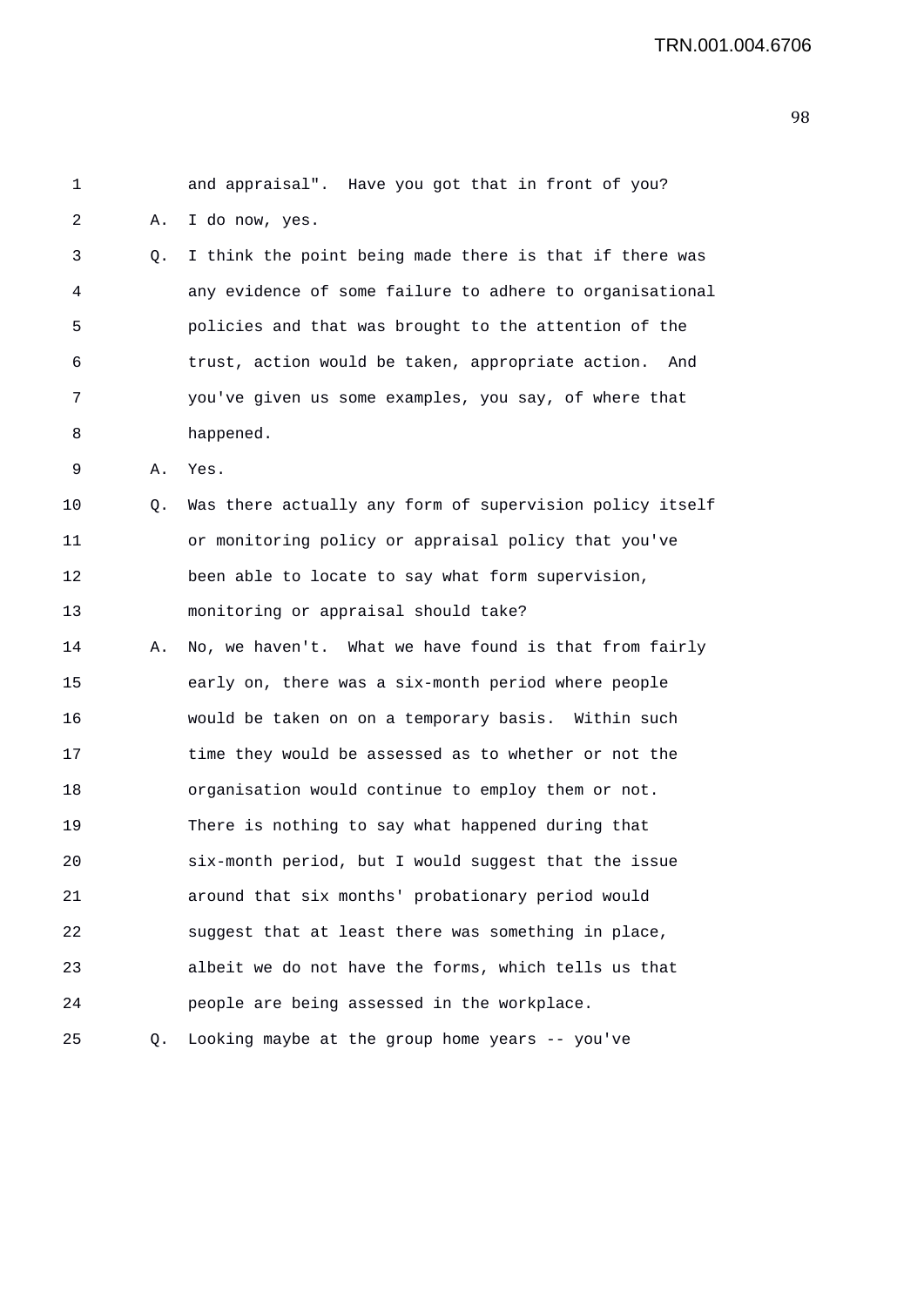1 mentioned the rules and regulations that would have been 2 in force and we'll come to them in the orphanage years. 3 But looking at the group home years, when there were 4 house parents in different parts of the country, were 5 they issued with any form of general guidance about how 6 they should look after children in their care in 7 a particular home? 8 A. Again, I think we speak to this in the organisational 9 statement -- there are certainly other submissions -- 10 that we haven't been able to locate previous policies 11 and procedures. 12 What we find is evidence within some of the case 13 records of memos, old-fashioned memos, going back and 14 forwards between group homes and headquarters and one 15 such time, and I think actually in relation to -- 16 I think it related to one of the applicants, actually. 17 There was a child who was slapped in the face by 18 a house mother, who then referred that on to 19 headquarters to report the fact that she had done this 20 because obviously she was concerned about the fact that 21 she had done it. 22 So that would suggest that there was some 23 understanding of what was acceptable or not acceptable 24 practice, but we haven't found the procedures. 25 Q. But there was no care and control policy or manual of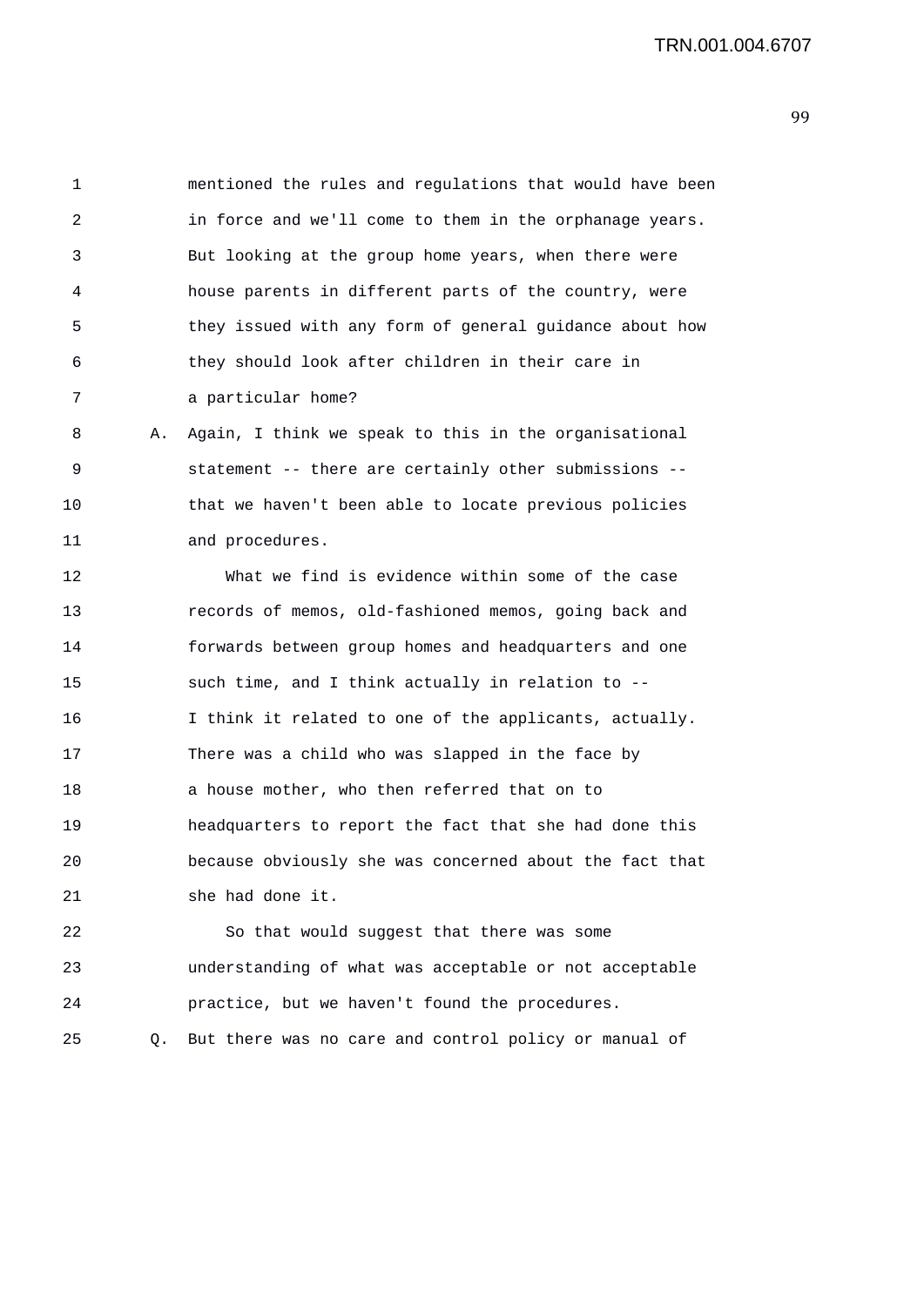|    | a general kind that was issued to house parents which      |
|----|------------------------------------------------------------|
|    | should be in their particular unit? You've not found       |
|    | anything like that?                                        |
| Α. | We haven't found that. Again, it doesn't mean it didn't    |
|    | exist, but we haven't found it and certainly --            |
| Q. | You haven't found references to it either?                 |
| Α. | Not to something called a care and control --              |
| Q. | Or something equivalent to that; I'm not trying to give    |
|    | a precise description.                                     |
| Α. | No, what we have found is people reporting in incidents    |
|    | that have happened.                                        |
| Q. | I suppose that is very much down to whether someone        |
|    | feels they should contact headquarters or seek advice,     |
|    | that sort of $-$                                           |
| Α. | To be honest, I don't know, because in the absence of      |
|    | the document, I don't know. If it was in place then,       |
|    | they may have been very clear about what they were         |
|    | supposed to report and what they were not. So I don't      |
|    | know the answer to your question.                          |
|    | LADY SMITH: What about responses to these reports? You say |
|    | you found records of people making reports --              |
| Α. | Yes.                                                       |
|    | LADY SMITH: -- to head office. Is there any pattern of the |
|    | type of response that was sent?                            |
| Α. | The principal, it would have been at the time, did<br>Yes. |
|    |                                                            |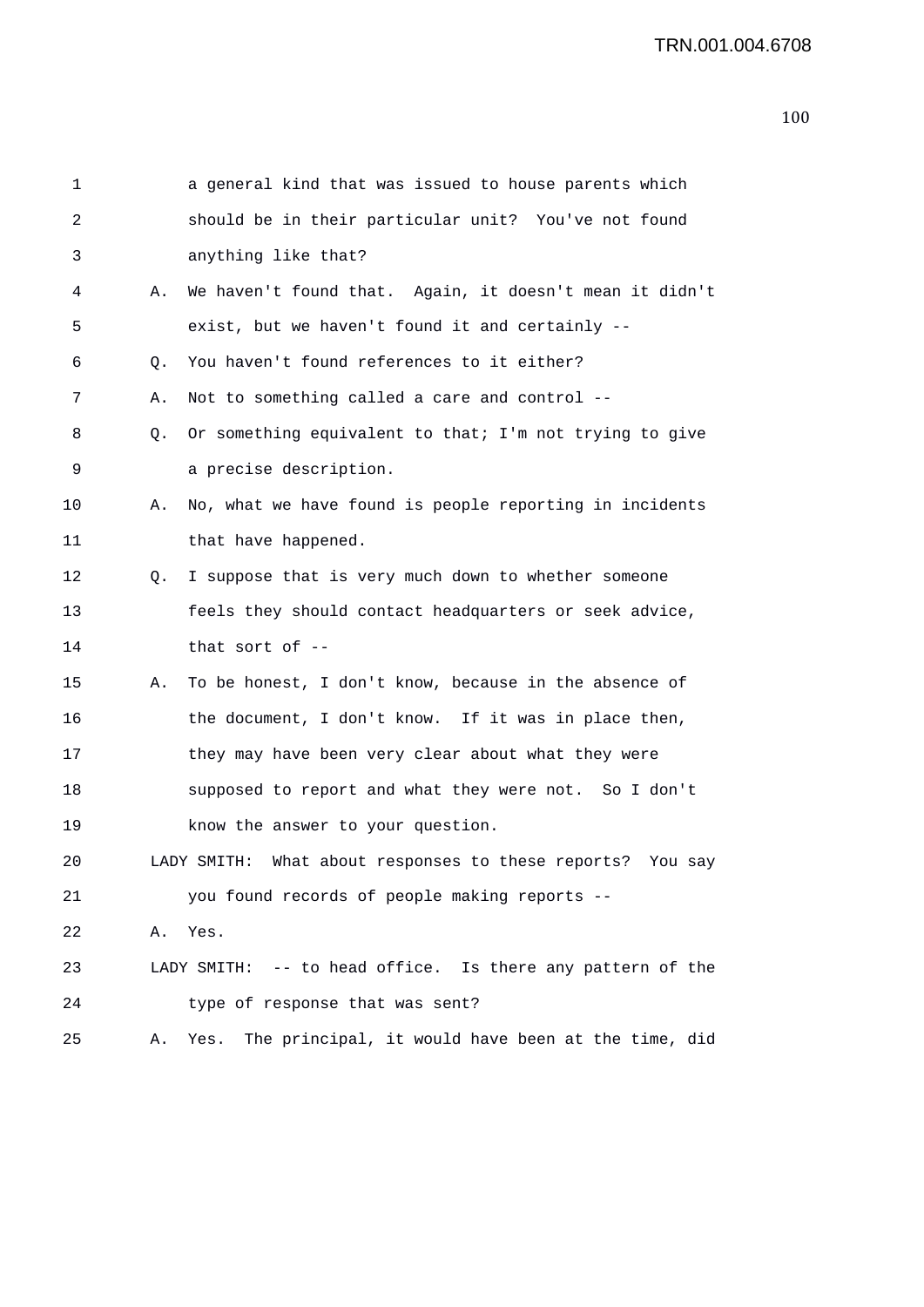| 1  |    | reply to the house mother in relation to the incident to    |
|----|----|-------------------------------------------------------------|
| 2  |    | the effect that it was a very difficult incident and she    |
| 3  |    | did not condemn or criticise the house mother about the     |
| 4  |    | incident.                                                   |
| 5  |    | LADY SMITH: I get that that's a particular instance, but do |
| 6  |    | I take it from what you say that there's no                 |
| 7  |    | documentation that shows you that there was a systematic    |
| 8  |    | way $--$                                                    |
| 9  | Α. | Yes.                                                        |
| 10 |    | LADY SMITH: -- of responding to a report of a problem with  |
| 11 |    | a child?                                                    |
| 12 | Α. | Yes, we haven't found that documentation.                   |
| 13 |    | MR PEOPLES: The example you give is more of an incident     |
| 14 |    | being reported after it has occurred or perhaps seeking     |
| 15 |    | some kind of either reassurance or advice or guidance or    |
| 16 |    | instruction in light of that report --                      |
| 17 | Α. | Yes.                                                        |
| 18 | Q. | -- rather than a document that would tell them --           |
| 19 | Α. | It was a memo. It wasn't a form or anything like that.      |
| 20 |    | It was a memo                                               |
| 21 | Q. | Can I move to discipline and punishment. Because this       |
| 22 |    | is one where you at least have found a document, is it,     |
| 23 |    | the rules and regulations --                                |
| 24 | Α. | Yes.                                                        |
| 25 | Q. | -- that were in existence at least for some of the          |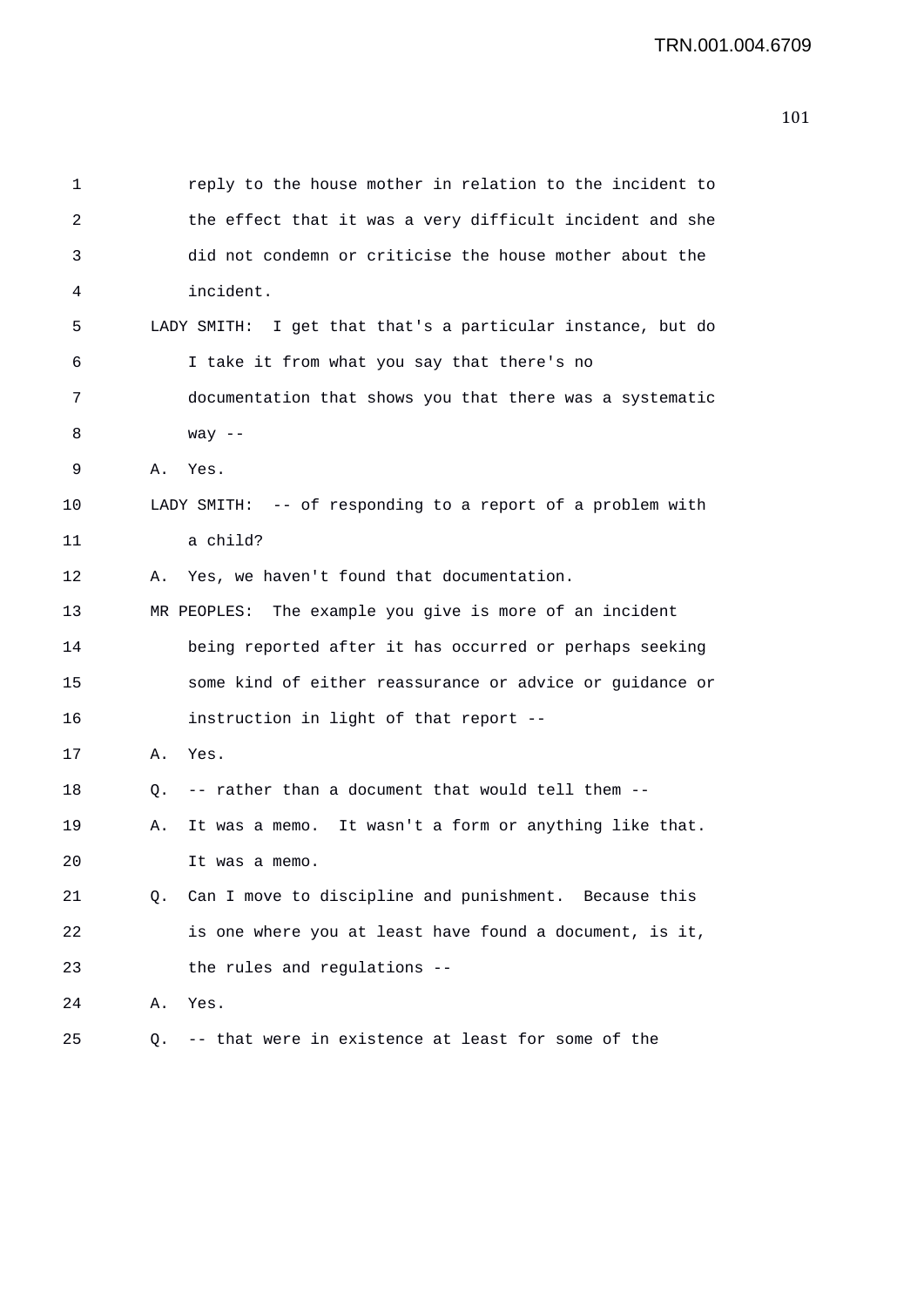| 1  |    | period --                                               |
|----|----|---------------------------------------------------------|
| 2  | Α. | Yes.                                                    |
| 3  |    | Q. -- that we're looking at.                            |
| 4  |    | Maybe I can just start -- you say at paragraph 174      |
| 5  |    | under this head:                                        |
| 6  |    | "The maintenance of discipline and the imposition of    |
| 7  |    | punishment were matters which were discussed by the     |
| 8  |    | board of governors on a regular basis."                 |
| 9  |    | And I think you show us in the statement examples of    |
| 10 |    | discussion on the general matter.                       |
| 11 |    | Am I right in thinking that the only rules              |
| 12 |    | in relation to discipline and punishment you found are  |
| 13 |    | the ones that have been submitted to the inquiry?       |
| 14 | Α. | That's the only rules that we have found. There are     |
| 15 |    | rules or -- well, I'll use the term "rules" broadly for |
| 16 |    | the moment. There are references in the minutes to      |
| 17 |    | incidents that go beyond the physical punishment rules. |
| 18 |    | That document does as well. So for example,             |
| 19 |    | bed-wetting. There's certainly reference in the minutes |
| 20 |    | to the fact that the wetting of beds by children should |
| 21 |    | not result in punishment and should be dealt with       |
| 22 |    | sensitively and they shouldn't be given punishments.    |
| 23 |    | But there is no separate record of a policy on          |
| 24 |    | bed-wetting.                                            |
| 25 | Q. | Can you help us with why these records were made in the |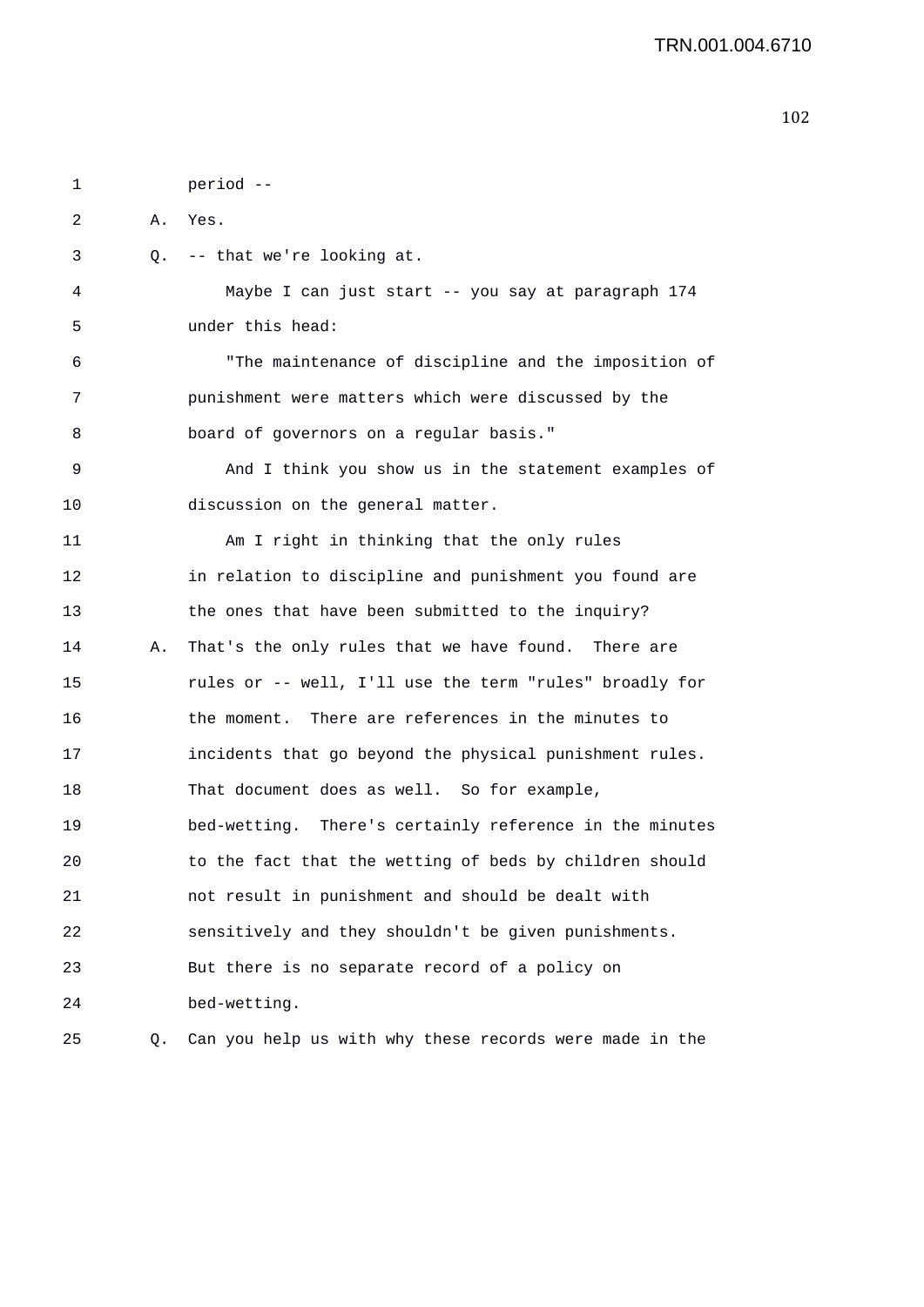| 1  |    | first place if they appear in here and there in the      |
|----|----|----------------------------------------------------------|
| 2  |    | general record?                                          |
| 3  | Α. | Well, the reference to the bed-wetting was in relation   |
| 4  |    | to a complaint again, not by an applicant at the time    |
| 5  |    | but concerning potentially an applicant. It was made by  |
| 6  |    | an ex-member of staff and the house parents were being   |
| 7  |    | investigated.                                            |
| 8  | Q. | Is that one of the ones we have heard about?             |
| 9  | Α. | Yes.                                                     |
| 10 | Q. | <b>BCI/BCJ</b><br>Is that the                            |
| 11 | Α. | Yes, and they were being investigated because of these   |
| 12 |    | concerns that had been raised. Within the body of the    |
| 13 |    | minute, I believe I'm correct in saying it was that case |
| 14 |    | -- if you forgive me, I could check that for you --      |
| 15 | Q. | We'll maybe come to it.                                  |
| 16 | Α. | But there was reference to the fact that the orphanage   |
| 17 |    | and the board of governors were very clear that          |
| 18 |    | punishment for bed-wetting was not something that should |
| 19 |    | be done.                                                 |
| 20 |    | Q. So far as the rules that you have been able to locate |
| 21 |    | are concerned, and that are mentioned in the statement,  |
| 22 |    | I think that one of the things that you sought to do was |
| 23 |    | to try and put a date to those rules.                    |
| 24 | Α. | Yes.                                                     |
| 25 | Q. | Is that right? And I think if we go to paragraph 206 of  |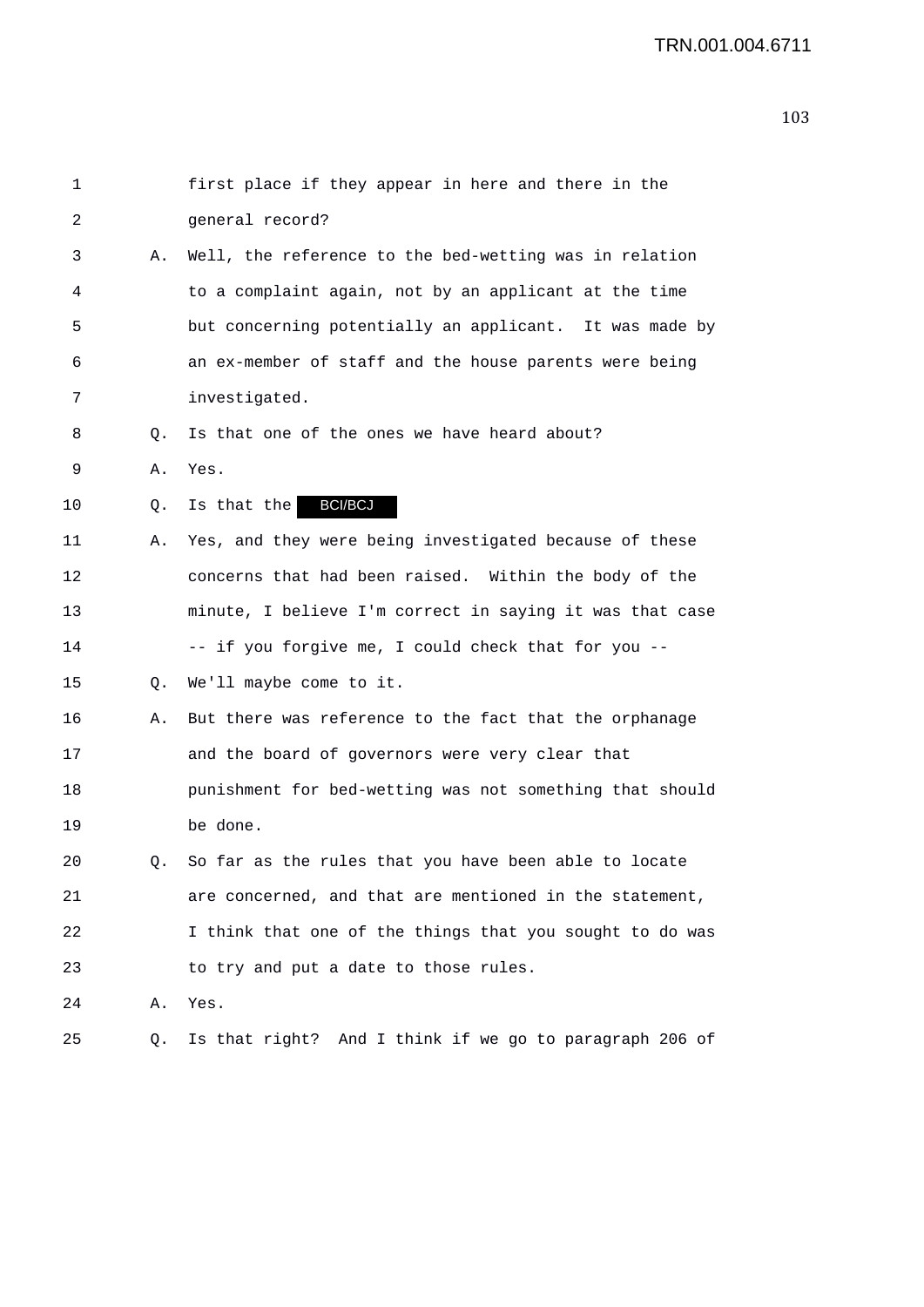| 1  |    | the statement, I think you tell us what really your best |
|----|----|----------------------------------------------------------|
| 2  |    | estimate was in terms of the date of the rules that are  |
| 3  |    | before us. I think you tell us that you can say with     |
| 4  |    | some confidence that the document pre-dates 1958, likely |
| 5  |    | a matter of years rather than months, and that the rules |
| 6  |    | stated in it were in place from around the late 1940s.   |
| 7  | Α. | Yes.                                                     |
| 8  | Q. | So that would be the approximate date when these rules   |
| 9  |    | were issued --                                           |
| 10 | Α. | Yes.                                                     |
| 11 | Q. | -- although there might have been rules earlier, I think |
| 12 |    | you touch upon that possibility --                       |
| 13 | Α. | Yes. We don't have copies. Sorry.                        |
| 14 | Q. | Is one of the reasons why it probably dates from the     |
| 15 |    | late 1940s is the reference to trainees being 15 or      |
| 16 |    | Would that be one reason? Because the<br>over?           |
| 17 |    | school-leaving age was raised in 1947.                   |
| 18 | Α. | In terms of sourcing the implementation of it,<br>Yes.   |
| 19 |    | yes.                                                     |
| 20 | Q. | So that might be saying -- it's maybe a response to that |
| 21 |    | change in school-leaving age to at least update the      |
| 22 |    | document if nothing else?                                |
| 23 | Α. | It could be.                                             |
| 24 | Q. | And indeed I think you say by 1958 the system of         |
| 25 |    | trainees that's mentioned had largely disappeared?       |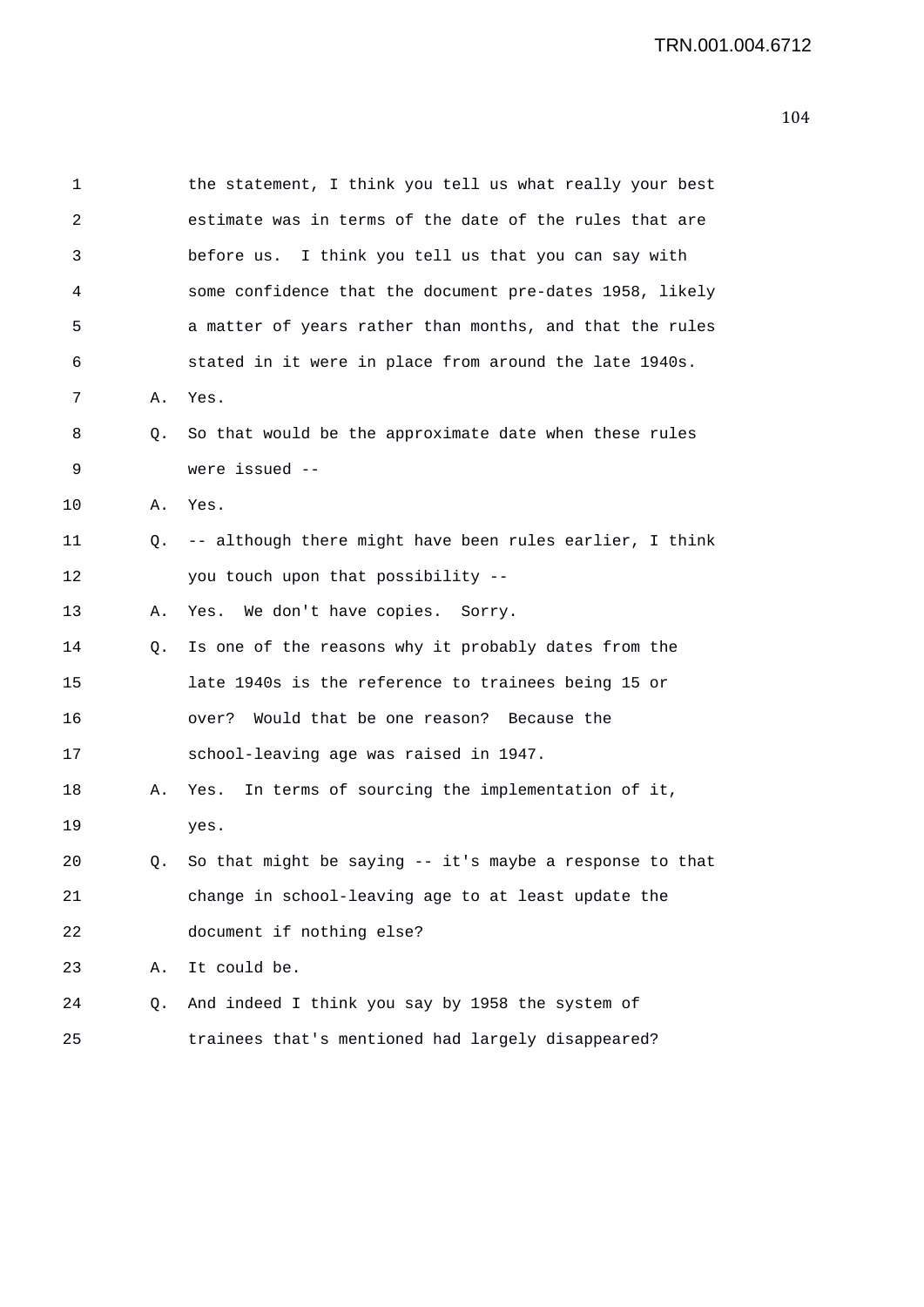1 A. Yes.

| 2  | Q. | So far as the rules that have been produced are          |
|----|----|----------------------------------------------------------|
| 3  |    | concerned, are you able to give us a general idea for    |
| 4  |    | how long they remained in force and were applied in      |
| 5  |    | practice? Because if they started life in 1947 to 1948   |
| 6  |    | or thereabouts, how long were they the applicable rules  |
| 7  |    | of the organisation?                                     |
| 8  | Α. | Certainly beyond 1958 -- and beyond which time I can't   |
| 9  |    | give you a date of when they remained in place.          |
| 10 | Q. | It's not possible from the records to --                 |
| 11 | Α. | There were developments in terms of the use of<br>No.    |
| 12 |    | corporal punishment, which meant that those would not be |
| 13 |    | fit for purpose when the approach to corporal punishment |
| 14 |    | quite rightly changed. But what I can't say is whether   |
| 15 |    | these rules were in force immediately before those       |
| 16 |    | changes in legislation and practice took place. Sorry.   |
| 17 | Q. | If we even look to the closure of the orphanage in 1967, |
| 18 |    | is there any evidence that these rules, or at least some |
| 19 |    | of them, were still being adhered to and referred to in  |
| 20 |    | historical records?                                      |
| 21 | Α. | I don't have any information that they weren't in force  |
| 22 |    | at that time. I could double-check that situation.       |
| 23 | Q. | Well, it might be helpful if you can. We can get that    |
| 24 |    | information at some point if you're able to help us.     |
| 25 |    | The rules themselves, can I maybe get you to try and     |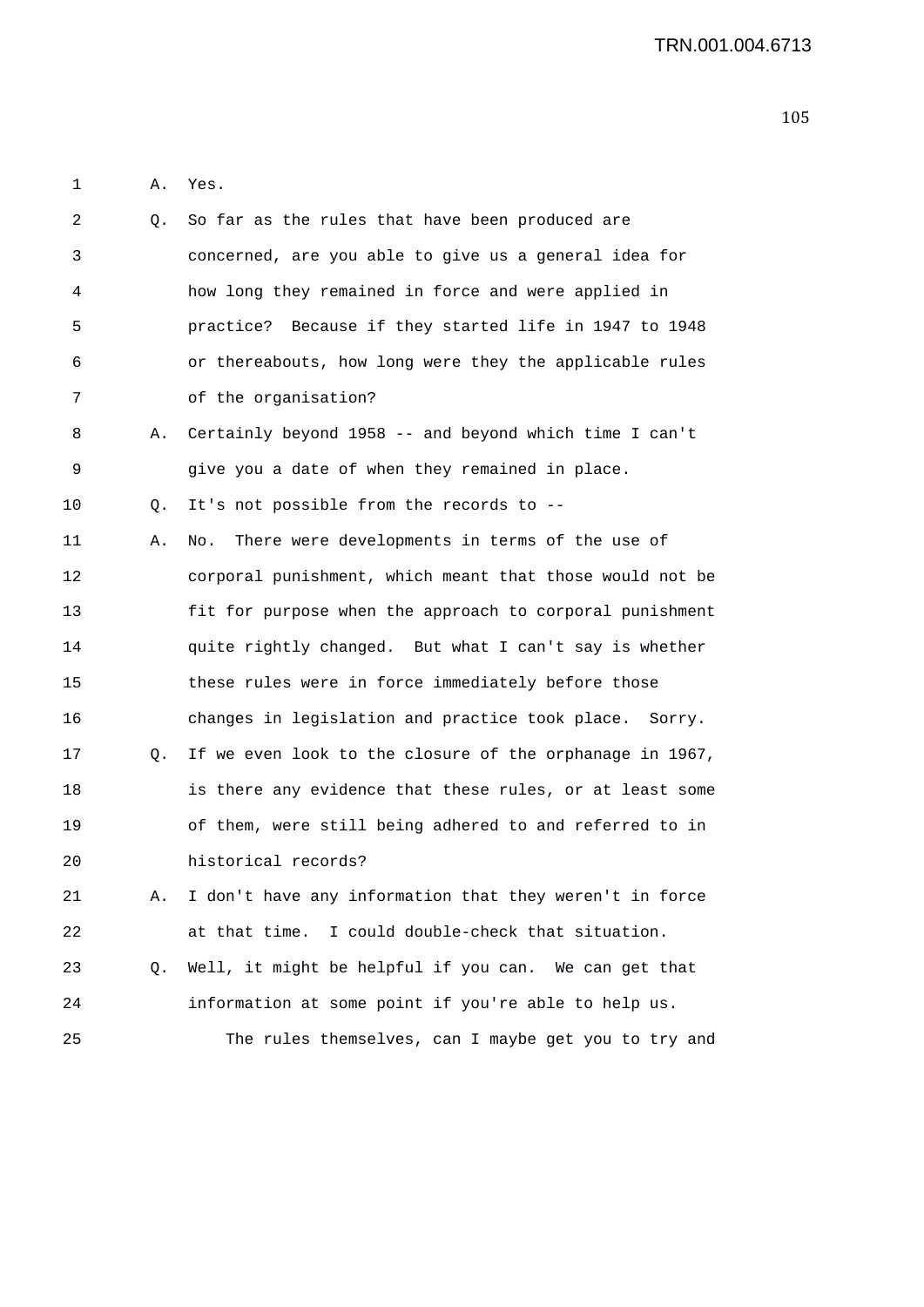| 1  |    | talk me through what they are? Because you have set out       |
|----|----|---------------------------------------------------------------|
| 2  |    | various stages of development, there seems to have been       |
| 3  |    | some discussion on them, and I wonder if you could help       |
| 4  |    | me on that, about what in effect they were telling or         |
| 5  |    | saying about corporal punishment.                             |
| 6  | Α. | We did submit a copy of the rules. I don't have it in         |
| 7  |    | front of me. It might be useful to have that.                 |
| 8  |    | LADY SMITH: Is it easy to get up on screen, Mr Peoples?<br>It |
| 9  |    | might be helpful.                                             |
| 10 | Α. | It's a four-page document, all of which I can't               |
| 11 |    | remember.                                                     |
| 12 |    | (Pause)                                                       |
| 13 |    | MR PEOPLES: I actually thought you'd set out a lot of it in   |
| 14 |    | your statement.                                               |
| 15 | Α. | Yes, we have.                                                 |
| 16 | Q. | I'll maybe try and do that. It's maybe easier if I try        |
| 17 |    | and go back to that for a moment.                             |
| 18 | Α. | 208 begins to describe --                                     |
| 19 | Q. | Yes. If you go back further to 179, maybe we'll take it       |
| 20 |    | through how you have set it out. You've referred to the       |
| 21 |    | copy that you've been able to find, which you've tried        |
| 22 |    | to date.                                                      |
| 23 | Α. | Yes.                                                          |
| 24 | Q. | And we'll refer to that as "the rules", if I may.<br>You      |
| 25 |    | refer to it in paragraph 179. Then in paragraph 180,          |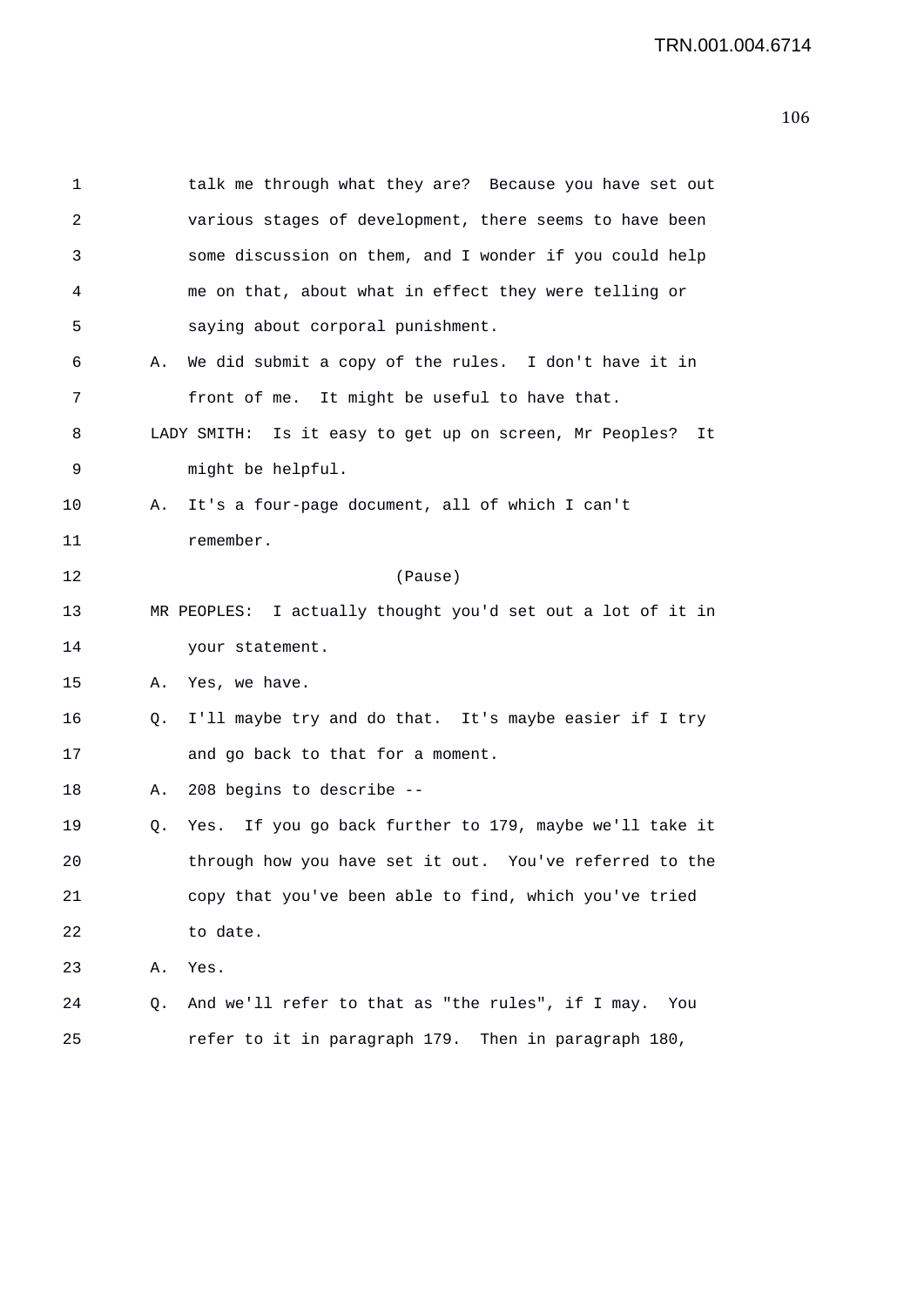```
1 I think you take a section of that rules headed "Esprit 
2 de corps", and you quote from it in 180. This is the 
3 point that: 
4 "Every member of staff is expected to remember that 
5 the orphanage is the children's home." 
6 And then it ends with: 
7 "It's the spirit and atmosphere of a home rather 
8 than merely of an institution that we wish to 
9 cultivate." 
10 A. Yes. 
11 Q. And I think we've talked about the aims earlier today. 
12 There's a special note added within those rules to the 
13 effect of: 
14 "Punishments should always be remedial, never 
15 administered in a temper, and always of such a nature 
16 that the child will recognise its justice." 
17 A. Yes. 
18 Q. I think you say at 182, towards the foot of 
19 paragraph 182: 
20 "While permitting corporal punishment to 
21 a controlled extent, the rules placed emphasis on other 
22 forms of punishment." 
23 A. Yes. 
24 Q. And I think that's a reference to the fact that other 
25 forms were prescribed as well.
```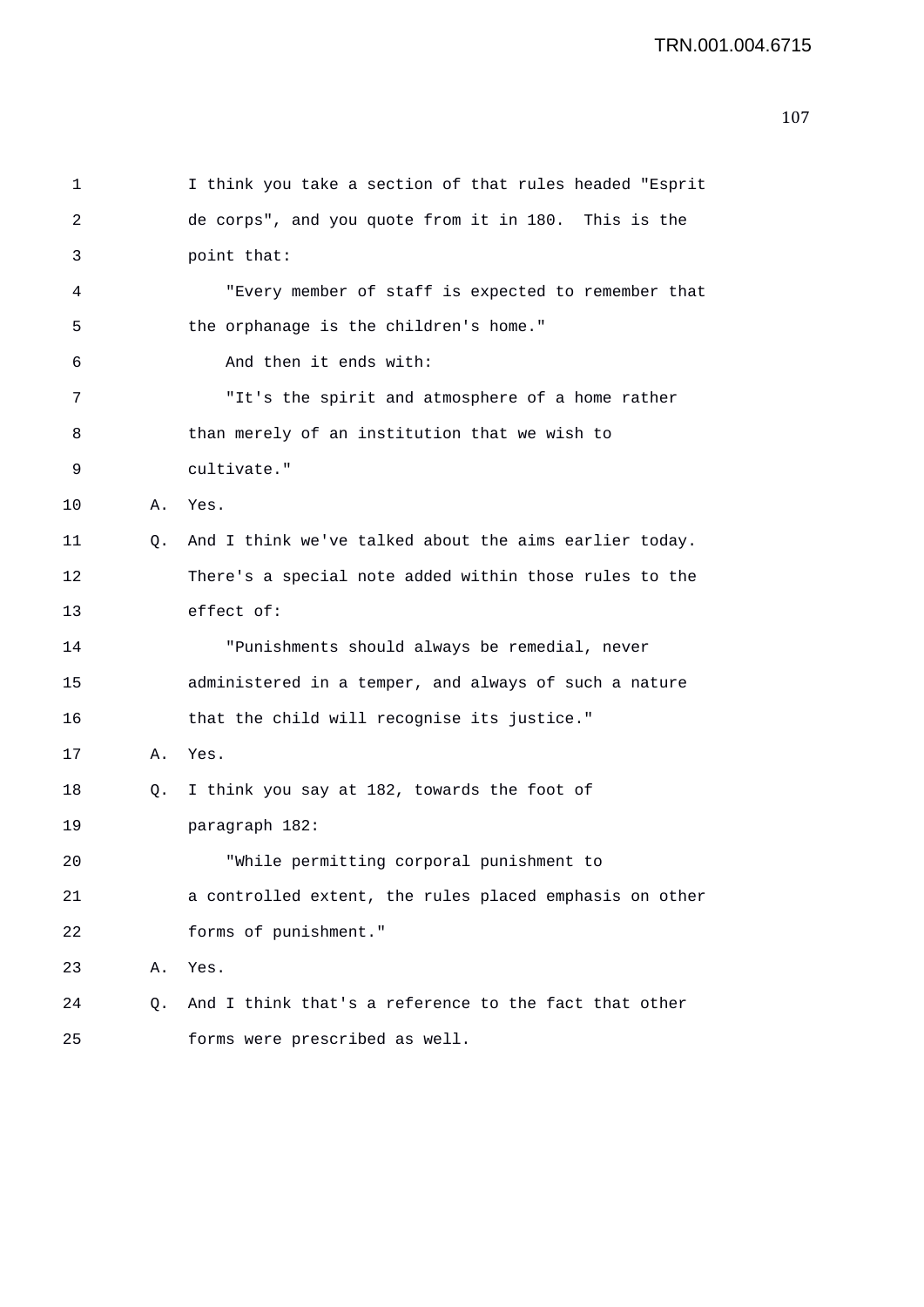| 1  |    | Then there's reference to -- you say at 183:             |
|----|----|----------------------------------------------------------|
| 2  |    | "The policy suggests downgrading of children and         |
| 3  |    | a consequent loss of pocket money."                      |
| 4  |    | For example, which may have been one form of             |
| 5  |    | sanction.                                                |
| 6  | Α. | Yes.                                                     |
| 7  | Q. | Then you quote, I think, from the rules again on the top |
| 8  |    | of page 69 at paragraph 183, and I'll read what it says: |
| 9  |    | "Other punishments may be given such as imposition,      |
| 10 |    | depriving them of little privileges, standing outside    |
| 11 |    | the housemaster's room, going early to bed, but under no |
| 12 |    | circumstances [and this is in bold] are the children to  |
| 13 |    | be deprived of their food, except with the warden's      |
| 14 |    | sanction."                                               |
| 15 |    | So we see a range of possible punishments?               |
| 16 | Α. | Yes.                                                     |
| 17 | Q. | One of which is deprivation of food, but it has to be    |
| 18 |    | with the warden's sanction?                              |
| 19 | Α. | Yes.                                                     |
| 20 | Q. | I see you've got an expression there, maybe you could    |
| 21 |    | put that into words. What does that strike you --        |
| 22 |    | what's your immediate reaction to seeing that?           |
| 23 | А. | It would strike me that the deprivation of food for      |
| 24 |    | children would not be a reasonable sanction.             |
| 25 | Q. | It's not a very child-centred approach?                  |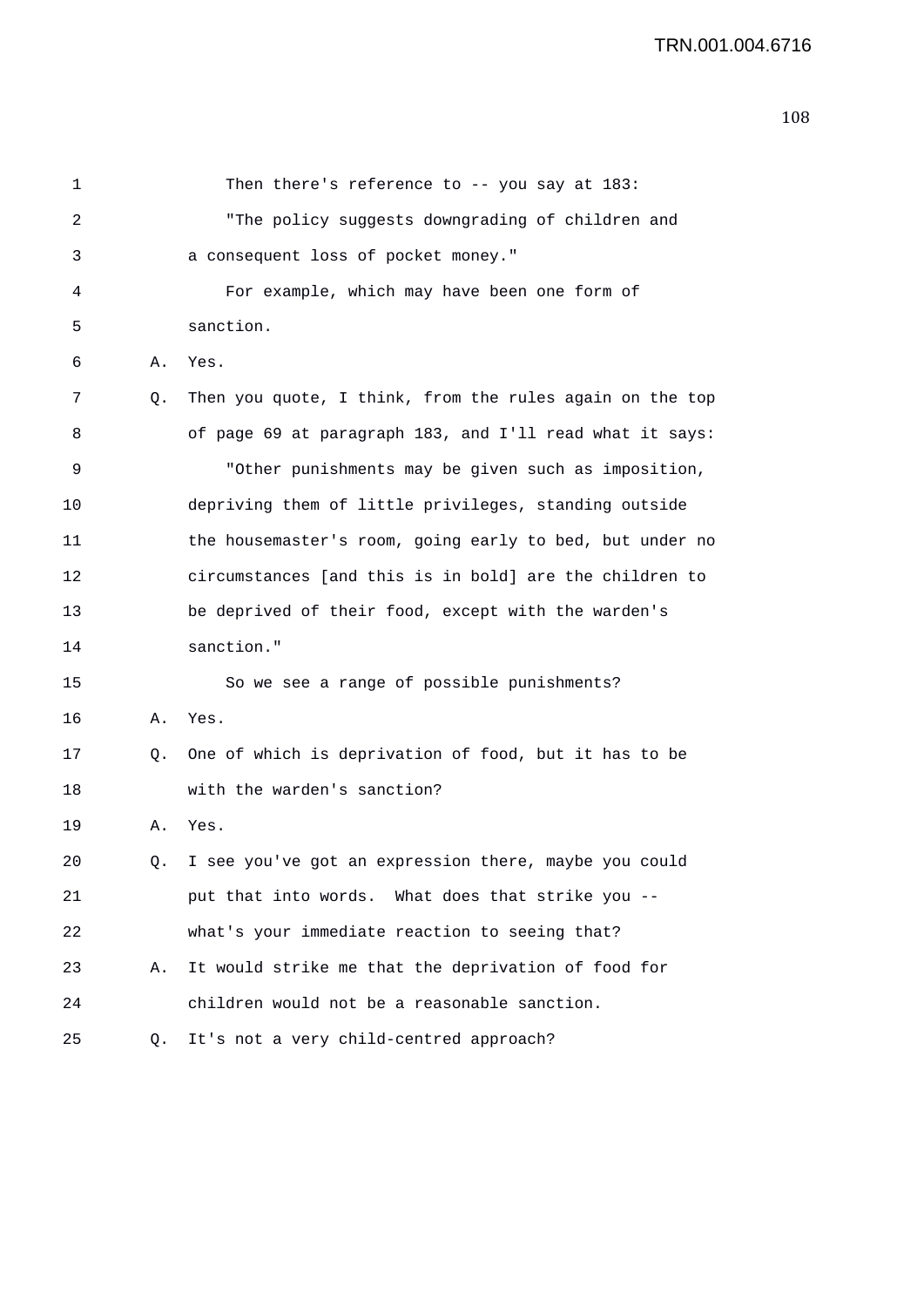1 A. No.

| 2  | Q. | And then the other one that maybe caught my eye,         |
|----|----|----------------------------------------------------------|
| 3  |    | "Standing outside the housemaster's room"; what do you   |
| 4  |    | make of that one?                                        |
| 5  | Α. | I think the practice of children standing in corners or  |
| 6  |    | standing outside the door was probably quite commonplace |
| 7  |    | in society at the time. So that of itself would not be   |
| 8  |    | unusual. I think that the lack of further direction in   |
| 9  |    | terms of time, for example, might be an issue for us in  |
| 10 |    | terms of, okay, you can make a child stand outside the   |
| 11 |    | I would argue that it's not an effective<br>door.        |
| 12 |    | punishment, but I'm not sure that people understood in   |
| 13 |    | 1948 that it was an ineffective punishment.              |
| 14 |    | But if that was going to happen then I think you         |
| 15 |    | should be very clear about how long you expect the child |
| 16 |    | to do that.                                              |
| 17 | Q. | Yes, because there's nothing --                          |
| 18 | Α. | There's nothing there to say that.                       |
| 19 | Q. | So there is a bit of discretion and judgement --         |
| 20 | Α. | Yes.                                                     |
| 21 | Q. | -- conferred on the housemaster?                         |
| 22 | Α. | Yes.                                                     |
| 23 | Q. | Then you go on at 184 -- and I'll take you through this  |
| 24 |    | section:                                                 |
| 25 |    | "It was also specifically recorded that those who        |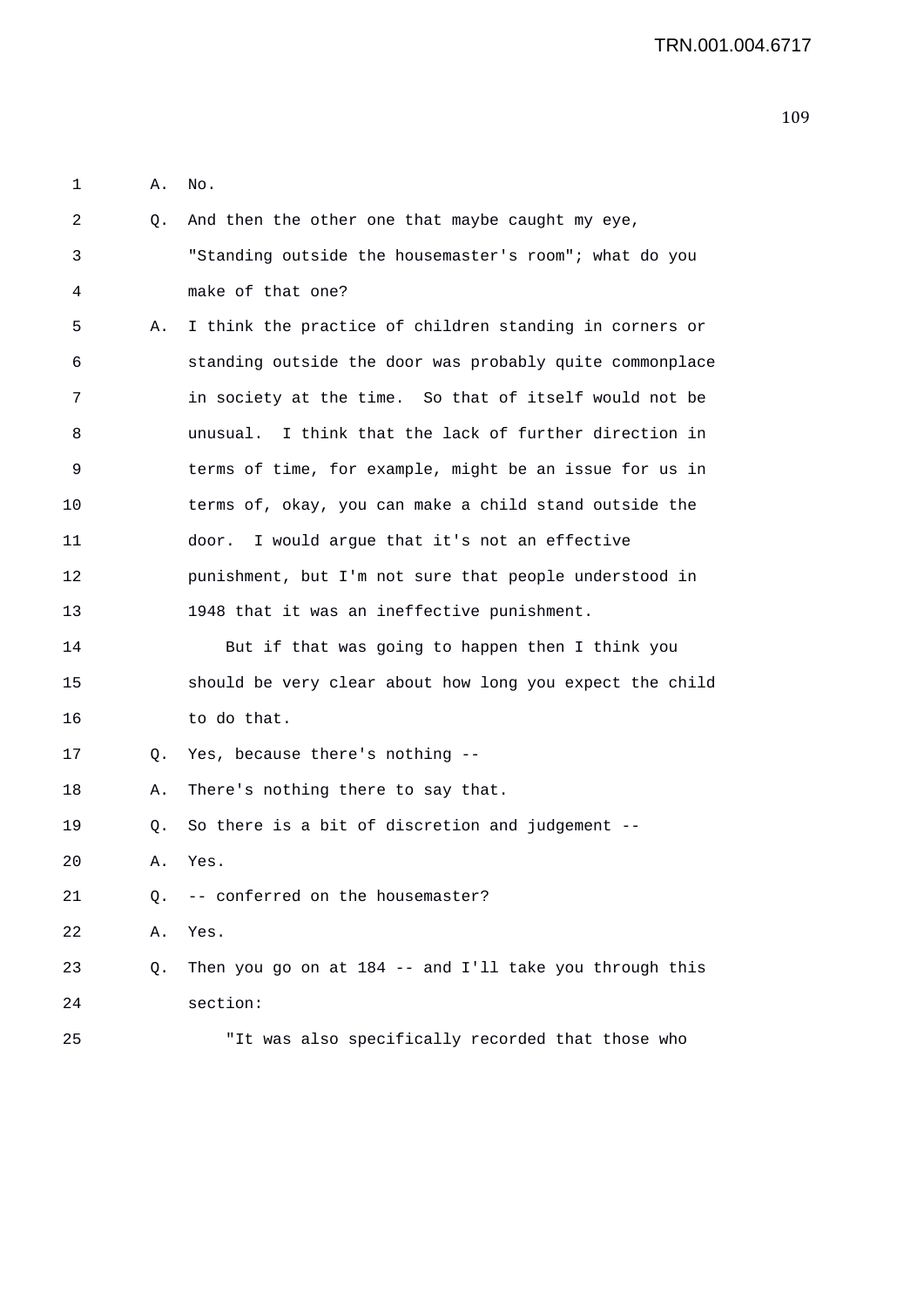| 1  |    | were deserving corporal punishment had to be sent to the      |
|----|----|---------------------------------------------------------------|
| 2  |    | warden or the lady superintendent."                           |
| 3  |    | Can I understand this so that I'm clear on this.              |
| 4  |    | Is that simply before punishment could be administered        |
| 5  |    | by a housemaster or housemistress that there had to be        |
| 6  |    | some assessment before this should happen? Is that what       |
| 7  |    | it's meant to convey?                                         |
| 8  | Α. | That it should not be done in temper or $-$ -<br>Yes.         |
| 9  | Q. | Or without prior assessment by the lady                       |
| 10 |    | superintendent --                                             |
| 11 | Α. | Yes.                                                          |
| 12 | 0. | -- or the warden?                                             |
| 13 | Α. | Yes.                                                          |
| 14 | Q. | And I suppose in the case of boys, it would be normally       |
| 15 |    | the warden, but maybe in the case of girls it could be        |
| 16 |    | the lady superintendent?                                      |
| 17 | Α. | Yes.                                                          |
| 18 |    | LADY SMITH: Was there anything in the rules requiring the     |
| 19 |    | warden or the lady superintendent to find out directly        |
| 20 |    | from the member of staff who'd sent the child what it         |
| 21 |    | was all about?                                                |
| 22 | Α. | There's nothing in the rules that specifies that.             |
| 23 |    | Because this would still allow for that member<br>LADY SMITH: |
| 24 |    | of staff in a temper to tell the child to go to the           |
| 25 |    | warden.                                                       |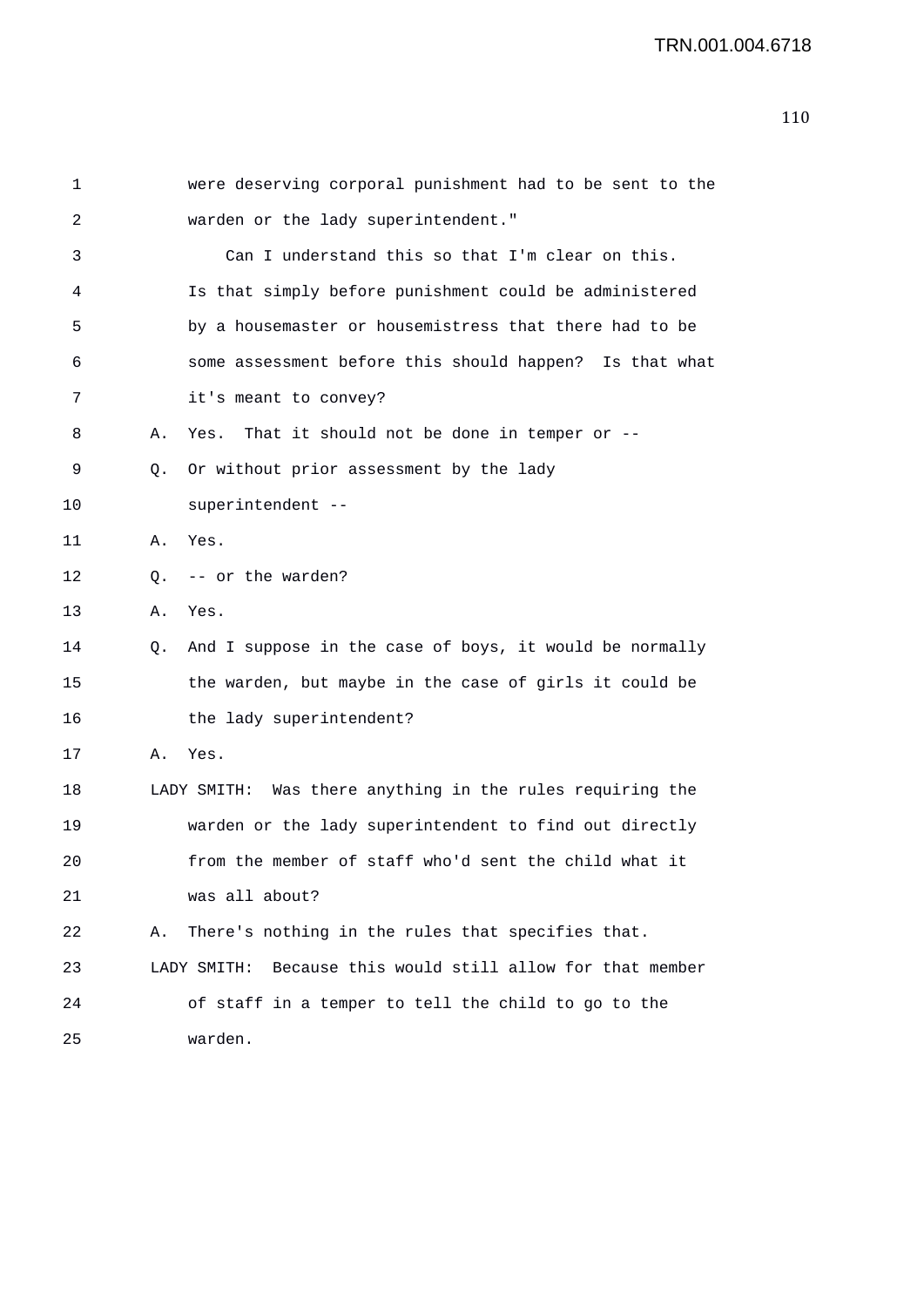| 1  | Α. | Yes. I can't comment on what happened at the time.         |
|----|----|------------------------------------------------------------|
| 2  |    | No, I accept that.<br>LADY SMITH:                          |
| 3  |    | MR PEOPLES: I know that, but I was just going to ask about |
| 4  |    | records. Is there any evidence of assessments being        |
| 5  |    | made and recorded and said that, I have just seen          |
| 6  |    | $so-and-so$ and $--$                                       |
| 7  | Α. | There's certainly some -- and I can't recall which file    |
| 8  |    | I have seen this in. But certainly when children were      |
| 9  |    | sent to the warden, they went along with the               |
| 10 |    | house father. I'm not saying it happened all of the        |
| 11 |    | time, but certainly there are files where that did         |
| 12 |    | happen, and the house father or mother explained what      |
| 13 |    | misdemeanour had taken place.                              |
| 14 | Q. | So there's some evidence that that was one way in which    |
| 15 |    | it might have happened.                                    |
| 16 | Α. | Yes.                                                       |
| 17 | Q. | Then it comes at paragraph 185, where I think again        |
| 18 |    | there's a quote from the rules which we can look at        |
| 19 |    | This is to do with permitted corporal punishment<br>that.  |
| 20 |    | by housemasters and housemistresses; is that correct?      |
| 21 | Α. | Yes.                                                       |
| 22 | Q. | It says:                                                   |
| 23 |    | "Housemasters are permitted under the rules to             |
| 24 |    | administer corporal punishment at their discretion to      |
| 25 |    | boys guilty of offences which merited corporal             |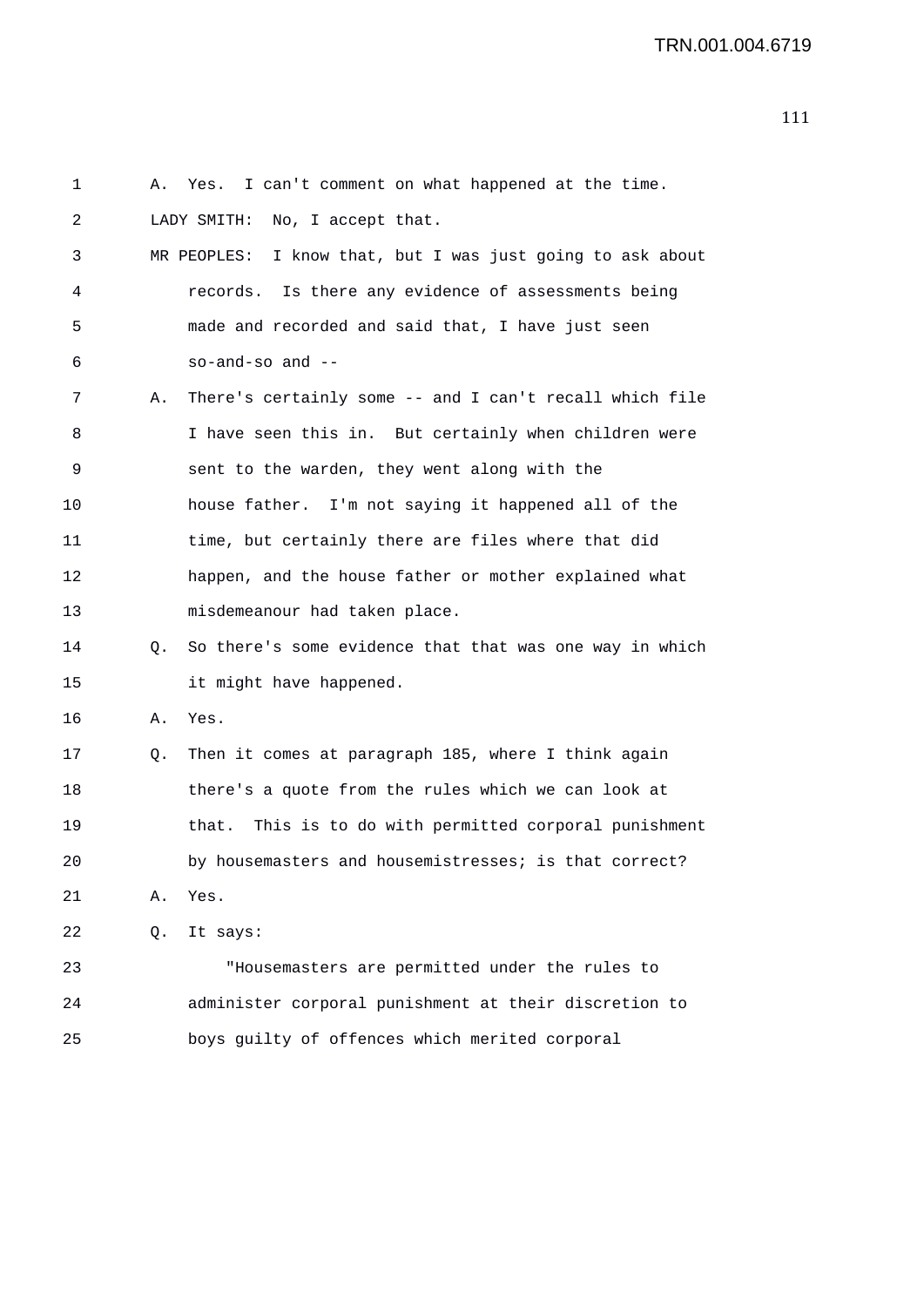2 I suppose that in itself is a bit circular. 3 A. Mm. 4 Q. Although, we've seen examples of some things that 5 perhaps in other documents or the same document would 6 attract punishment; is that right? 7 A. Sorry, I don't understand your question. 8 Q. I think there's reference to minor and major offences at 9 other -- is that in the same document as this one, about 10 stealing or ... or disobedience? I think there is some 11 quote from some -- 12 A. I would need to look again at -- 13 Q. Leave that to one side. We'll follow this through, what 14 it says is: 15 "Corporal punishment may be administered but only to 16 the extent of three strokes on the hand or on the 17 trouser seat." 18 So there's a number? 19 A. Yes. 20 Q. And there's a place? 21 A. Yes. 22 0. And it can't be the bare backside? 23 A. No. 24 Q. And I think we've already talked about evidence where 25 that didn't happen.

1 punishment."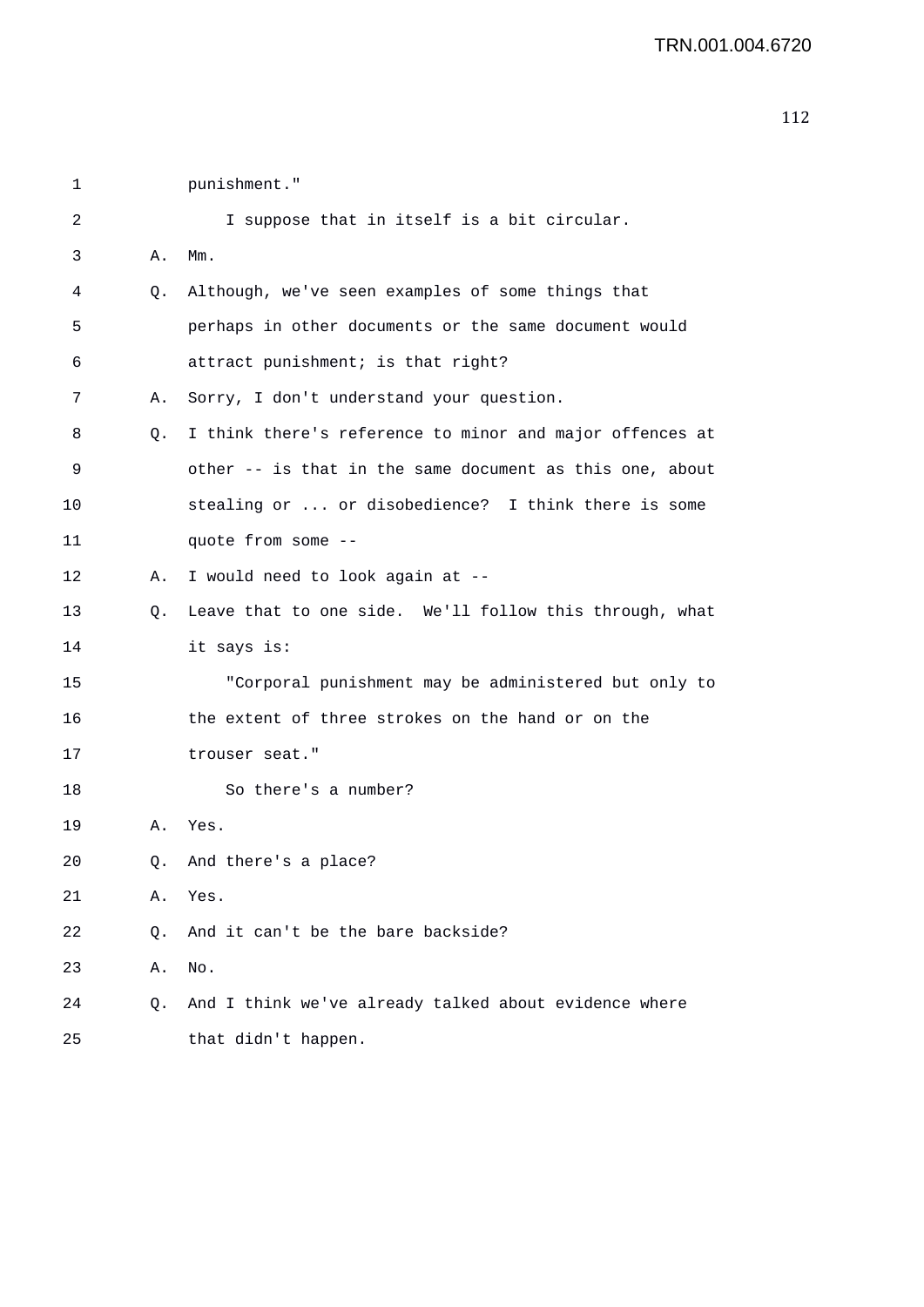| 1  |    | Then if we turn to -- we see boys. There's no --         |
|----|----|----------------------------------------------------------|
| 2  |    | this is any boy in residence who's subject to the rules, |
| 3  |    | of any age?                                              |
| 4  | А. | Yes, there's no reference to ages in terms of the boys.  |
| 5  | Q. | And if we look at housemistresses, they're permitted     |
| 6  |    | under the rules to:                                      |
| 7  |    | " occasionally smack a naughty child on the hand         |
| 8  |    | or on the trouser seat, but under no circumstances [and  |
| 9  |    | I think this is again in bold in the rules] must         |
| 10 |    | housemasters or housemistresses strike the children      |
| 11 |    | about the head, face or ears."                           |
| 12 | Α. | Yes.                                                     |
| 13 | Q. | Housemistresses at this time, would they have been in    |
| 14 |    | charge of both girls' houses and houses for young        |
| 15 |    | children of boys and girls?                              |
| 16 | А. | Housemistresses were employed in both boys and girls'    |
| 17 |    | houses and in the -- well, in the nursery.               |
| 18 | Q. | Could they smack a naughty boy or a naughty girl under   |
| 19 |    | this rule?                                               |
| 20 |    | Yes, it doesn't differentiate: it just says "child".     |
| 21 | Q. | But again, it has to be on the hand or the trouser seat  |
| 22 |    | if that happens, nowhere else?                           |
| 23 | Α. | Yes.                                                     |
| 24 | Q. | And then at paragraph 186, just looking again at the     |
| 25 |    | rules, you say:                                          |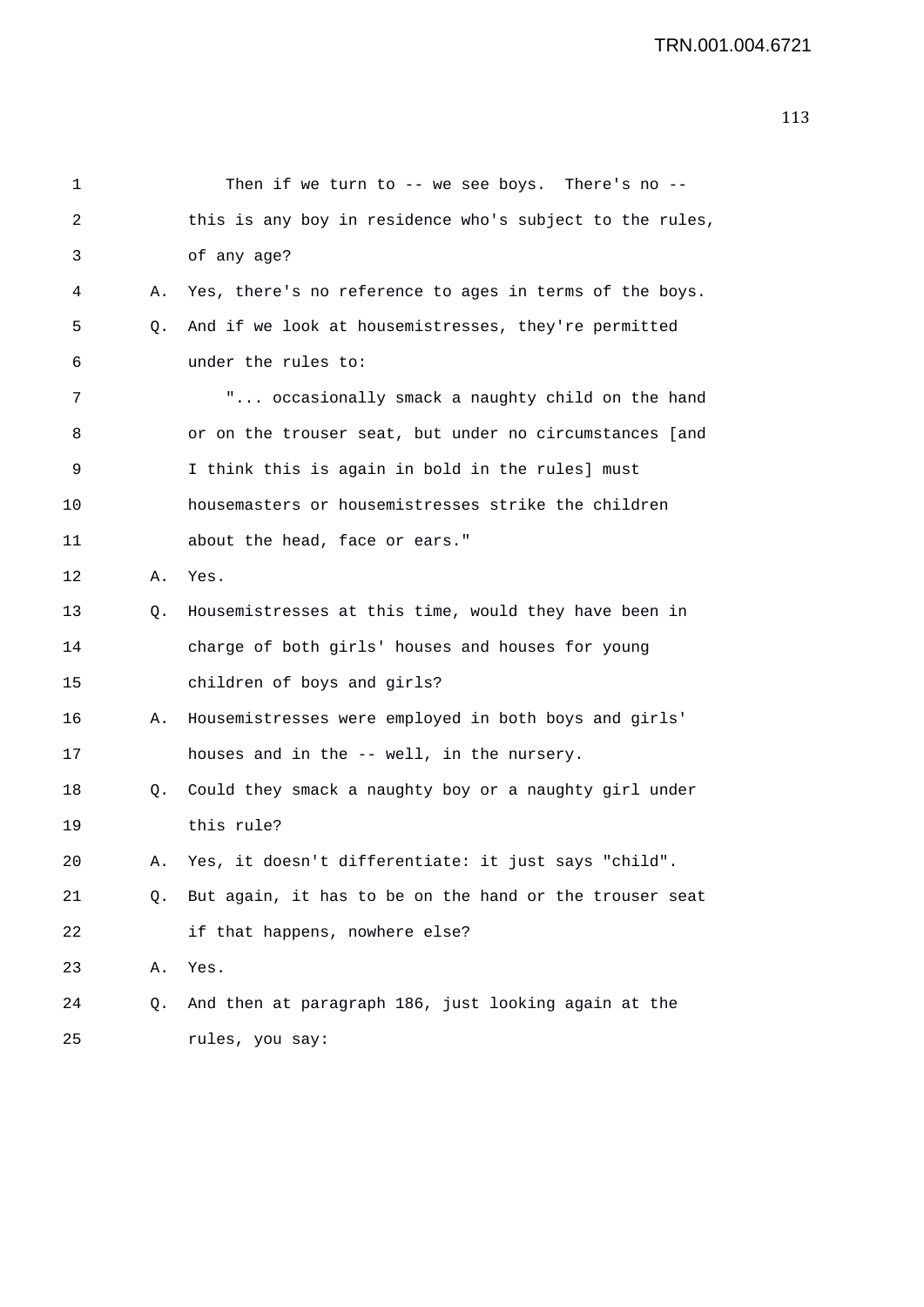| 1  |    | "This was included in a portion of the rules             |
|----|----|----------------------------------------------------------|
| 2  |    | entitled, 'Information relating to children and trainees |
| 3  |    | which may be passed on to them if and when necessary'."  |
| 4  |    | Then there's the statement:                              |
| 5  |    | "Children were intended to have information on these     |
| 6  |    | limitations."                                            |
| 7  |    | I just want to ask you about that. The words quoted      |
| 8  |    | say "if and when necessary". So information may be       |
| 9  |    | passed on. So there's no requirement under these rules   |
| 10 |    | that children are given this information as a matter of  |
| 11 |    | course?                                                  |
| 12 | Α. | No, it's not a -- it would appear not to be mandatory,   |
| 13 |    | but the fact that it is mentioned at all would seem to   |
| 14 |    | suggest that they understood at times that it should be  |
| 15 |    | passed on. They don't then specify what times that       |
| 16 |    | would be.                                                |
| 17 | 0. | Is there much evidence that this information was passed  |
| 18 |    | on and it was understood that housemasters could only    |
| 19 |    | administer three strokes and only on the hand and        |
| 20 |    | trouser seat, for example? Is there much evidence or     |
| 21 |    | any evidence?                                            |
| 22 | Α. | What we do have evidence of is reporting of what was     |
| 23 |    | felt to be at the time over-chastisement of children,    |
| 24 |    | usually by other staff members. But we don't have        |
| 25 |    | direct reference to the rules, as you probably           |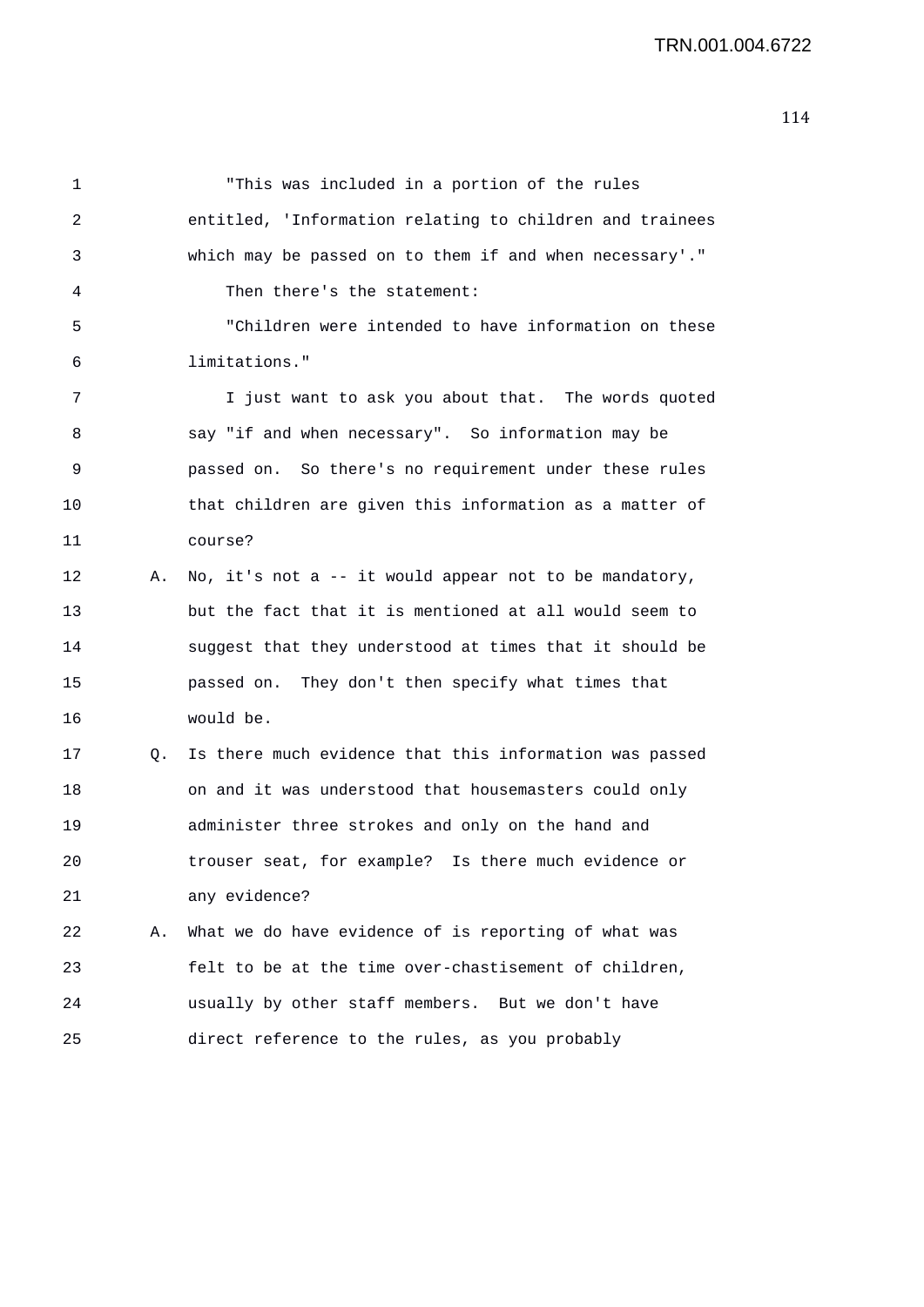1 appreciate, because at the point we were doing the file 2 reading, we didn't know that these were still in 3 existence. 4 So we have in parts a culture where people felt if 5 chastisement had been too severe for children, then they 6 were reported on to -- we have evidence of that, but we 7 don't have reference to these rules being made. 8 Q. Or evidence that shows that the children generally had 9 an understanding that three strokes were the maximum, it 10 could only be the hand or the trouser seat? 11 A. Not from the files that I have read. 12 LADY SMITH: I'm not sure I follow exactly what you're 13 explaining in the whole of paragraph 186. It may be 14 because it's a very long sentence. It's not 15 a criticism; I see that you're trying to explain a lot. 16 Can you try and give me the sense of what you're getting 17 at there? 18 A. So I think we were just making the point that these 19 rules and regulations did exist. We have provided them 20 to the inquiry and within the context, within the body 21 of the rules and regulations, there is a specific 22 statement in relation to the sharing of the information, 23 the rules and regulations, with children and trainees. 24 LADY SMITH: There is no requirement to do that? 25 A. But it's not a requirement, no.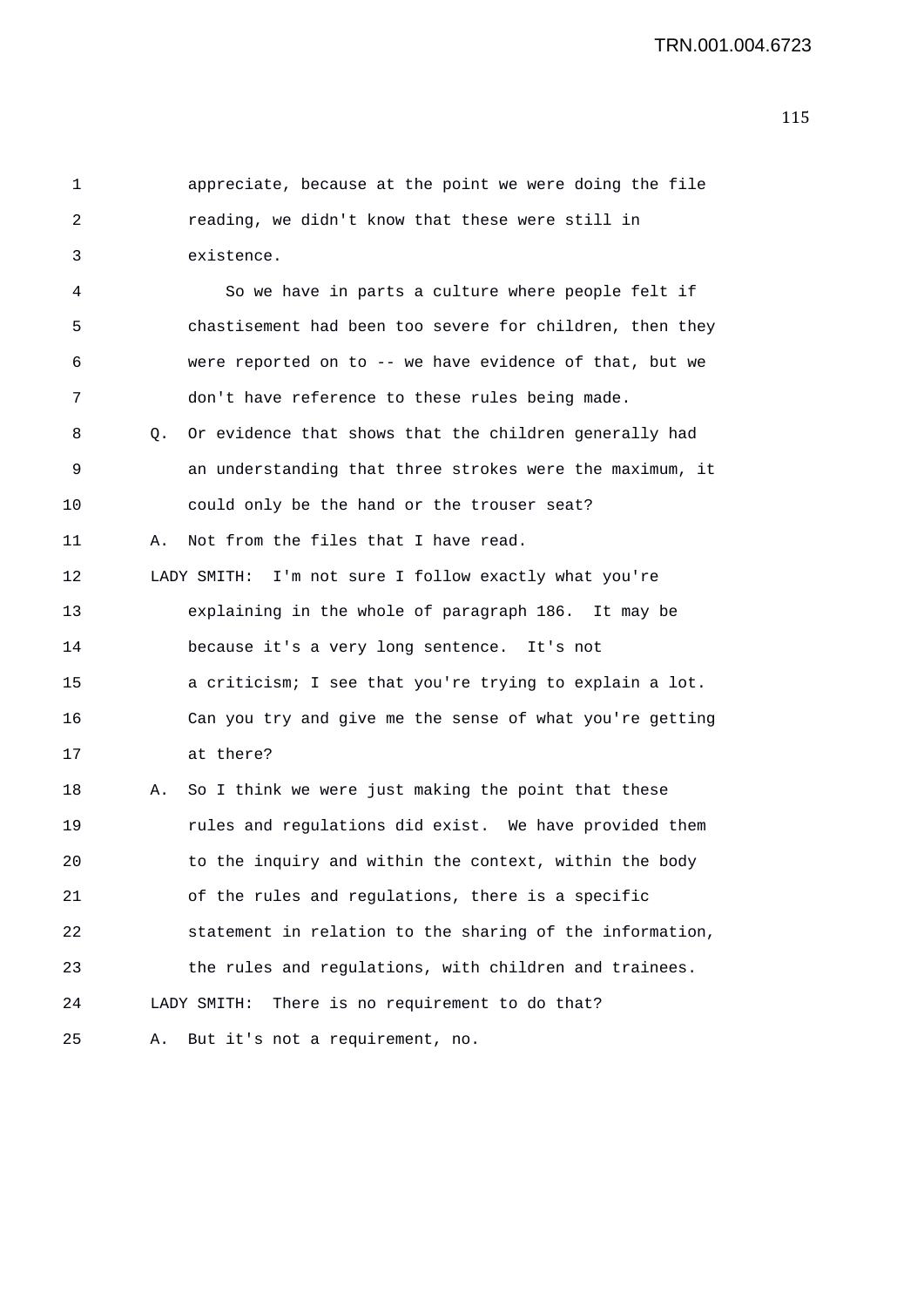1 LADY SMITH: "If necessary", it says. Is there anything in 2 the rules that indicates how the person who might share 3 the information is to decide whether it's necessary to 4 do so or not? 5 A. No, it doesn't within the rules, but we do have an 6 example, and I think we've provided this to the inquiry 7 in terms of some of the senior girls, where they were 8 unhappy about their treatment in terms of the girls who 9 were being paid to work, and that being raised by the 10 girls with the orphanage. What we don't know is whether 11 that action was a direct result of their knowledge of 12 this or not, but they certainly raised concerns about 13 unfair treatment in terms of being -- I think the word 14 was -- I can't remember the word actually, but basically 15 being downgraded, I think is the word. 16 LADY SMITH: But this is about hitting children. This is 17 about whether or not children are going to be warned 18 when they're going to be hit and, furthermore, hit with 19 an instrument. 20 A. The rules are actually more than just physical 21 punishment. There's also reference to other forms of 22 discipline within them. So it's not solely about -- 23 this part of 185 is certainly about that, but the 24 general statement is about the whole rules, not just the

25 physical punishment aspect.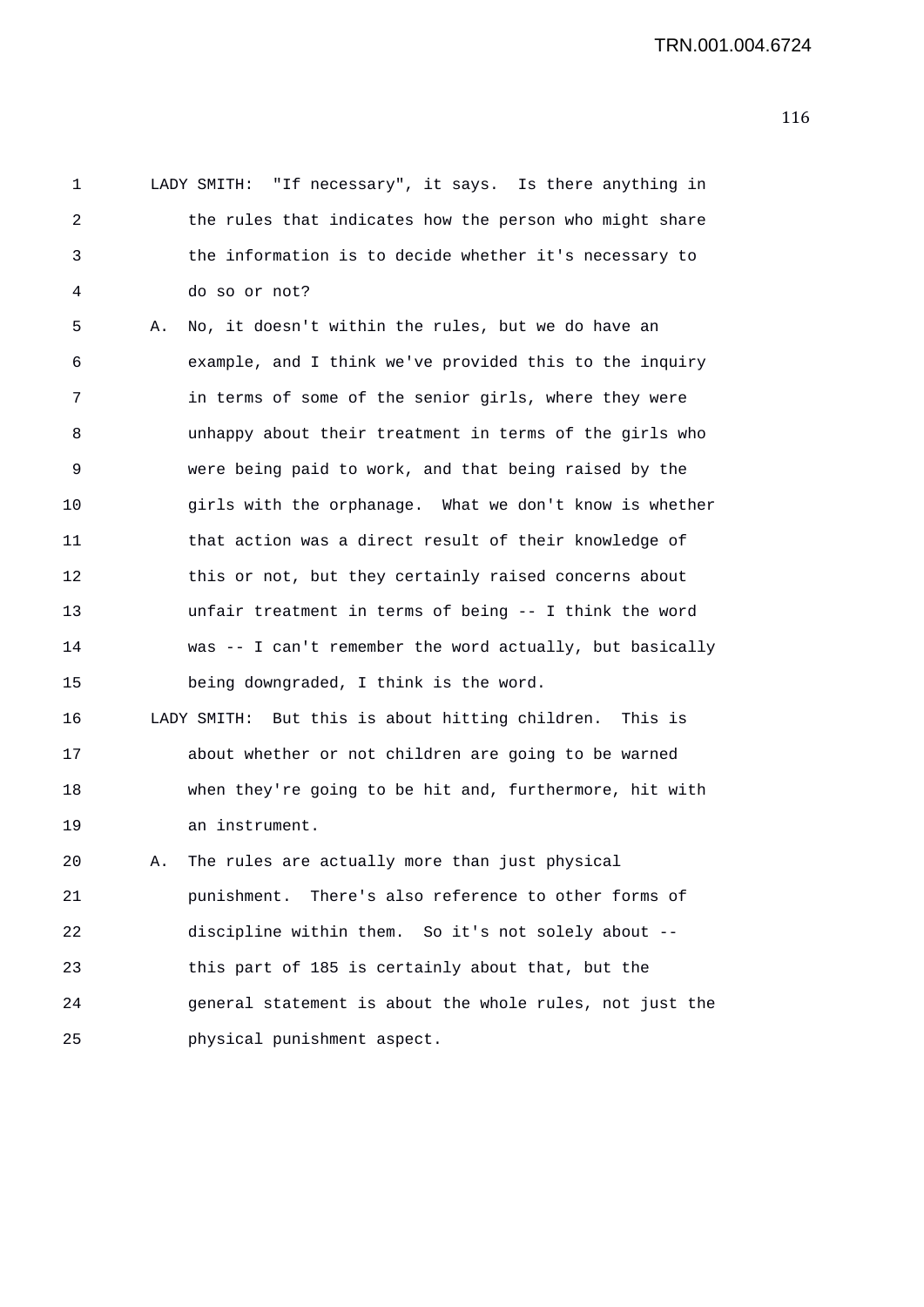1 LADY SMITH: Have you found anything that shows that 2 children were ever told in advance that if they were to 3 do something that was assessed as deserving corporal 4 punishment, here are the limits of what can be done to 5 you? 6 A. No. 7 LADY SMITH: Thank you. 8 MR PEOPLES: I paused there because I had a point in mind 9 and I think I've now remembered the point I wanted to 10 raise with you. If you were sticking to the rules, 11 I suppose someone that was a bit overzealous with the 12 belt could cause bruising, even with three strokes. 13 A. I don't think you would need to be overzealous to cause 14 bruising with a belt. I'm not a medical expert, but 15 even with one stroke of a belt. 16 Q. So it wouldn't necessarily be a guarantee that three 17 strokes would prevent any form of harm or trauma to the 18 person who received the strokes, it would depend on the 19 person administering? 20 A. No, I think the context here is it was at a time when 21 generally, corporal punishment was accepted as a norm. 22 We're very far away from that nowadays. 23 Q. Can I just raise another point with you? You mentioned 24 trainees. Can I just be clear, and I don't want to go 25 into the whole history of the trainees, we can read it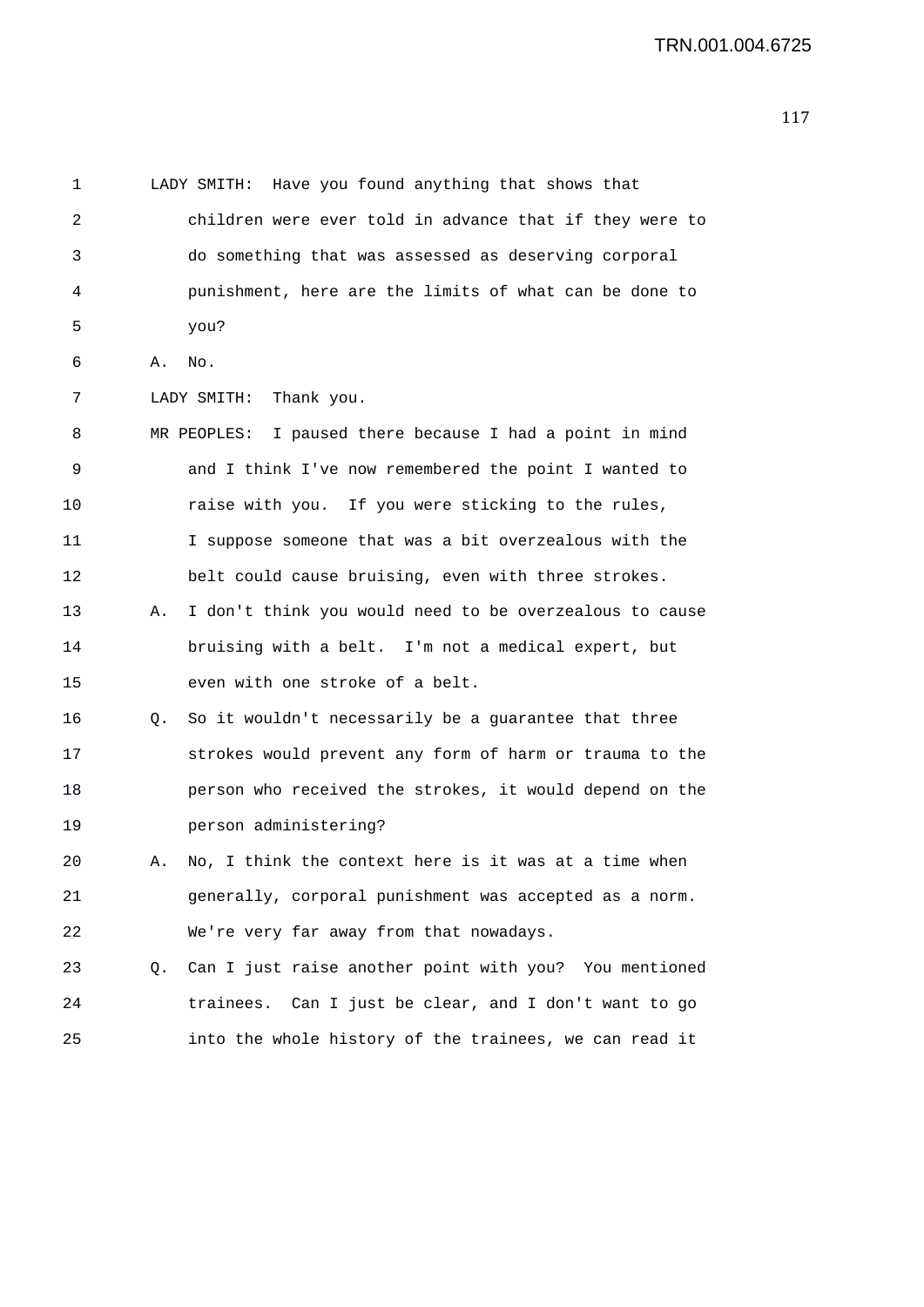| 1  |    | and I think I understand, but these were sometimes       |
|----|----|----------------------------------------------------------|
| 2  |    | referred to as the working girls, I think.               |
| 3  | Α. | Yes.                                                     |
| 4  | Q. | But trainees, so that I'm clear, who are referred to     |
| 5  |    | specifically as a category in these rules, are older     |
| 6  |    | girls who are over 15 and who have left school. They're  |
| 7  |    | categorised as junior trainees, senior trainees and      |
| 8  |    | special depending on their age, over 15 --               |
| 9  | Α. | Yes.                                                     |
| 10 | Q. | -- if I remember.                                        |
| 11 | Α. | I need to check because there were also boys who were    |
| 12 |    | working, but they tended to be younger. So this will be  |
| 13 |    | those girls who had reached school-leaving age, but the  |
| 14 |    | word "trainee" might actually also cover the boys who    |
| 15 |    | were working before they left.                           |
| 16 | Q. | But I suppose the point is, a trainee isn't really in    |
| 17 |    | one sense in care any more as they've left the period of |
| 18 |    | care between 5 and 15.                                   |
| 19 | Α. | Yes.                                                     |
| 20 | Q. | They've reached school age, they're being trained,       |
| 21 |    | perhaps it's seen as a form of employment?               |
| 22 | Α. | Yes.                                                     |
| 23 | Q. | But they can have their wages docked?                    |
| 24 | Α. | Yes.                                                     |
| 25 | Q. | Indeed, it's not really wages, because in fact the       |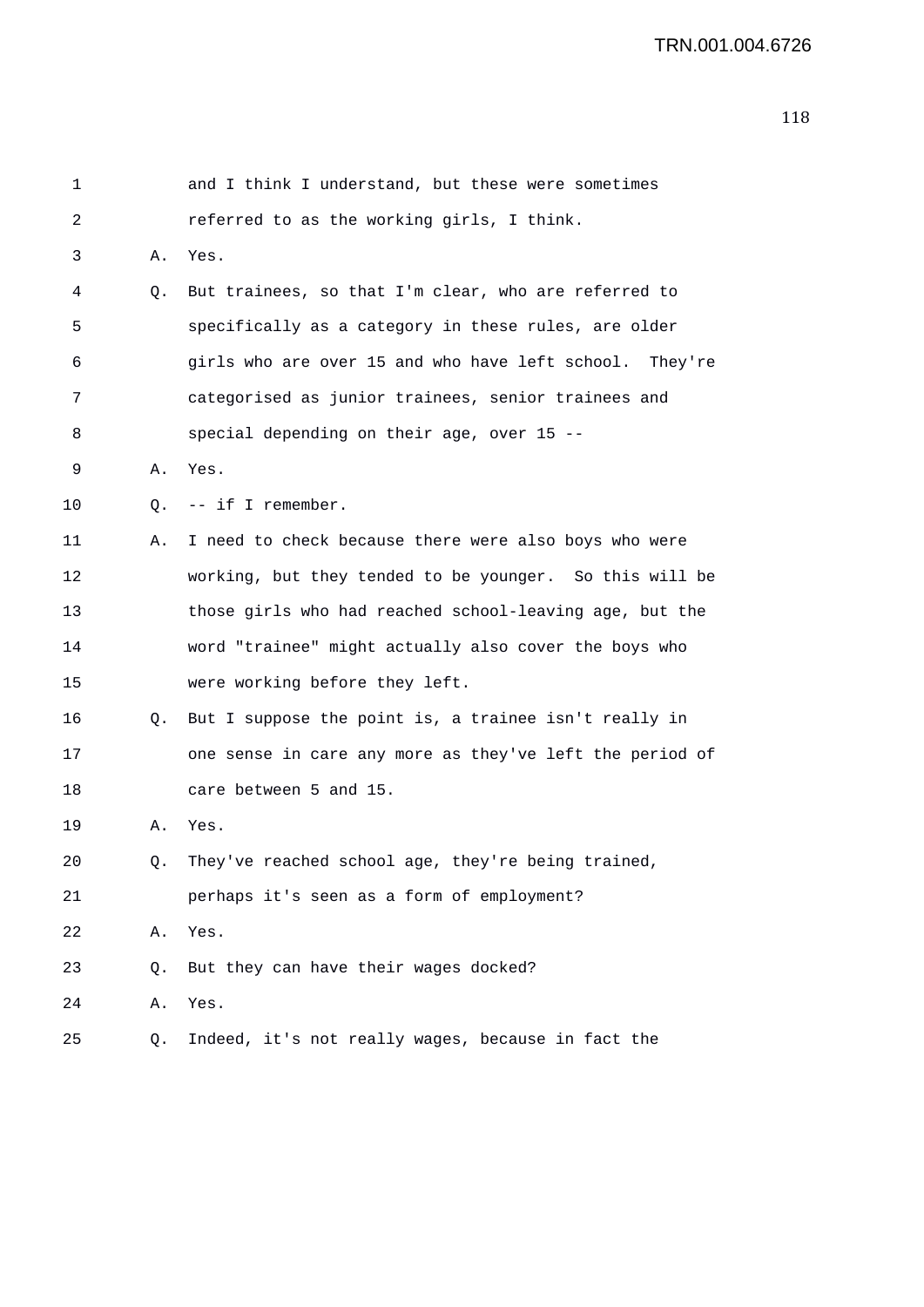| 1  |    | terminology used in the rules is "pocket money"; it is    |
|----|----|-----------------------------------------------------------|
| 2  |    | not employment.                                           |
| 3  | Α. | My understanding is working girls did get paid a wage.    |
| 4  | Q. | I think they got paid pocket money in terms of the        |
| 5  |    | The term was "pocket money".<br>rules.                    |
| 6  | Α. | I would need to go back --                                |
| 7  | Q. | Take it from me. I looked at it last night and I think    |
| 8  |    | the words "pocket money" are there and they talk about    |
| 9  |    | a bonus as well, and then they talk about when you can    |
| 10 |    | lose some of this money. That doesn't really -- to        |
| 11 |    | those who are familiar with employment and wages and      |
| 12 |    | contracts, that's not employment --                       |
| 13 | Α. | $_{\rm No}$ .                                             |
| 14 | Q. | -- in the true sense.                                     |
| 15 | Α. | No. I wouldn't seek to argue that it was.                 |
| 16 | Q. | No, I'm not suggesting -- I just want to clarify.         |
| 17 |    | So trainees are rather a special category with these      |
| 18 |    | rules for a special situation?                            |
| 19 | Α. | Yes.                                                      |
| 20 |    | Q. But over and above that, they're children and children |
| 21 |    | is a more general classification and there are boys and   |
| 22 |    | girls and these are the rules of what can happen with     |
| 23 |    | boys and girls?                                           |
| 24 | Α. | Yes.                                                      |
| 25 | Q. | The example you gave of the girls complaining, I think,   |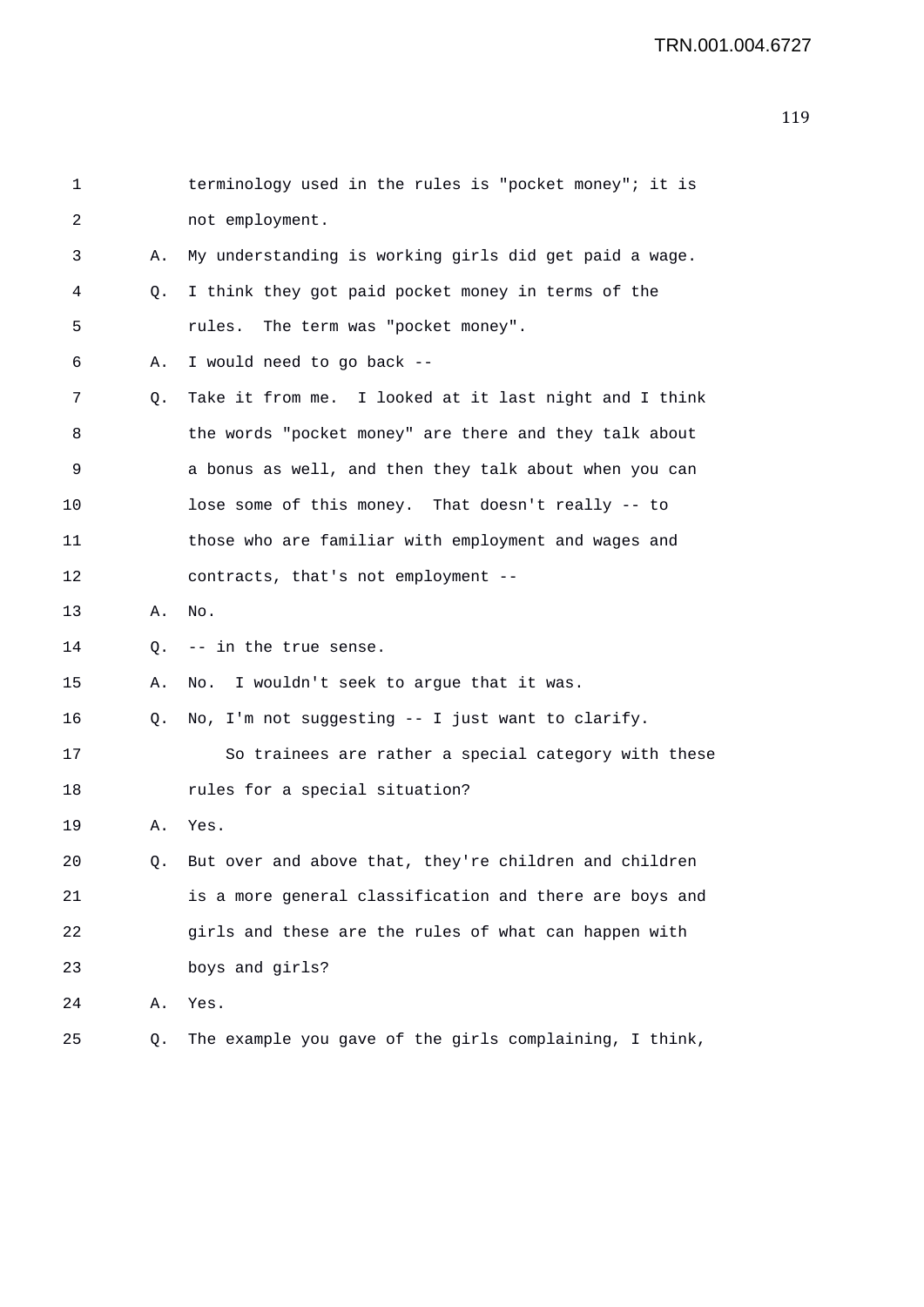```
1 was trainees, I suspect, or older girls -- 
2 A. Yes. 
3 Q. -- rather than children who -- 
4 A. Yes, it was older girls. 
5 Q. I think all examples you gave are of trainees are older 
6 girls who are having their voice heard. 
7 A. Yes. The one example I did give was definitely 
8 in relation to girls, yes. 
9 Q. If we go on to paragraph 187, page 70, you tell us the 
10 rules, or at least the statement tells us the rules -- 
11 LADY SMITH: Mr Peoples, before you leave that, to finish 
12 the section on trainees, have I got the right passage 
13 in the statement? It starts at 191: 
14 "Special rules for trainees." 
15 And then it's expanded on in 192 -- 
16 MR PEOPLES: Yes. 
17 LADY SMITH: -- and 193.
18 MR PEOPLES: Yes. 
19 LADY SMITH: Is that what you were referring to in the 
20 questioning? 
21 MR PEOPLES: Yes. I don't want to read all of that, but 
22 there's certainly special rules about these girls who 
23 had reached school-leaving age, who became trainees, and 
24 were classified as either junior, senior or special. 
25 I think SallyAnn is saying it's possible that the term
```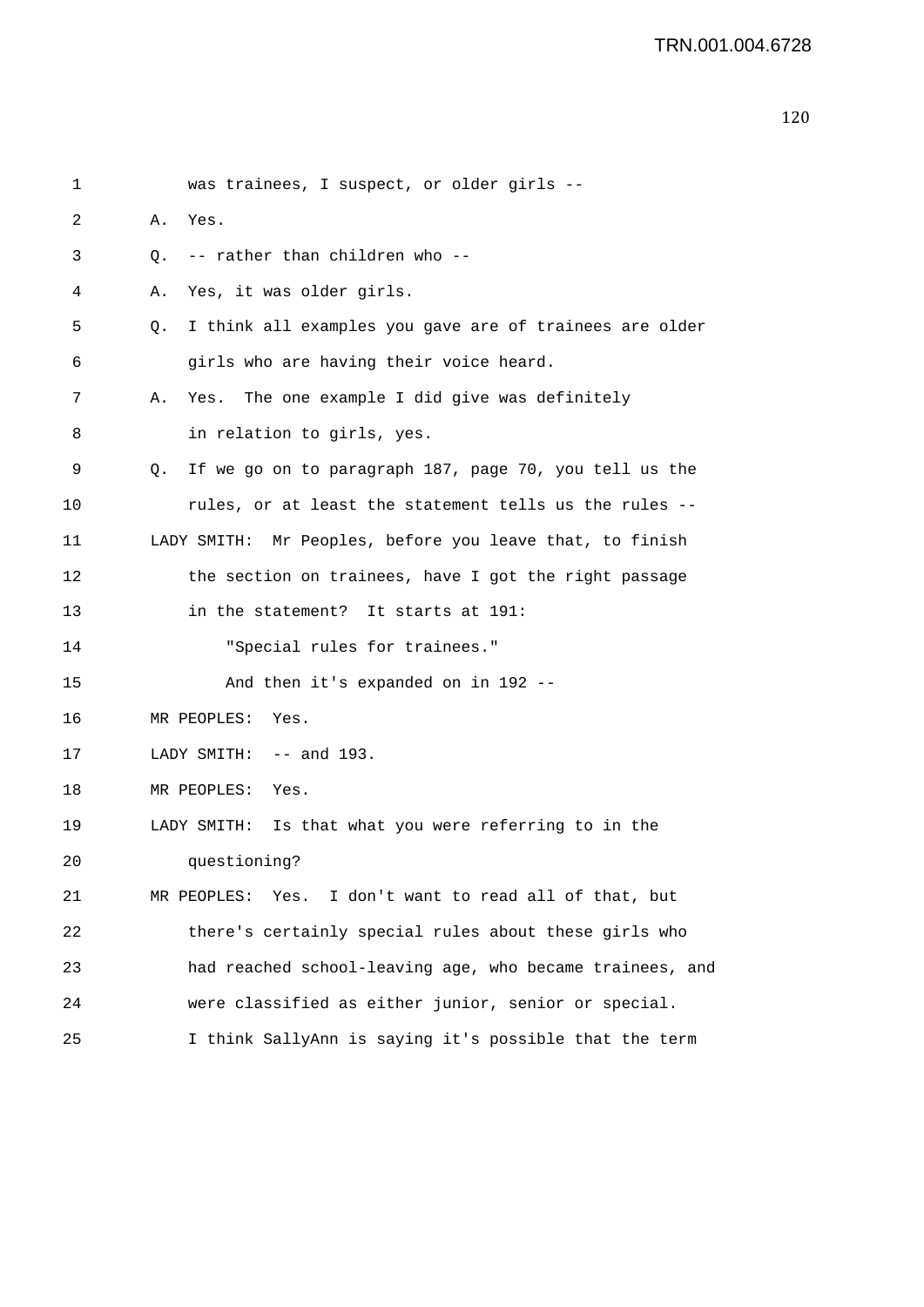| 1  | "trainees" might also have applied to boys in some            |
|----|---------------------------------------------------------------|
| 2  | cases.                                                        |
| 3  | However, the boys left earlier and they left at<br>Α.<br>Yes. |
| 4  | school-leaving age, which is why they were children.          |
| 5  | I get that. There's an interesting thread in<br>LADY SMITH:   |
| 6  | both the quotation in 191 and 192 that the rules are to       |
| 7  | be as in the past. The same rules carry on and it's           |
| 8  | in the quotation at 192 that we're told if trainees get       |
| 9  | bad marks for misconduct, cheek, defiance or slackness,       |
| 10 | as they could have done when they were just children in       |
| 11 | care, they would lose pocket money, and that would be         |
| 12 | for the lady superintendent to decide, and then they          |
| 13 | would be -- promotion would be withheld and so on.            |
| 14 | Yes.<br>Α.                                                    |
| 15 | LADY SMITH: So there doesn't really seem to have been         |
| 16 | a recognition of this complete change in their status,        |
| 17 | actually, because although it was called trainee, they        |
| 18 | weren't being treated as employees --                         |
| 19 | No.<br>Α.                                                     |
| 20 | -- according to these rules.<br>LADY SMITH:                   |
| 21 | MR PEOPLES: I might also help you. I'll maybe just raise      |
| 22 | this while her Ladyship has mentioned it. I did               |
| 23 | actually look at the rules and regulations. If you want       |
| 24 | me to bring them up, I can. I've actually found the           |
| 25 | reference, but I probably don't need to. What I would         |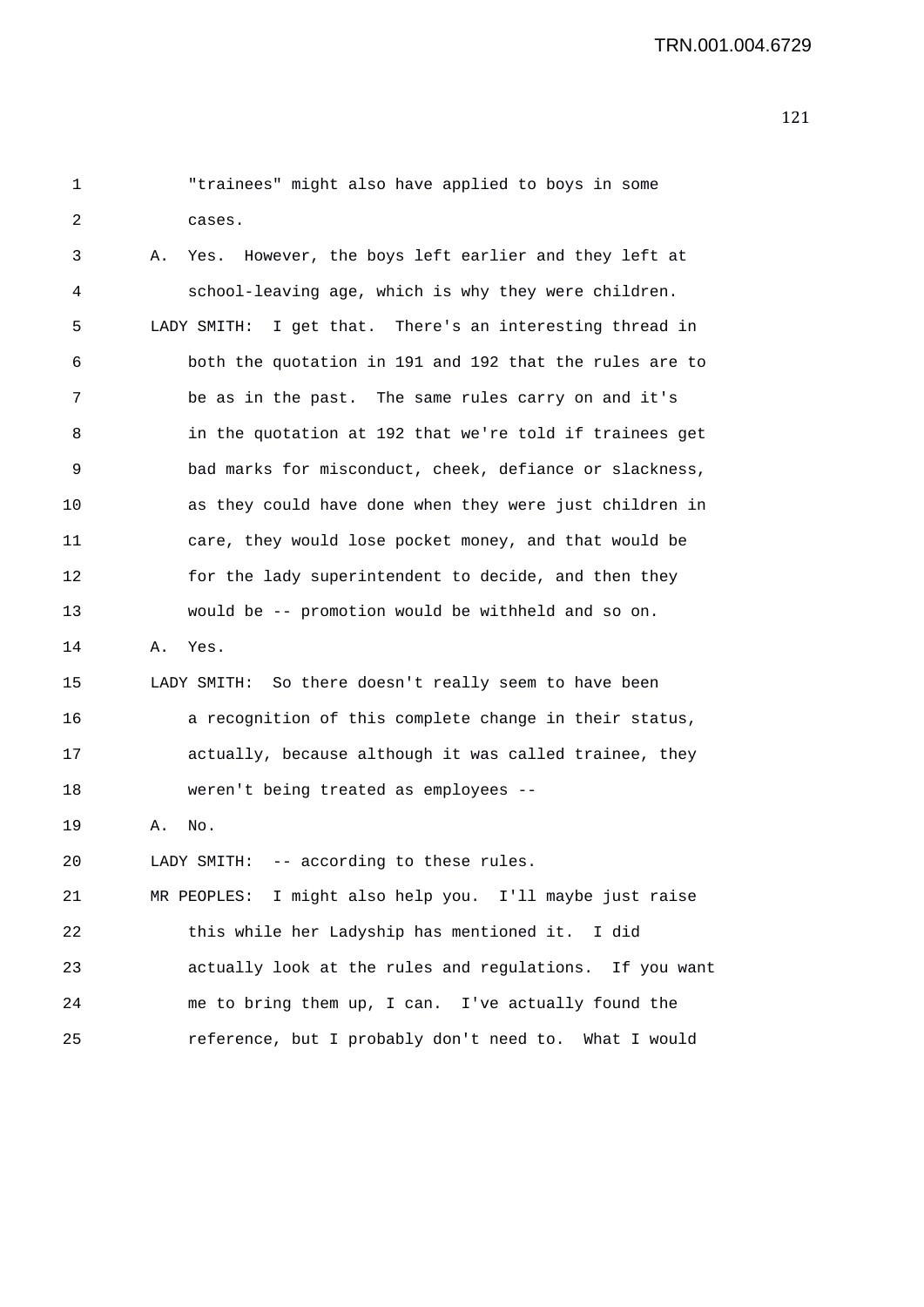| 1  |    | say is it says:                                          |
|----|----|----------------------------------------------------------|
| 2  |    | "Special rules for girls in training, 15 to 15 and       |
| 3  |    | a half. Junior trainee: pocket money 12 and 6. Over      |
| 4  |    | 16, a special, 15 shillings a week."                     |
| 5  |    | But there's obviously provision for losing some of       |
| 6  |    | that for poor conduct or unruly behaviour.               |
| 7  |    | The other thing that caught my eye $-$ and maybe I'll    |
| 8  |    | just mention it in relation to this rule:                |
| 9  |    | "When girls reach the age of senior, her incoming        |
| 10 |    | letters will be examined; outgoing letters may be sent   |
| 11 |    | unscreened."                                             |
| 12 |    | It doesn't suggest that they had lost their status       |
| 13 |    | as people who were cared for and --                      |
| 14 | Α. | Children.                                                |
| 15 | Q. | -- under the care and authority of --                    |
| 16 | Α. | Absolutely, I wouldn't disagree.                         |
| 17 | Q. | It's maybe a little concerning that their incoming       |
| 18 |    | letters were to be examined before they saw them, even   |
| 19 |    | at the age of 15 and over.                               |
| 20 | Α. | Yes, if that's a blanket rule then, yes, I would suggest |
| 21 |    | that's correct.                                          |
| 22 | Q. | I suppose it's just pointing up a point we raised        |
| 23 |    | earlier, that these rules, if they did apply over        |
| 24 |    | a substantial period from 1947 through to some time      |
| 25 |    | in the 1960s perhaps, were outmoded and should have been |
|    |    |                                                          |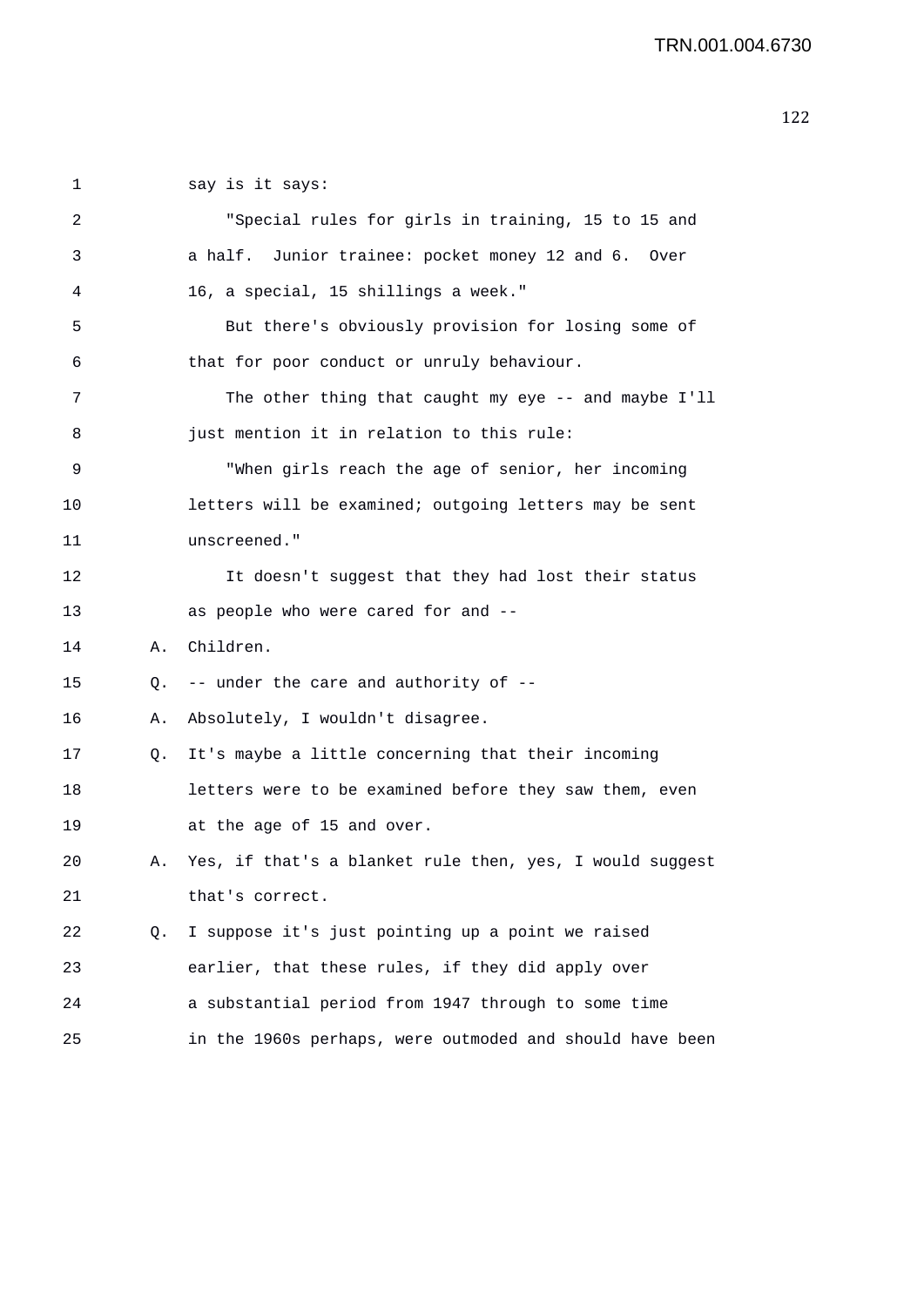| $\mathbf 1$ |    | reviewed and updated to reflect current policies and     |
|-------------|----|----------------------------------------------------------|
| 2           |    | practices as approved by the organisation.               |
| 3           | Α. | Yes, if they were --                                     |
| 4           | Q. | If they were.                                            |
| 5           | Α. | -- and I don't have evidence either way as to when these |
| 6           |    | rules changed completely for another set of rules.       |
| 7           | Q. | But even if the system of trainees died out in 1958,     |
| 8           |    | that would have been a good occasion to change the rules |
| 9           |    | and take out this --                                     |
| 10          | Α. | Absolutely, and they may well have been changed --       |
| 11          | Q. | What evidence --                                         |
| 12          | Α. | I don't have any documents that I can give you. I wish   |
| 13          |    | I did, but I don't have those documents.                 |
| 14          | Q. | Don't be apologetic, I just want to clarify the fact.    |
| 15          |    | There's nothing indirectly to say that the rules did     |
| 16          |    | undergo change when the training status ceased to be     |
| 17          |    | used?                                                    |
| 18          | Α. | There's nothing directly to say that, yes.               |
| 19          | Q. | If I could pass on to paragraph 187, following through   |
| 20          |    | this chapter on discipline and punishment, it says:      |
| 21          |    | "The rules also include some information for             |
| 22          |    | children on the sort of actions which might result in    |
| 23          |    | punishment, although clearly this is not intended to be  |
| 24          |    | exhaustive."                                             |
| 25          |    | Minor offences for which a bad mark could be given       |
|             |    |                                                          |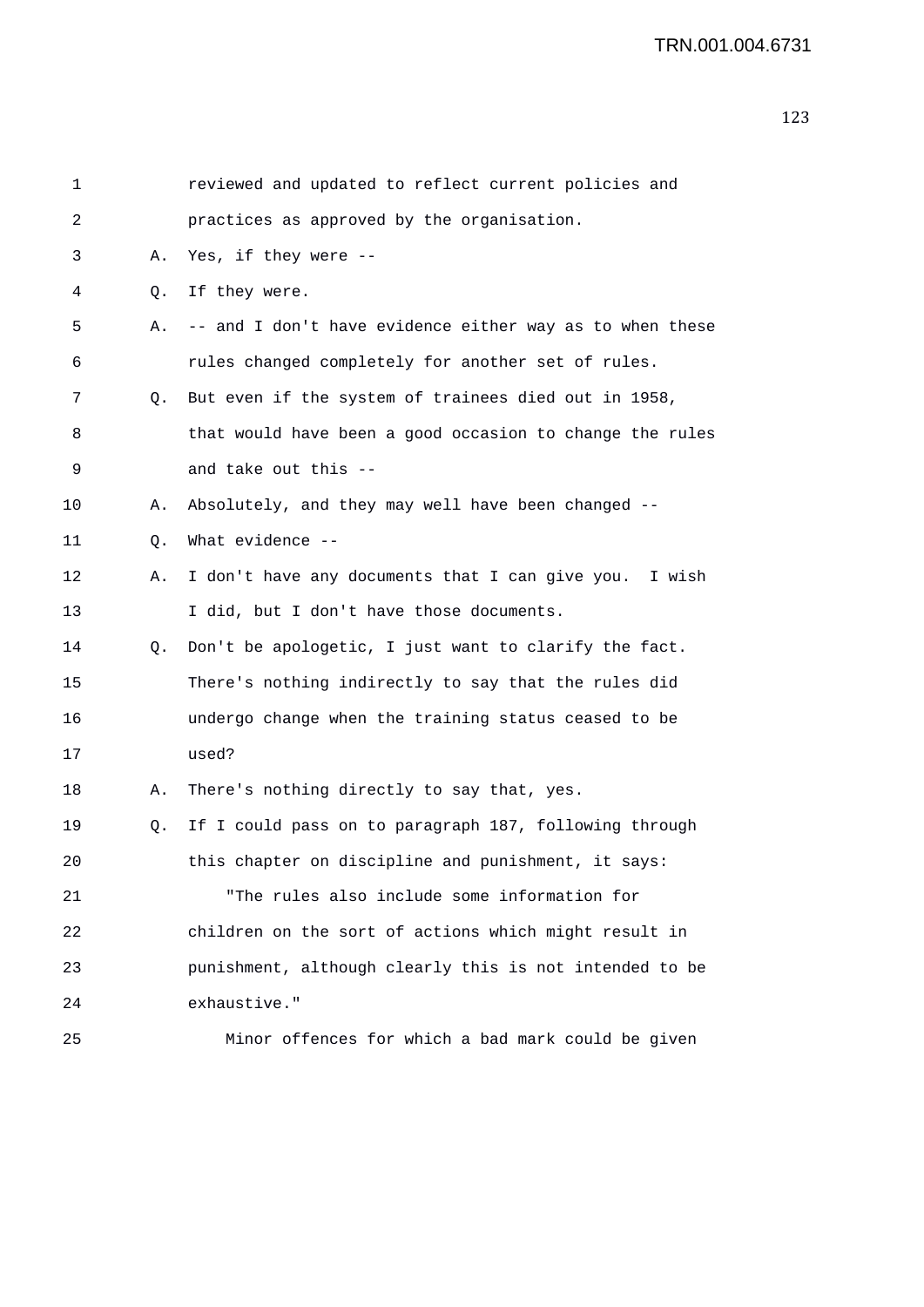1 included the following -- and it says:

2 "With a large family of children, there will always 3 be minor offences, as well as from time to time major 4 offences, such as stealing, absconding, rebellious 5 behaviour, wilful and wanton damage, persistent 6 laziness, et cetera. Minor offences covers offences 7 such as neglect of work; untidiness; dirtiness of hands, 8 faces and boots; acts of disobedience; and so forth. 9 Major offences comprise stealing, defiance, out of 10 bounds, foul or filthy language, serious damage to 11 furniture or fabric of the orphanage." 12 So there we have an express statement that 13 absconding, for whatever reason, is a major offence. 14 A. Yes. 15 LADY SMITH: Mr Peoples, I don't know longer you expect the 16 evidence to take with this witness. We could have 17 a break now or, if you think you'd be finished by 18 3.30 -- 19 MR PEOPLES: Probably a short break so that I can see how 20 much more I've got to cover. 21 LADY SMITH: Just a five-minute break at this point. 22 Thank you. 23 (3.05 pm) 24 (A short break) 25 (3.15 pm)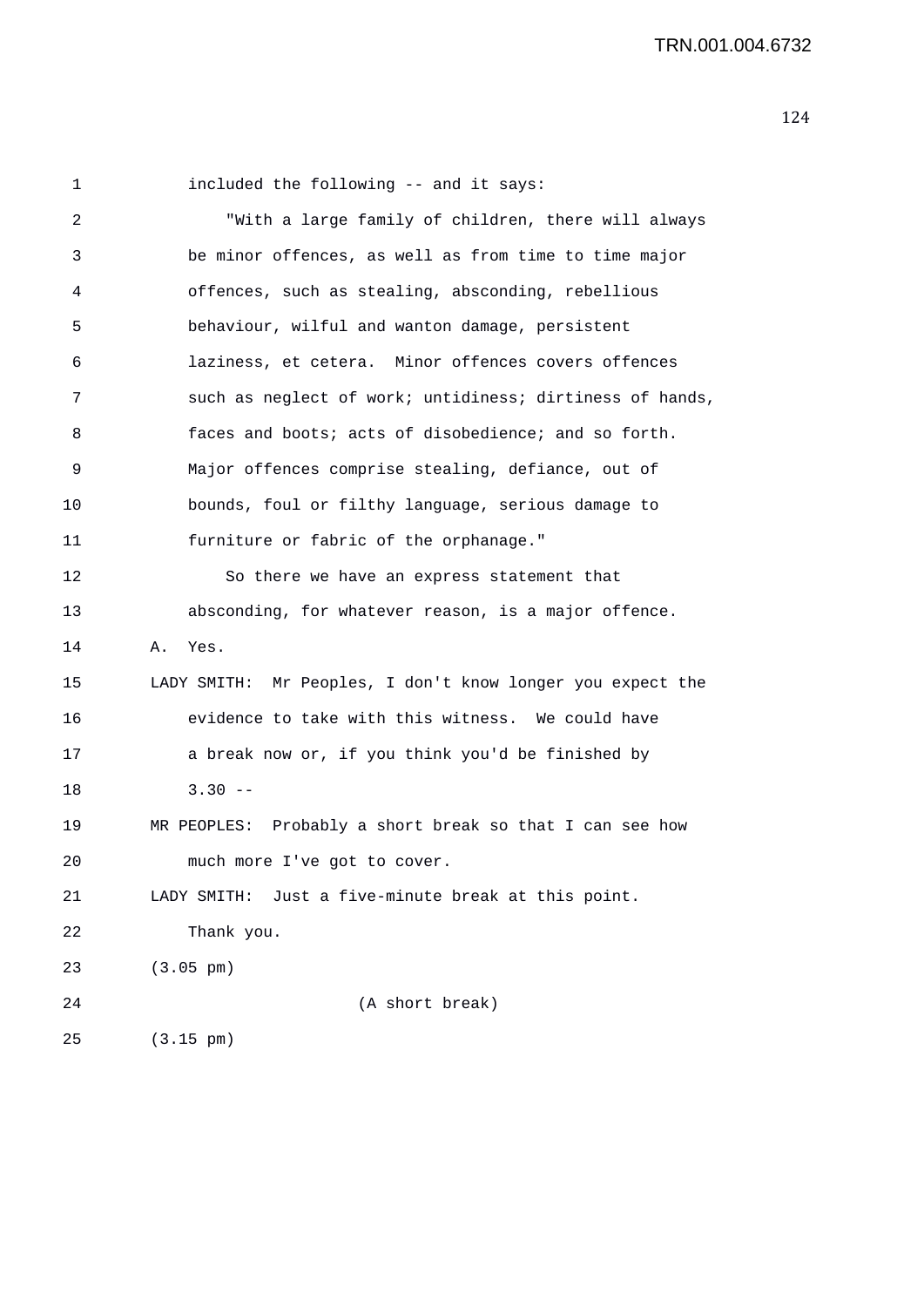1 LADY SMITH: Mr Peoples.

| 2   | MR PEOPLES: SallyAnn, we were looking at the section of the |
|-----|-------------------------------------------------------------|
| 3   | statement on discipline and punishment. We'd been           |
| 4   | discussing at paragraph 186 the expression "if and when     |
| - 5 | necessary". The part that follows that in paragraph 186     |
| - 6 | reads:                                                      |

7 "Children were intended to know what was and 8 what was not to be expected of those caring for them and 9 were intended to know the views of senior management on 10 this, giving a standard to compare the conduct of adults 11 to and a norm to compare that behaviour to, avoiding 12 a need for a child who may have experienced harsh 13 treatment elsewhere, to the extent of coming to see it 14 as a norm, having difficulty in assessing when it was 15 appropriate to speak out to others about treatment 16 experienced in the orphanage."

17 That is quite a mouthful to take in. But the point 18 I would like to just clarify is: is that really a ex 19 post facto rationalisation or is there anything in the 20 records that would suggest that that was the thinking 21 behind this provision that somehow this phrase 22 "discretion to reveal information about punishment" was 23 done so that the children would have a standard to 24 measure the conduct of staff against? Is there anything 25 in the records that would support that?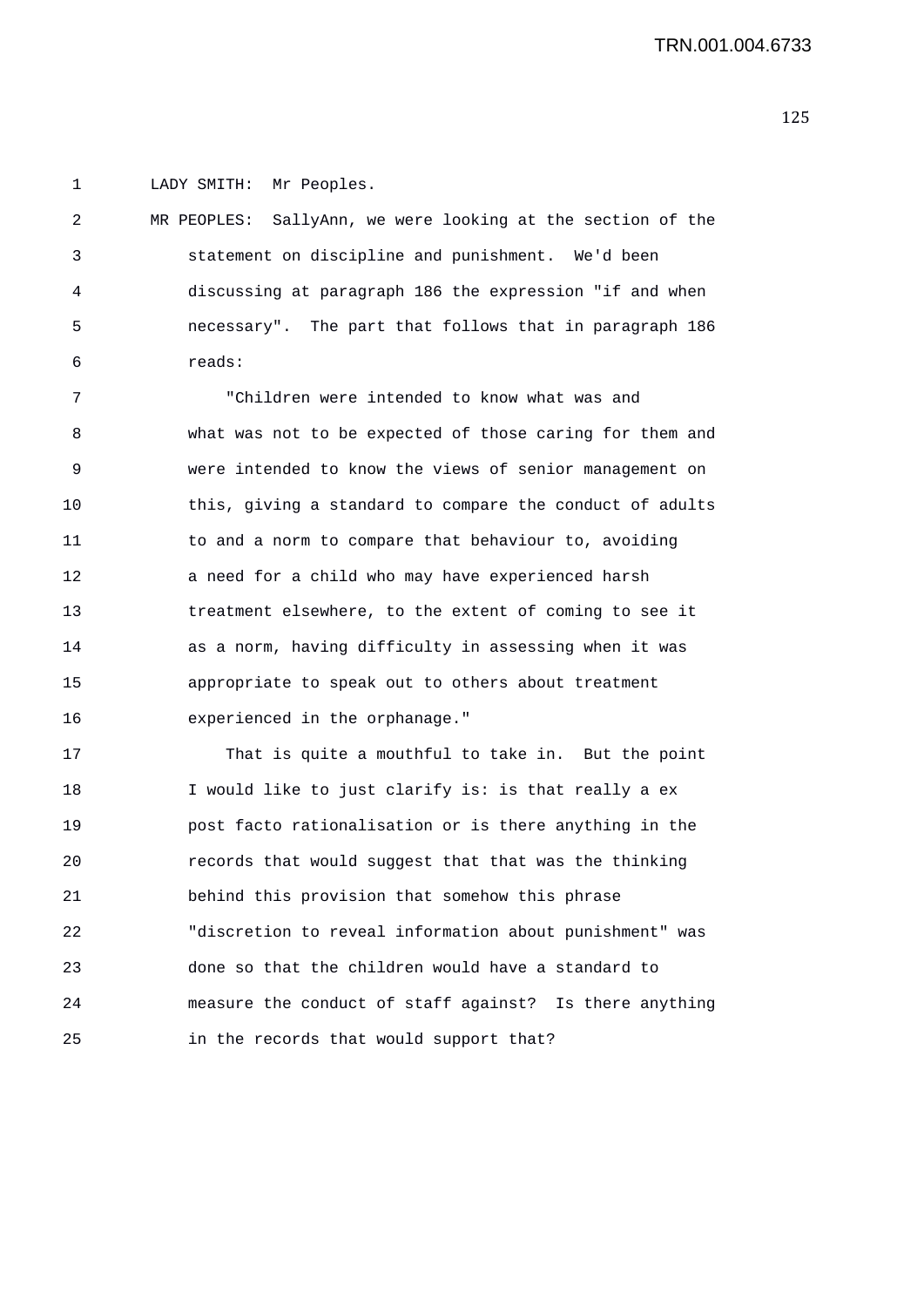| 1  | А. | The only thing that we have in support of it is the           |
|----|----|---------------------------------------------------------------|
| 2  |    | actual statement in the rules themselves, which, as           |
| 3  |    | we have rightly discussed, is not a mandatory part of         |
| 4  |    | the process or rule.                                          |
| 5  |    | LADY SMITH: If a child in Aberlour did know about that        |
| 6  |    | rule, do you really think that's how their mind was           |
| 7  |    | going to work? Let's take an 8-year-old, for example.         |
| 8  |    | Do you really think an 8-year-old was going to go             |
| 9  |    | through those thought processes?                              |
| 10 | Α. | In my view, no, but I wasn't involved with writing the        |
| 11 |    | procedure.                                                    |
| 12 |    | LADY SMITH: I'm not suggesting that. It seems to assume       |
| 13 |    | a level of mature adult analysis and reasoning that           |
| 14 |    | would be surprising in a young child.                         |
| 15 | А. | Yes, and I think it was written at a time when people         |
| 16 |    | did not understand the kind of emotional coercion that        |
| 17 |    | abuse entails, presumably emotional and sexual abuse,         |
| 18 |    | but also physical abuse on occasion as well.                  |
| 19 |    | MR PEOPLES:<br>If I could move on to paragraph 189, SallyAnn. |
| 20 |    | The statement there says:                                     |
| 21 |    | "Nothing in the rules authorises isolation, locking           |
| 22 |    | up or locking out, physical chastisement by anyone other      |
| 23 |    | than the warden or lady superintendent."                      |
| 24 |    | I wonder, just pausing there, when it says "physical          |
| 25 |    | chastisement by anyone other than the warden or lady          |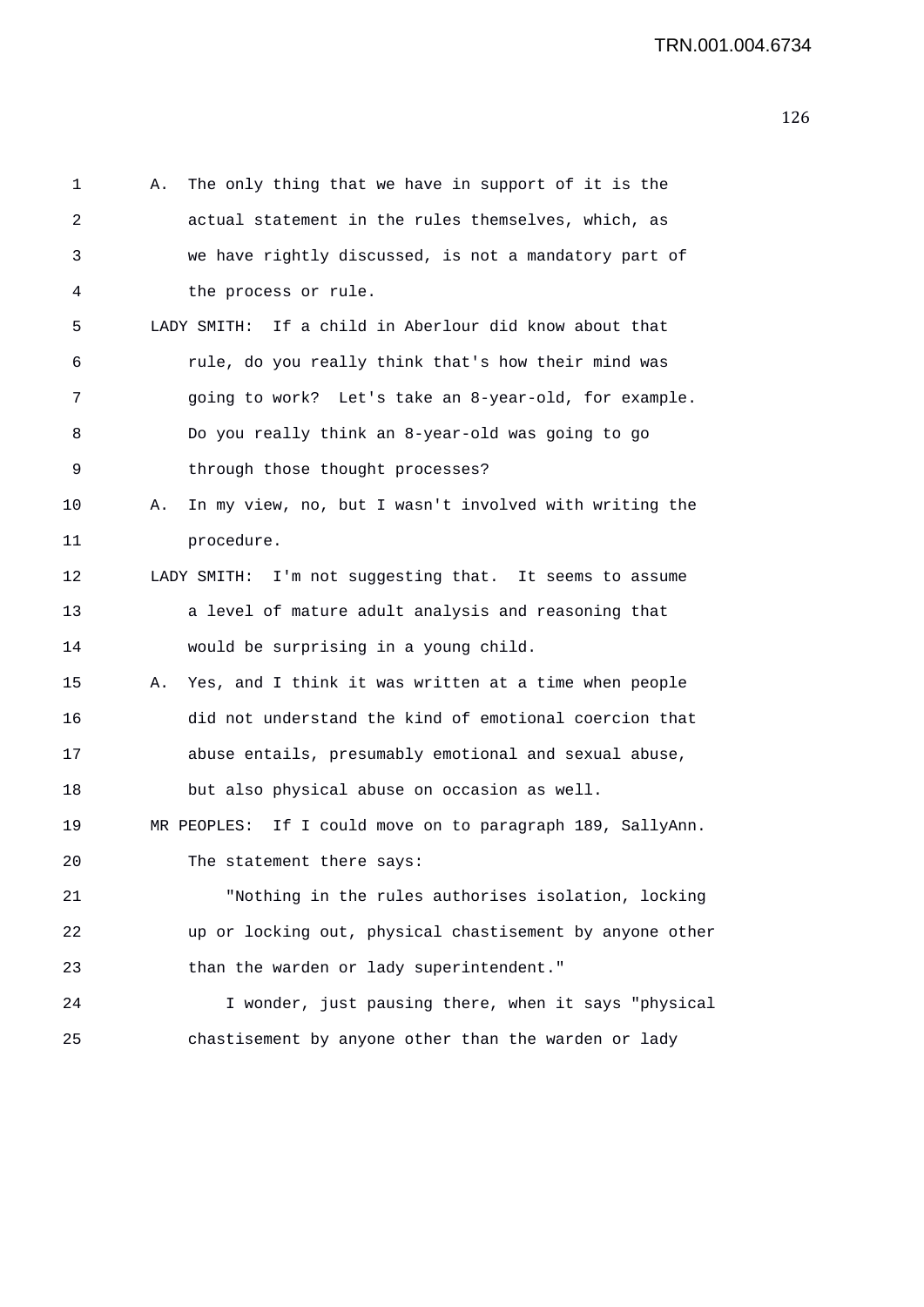| 1  |    | superintendent", does that really mean other than after  |
|----|----|----------------------------------------------------------|
| 2  |    | they've assessed whether it's appropriate? Because       |
| 3  |    | we've seen the rule --                                   |
| 4  | Α. | Yes, because it does allow for --                        |
| 5  | Q. | Housemaster --                                           |
| 6  | Α. | -- housemasters and housemistresses, yes.                |
| 7  | Q. | I think that may be just a reference to the fact that    |
| 8  |    | may just have to have some involvement in the process.   |
| 9  | Α. | Yes.                                                     |
| 10 | Q. | But you go on:                                           |
| 11 |    | "Nothing in the rules authorises [and I have             |
| 12 |    | mentioned some matters but also] use of implements in    |
| 13 |    | physical chastisement other than those created for that  |
| 14 |    | purpose."                                                |
| 15 |    | And:                                                     |
| 16 |    | "Nothing in the rules authorises humiliation,            |
| 17 |    | ridicule or belittling comments."                        |
| 18 |    | In making that statement, I think you're saying,         |
| 19 |    | well, it's not maybe said expressly, but there is no     |
| 20 |    | express authorisation to carry out any of these forms of |
| 21 |    | behaviour.                                               |
| 22 | Α. | Yes, and I think it also speaks to the fact that there   |
| 23 |    | is some evidence that's been presented from applicants   |
| 24 |    | where these things did happen to them. But it's making   |
| 25 |    | the point that there was nothing in the rules that       |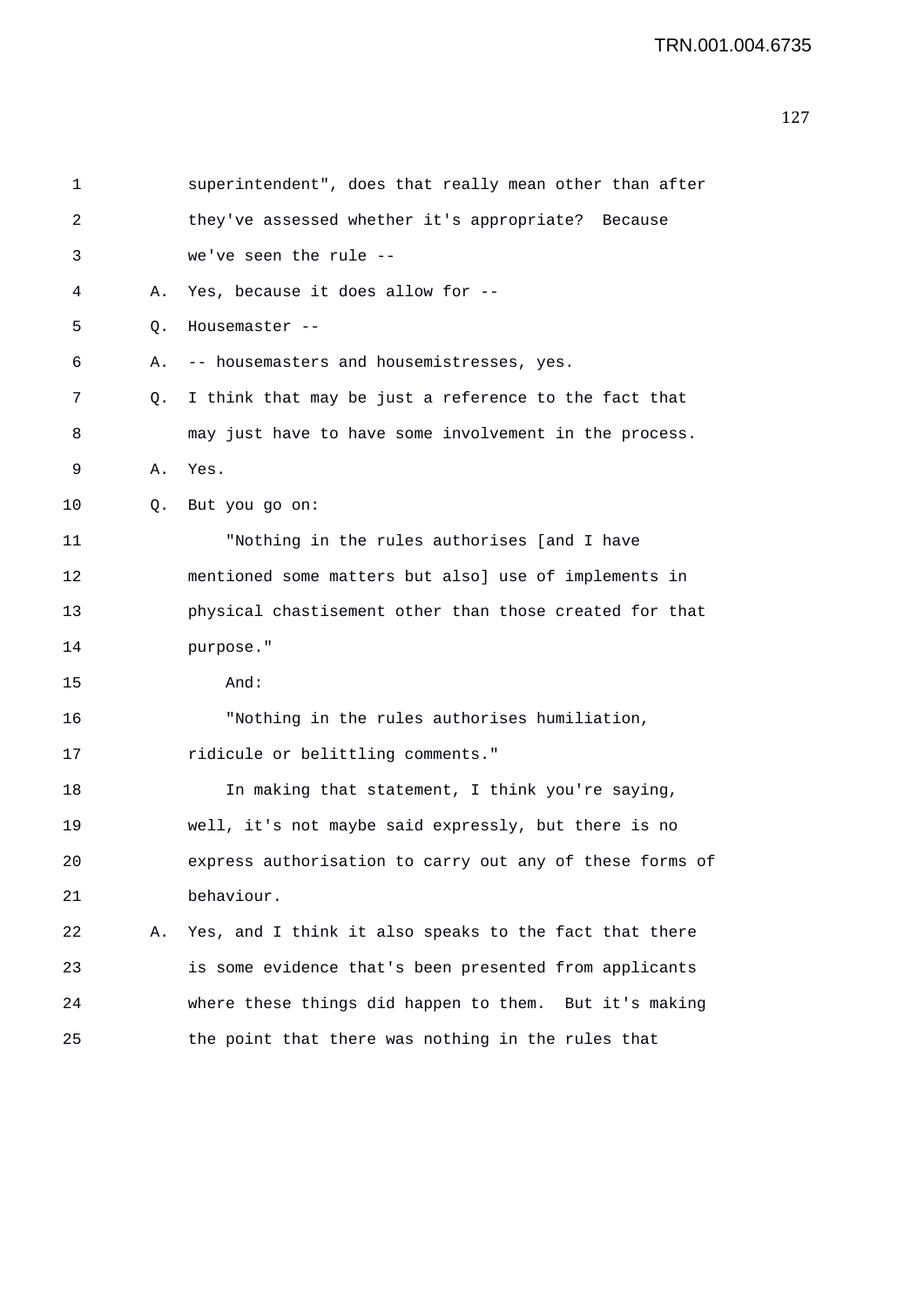| 1  |    | suggested that was in any way okay.                      |
|----|----|----------------------------------------------------------|
| 2  | Q. | I do wonder if we go back to the rules as set out --     |
| 3  |    | you'll recall, if we go back to them briefly at page 69, |
| 4  |    | paragraphs 183 and 185, the sections in bold, presumably |
| 5  |    | they're there for a reason in bold:                      |
| 6  |    | "Children are not to be deprived of food except with     |
| 7  |    | the warden's sanction."                                  |
| 8  |    | And:                                                     |
| 9  |    | "Under no circumstances must housemasters or             |
| 10 |    | housemistresses strike the children about the head, face |
| 11 |    | or ears."                                                |
| 12 |    | These parts of the rules get particular emphasis.        |
| 13 |    | Have you been able to work out why it was felt necessary |
| 14 |    | to put the emphasis on those parts? Is there anything    |
| 15 |    | to suggest there was a reason for that?                  |
| 16 | Α. | No. I have not seen anything in the minutes in relation  |
| 17 |    | to that. They are clearly emphasised, they're            |
| 18 |    | emphasised for a reason, but I don't know if that was to |
| 19 |    | do with historic occurrences or if it was about          |
| 20 |    | protecting children -- and protecting in its wider       |
| 21 |    | sense -- from over-chastisement in the future. I don't   |
| 22 |    | know what motivated that.                                |
| 23 | Q. | So we can't really tell?                                 |
| 24 | Α. | No.                                                      |
| 25 | Q. | We just know they are emphasised?                        |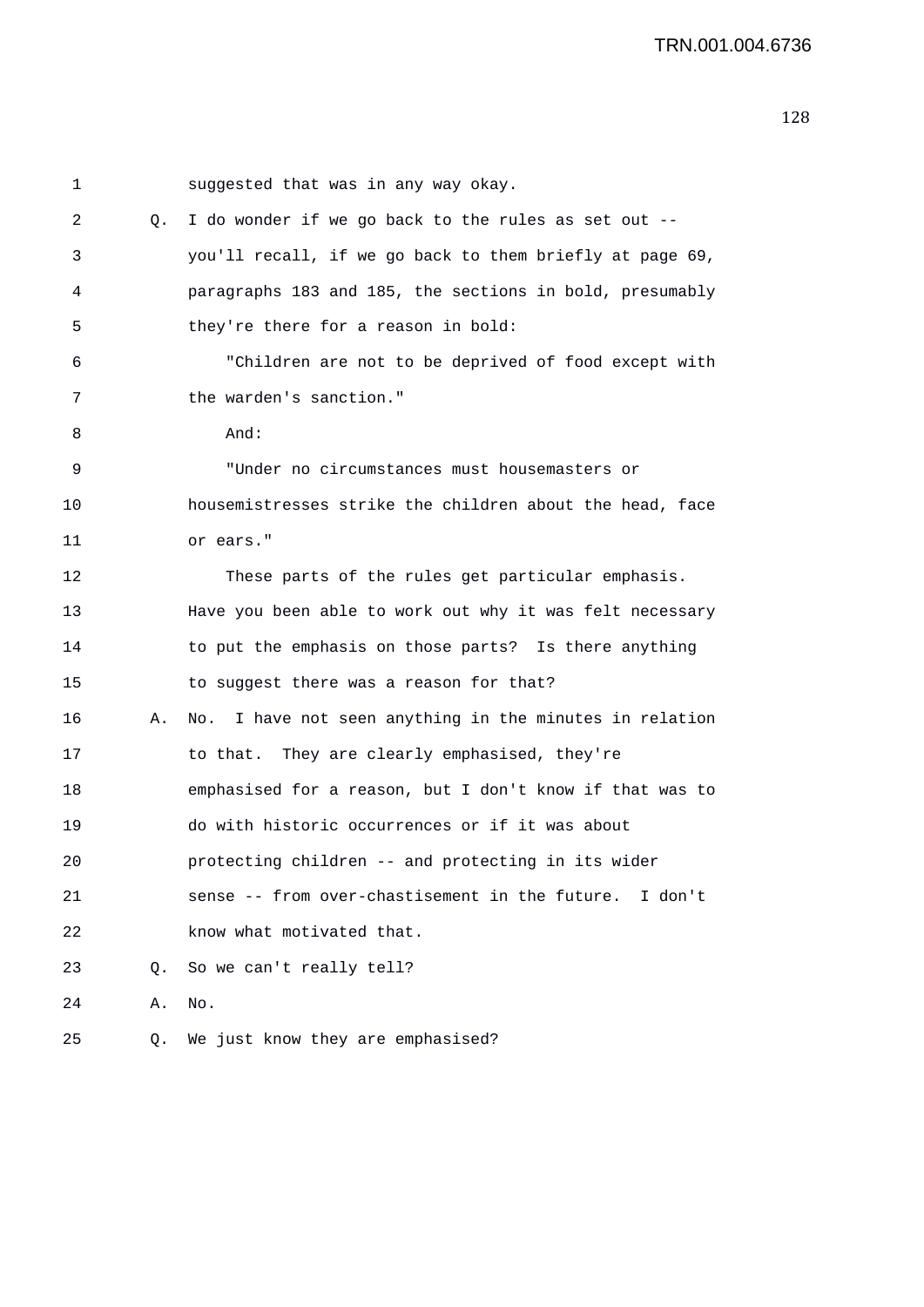1 A. Yes, they are emphasised. 2 Q. Going on at paragraph 190, the statement goes on: 3 "There is nothing in the rules which authorises or 4 proposes punishment for bed-wetting or daytime 5 incontinence or for declining to eat food on grounds of 6 taste or lack of appetite, of for speaking out about 7 harsh behaviour at the hands of others, be they adults 8 or other children. Such conduct would be entirely 9 against the value system which the rules require all 10 staff to adhere to." 11 So I take it that you've heard evidence of some of 12 these things happening? 13 A. Yes. 14 Q. And so is it the organisation's position that 15 in relation to anything of that kind that I have just 16 read out that's not authorised by the rules, that that 17 would be both contrary to the value systems and the aims 18 and ethos of the organisation, but that doesn't 19 obviously mean that it didn't happen? 20 A. Yes, it would be against the values and ethos, but 21 you're right, in terms of those testimonies, 22 unfortunately we did hear examples of occasions when 23 those behaviours did happen. 24 Q. I'm not going to go to the trainee rules, because 25 I think we've covered those -- well, at least we've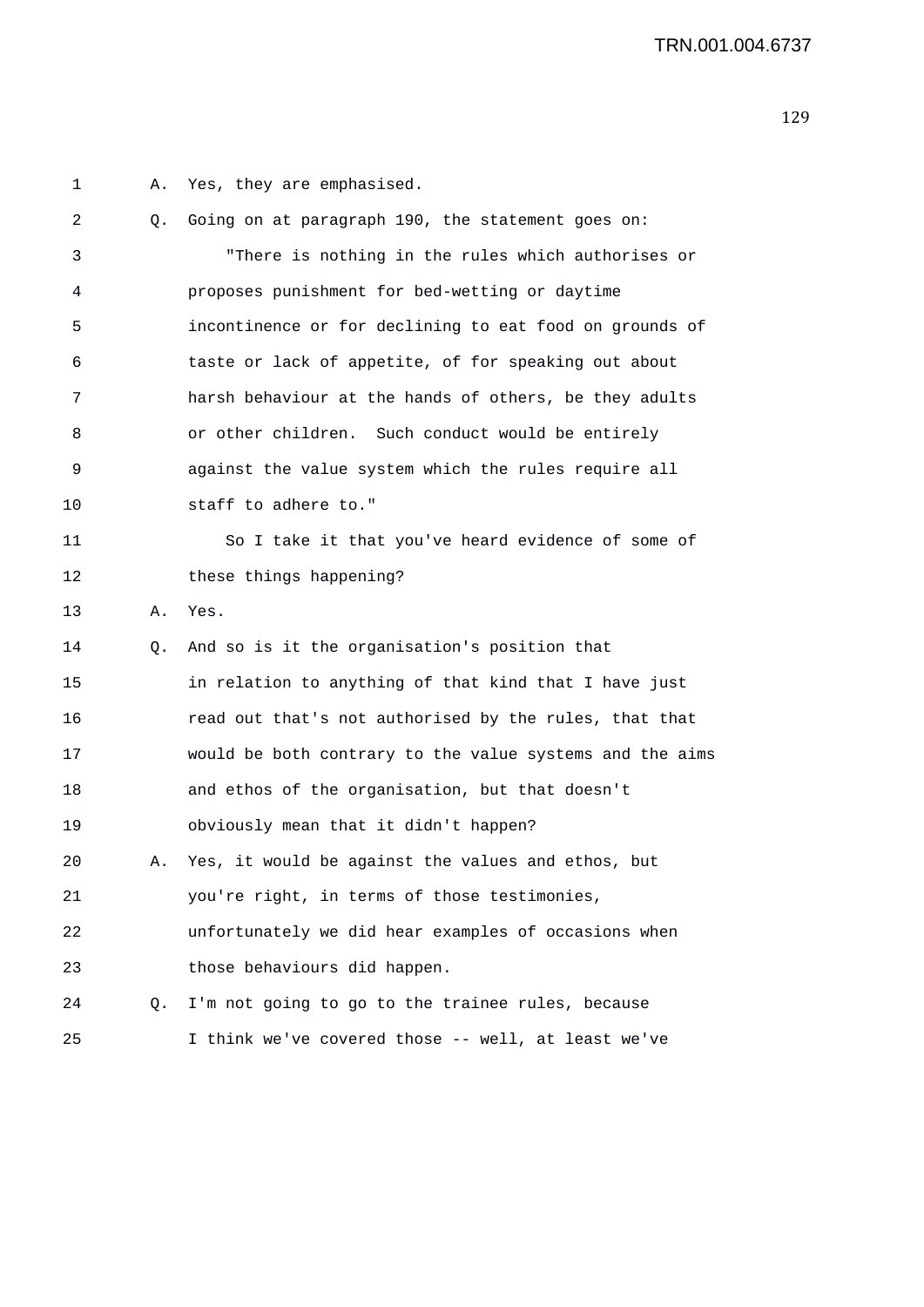| 1  | covered them sufficiently for present purposes.             |
|----|-------------------------------------------------------------|
| 2  | LADY SMITH: I have one short question. Something called     |
| 3  | a day room is referred to in rule 183: what was the day     |
| 4  | room or what was a day room?                                |
| 5  | The day room -- in each of the houses within the<br>Α.      |
| 6  | orphanage there was a day room, almost like a living        |
| 7  | room type situation.                                        |
| 8  | LADY SMITH: Well, I thought that, and then I see that the   |
| 9  | way it's referred to in 183 suggests that it was also       |
| 10 | used to refer to a particular group of children:            |
| 11 | "The whole day room could be penalised."                    |
| 12 | It would be hard for me to say anything definitive at<br>Α. |
| 13 | this point, but one interpretation of that would be if      |
| 14 | there was a group of children in the day room together      |
| 15 | acting mischievously, for example. It may refer to          |
| 16 | something like that.                                        |
| 17 | LADY SMITH: They all get punished? It could be.             |
| 18 | It could be. Could be.<br>А.                                |
| 19 | LADY SMITH: Thank you.                                      |
| 20 | MR PEOPLES: Can I move to paragraph 193. The first          |
| 21 | sentence there reads:                                       |
| 22 | "For the older girls, there is nothing in the rules         |
| 23 | to authorise corporal punishment."                          |
| 24 | I think that means trainees.                                |
| 25 | Yes.<br>Α.                                                  |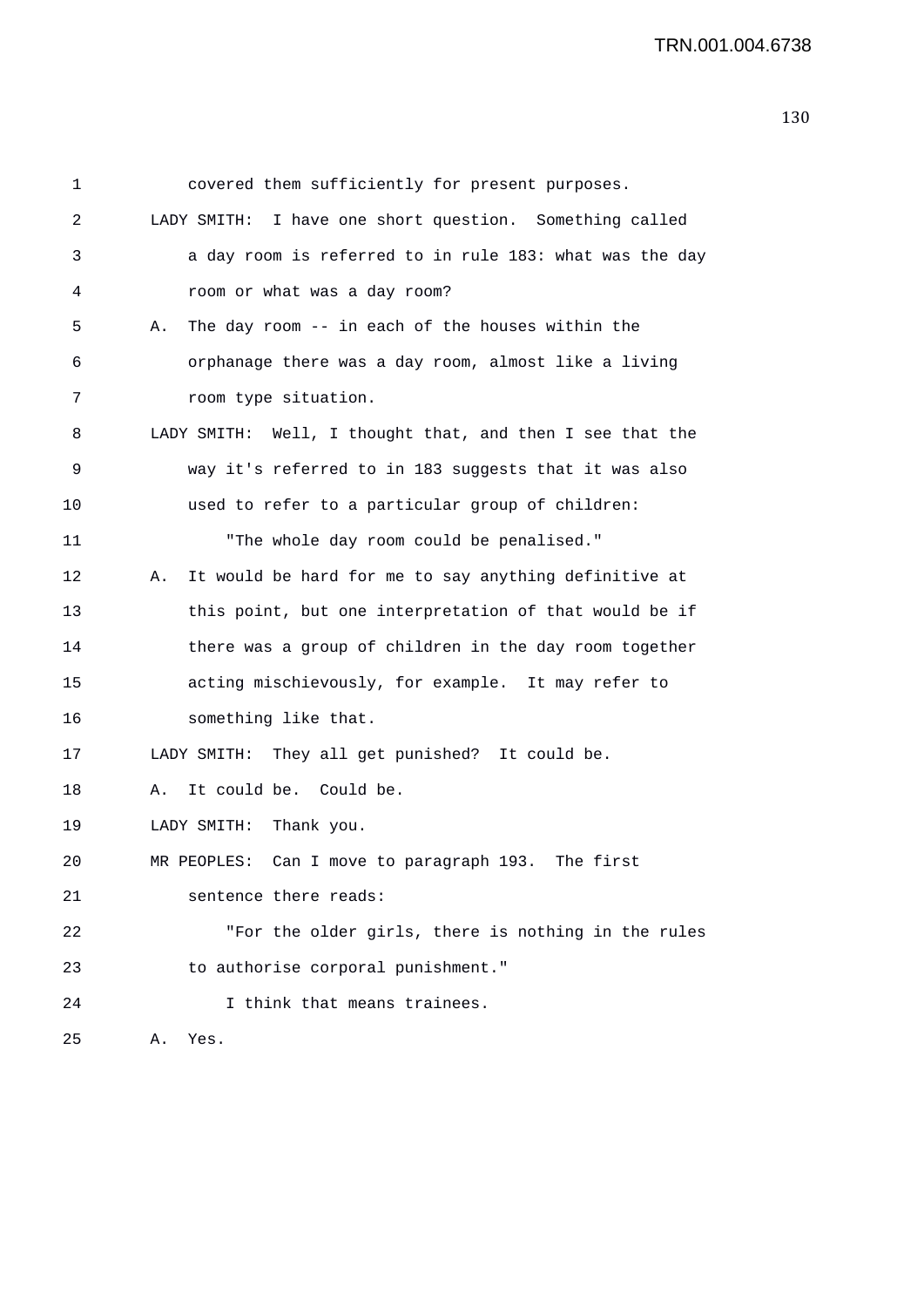| 1  | Q. | Because clearly, we've seen from the rules that girls    |
|----|----|----------------------------------------------------------|
| 2  |    | can be the subject of some form of discipline in terms   |
| 3  |    | of at least a smack, at least some can: a naughty child  |
| 4  |    | can get a smack from a housemistress. So that could      |
| 5  |    | cover a male or female child under the rules?            |
| 6  | Α. | Yes.                                                     |
| 7  | Q. | Are we right in assuming that 193, when it says "older   |
| 8  |    | girls", is possibly a reference to trainees rather than  |
| 9  |    | older girls generally?                                   |
| 10 | Α. | Yes, and that was from the board minute of a period --   |
| 11 |    | 1948, was it?                                            |
| 12 | Q. | If I just take a simple example. If the school-leaving   |
| 13 |    | age is 15 and you've got a girl who's 14, it's not being |
| 14 |    | suggested that the rules exclude her from corporal       |
| 15 |    | punishment, at least as worded?                          |
| 16 | Α. | I think that would be true because it does then go on to |
| 17 |    | talk about senior girls that are specifically referred   |
| 18 |    | to in the rules.                                         |
| 19 | Q. | Indeed, I think it goes on to say that discipline was    |
| 20 |    | maintained, in the case of the older girls, by docking   |
| 21 |    | wages; that seems to be specifically geared towards the  |
| 22 |    | trainee situation.                                       |
| 23 | Α. | Yes.                                                     |
| 24 | Q. | That's how they would be sanctioned, if you like.        |
| 25 | Α. | Yes.                                                     |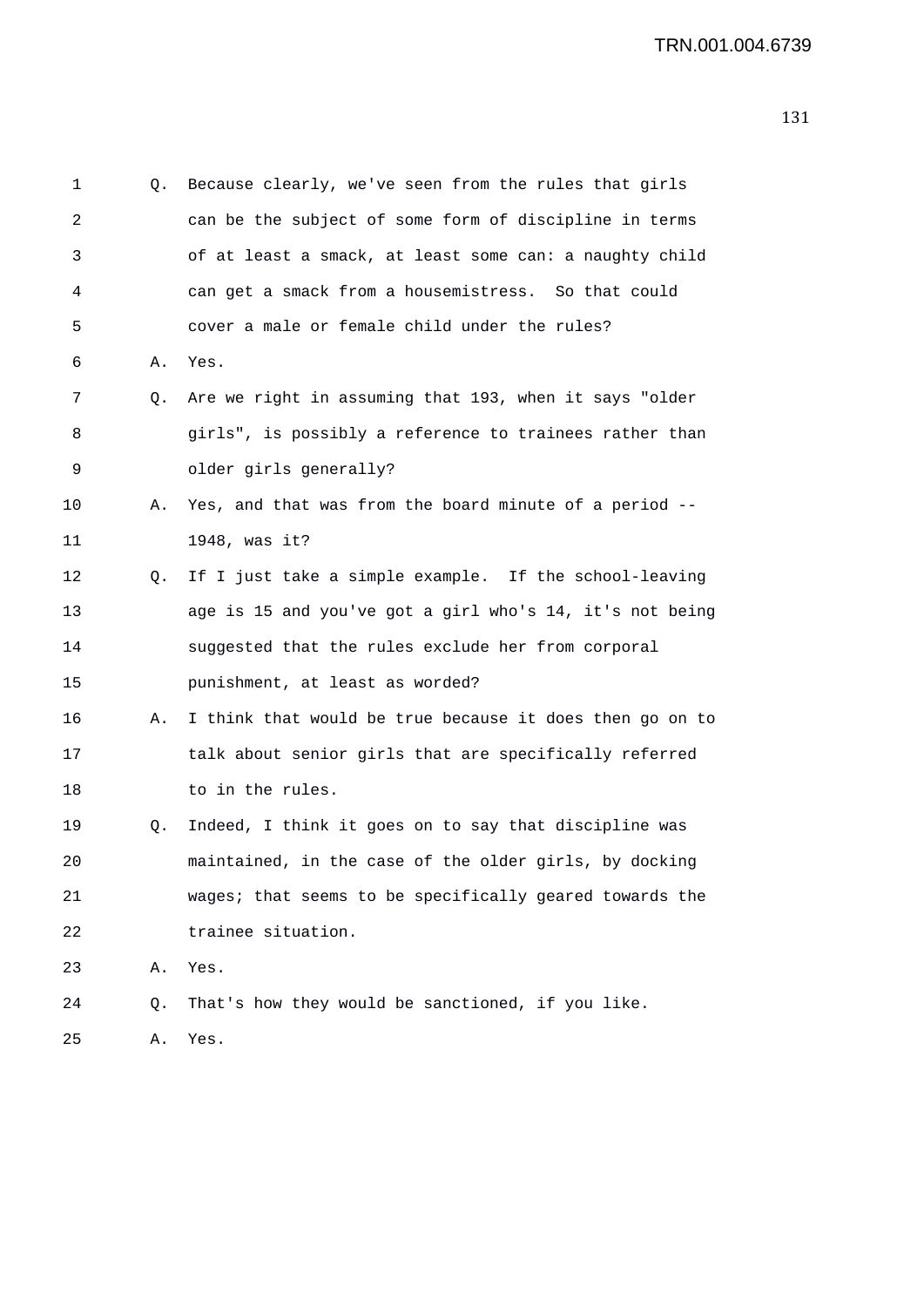1 Q. Then if we go on to paragraph 195, there's reference to 2 a minute of the board of governors, a meeting of 3 13 November 1947, indicating that on a recent visit, 4 there has been discussion with the Scottish Home 5 Department on the appropriate approach to corporal 6 punishment: 7 "While the record of that discussion is not 8 available to the trust, the decision of the governors 9 was that there ought to be a review of the issue by the 10 management committee with a report back." 11 So you're not able to glean from the records what 12 exactly was the purpose of this discussion and what the 13 attitudes or views were? 14 A. No. 15 Q. But you do get some further information, do you, because 16 you say at 196: 17 "The report ..." 18 And I take it it's the report of the management 19 committee? 20 A. Yes. 21 Q. "... was considered by the governors at length on 22 26 February 1948. It was reported that the trust's 23 contact at the Scottish Home Department had recommended 24 that corporal punishment should not be administered to 25 girls. It was noted that it was already the case that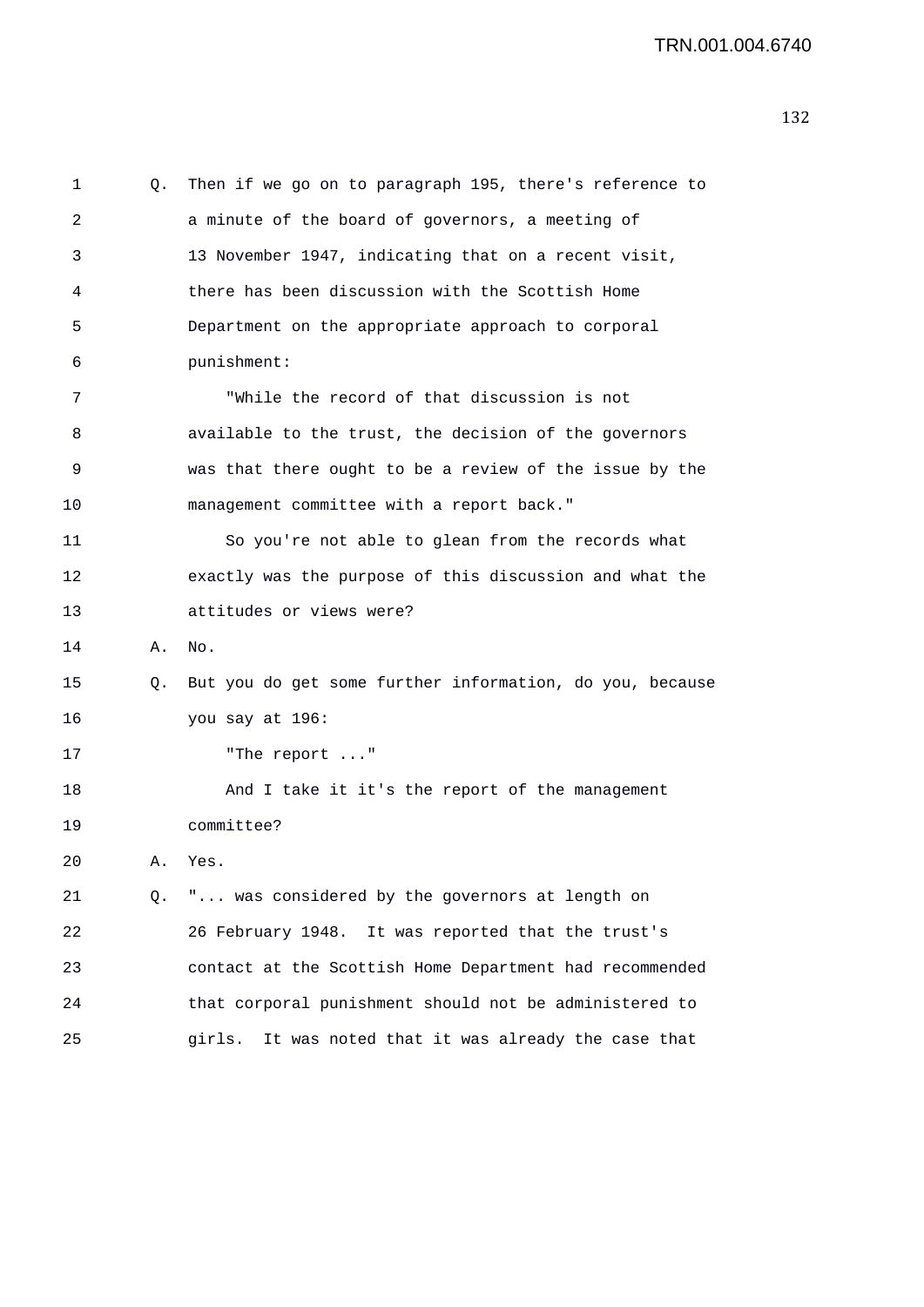| 1  |    | there was no desire to use corporal punishment with      |
|----|----|----------------------------------------------------------|
| 2  |    | older girls, and the question was raised of whether the  |
| 3  |    | orphanage rules should be followed in full as they stood |
| 4  |    | or whether there should be any alterations or additions. |
| 5  |    | This does demonstrate that the rules existed in some     |
| 6  |    | form at that date and it was commented that the rules,   |
| 7  |    | if they were followed, were effective."                  |
| 8  |    | That seems to be suggesting that there was an issue      |
| 9  |    | being considered about whether you simply have           |
| 10 |    | a complete prohibition on corporal punishment for girls. |
| 11 | Α. | For girls.                                               |
| 12 | Q. | And the indications are that the Scottish Home           |
| 13 |    | Department were perhaps in favour of that?               |
| 14 | Α. | Yes, based on the minute book reference, yes.            |
| 15 | Q. | And that the trust then had to consider the matter in    |
| 16 |    | light of the review conducted by the management          |
| 17 |    | committee of the matter; is that right?                  |
| 18 | Α. | Yes.                                                     |
| 19 | Q. | Then you tell us, I think, what the upshot was of that.  |
| 20 |    | In paragraph 197, page 74, it's recorded:                |
| 21 |    | "It was therefore decided to accept the rules but on     |
| 22 |    | the basis corporal punishment would be administered to   |
| 23 |    | girls over 12 only at the warden or lady                 |
| 24 |    | superintendent's discretion, as with any child, but this |
| 25 |    | discretion would only be utilised in exceptional         |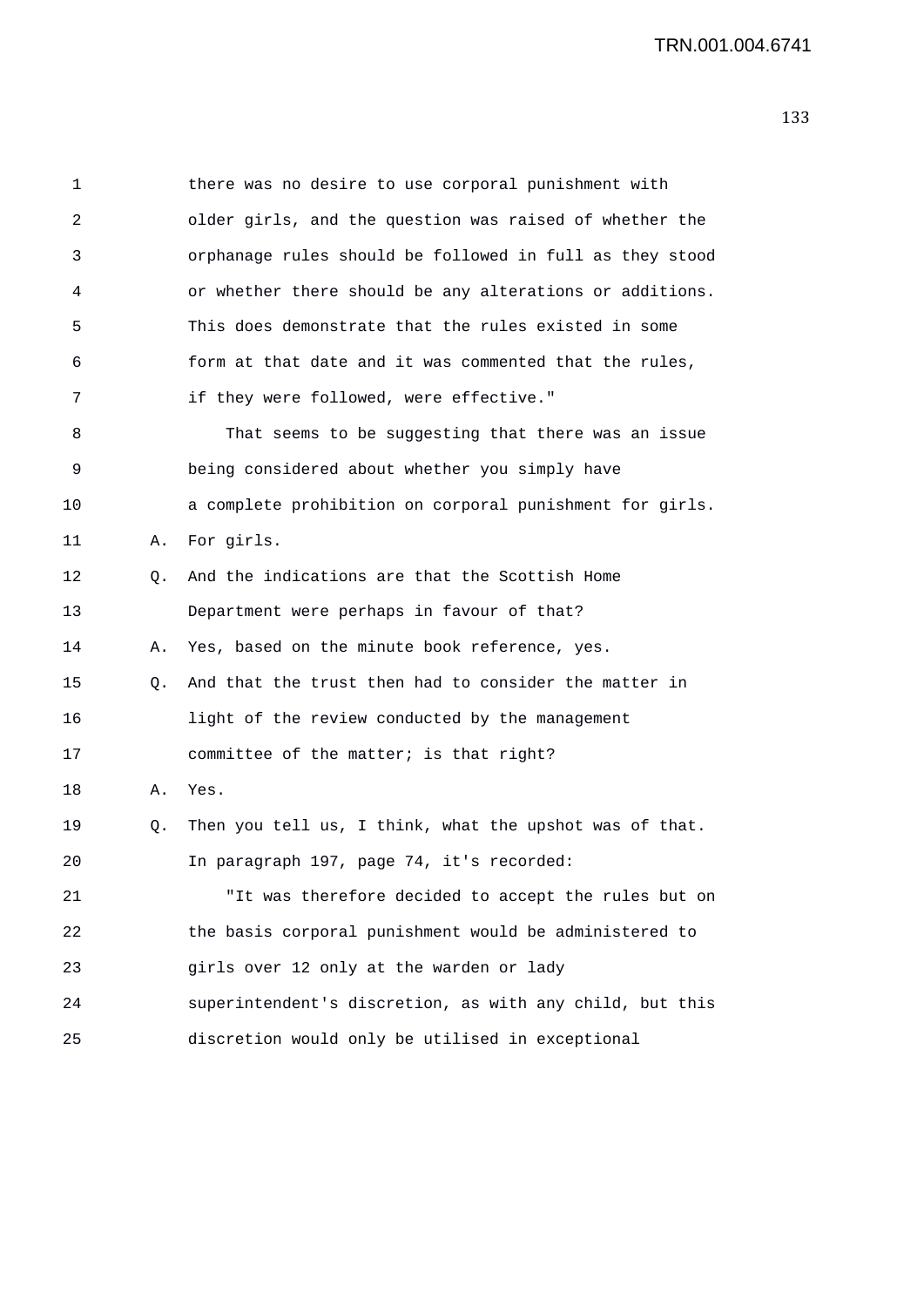```
2 So they didn't favour a complete ban on corporal 
5 Q. There was a conscious decision to retain corporal
```
8 Q. But are we to read this decision as being that corporal 9 punishment could be administered to girls over 12 but 10 not girls under 12, or what? 11 LADY SMITH: Or you didn't need the warden or lady

## 12 superintendent involved if it was a child under 12 who 13 happened to be a girl.

- 14 MR PEOPLES: If you're under 12, what is the decision there? 15 Is it you don't need the intervention, as Lady Smith 16 says, and also --
- 17 A. My understanding is that for under 12s it would be 18 permissible only in exceptional circumstances, but 19 again, I don't think we have a definition of what 20 exceptional circumstances are.
- 21 Q. But it would be permissible?

1 circumstances."

6 punishment?

7 A. Yes.

3 punishment for girls?

4 A. That would be correct.

22 A. That's my understanding. It says at paragraph 200 --

23 Q. Yes. I was trying to clarify maybe between 197 and 200 24 what the situation was. So if we look at girls over 12 25 then, just tell me what you understand to be the effect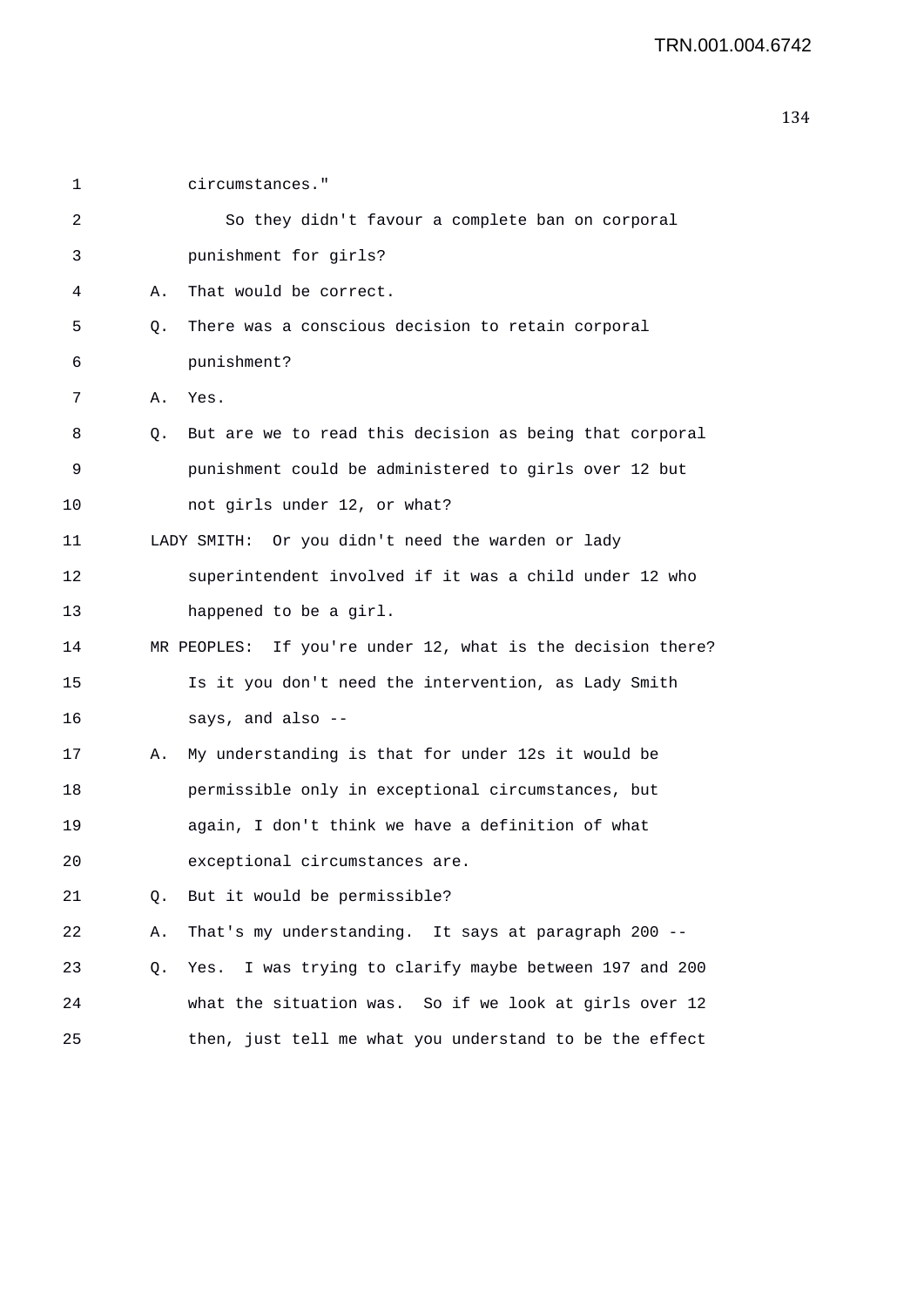1 of this decision.

2 A. That those girls over 12 would not be subject to 3 corporal punishment. 4 Q. Not? 5 A. Yes. If you look at 197, the final sentence: 6 "In effect, girls over 12 in the Aberlour School 7 could not, from that point on, be subject to corporal 8 punishment from classroom teachers from 1948, which was 9 a much stricter policy on corporal punishment than 10 existed ..." 11 LADY SMITH: There are two points there. One was that it 12 meant a classroom teacher couldn't administer it in the 13 school, but that doesn't rule out corporal punishment 14 in the home. The earlier part of that paragraph would 15 seem to indicate that if it was being administered 16 either because of something in school or because of 17 something in the home and you're over 12, then the 18 warden or lady superintendent have got to sanction it. 19 A. Yes. 20 LADY SMITH: It still tells us nothing about the under 12s 21 or generally about the approach if it wasn't to do with 22 school. 23 A. Yes, and there was clearly a debate going on within the 24 board of governors too. Some believed that corporal 25 punishment was not an effective discipline in any form,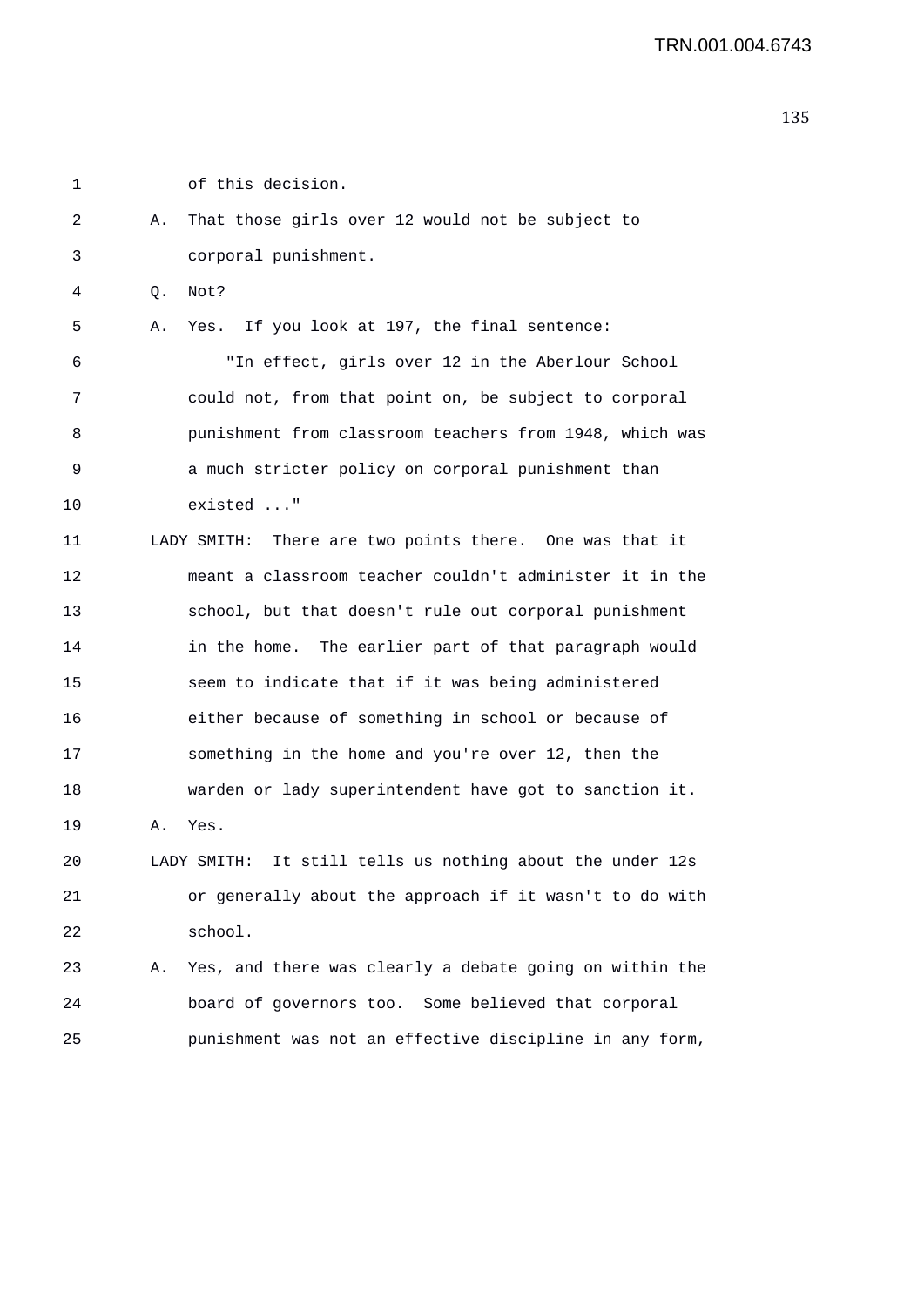1 whereas others -- 2 MR PEOPLES: Just so I'm clear then, when the governors met 3 on 26 February 1948, which was quite an important year, 4 the Children Act was coming into play, they have 5 decided, as far as you can tell from the records, that 6 corporal punishment would not be prohibited for girls of 7 whatever age and in the case of girls over 12, and this 8 is paragraph 197, it could be administered but only 9 at the warden or lady superintendent's discretion, but 10 this discretion would only be utilised in exceptional 11 circumstances. So it was putting some kind of 12 limitation on the discretion of the warden or lady 13 superintendent in assessing whether corporal punishment 14 should be given. 15 A. Yes.

16 Q. And if they decided in the exercise of discretion that 17 it should be administered, do we go back to the rules as 18 to what could happen? What can happen, what type of 19 corporal punishment can be administered? A smack?

20 A. I don't have --

21 Q. A stroke?

22 A. What we know is that these rules were in evidence at 23 1948, so -- but I don't have a direct link between these 24 conversations and this policy and what that means in 25 terms of changes to it.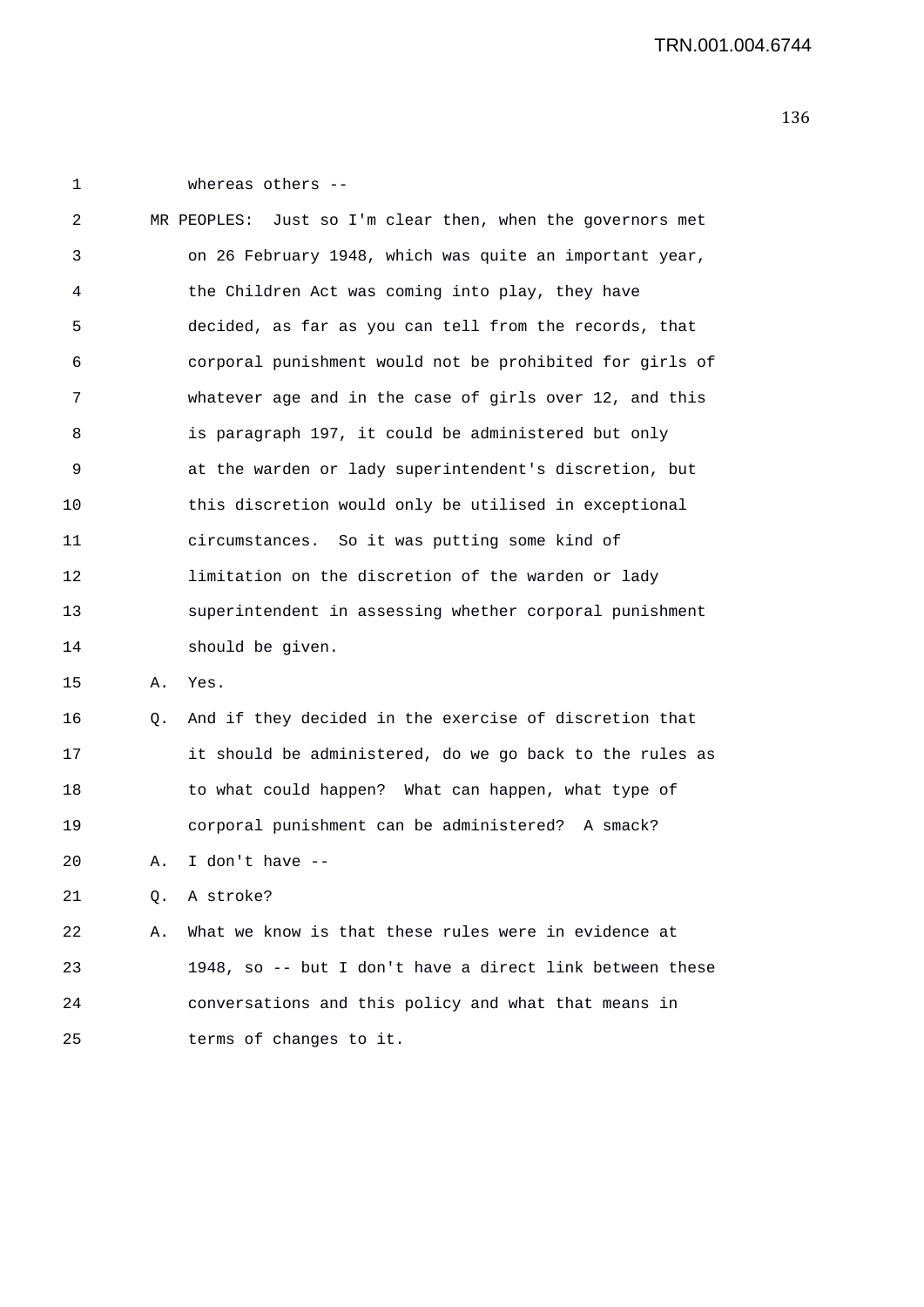| 1       | Q. | So we don't actually know what form the corporal         |
|---------|----|----------------------------------------------------------|
| 2       |    | punishment would take, whether it would be a stroke or   |
| 3       |    | a smack on the hand or -- it won't be the trouser seat,  |
| 4       |    | that's not a very good expression for girls. So it's     |
| 5       |    | a bit unclear, isn't it --                               |
| 6       | Α. | Yes.                                                     |
| 7       | Q. | -- what exactly the position was after this meeting,     |
| 8       |    | according to the records, at least, that exist now?      |
| 9       |    | Is that fair comment?                                    |
| $10 \,$ | Α. | These rules were in evidence in 1948. Whether<br>Yes.    |
| 11      |    | these rules cover wholly what the board was talking      |
| 12      |    | about at this time is up for interpretation.             |
| 13      | Q. | Then it's mentioned, I think, that at that particular    |
| 14      |    | meeting in February 1948, when considering options       |
| 15      |    | available, I presume other options for disciplining      |
| 16      |    | older girls -- and I don't know whether this is trainees |
| 17      |    | or girls of a certain age, whether trainees or not -- it |
| 18      |    | says:                                                    |
| 19      |    | "It was specifically noted that solitary confinement     |
| 20      |    | was not an approved form of punishment."                 |
| 21      |    | So at least we have a recognition there, whatever        |
| 22      |    | the rules may or may not have said, at governor level    |
| 23      |    | that was disapproved of as a form of punishment.         |
| 24      | Α. | Yes.                                                     |
| 25      | Q. | But what we don't know is how far that expression of     |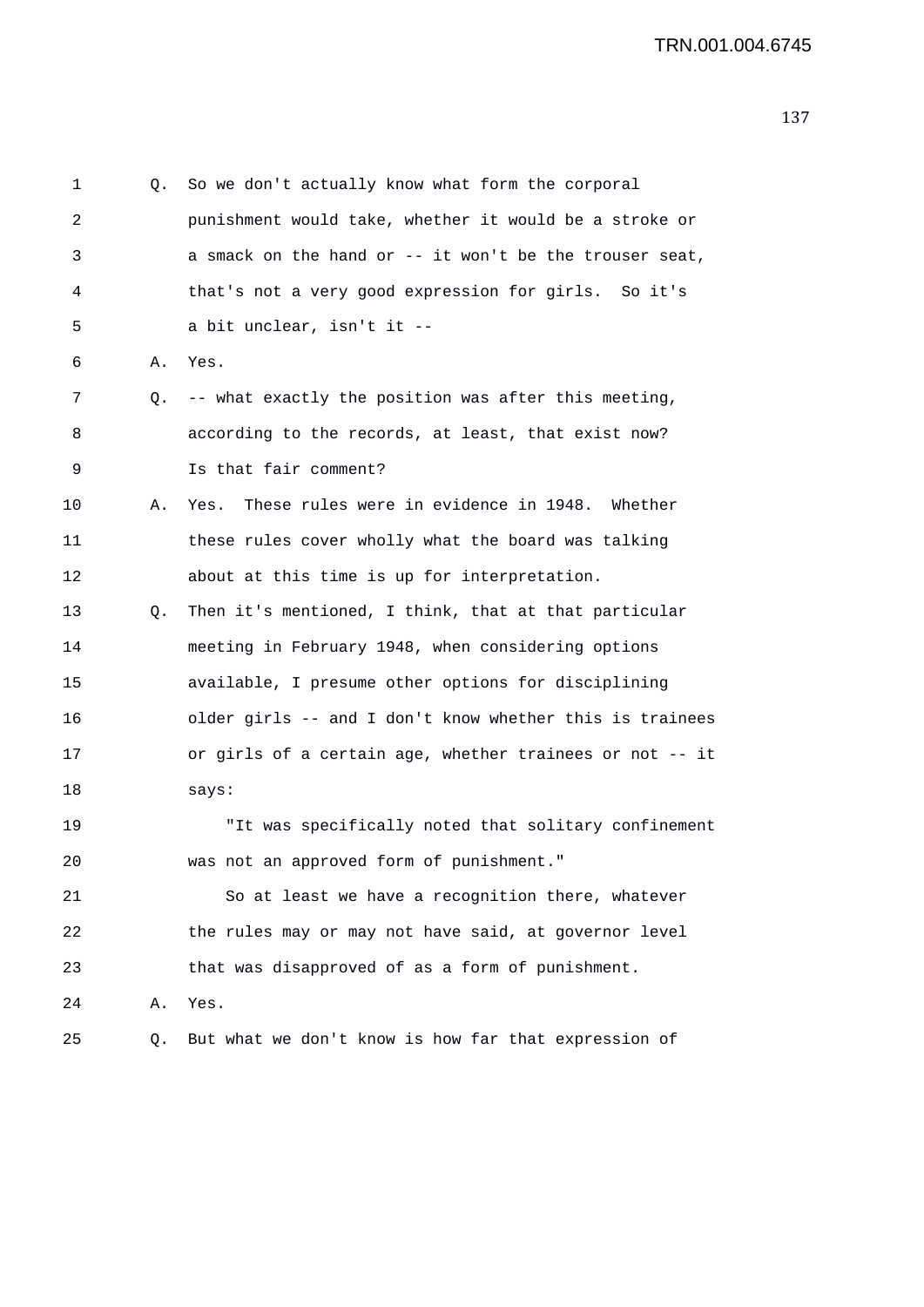```
1 disapproval was disseminated to the staff -- 
2 A. No. 
3 Q. -- if it wasn't the subject of a new rule or an explicit 
4 rule. 
5 A. I don't have those policies or procedures and I've not 
6 seen them. 
7 Q. At paragraph 199, just carrying on in this topic, it's 
8 mentioned that a governor noted -- would this be at the 
9 same meeting? 
10 A. Yes, I believe so. 
11 0. There was a comment that:
12 "The punishment book for the girls' wing, which was 
13 then home to 155 girls, had been reviewed and 
14 punishments for a quarter of the year filled only one 
15 page. Governors noted that corporal punishment was more 
16 effective the less frequently it was used." 
17 So I suppose that tells us that there were 
18 punishment books -- 
19 A. Yes. 
20 Q. -- in existence at that stage and for at least for the 
21 girls' wing, and that for a particular quarter the 
22 recorded punishments at least filled only one page of 
23 the book -- 
24 A. Yes. 
25 Q. -- in the case of a complement of 155 girls.
```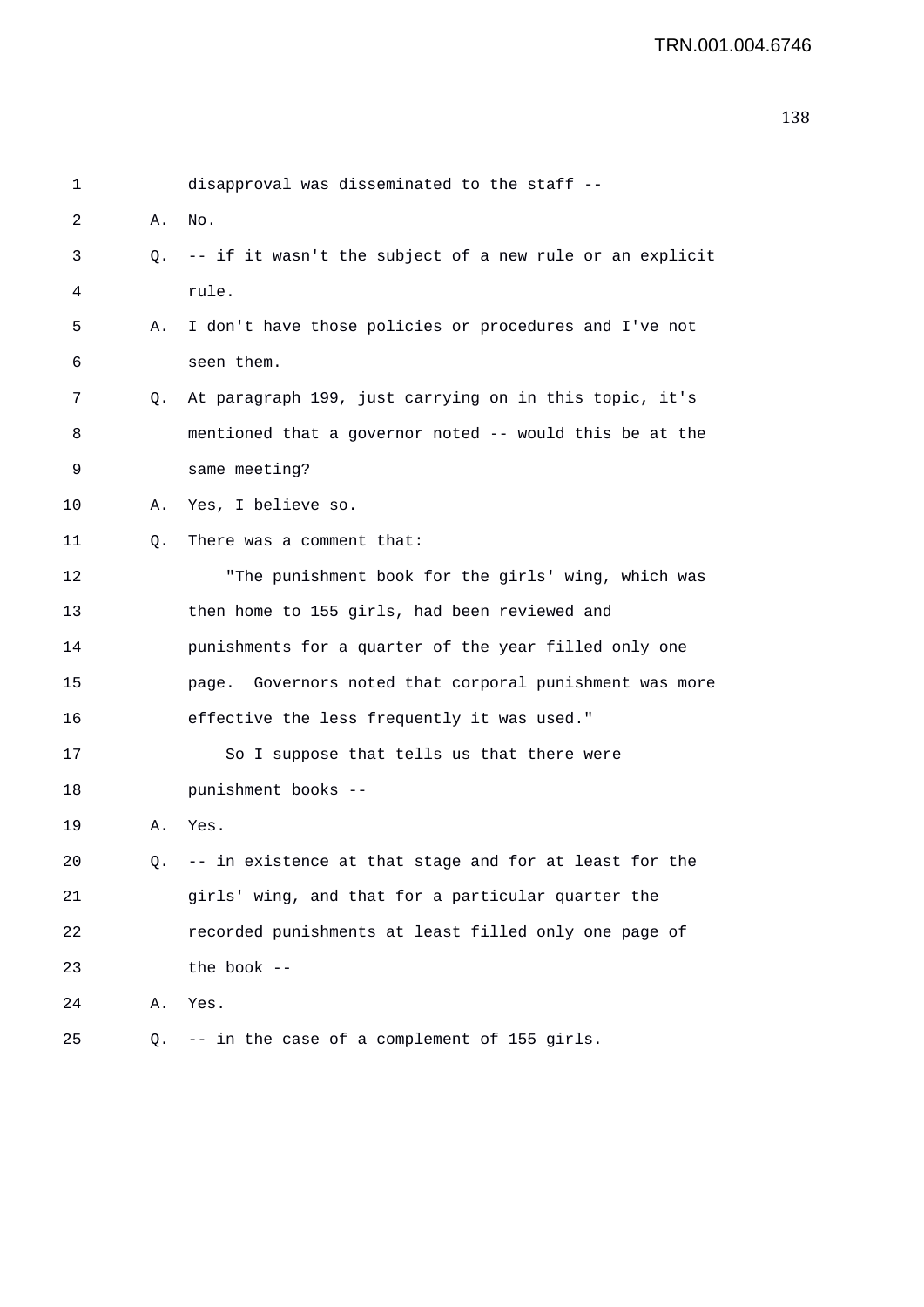1 A. Yes.

| 2  |    | LADY SMITH: It doesn't tell us how many entries there were    |
|----|----|---------------------------------------------------------------|
| 3  |    | on the one page.                                              |
| 4  |    | MR PEOPLES:<br>It could depend on the size of the page<br>No. |
| 5  |    | and the size of the writing and the number of entries,        |
| 6  |    | but it's not terribly illuminating.                           |
| 7  | Α. | Insofar as it's a contemporaneous note that somebody          |
| 8  |    | felt was relevant at the time to note that there was in       |
| 9  |    | three months, you know, a quarter -- was it? Yes,             |
| 10 |    | filled one page. We don't know how big the page was,          |
| 11 |    | but it would seem to me to suggest that at the time,          |
| 12 |    | somebody viewed that as a not excessive use of corporal       |
| 13 |    | punishment, and the comments that then come thereafter,       |
| 14 |    | again, contemporaneous comments, would suggest that they      |
| 15 |    | backed up this person, this report, by saying the             |
| 16 |    | effectiveness of the punishment is in its infrequent          |
| 17 |    | use.                                                          |
| 18 | Q. | So they were maybe seeing whatever was on the page as         |
| 19 |    | evidence of less frequent use and that was a good thing?      |
| 20 | Α. | You could interpret it that way.                              |
| 21 | Q. | That's one possibility?                                       |
| 22 | Α. | Yes.                                                          |
| 23 | Q. | That might be $-$ -                                           |
| 24 | Α. | Yes.                                                          |
| 25 | Q. | And then just moving on to the following month,               |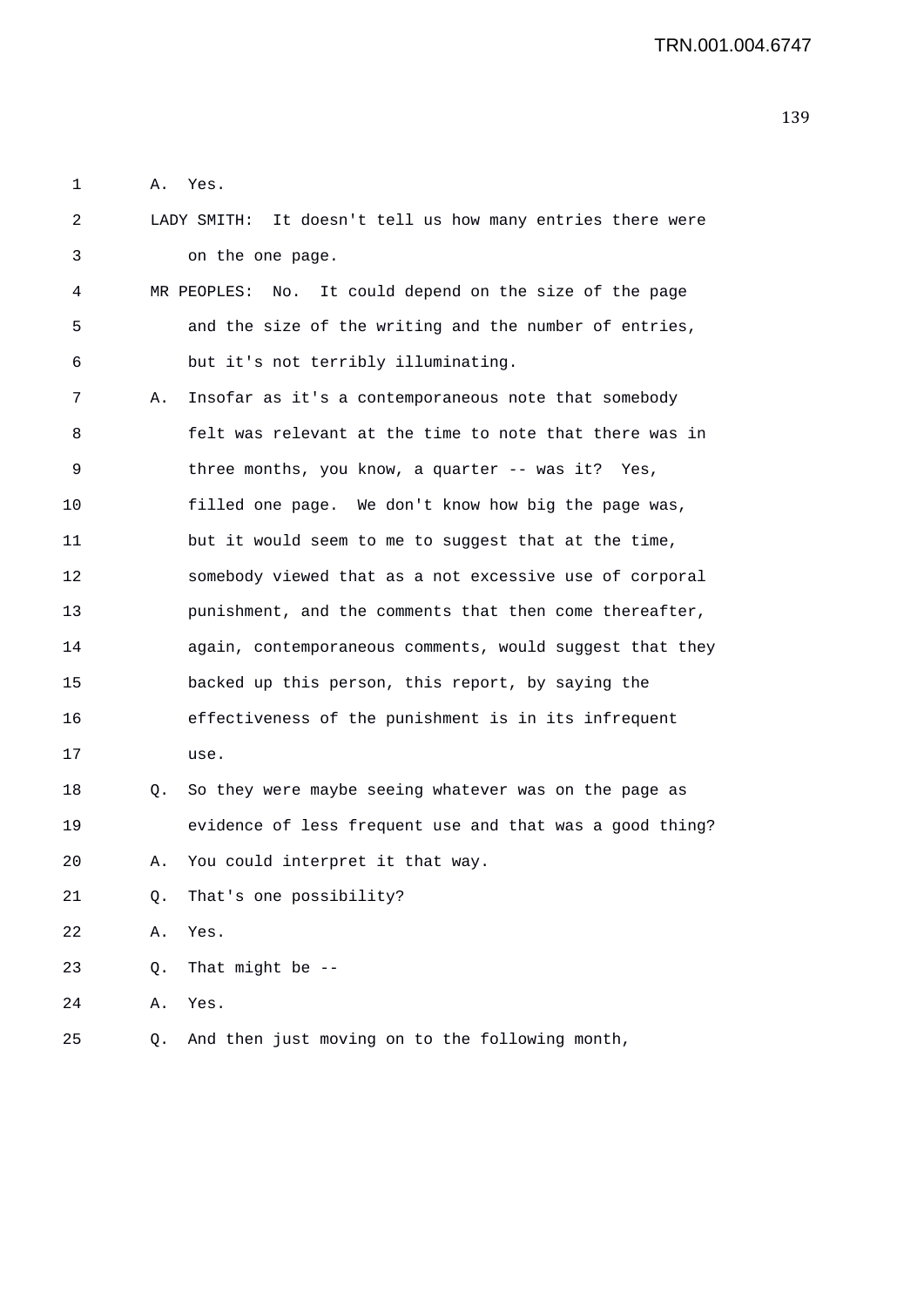| 1  |    | 28 March 1948, the governors meet again and discuss this |
|----|----|----------------------------------------------------------|
| 2  |    | issue of corporal punishment for girls, it would seem,   |
| 3  |    | and you tell us there at paragraph 200:                  |
| 4  |    | "It has been determined that corporal punishment was     |
| 5  |    | permissible for girls under 12 in exceptional            |
| 6  |    | circumstances and only at the discretion of the lady     |
| 7  |    | superintendent or warden."                               |
| 8  |    | That seems to be the same rule as for the over 12s.      |
| 9  |    | Am I missing something? I'm not sure if  There           |
| 10 |    | seems to be the same rule. Do you see that?              |
| 11 | Α. | Yes.                                                     |
| 12 | Q. | Is that how it reads?                                    |
| 13 | Α. | I think the reason we've included that is the fact that  |
| 14 |    | the warden makes a very specific comment about his       |
| 15 |    | reluctance to dispense such corporal punishment.         |
| 16 | Q. | But he wouldn't necessarily be dispensing it anyway      |
| 17 |    | because he was just assessing whether it should be       |
| 18 |    | dispensed.                                               |
| 19 | Α. | It does say the lady superintendent or the warden.       |
| 20 |    | Q. For administration?                                   |
| 21 | Α. | Yes.                                                     |
| 22 | Q. | So he obviously -- it says:                              |
| 23 |    | "The warden was keen that, where it was intended, he     |
| 24 |    | should administer corporal punishment to girls under 12, |
| 25 |    | making it plain that he was not comfortable with doing   |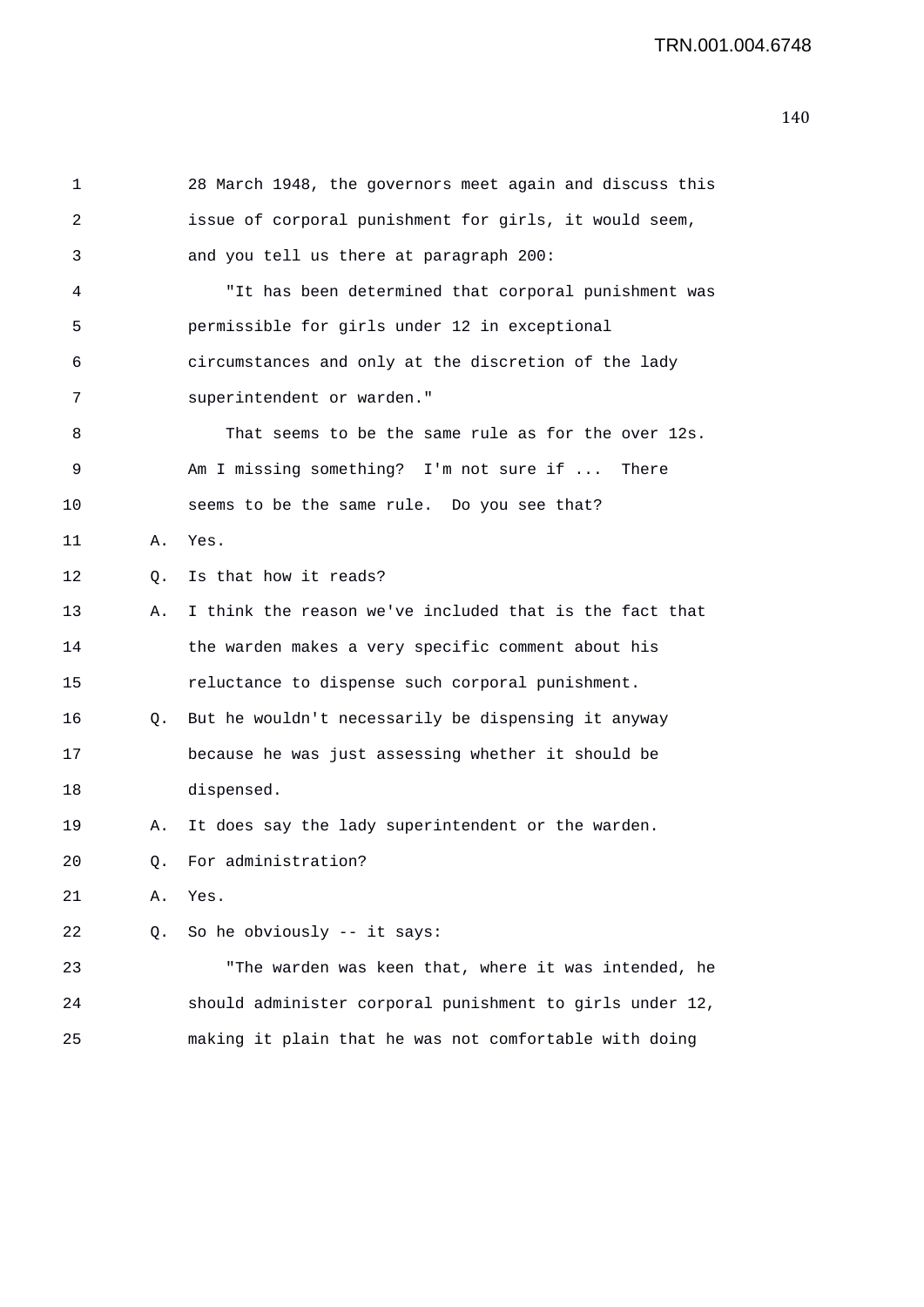| 1  |    | It was noted the warden should not dispense such<br>SO.  |
|----|----|----------------------------------------------------------|
| 2  |    | corporal punishment, nor should any male member of staff |
| 3  |    | dispense corporal punishment to a girl, although they    |
| 4  |    | could admonish girl cores."                              |
| 5  | Α. | Yes.                                                     |
| 6  | Q. | It then says:                                            |
| 7  |    | "A wide-ranging discussion ensued with strong views      |
| 8  |    | again expressed on the use of corporal punishment in     |
| 9  |    | general."                                                |
| 10 |    | I will just carry on reading:                            |
| 11 |    | "One governor was firmly opposed to its use at all       |
| 12 |    | and the warden, Canon Wolfe, expressed that he himself   |
| 13 |    | opposed its use as anything other than an extreme        |
| 14 |    | The warden noted again the value of corporal<br>resort.  |
| 15 |    | punishment lay not in its use but in its lack of use.    |
| 16 |    | While the rules continued to require that the warden or  |
| 17 |    | lady superintendent be involved in the decision to       |
| 18 |    | administer corporal punishment, it was noted that in the |
| 19 |    | girls' wing the punishment would be administered by the  |
| 20 |    | lady superintendent and in the boys' wing by the warden, |
| 21 |    | sub-warden or senior housemaster only."                  |
| 22 |    | There's quite a lot of variations going on there.        |
| 23 |    | Because the rules suggested perhaps that the warden or   |
| 24 |    | lady superintendent's function was just to make an       |

25 assessment and leave it to others, perhaps normally, to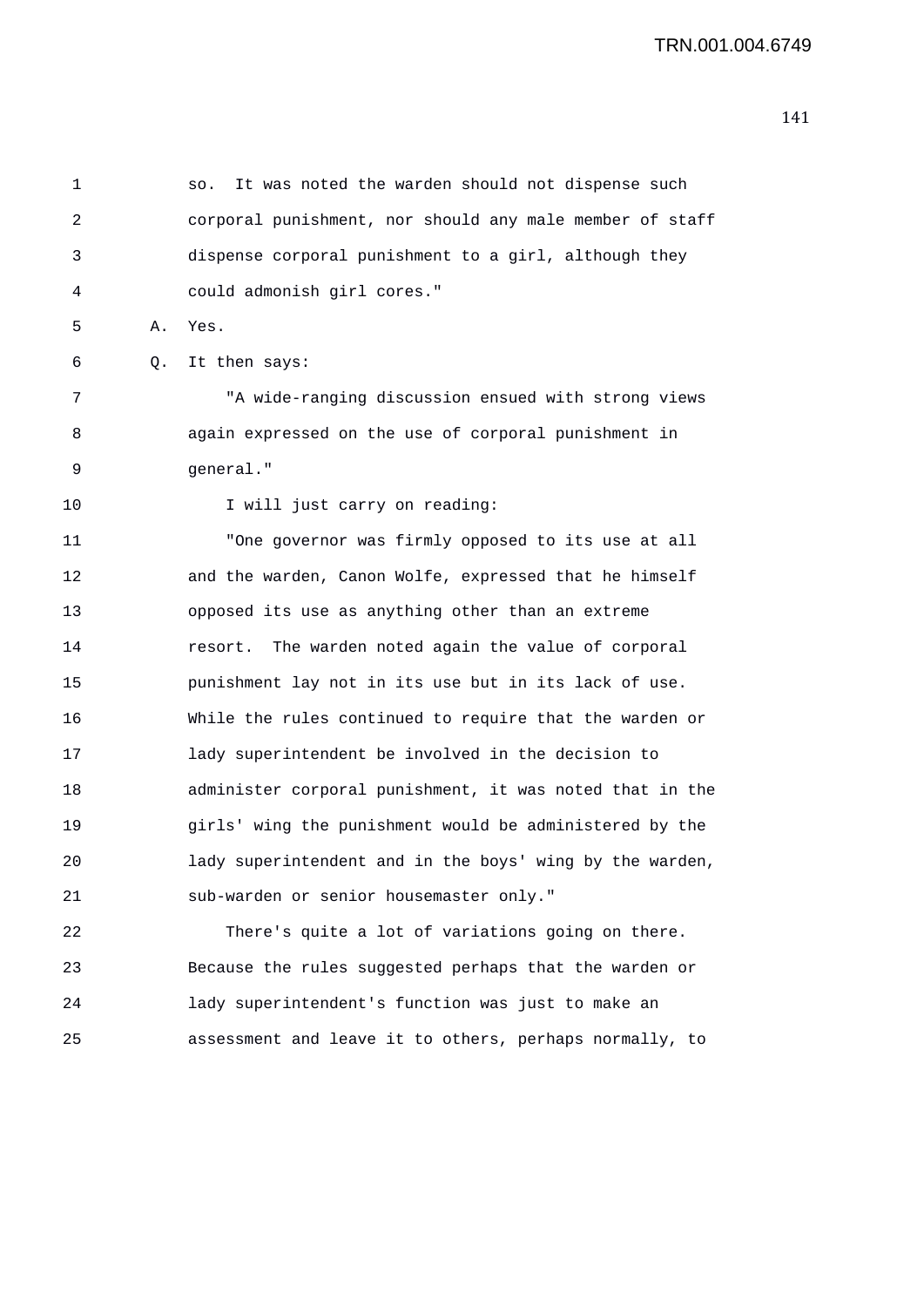| 1  |    | administer corporal punishment. Now it seems there's      |
|----|----|-----------------------------------------------------------|
| 2  |    | a discussion about in what circumstances the warden       |
| 3  |    | should actually administer punishment himself and,        |
| 4  |    | in the case of girls under 12, and then it would appear   |
| 5  |    | that the upshot is that, for the girls' wing, punishment  |
| 6  |    | would be administered by one person alone, the lady       |
| 7  |    | superintendent --                                         |
| 8  | Α. | Yes.                                                      |
| 9  |    | Q. -- and in the boys' wing by three people only; is that |
| 10 |    | right?                                                    |
| 11 | Α. | What we've tried to demonstrate here is that the issue    |
| 12 |    | of corporal punishment was not one that was ever taken    |
| 13 |    | lightly by the orphanage, either the warden or the        |
| 14 |    | governing body. So there was debate and discussion        |
| 15 |    | about how it should be or if it should be applied. What   |
| 16 |    | we're also very clear about in terms of paragraph 201     |
| 17 |    | is that we're also trying to establish that rules         |
| 18 |    | existed in some form prior to 1948.                       |
| 19 |    | However, the copy that we have may not be a printed       |
| 20 |    | form of exactly what was in place beyond that time        |
| 21 |    | because we don't have anything beyond the 1948 period.    |
| 22 | Q. | So what you're saying is that we're pretty certain it's   |
| 23 |    | post 1947 -- because the school leaving age didn't rise   |
| 24 |    | until then, I think that's the date it rose to 15 -- the  |
| 25 |    | rules we have?                                            |
|    |    |                                                           |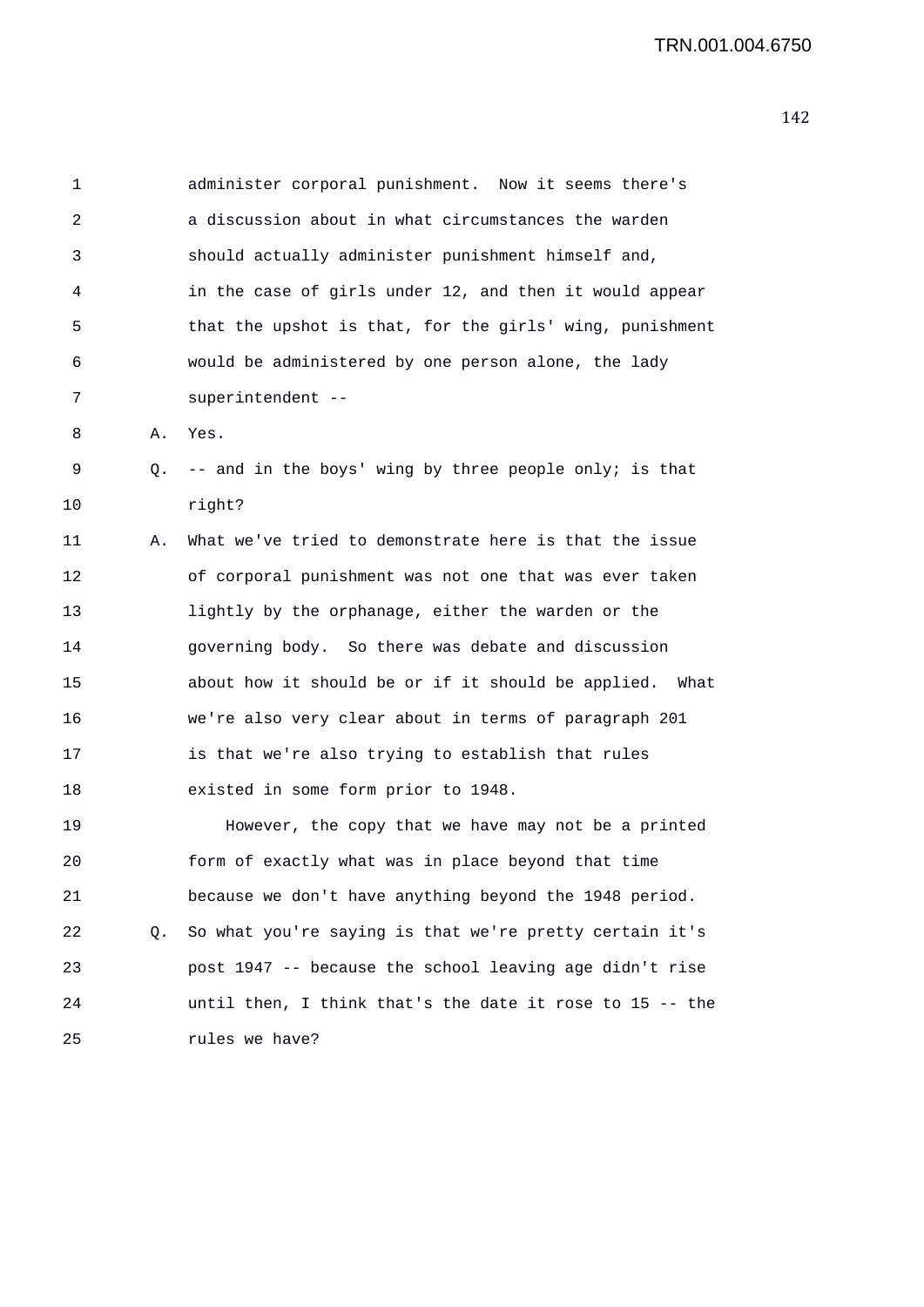1 A. Yes, possibly.

| 2  | Q. | But the rules we have may not have been the form of      |
|----|----|----------------------------------------------------------|
| 3  |    | rules that were under discussion at the time of these    |
| 4  |    | meetings in 19 --                                        |
| 5  | Α. | They may not be the final version of that.               |
| 6  | Q. | Okay. Whatever rules, it appears that, by March of       |
| 7  |    | 1948, only one person could administer corporal          |
| 8  |    | punishment to girls. Is that the lady superintendent?    |
| 9  | Α. | The lady superintendent.                                 |
| 10 | Q. | And only three people could administer corporal          |
| 11 |    | punishment to boys: the warden, sub-warden or senior     |
| 12 |    | housemaster. Is that the position, or at least it        |
| 13 |    | appears to be?                                           |
| 14 | Α. | It appears to be.                                        |
| 15 | Q. | Could you just help me with this: who's the senior       |
| 16 |    | housemaster? I think we've heard there were a number of  |
| 17 |    | houses, including for senior boys, more junior there's   |
| 18 |    | the Wee Kids' house, which was Spey House, so they went  |
| 19 |    | from different house to house, according to age.<br>Who  |
| 20 |    | was the senior housemaster then?                         |
| 21 | Α. | I would need to check the records and see whether in     |
| 22 |    | fact there was only a single senior housemaster or in    |
| 23 |    | fact if there was more than one. I can't answer that     |
| 24 |    | question just now, sorry.                                |
| 25 | Q. | There would clearly be more than one housemaster at this |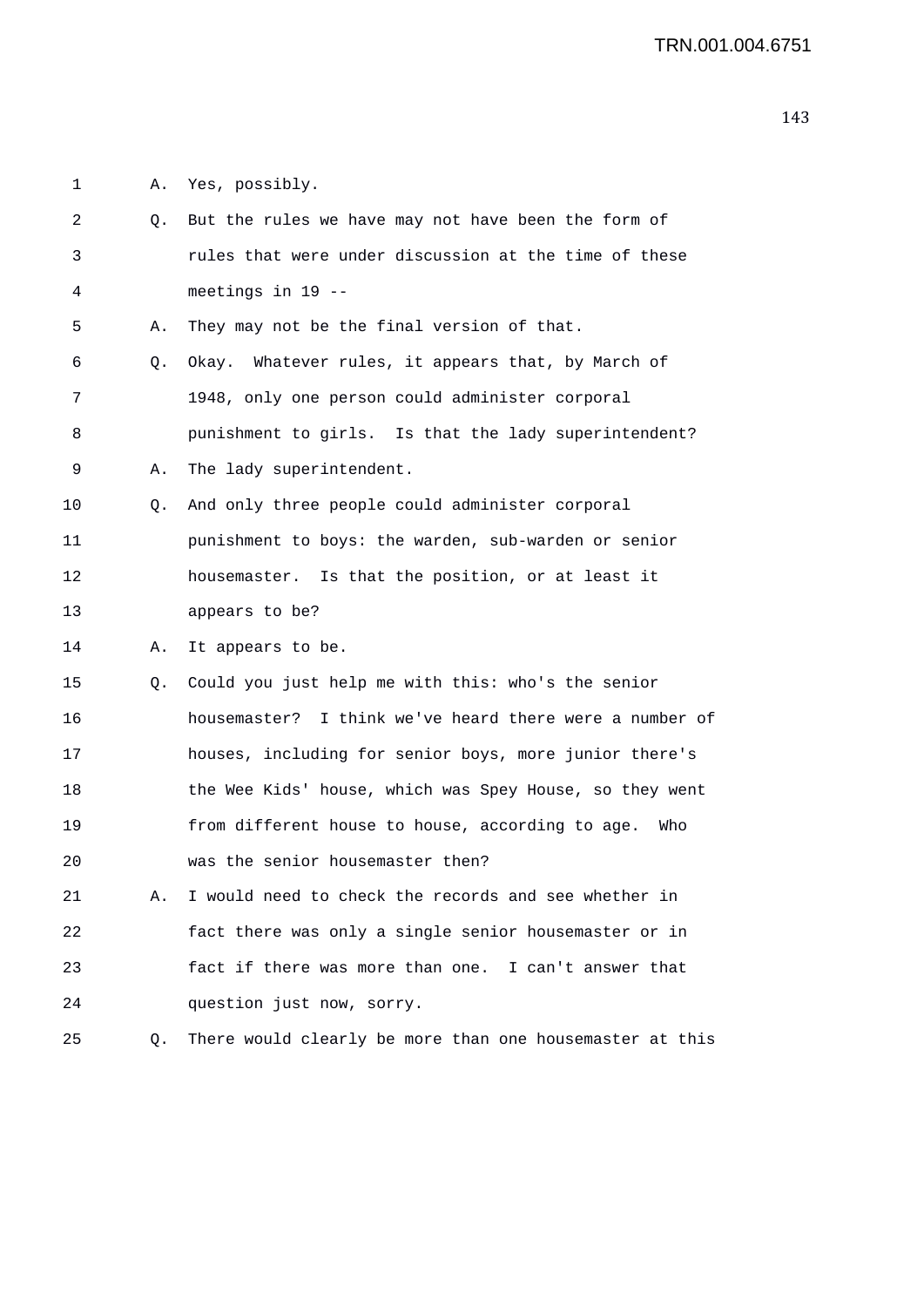```
1 time, so clearly they weren't all allowed to administer 
2 corporal punishment? 
3 A. Yes, that would be the inference. 
4 Q. Just picking up again at 203 -- this is going back to 
5 the rules and the part quoted:
6 "Information related to children and trainees which 
7 may be passed on to them if and when necessary." 
8 There's reference in relation to that quotation to 
9 a meeting of the board of governors on 23 February 1956 
10 where it's noted that in the existing rules -- they 
11 might be the rules before us or they might be some other 
12 rules: 
13 "There were some provisions which children ought to 
14 know, for example the type but not extent of punishment 
15 which the trust accepted could be inflicted, and some 
16 provisions which were unsuitable for the children to 
17 know. It was noted that accordingly there should be two 
18 sets of rule, one for children and one for staff." 
19 Why was the extent of punishment as opposed to the 
20 type something that --
21 LADY SMITH: Something that had to be withheld -- 
22 MR PEOPLES: -- had to be withheld from the children, the 
23 extent of the punishment rather than the type? 
24 A. It doesn't say what the distinction is in the records 
25 and neither have we uncovered a second set of rules for
```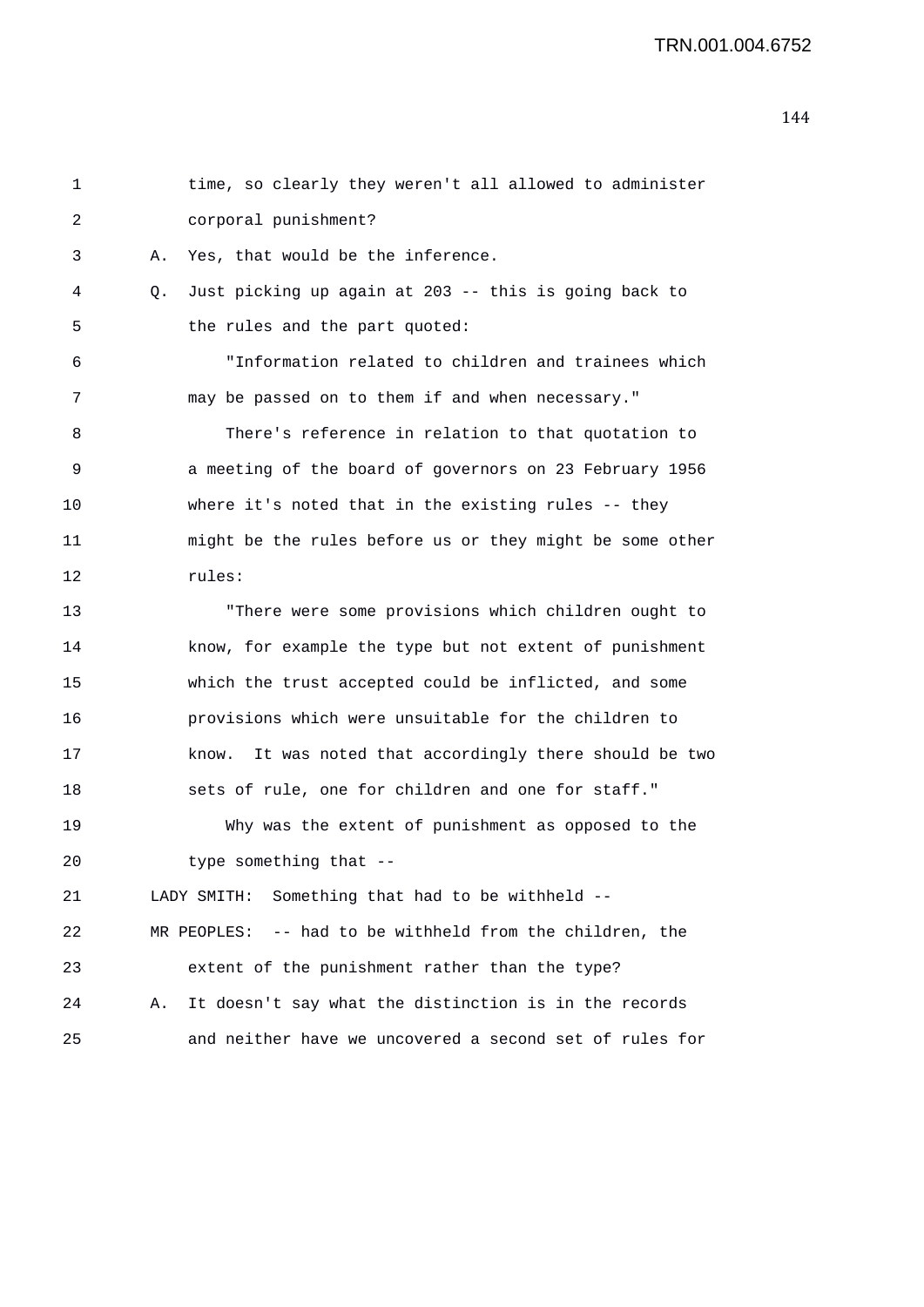| 1  |    | children.                                                   |  |  |
|----|----|-------------------------------------------------------------|--|--|
| 2  |    | The notes don't indicate the thinking behind<br>MR PEOPLES: |  |  |
| 3  |    | this distinction?                                           |  |  |
| 4  | Α. | No.                                                         |  |  |
| 5  | Q. | But it seems that they thought it would be a good idea      |  |  |
| 6  |    | to have effectively two sets of rules, one that would be    |  |  |
| 7  |    | staff rules and one that would be rules that could be or    |  |  |
| 8  |    | might be disclosed or could be disclosed to children?       |  |  |
| 9  | Α. | But we haven't found those rules.                           |  |  |
| 10 | Q. | All you can say is that the rules you have supplied         |  |  |
| 11 |    | contain a discrete section, which seems to be adapted to    |  |  |
| 12 |    | be related to children? "Information that may be passed     |  |  |
| 13 |    | to children", I think is the heading in those rules.        |  |  |
| 14 | Α. | Yes.                                                        |  |  |
| 15 | О. | And that might suggest that it post-dated this meeting      |  |  |
| 16 |    | because it's separated out, those provisions.               |  |  |
| 17 | Α. | I think if it post-dated this meeting and there was         |  |  |
| 18 |    | a separate rule for children at that point, it would        |  |  |
| 19 |    | refer to sharing the rules with the children.               |  |  |
| 20 | Q. | You do say at 186 that the rules that you've produced,      |  |  |
| 21 |    | this section, there is a portion in it, "Information        |  |  |
| 22 |    | relating to children and trainees", and it may be said      |  |  |
| 23 |    | that may be passed on to them if and when necessary. So     |  |  |
| 24 |    | it does look that someone has made a conscious decision     |  |  |
| 25 |    | to select out provisions which could be passed on to        |  |  |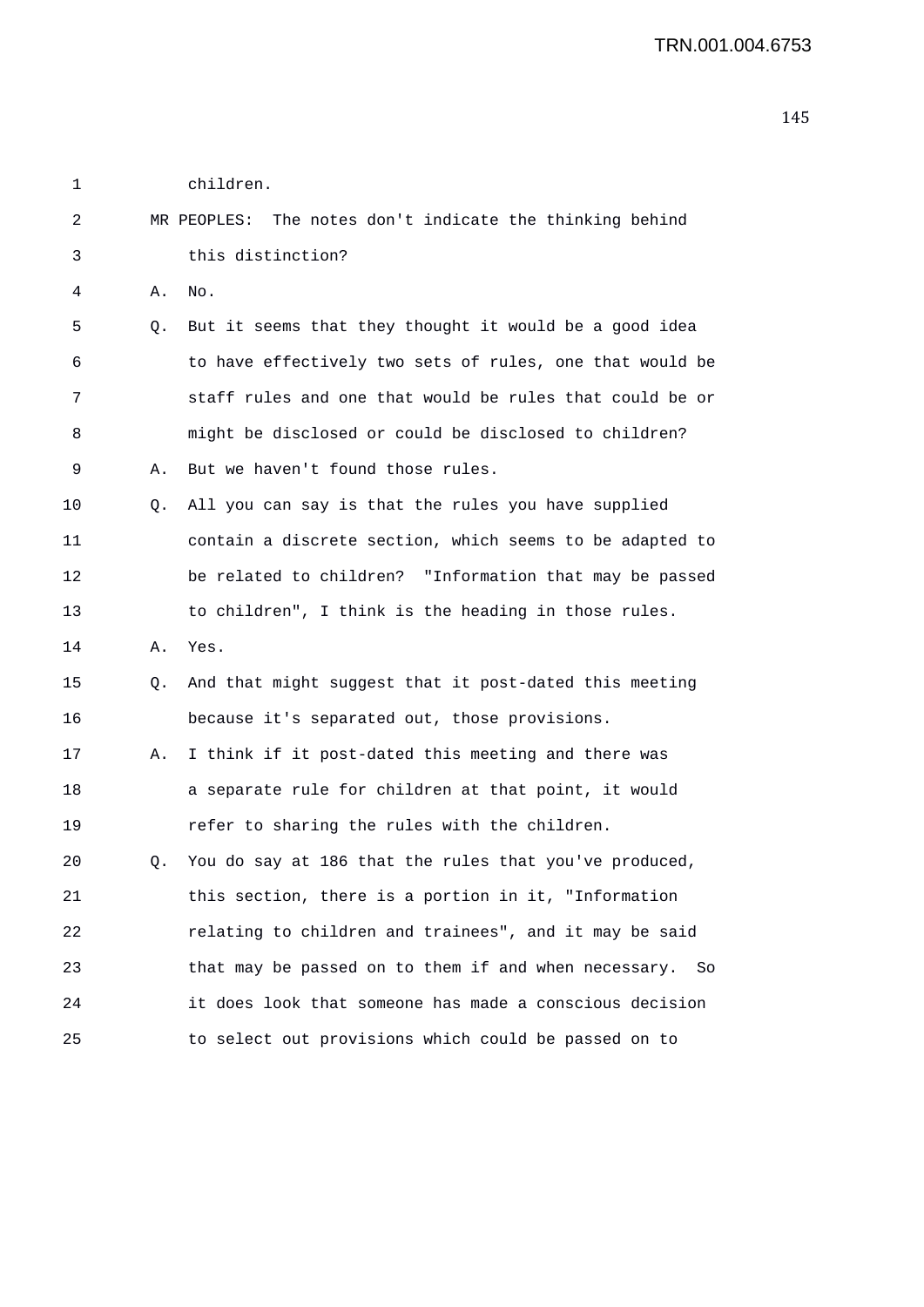| 1  |    | children. Unless they had foresight, this might link     |
|----|----|----------------------------------------------------------|
| 2  |    | with what was said at the meeting in 1956.               |
| 3  | Α. | I'd need to see the actual part of the rules because in  |
| 4  |    | terms of what that says -- from memory, it doesn't go    |
| 5  |    | into the detail that you would be suggesting it has --   |
| 6  | Q. | No, I'm just saying --                                   |
| 7  | Α. | -- a rule for the children in and of itself.             |
| 8  | Q. | I'm just taking the heading that you've quoted.<br>It    |
| 9  |    | seems to be heading it up, "Information that may be      |
| 10 |    | passed". Therefore someone has identified that as        |
| 11 |    | information that's suitable for the children to be told  |
| 12 |    | about and separated it out from the rest of the rules.   |
| 13 | Α. | But it could be that --                                  |
| 14 | Q. | Do you see?                                              |
| 15 | Α. | This is speculation because we simply don't know.<br>But |
| 16 |    | it could be that that has been included in that version  |
| 17 |    | for staff to understand that they can share information  |
| 18 |    | with children. It wouldn't seem to me to be a separate   |
| 19 |    | set of rules for children --                             |
| 20 |    | It might well be                                         |
| 21 | Α. | -- just what this meeting was discussing.                |
| 22 | Q. | It might well be that giving effect to the principle     |
| 23 |    | here, you would devise rules in such a way that someone  |
| 24 |    | could pick out from one set of rules information that    |
| 25 |    | they could pass on children.                             |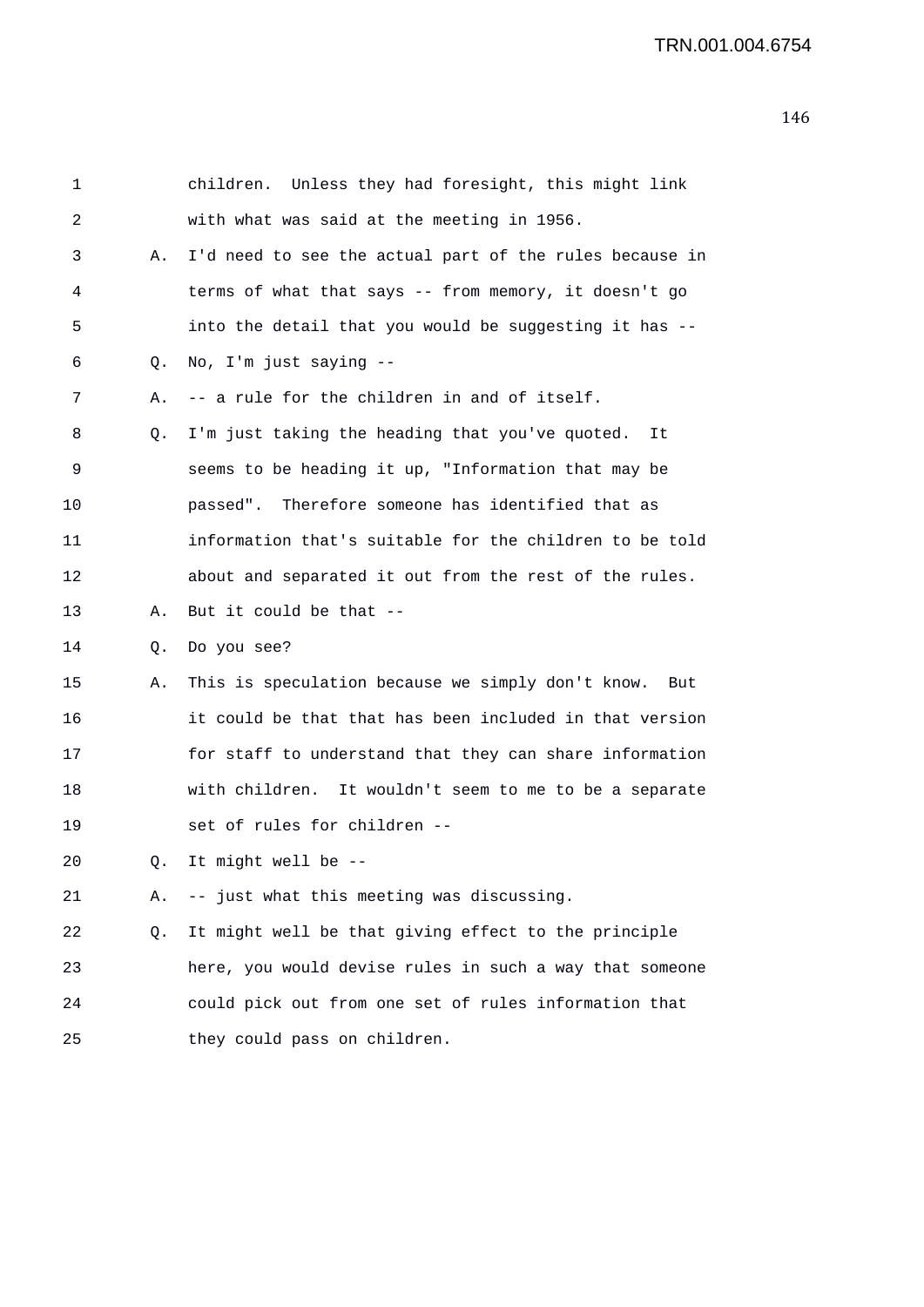| 1  | Α. | That would be the inference to this meeting, yes.        |
|----|----|----------------------------------------------------------|
| 2  | Q. | And the rules that I've just referred to that you        |
| 3  |    | mentioned in the previous paragraphs could fit that.     |
| 4  |    | There was one set of rules, but they had a discrete      |
| 5  |    | section with information that could be passed to         |
| 6  |    | children.                                                |
| 7  | Α. | I don't want to speculate.                               |
| 8  | Q. | I'm not asking you to speculate --                       |
| 9  | Α. | It could also be that those there were not sufficient    |
| 10 |    | enough, which is why they've had a conversation about    |
| 11 |    | two sets of rules.                                       |
| 12 | Q. | Okay. So we really can't take it any further than that?  |
| 13 | Α. | Okay.                                                    |
| 14 | Q. | What you do tell us is whatever the position,            |
| 15 |    | trainees -- you seem to indicate that that system really |
| 16 |    | largely disappeared. Is that based simply on general     |
| 17 |    | evidence in historical records or is there something     |
| 18 |    | that specifically refers to the abolition of the         |
| 19 |    | training system?                                         |
| 20 | Α. | There's reference to the -- at this point you're looking |
| 21 |    | at reducing numbers --                                   |
| 22 | Q. | 204?                                                     |
| 23 |    | 204 is quite interesting, isn't it?<br>LADY SMITH:       |
| 24 |    | MR PEOPLES: Yes. It seems to be a discussion in 1958 on  |
| 25 |    | 24 April, which is alluding to:                          |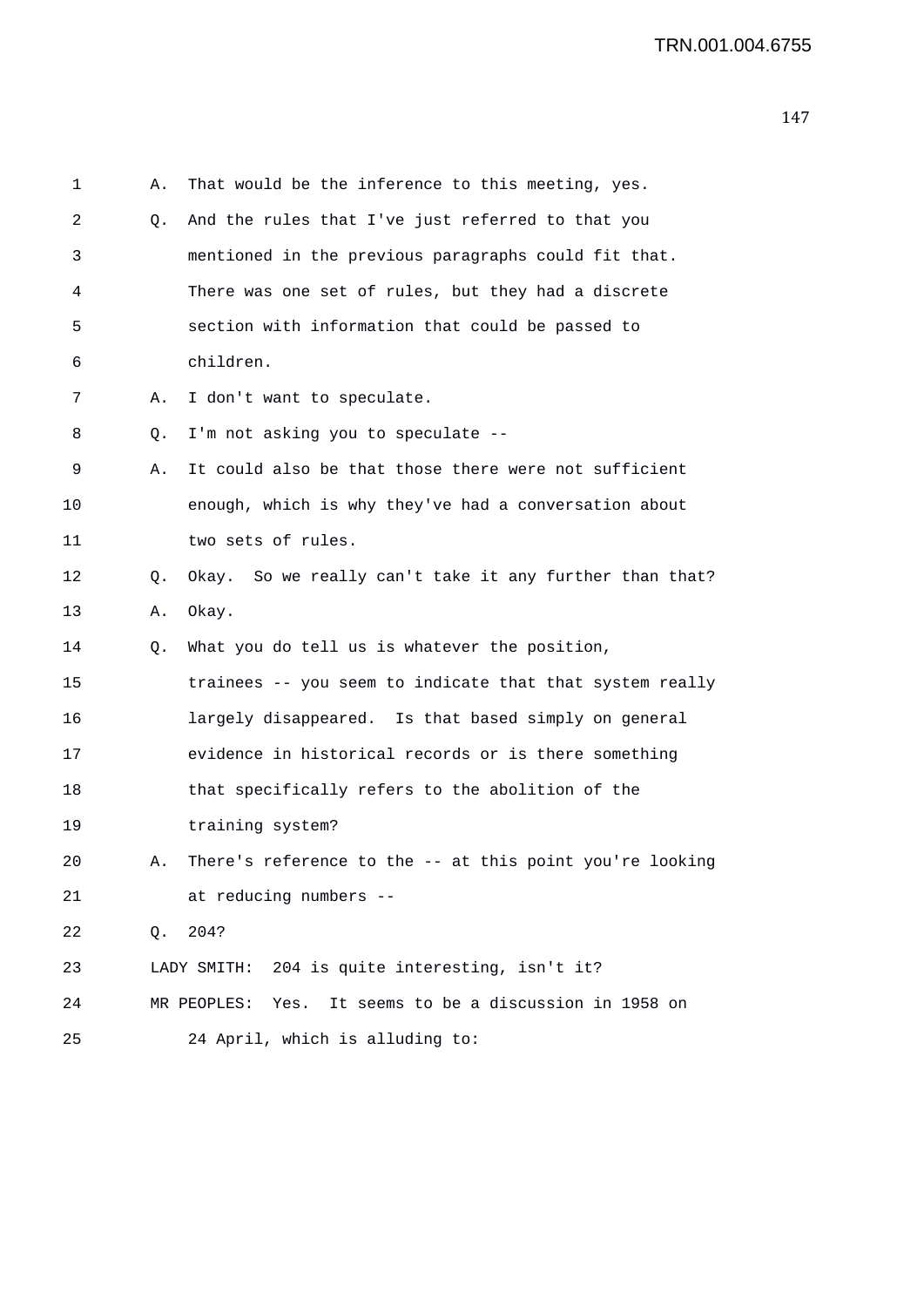| 1  |    | " an increase in the wages bill, which has arisen            |
|----|----|--------------------------------------------------------------|
| 2  |    | from the virtual abolition of the system under which         |
| 3  |    | a large part of the domestic work was done by trainee        |
| 4  |    | girls."                                                      |
| 5  | Α. | Yes.                                                         |
| 6  |    | LADY SMITH: I suppose that also seems to tell us that the    |
| 7  |    | girls weren't being paid market rate in the pocket money     |
| 8  |    | they were receiving for their work. I know one response      |
| 9  |    | would be that they were getting bed and board, I can see     |
| 10 |    | that, but it does at least tell us that it wasn't a huge     |
| 11 |    | amount of money they were being paid.                        |
| 12 | Α. | Yes.                                                         |
| 13 |    | Is there any evidence that the trainee system<br>MR PEOPLES: |
| 14 |    | itself was really a response to a difficulty getting         |
| 15 |    | sufficient staff to do all the work within the               |
| 16 |    | orphanage, including domestic work?                          |
| 17 | Α. | I think that certainly there's evidence that I have read     |
| 18 |    | in the minute books that would suggest it had two            |
| 19 |    | purposes: one was to provide that staffing in areas          |
| 20 |    | where there were issues around staffing; secondly, it        |
| 21 |    | was also about genuinely trying to equip young women         |
| 22 |    | with some skills they could use when they left the           |
| 23 |    | orphanage beyond the age of 15 or 16. It was very            |
| 24 |    | restrictive, obviously, in terms of what those skills        |
| 25 |    | were and that's part of the progress in terms of the         |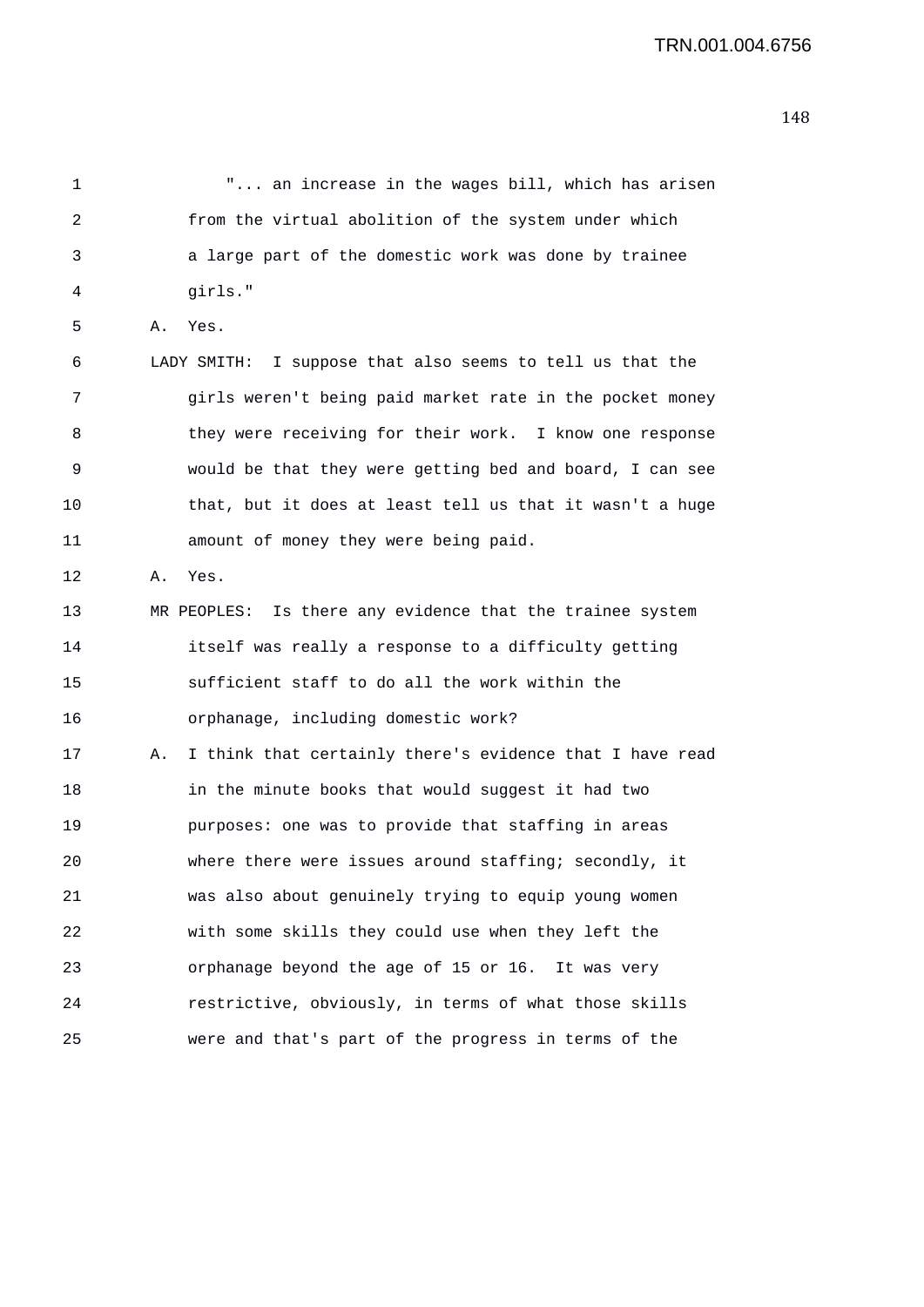| 1  |    | reduction in the use of it is actually an understanding  |
|----|----|----------------------------------------------------------|
| 2  |    | that children and young people need a much broader mix   |
| 3  |    | of skills and young women would need a more broad mix of |
| 4  |    | skills as the employment opportunities for young women   |
| 5  |    | in this period post war were opening up in a way that    |
| 6  |    | they had never before.                                   |
| 7  | Q. | At 208, I think you tell us at least that:               |
| 8  |    | "The rules give us a clue to the approach of the         |
| 9  |    | trust and monitoring compliance with the policy and      |
| 10 |    | discipline because they state the punishment book was to |
| 11 |    | be maintained with entries being made for corporal       |
| 12 |    | punishment and indeed the black marks for other          |
| 13 |    | offences."                                               |
| 14 | Α. | Yes.                                                     |
| 15 | Q. | And:                                                     |
| 16 |    | "The book is to be reviewed by the warden or lady        |
| 17 |    | superintendent at the end of each week."                 |
| 18 |    | It's said that:                                          |
| 19 |    | "This would result in awareness on the part of           |
| 20 |    | senior management of at least all recorded punishments.  |
| 21 |    | So that was a system that they intended to operate?      |
| 22 | Α. | Yes.                                                     |
| 23 | Q. | And do we know whether these reviews took place on       |
| 24 |    | a weekly basis and did anything arise out of them?       |
| 25 | Α. | We don't have those punishment books. As you know,       |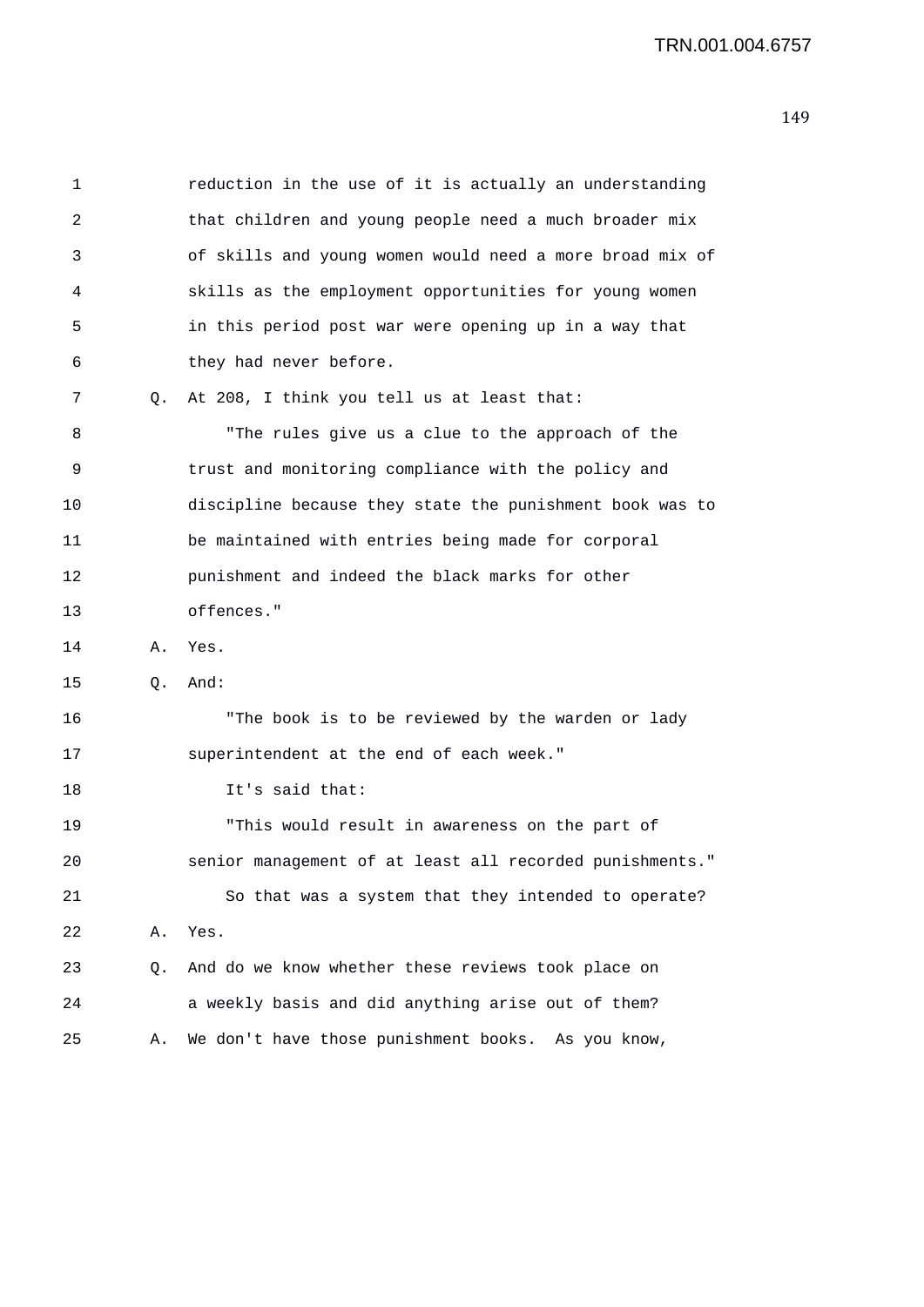| 1  |    | we've not been able to provide those to the inquiry.<br>We |
|----|----|------------------------------------------------------------|
| 2  |    | do know that when complaints were made in relation to      |
| 3  |    | children being treated poorly by other members of staff,   |
| 4  |    | when those were raised, they were dealt with. But in       |
| 5  |    | terms of children's punishment, if you like, we don't      |
| 6  |    | have the books that can evidence that.                     |
| 7  | Q. | Is there any evidence, at least more indirectly, that      |
| 8  |    | reviews were being carried out on a weekly basis as        |
| 9  |    | envisaged by the rules?                                    |
| 10 | Α. | I have not seen any documentary evidence of that.          |
| 11 | Q. | I don't know if I need to go into -- there is an example   |
| 12 |    | of where the trust in paragraph 210 has dismissed          |
| 13 |    | a school cleaner for striking a girl on the head -- this   |
| 14 |    | is in 1940, around then -- and was dismissed.              |
| 15 | Α. | Yes.                                                       |
| 16 | Q. | I don't suppose a cleaner had any business to be doing     |
| 17 |    | any form of disciplining or sanctioning --                 |
| 18 | Α. | No.                                                        |
| 19 |    | Q. -- under the rules.                                     |
| 20 | Α. | No.                                                        |
| 21 | Q. | So this wasn't even envisaged by the rules?                |
| 22 | Α. | No.                                                        |
| 23 | Q. | You mentioned the<br><b>BCK</b><br>case and we've covered  |
| 24 |    | that, I'll not go back. That was a matter that came        |
| 25 |    | before the trustees. But that was because, as I think      |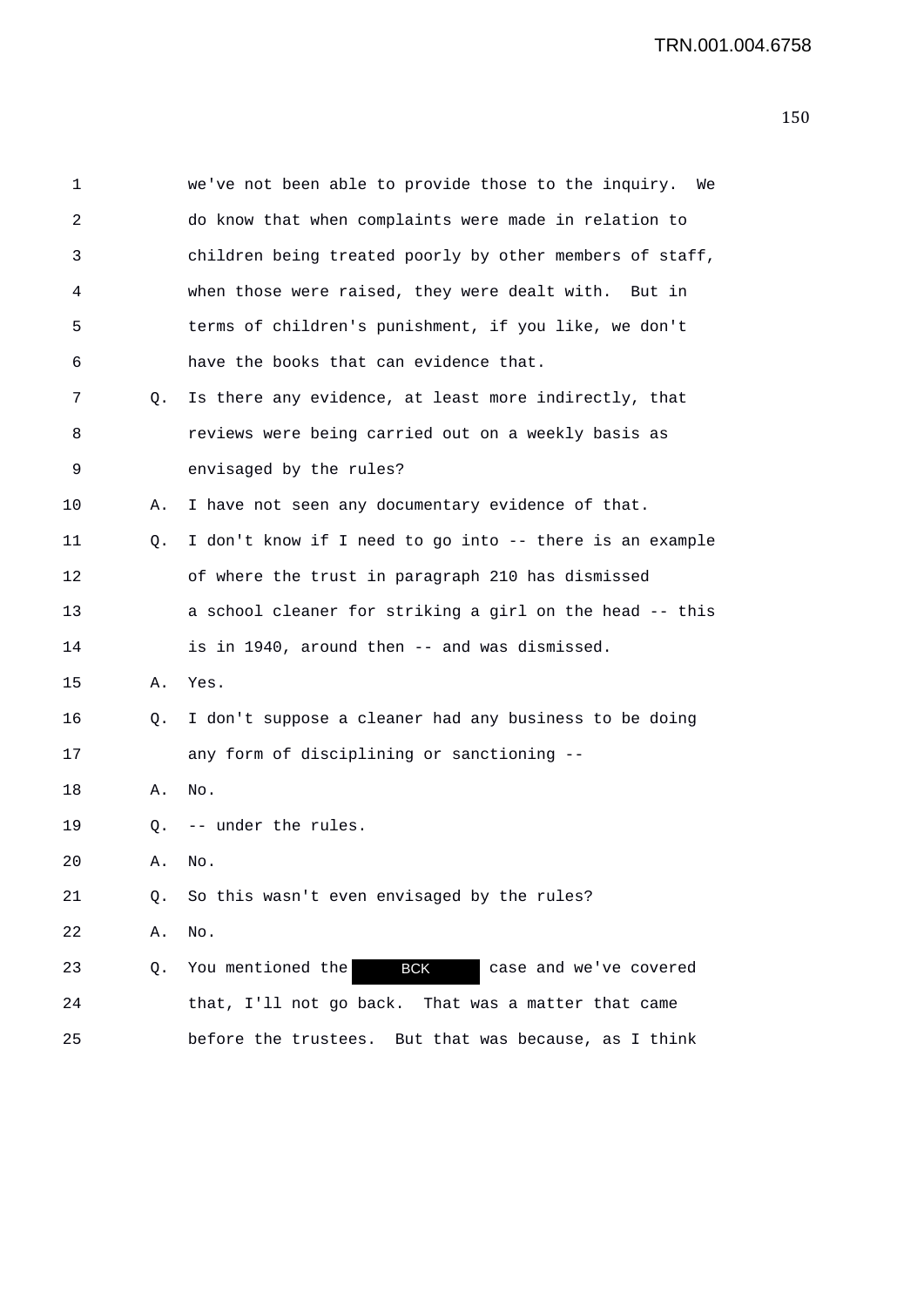| 1  |    | you tell us -- was it another member of staff who had   |
|----|----|---------------------------------------------------------|
| 2  |    | reported the matter because of the significant bruising |
| 3  |    | that was observed on the boy?                           |
| 4  | Α. | Yes.                                                    |
| 5  | Q. | <b>BCK</b><br>resigned, I think,<br>And                 |
| 6  |    | shortly afterwards, having been maybe -- it having been |
| 7  |    | indicated to him that he might be better suited to      |
| 8  |    | parochial work rather than continuing in the childcare  |
| 9  |    | field.                                                  |
| 10 | Α. | Yes.                                                    |
| 11 | Q. | I think that was perhaps a kind way of presenting the   |
| 12 |    | matter to him. Do you have any views as to what would   |
| 13 |    | have happened if he hadn't resigned?                    |
| 14 | Α. | I don't. That would be speculation. I know that the     |
| 15 |    | governing body was not happy with his conduct. Beyond   |
| 16 |    | that, I cannot say what would happen.                   |
| 17 | Q. | What we do know is that it doesn't appear that the      |
| 18 |    | matter was reported to the police.                      |
| 19 | Α. | Not to $-$                                              |
| 20 | Q. | There's nothing to indicate it did?                     |
| 21 | Α. | No, and I don't have any record of it having been       |
| 22 |    | reported.                                               |
| 23 | Q. | at the time?<br>And he was a                            |
| 24 | Α. | Yes.                                                    |
| 25 | Q. | Was he effectively                                      |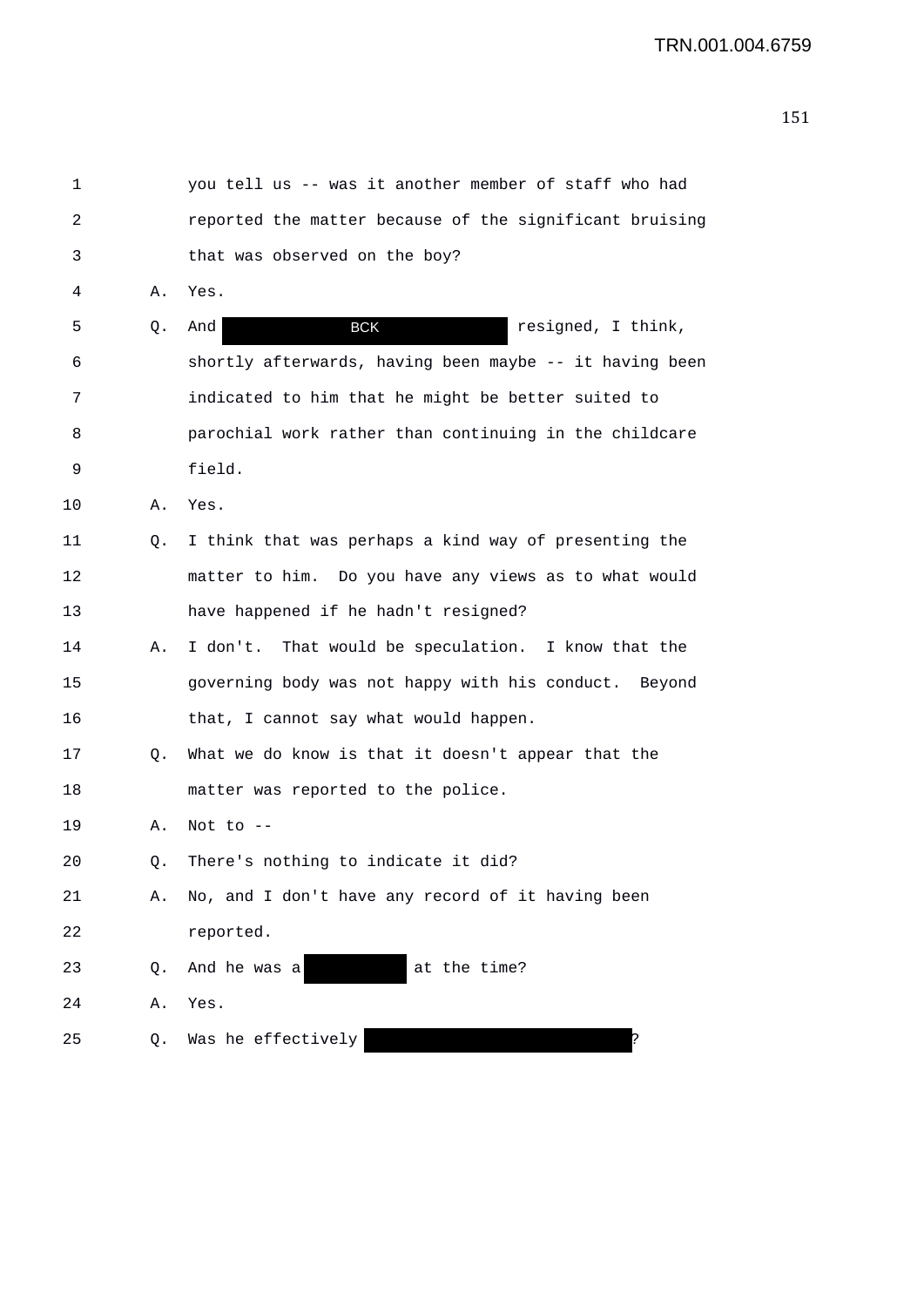```
152
```

| 1  | Α. | Yes.                                                      |
|----|----|-----------------------------------------------------------|
| 2  | Q. | And was he originally appointed by<br>or by               |
| 3  |    |                                                           |
| 4  | Α. | I would need to check.                                    |
| 5  |    | but in terms of his actual                                |
| 6  |    | appointment, I would need to check the records.           |
| 7  | Q. | I'll maybe return to Mr and Mrs BCMBCJ tomorrow if        |
| 8  |    | necessary because I think we're reaching a point where    |
| 9  |    | I'll perhaps stop for the day.                            |
| 10 |    | My Lady, I think it's a good point to call it a day       |
| 11 |    | for today. I think mainly tomorrow, I would like to       |
| 12 |    | turn to response to the evidence. This witness has        |
| 13 |    | a specific section there that I think she would like to   |
| 14 |    | obviously comment on.                                     |
| 15 | Α. | Yes.                                                      |
| 16 |    | MR PEOPLES: And express the position of the organisation. |
| 17 |    | So if we can do that tomorrow and I'll maybe pick up on   |
| 18 |    | anything else if there is anything.                       |
| 19 |    | LADY SMITH: It would give us the opportunity, if it does  |
| 20 |    | seem necessary to pick up on it, to go back to anything   |
| 21 |    | in terms of the rules that we've been discussing that     |
| 22 |    | hasn't been quoted in the report for any of us who want   |
| 23 |    | to raise that.                                            |
| 24 |    | Very well. I will rise now for today and sit again        |
| 25 |    | at 10 o'clock tomorrow morning.                           |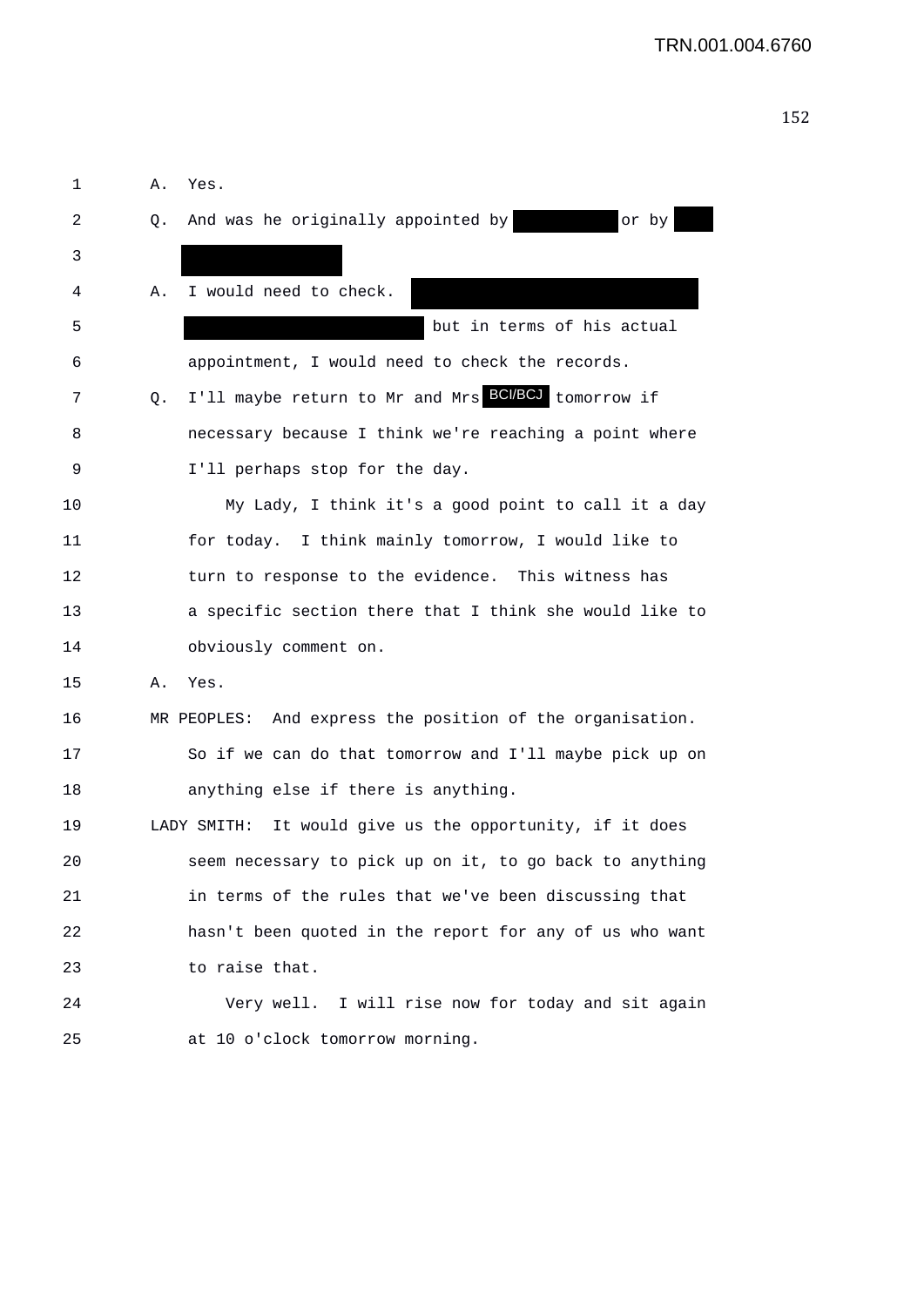| $\mathbf{1}$ | $(3.53 \text{ pm})$ |                                       |
|--------------|---------------------|---------------------------------------|
| $\sqrt{2}$   |                     | (The inquiry adjourned until 10.00 am |
| $\mathsf 3$  |                     | on Wednesday 30 January 2019)         |
| $\,4$        |                     |                                       |
| 5            |                     |                                       |
| $\epsilon$   |                     |                                       |
| $\sqrt{ }$   |                     |                                       |
| $\,8\,$      |                     |                                       |
| $\mathsf 9$  |                     |                                       |
| $10$         |                     |                                       |
| $11\,$       |                     |                                       |
| $1\sqrt{2}$  |                     |                                       |
| $13\,$       |                     |                                       |
| $14\,$       |                     |                                       |
| 15           |                     |                                       |
| 16           |                     |                                       |
| $17\,$       |                     |                                       |
| $18\,$       |                     |                                       |
| 19           |                     |                                       |
| $20$         |                     |                                       |
| $21\,$       |                     |                                       |
| 22           |                     |                                       |
| 23           |                     |                                       |
| 24           |                     |                                       |
| 25           |                     |                                       |